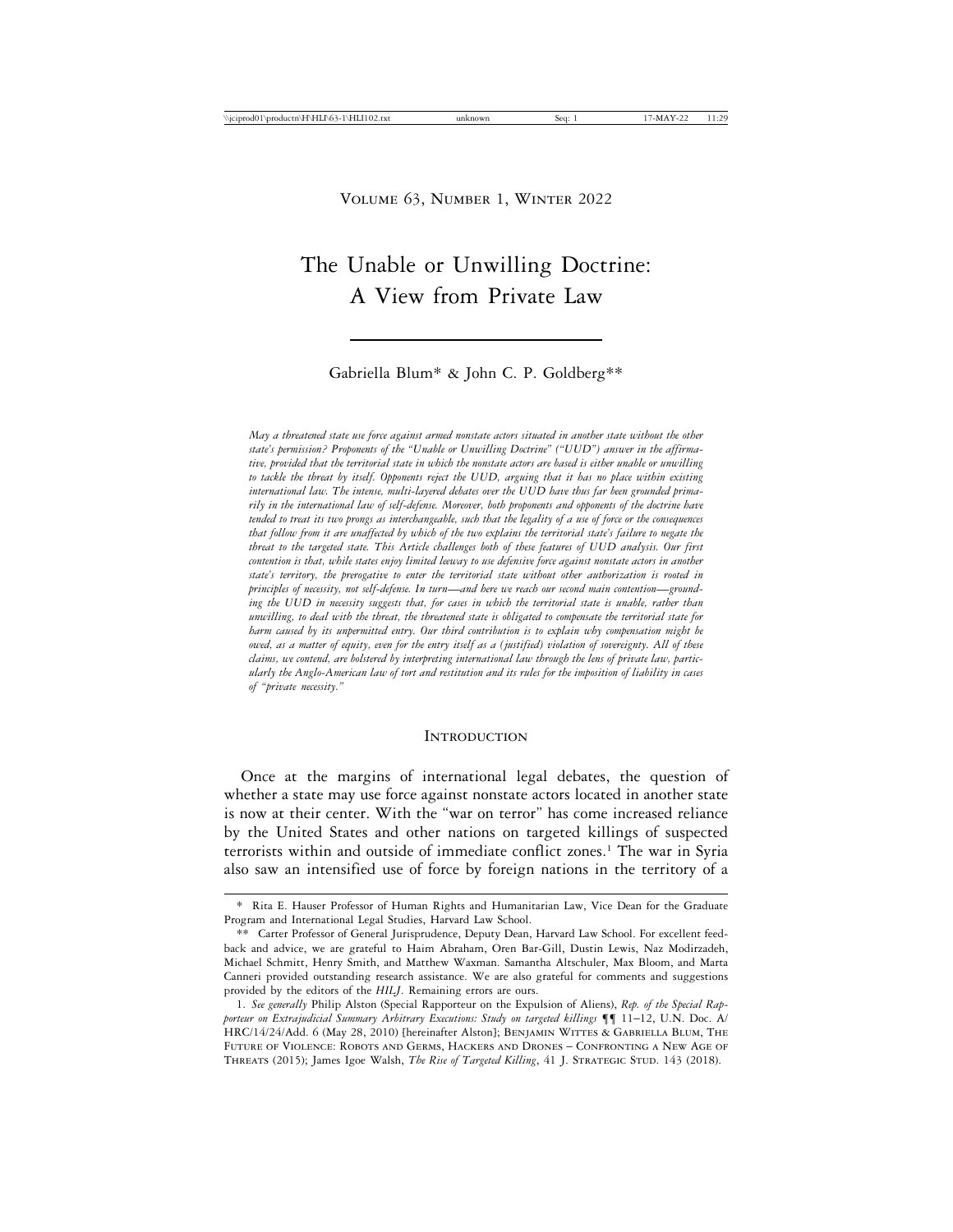state without the consent of its government.<sup>2</sup> Controversies over the legality of these killings have pitted government officials, scholars, activists, and pundits against one another, and have involved arguments of international and domestic law, ethics, politics, and military strategy. Central to these disputes is a basic question: May a threatened state strike nonstate actors in another state's territory when the *nonstate actors' conduct cannot be attributed to the other state*?

This last question today typically centers on the legitimacy of what is known as the "Unable or Unwilling Doctrine" ("UUD"). According to the UUD, a would-be victim state (the "threatened state") may use force against persons located in another state (the "territorial state") without the United Nations Security Council's authorization or the territorial state's consent, provided that those persons pose an imminent danger to the threatened state and the territorial state is "unable or unwilling" to neutralize the threat. Proponents of the doctrine typically maintain that the UUD is a legitimate interpretation or expansion of the international law of self-defense, while opponents reject the UUD as matter of law, policy, or practice.

With the UUD gaining traction in the international arena, and potentially justifying a greater number of targeted killings or other types of unilateral military action in foreign lands, it has become increasingly important to put it to legal and ethical scrutiny, and to consider not only the initial question of its validity *tout court*, but also the rules and consequences that follow from its adoption. It is in this space that our Article seeks to intervene.

Debates over the UUD have for the most part addressed whether it can be grounded in the international law of self-defense. Furthermore, both proponents and opponents of the doctrine have tended to treat the "unable" and "unwilling" prongs of the doctrine as interchangeable, such that the legality of a use of force or the consequences that follow from it are unaffected by which of the two explains the territorial state's failure to negate the threat to the targeted state. This Article challenges both of these settled features of UUD analysis.

Our first core contention is that while states do enjoy limited leeway to use defensive force against nonstate actors in another state's territory, the prerogative to enter the territorial state without consent or other authorization is rooted in principles of *necessity*, not self-defense. Under certain circumstances, when a territorial state is unable or unwilling to address the danger posed to the threatened state by nonstate actors within the territorial state, the threatened state is, as a matter of necessity, privileged to enter and take appropriate measures within the territorial state to neutralize the threat. At the same time—and here we reach our second core contention—

<sup>2.</sup> *See generally* Amichai Cohen, *Syria: International Use of Force and Humanitarian Intervention*, *in* The Syrian War: Between Justice and Political Reality 11, 11–28 (Hilly Moodrick-Even Khen et al. eds., 2020).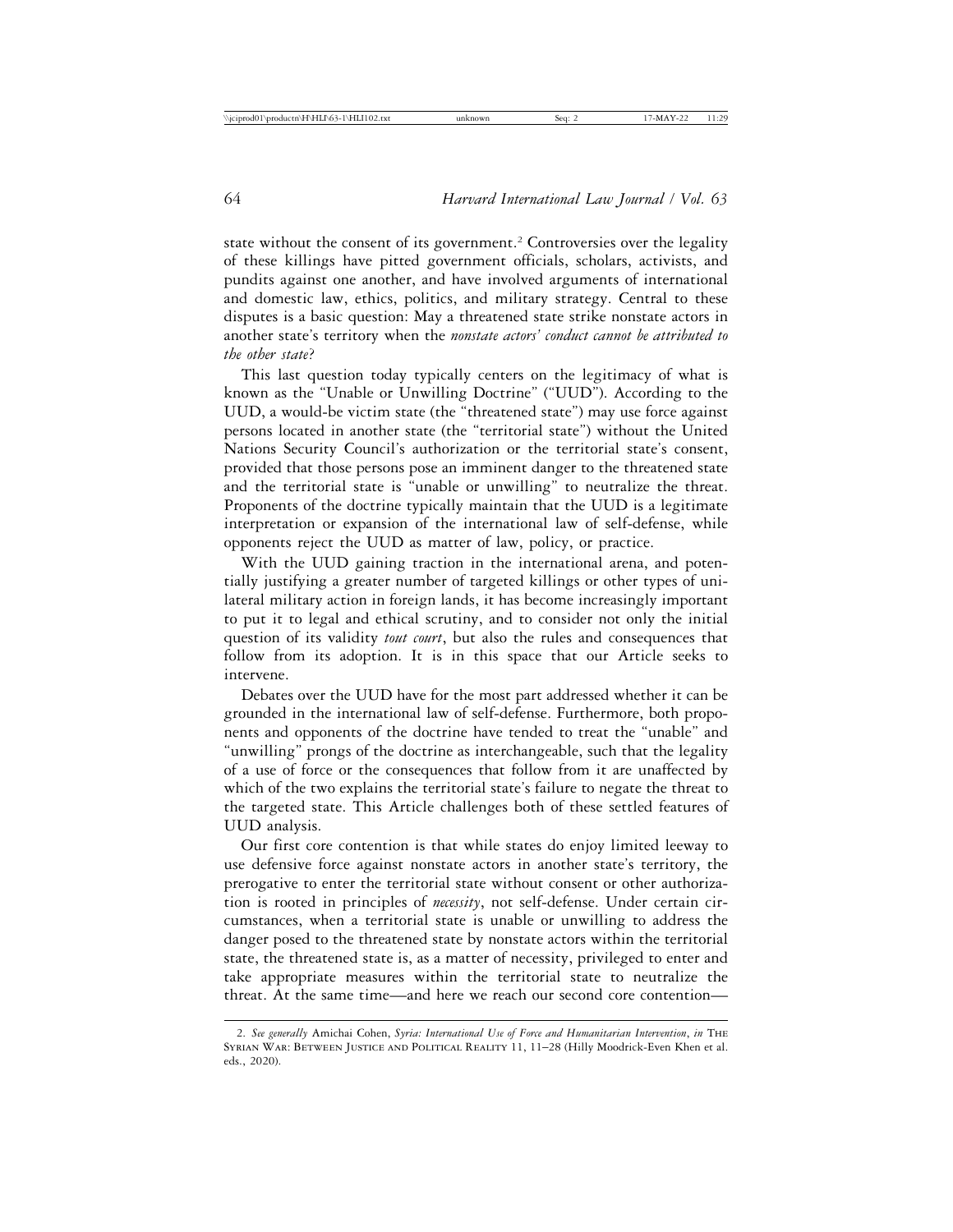grounding the UUD in necessity suggests that, for cases in which the territorial state is unable, rather than unwilling, to deal with the threat, the threatened state is obligated to compensate the territorial state for damage caused by its unpermitted entry (other than harm to legitimate targets). Our additional contribution is in explaining why compensation might be owed, as a matter of equity, for harms other than the material harm for which the threatened state is legally obligated to compensate, particularly the violation of the territorial state's sovereignty. These claims, we further contend, are bolstered by interpreting international law through the lens of private law, particularly the Anglo-American law of tort and restitution and its rules for the imposition of liability in cases of "private necessity." In the remainder of this introduction, we briefly explain the contours of the existing debates over the UUD, then elaborate on our intervention.

On the question of whether states can use force in the territories of other states without permission to address a threat of attack posed by nonstate actors, U.S. administrations, dating back at least to the  $1970s$ ,<sup>3</sup> have answered in the affirmative. American officials, starting with the Reagan administration<sup>4</sup> through Obama's and Trump's,<sup>5</sup> and now Biden's (however implicitly), $6$  have maintained that the UUD, particularly as applied to terrorists in foreign lands, is a recognized rule of the jus ad bellum—the law that governs the threat or use of force in international relations—with a long pedigree in international law and state practice. A denial of the UUD, they contend, would massively compromise a state's guarantee under the United Nations Charter of its "inherent right [of] self-defence."7

The United States is not alone in claiming that the UUD is a legitimate doctrine under international law. At least ten countries openly endorse and rely on it,<sup>8</sup> while others follow it in practice without official endorsement.<sup>9</sup>

<sup>3.</sup> *See* Kevin Jon Heller, *The Earliest Invocation of Unwilling or Unable*, Opinio Juris (March 19, 2019) http://opiniojuris.org/2019/03/19/the-earliest-invocation-of-unwilling-or-unable/ [https://perma.cc/ 5ZPT-9HCV] (summarizing Brian Cuddy's work on the Nixon Administration's justification for attacks on North Vietnamese forces in Cambodia as an early invocation of the UUD). Note that other scholars find support for the UUD dating back to Daniel Webster's letter to Lord Ashburton following the *Caroline* incident of 1837. *See, e.g.*, Jordan J. Paust, *Self-Defense Targetings of Non-State Actors and Permissibility of U.S. Use of Drones in Pakistan*, 19 J. TRANSNAT'L L. & POL. 237, 241-243 (2010).

<sup>4.</sup> *See, e.g.,* Ronald Reagan, U.S. President, Address by Reagan on Libya (Apr. 14, 1986) (transcript available at https://www.nytimes.com/1986/04/15/world/transcript-of-address-by-reagan-on-libya.html [https://perma.cc/F92R-YJAT]).

<sup>5.</sup> *See, e.g.,* Brian Egan, Legal Advisor at U.S. Dep't of State, Keynote Address at ASIL, LAWFARE (Apr. 8, 2016) (transcript available at https://www.lawfareblog.com/state-department-legal-adviserbrian-egans-speech-asil [https://perma.cc/M9KV-RP9H]).

<sup>6.</sup> According to news reports, the Biden Administration has introduced more stringent restrictions on drone strikes outside active battlefields but has not rejected the practice or its legal justifications altogether. *See* Charlie Savage & Eric Schmitt, *Biden Secretly Limits Counterterrorism Drone Strikes Away From War Zones*, N. Y. Times (March 3, 2021).

<sup>7.</sup> U.N. Charter art. 51.

<sup>8.</sup> These countries include Australia, Canada, the Czech Republic, Russia, Germany, Israel, the Netherlands, Turkey, and the United States. *See* Elena Chachko & Ashley Deeks, *Which States Support the 'Unwilling and Unable' Test* (Oct. 10, 2016), https://www.lawfareblog.com/which-states-support-unwilling-and-unable-test [https://perma.cc/8MNS-ZWMP]; *see also* Adil Adhmad Haque, *Self-Defense Against*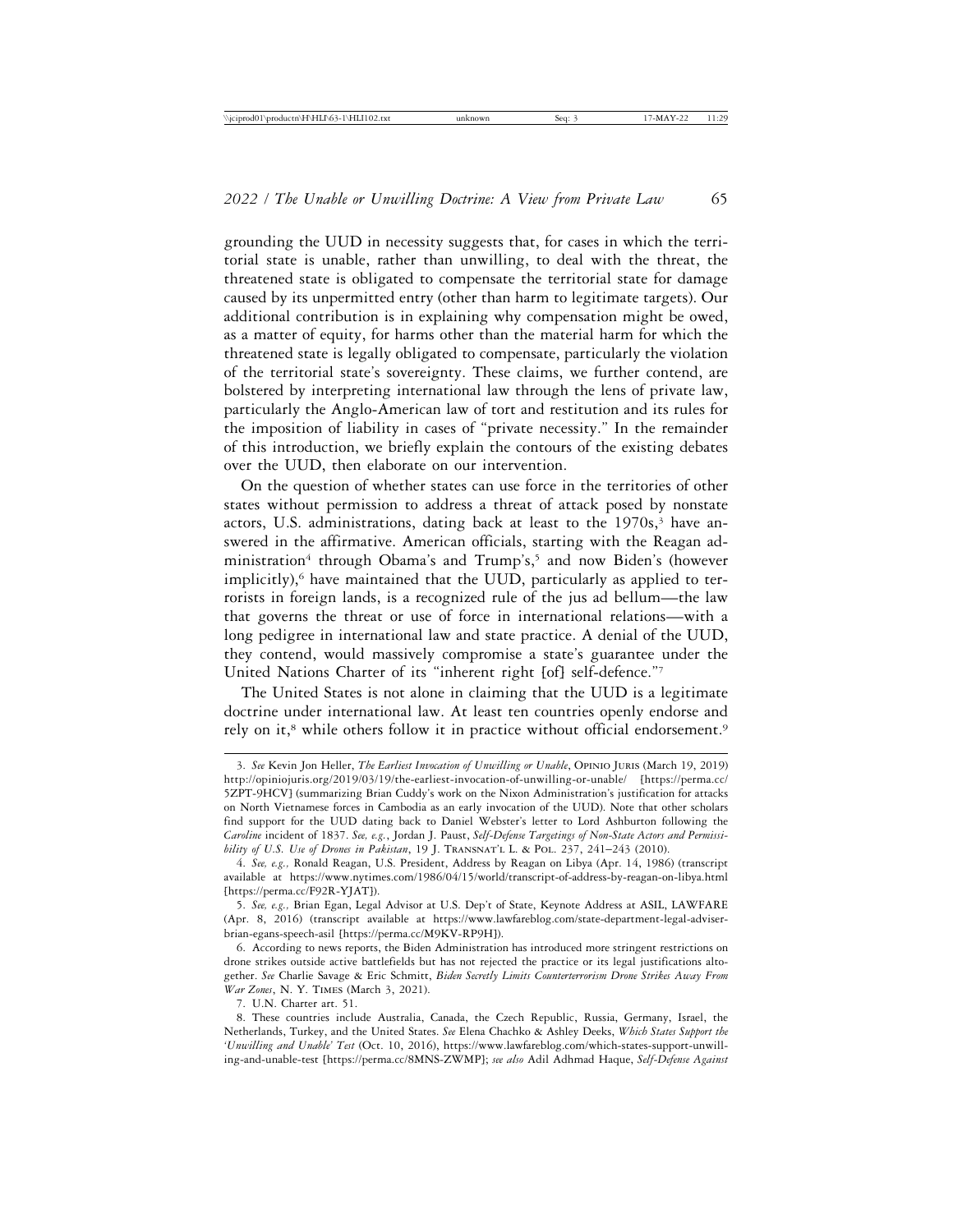Russia invoked the doctrine to justify its attacks on Chechen rebels in Georgia,10 as did Turkey against the Kurdistan Workers' Party ("PKK") fighters in northern Iraq and Israel against Hezbollah members in Lebanon.11 The United Kingdom also alluded to the UUD to justify its airstrikes against ISIS fighters in Syria. In fact, proponents of the doctrine have been gaining so much ground since September 11, 2001, that in his 2010 report on targeted killings, the Special U.N. Rapporteur on Extrajudicial Executions cited the doctrine with endorsement<sup>12</sup> and several international law scholars have advocated the recognition of the doctrine as a settled rule of international law.13

Supporters of the UUD justify it on multiple grounds. As a matter of policy, they assert that the combination of greatly empowered nonstate actors and weaker territorial states mandates an expansion (or expansive interpretation) of the international law of self-defense.14 Limiting the right to self-defense to meet only unlawful threats by states—or those that can be attributed to states under the very demanding tests of current international law—is, they say, both immoral and impractical.<sup>15</sup>

As a matter of law, some international lawyers maintain that the UUD is a fair application of the jus ad bellum, either by interpretation of the U.N. Charter or through the evolving customary international law ("CIL") that

10. Russia later backed away from the doctrine in debates surrounding the international campaign against ISIS in Syria. *See* Chachko & Deeks, *supra* note 8. **R**

11. *See id*.

12. *See* Alston, *supra* note 1, ¶ 35 ("A targeted killing conducted by one State in the territory of a second State does not violate the second State's sovereignty if . . . the second State is unwilling or unable to stop armed attacks against the first State launched from its territory.").

13. Ashley S. Deeks, *'Unwilling or Unable': Toward a Normative Framework for Extraterritorial Self-Defense*, 52 VA. J. INT'L L. 483, 503 (2012) (arguing that the "unwilling or unable" test is "an internationally-recognized norm governing of the use of force"); *see also* Elizabeth Wilmshurst, *The Chatham House Principles of International Law on the Use of Force in Self-Defence*, 55 Int'l & Comp. L.Q. 963, 970 (2006); Nico Schrijver & Larissa van den Herik, *Leiden Policy Recommendations on Counter-Terrorism and International* Law, 57 NETH. INT'L L. REV. 513, 540 (2010) ("It should be emphasised that states considering the use of force against terrorists must take due account of the exceptional nature of military action on foreign territory. The territorial state's consent to military action is required, except where the territorial state is unable or unwilling itself to deal with the terrorist attacks."); Daniel Bethlehem, *Self-Defense Against an Imminent or Actual Armed Attack by Nonstate Actors,* 106 Am. J. Int'l L. 770, 773 (2012) (proposing that the "unwilling or unable" test be adopted as a principle of international law in order to help clarify doctrinal confusion).

14. *See, e.g.*, Kimberley N. Trapp, *Back to Basics: Necessity, Proportionality, and the Right to Self-Defense Against Non-State Actors*, 56 Int'l & Comp. L.Q. 141, 147 (2007).

15. *See* Vadyslav Lanovoy, *The Use of Force by Non-State Actors and the Limits of Attribution of Conduct*, 28 Eur. J. Int'l L. 563, 584–85 (2017).

*Non-State Actors: All Over the Map*, Just Security (March 24, 2021), https://www.justsecurity.org/ 75487/self-defense-against-non-state-actors-all-over-the-map/ [https://perma.cc/2FTY-CD6L] (summarizing the statements made by states at an informal meeting of the U.N. Security Council on whether the U.N. Charter permits the use of armed force by one state against nonstate actors).

<sup>9.</sup> France, Belgium, Iran, and South Africa. *See* Chachko & Deeks, *supra* note 8*.* Note that France **R** seemed to be in favor of the UUD with respect to ISIS but later, in a national cyberspace document, seemed to restrict its approach. See Ministére des Armées [Ministry of Armed Forces], *Droit International Appliqu´e Aux Op´erations Dans Le Cyberespace* [*International Law Applicable to Operations in Cyberspace*], 9 (Sept. 9, 2019) (Fr.).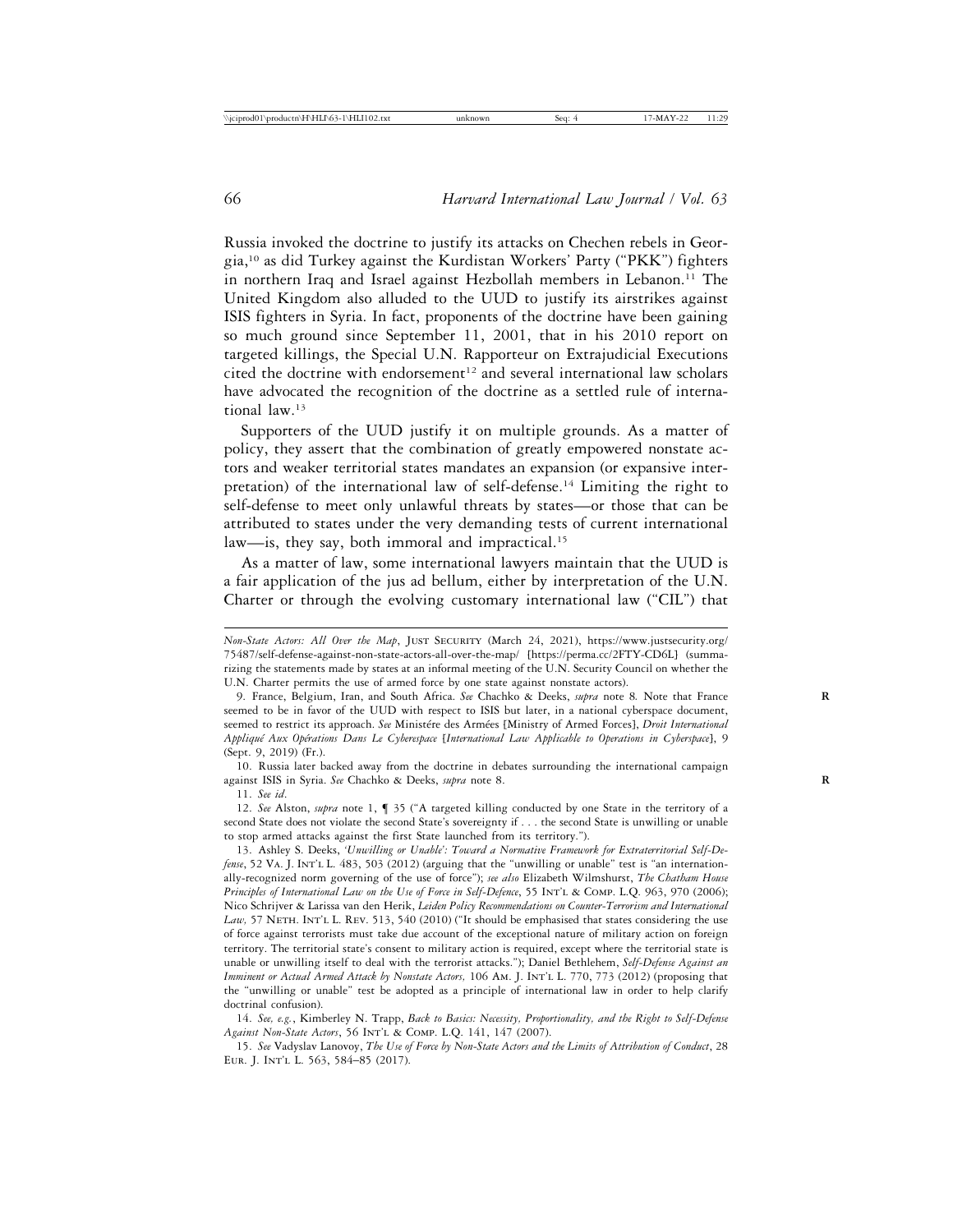complements the Charter's terms.16 A variation on this view holds that the "unwilling or unable" test can be located in a notion of necessity implicit in Article 51.17 Another variant finds deep roots for the doctrine in the international law of neutrality in times of war.18 Still another rejects the notion that Article 51 permits attacks against nonstate actors, yet maintains that the limited, temporary use of force against them does not meet the threshold of U.N. Charter Article  $2(4)$ 's prohibition on the threat or use of force against the political independence or territorial integrity of another state, and thus requires no self-defense justification.19

Finally, proponents point to state practice, which, they claim, proves that states (or at least some states) have long maintained that they are permitted to act militarily against violent nonstate actors in foreign territory even without attributing the threat to the government of that territory.<sup>20</sup>

18. Deeks, *supra* note 13, at 497–503. *See also* Robert Chesney, *Who May Be Killed? Anwar al-Awlaki* **R** *as a Case Study in the International Legal Regulation of Lethal Force*, 13 Y.B. Int'l Humanitarian L. 3, 22–23 (2010) ("[The unable or unwilling test], notably, is consonant in important respects with the law of neutrality."); Eveylon Corrie Westbrook Mack, *Remotely Piloted Aircrafts (RPAs) in Targeted Killing Operations: The United States Is No Lone Wolf, 26 FLA. J. INT'L L. 447, 478 (2014).* 

19. Gregory M. Travalio, *Terrorism, International Law, and the Use of Military Force*, 18 Wis. Int'l L. J. 145, 166 (2000) ("The argument is simply that the use of limited, temporary, force to eliminate a terrorist threat does not violate the territorial integrity or political independence of the state in which the terrorists are being harbored, and is otherwise consistent with the United Nations Charter."); *see also* Ivan Shearer, *A Revival of the Just War Theory?*, *in* International Law and Armed Conflict: Exploring the Faultlines 1, 15 (Michael N. Schmitt & Jelena Pejic eds., 2007); Walter Gary Sharp, Sr., Cyberspace and the Use Of Force (1999) (discussing sovereignty as principle as opposed to a rule).

20. *See, e.g.*, Theresa Reinold, *State Weakness, Irregular Warfare, and the Right to Self-Defense Post-9/11*, 105 Am. J. Int'l L. 244, 244–45 (2011); Tom Ruys, Quo Vadit Jus ad Bellum*?: A Legal Analysis of Turkey's Military Operations Against the PKK in Northern Iraq*, 9 Melbourne J. Int'l L. 334, 355 (2008); Deeks, *supra* note 13, at 486; Brian Finucane, *Fictitious States, Effective Control, and the Use of Force Against* **R** *Non-State Actors*, 30 Berkeley J. Int'l L. 35, 61 (2012) ("Historically, governments have been unwilling to tolerate security threats posed by independent violent non-state actors who exploit gaps in state control. Consequently, there is a long history of the use of force against non-state actors and a correspondingly long history of justifications premised upon self-defense in the face of state ineffectiveness."); Gregor Wettberg, The International Legality of Self-Defense Against Non-State Actors: State Practice from the U.N. Charter to The Present 21 (2007) (arguing that state practice supports the use of self-defense against nonstate actors operating out of "unwilling or unable" states).

<sup>16.</sup> Deeks, *supra* note 13, at 496–503; *see also* Yoram Dinstein, War, Aggression and Self- **R** Defence 244–47 (2011); Paust, *supra* note 3, at 250 (2010) (arguing that the United States has a right under Article 51 to use drones in Pakistan, without consent and in self-defense, to target al-Qaeda and Taliban fighters).

<sup>17.</sup> *See* Noam Lubell, Extraterritorial Use of Force Against Non-state Actors 67 (2010) (noting that "the requirement of necessity dictates the need to first establish that the territorial state itself is unwilling or unable to put an end to the armed attacks"); Trapp, *supra* note 14; Raphaël van Steenberghe, *Self-Defence in Response to Attacks by Non-state Actors in the Light of Recent State Practice: A Step Forward?*, 23 LEIDEN J. INT'L L. 183, 200 (2010) (arguing that a state "is only required to prove the existence of a link between the non-state actors and the 'harbouring' state, consisting in at least the inability or unwillingness of the latter to stop the activities of the former, and that such requirement does not stem from the responsibility rules but from the condition of necessity of the law of self-defence"); Gareth D. Williams, *Piercing the Shield of Sovereignty: An Assessment of the Legal Status of the "Unwilling or Unable" Test*, 36(2) U. New S. Wales L. J. 620 (2013) ("Simply put, if a host state is willing and able to counter the non-state actor within its territory, then the use of force by the victim state will not be necessary.").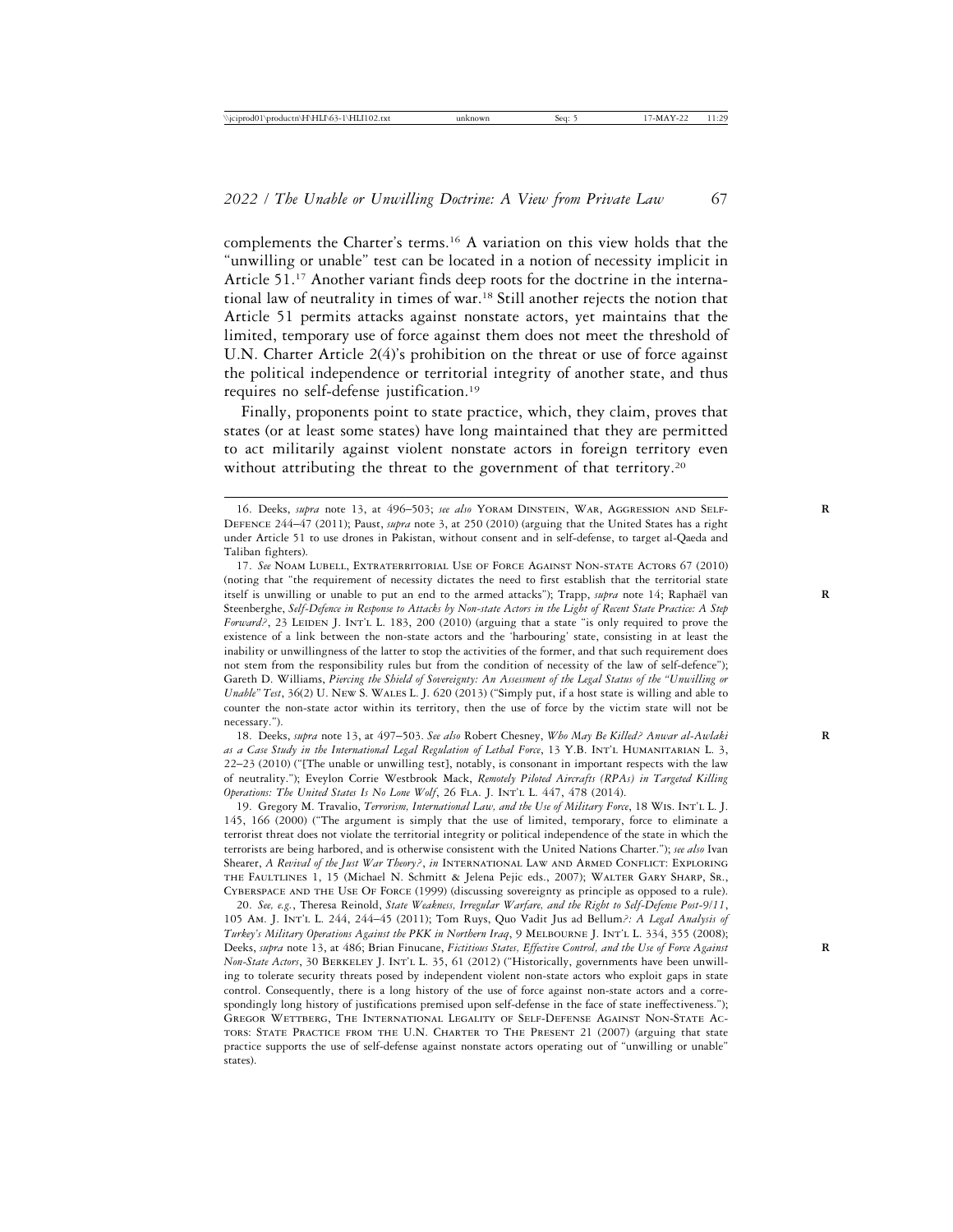These arguments notwithstanding, the UUD is far from a consensus doctrine. Several countries have expressed grave misgivings about it, as have many scholars. Opponents argue that the international community's interest in peace demands an expansive reading of the prohibition on the use of force, as expressed in Article 2(4) of the Charter, and a minimalist reading of Article 51's self-defense exception.<sup>21</sup> For these critics, military force is justified only to repel *another state's* use of armed force—whether directly (through its national armed forces) or indirectly (for instance, through paramilitary forces that the state sends to fight on its behalf)<sup>22</sup>—not threats from nonstate actors that cannot be attributed to a state. In the latter case, they claim, the sovereignty of the territorial state must be respected and recourse must be found in diplomacy, extradition, other types of legal or military cooperation,23 or an appeal to the Security Council seeking a Chapter VII resolution that would grant the threatened state the power to use force.<sup>24</sup>

Critics also argue that the UUD is the self-serving invention of a handful of powerful countries that has not gained sufficient support to become anything like a recognized exception under CIL to the general prohibition on the use of force.25 Many international law scholars, in published academic

23. *See, e.g.*, S.C. Res. 1373 (Sep. 28, 2001) (adopted in the wake of the 9/11 attacks and calling on states to suppress the financing of terrorist attacks, criminalize support to terrorists, establish warning mechanisms, and implement a variety of other counter-terrorism measures).

24. *See* Brent Michael, *Responding to Attacks by Non-State Actors: The Attribution Requirement of Self-Defence*, 16 AUSTL. INT'L L.J. 133, 143 (2009).

25. *See, e.g.*, Dawood I. Ahmed, *Defending Weak States Against the "Unwilling or Unable" Doctrine of Self-Defense*, 9 J. Int'l L. & Int'l Rels. 1, 14 (2013); Mary Ellen O'Connell, *Dangerous Departures*, 107 Am. J. Int'l L. 380, 384 (2013) (arguing that there is no authority for "the assertion that states may resort to force against states 'unable or unwilling' to control terrorism on their territory," nor has any state ever accepted such a test). Over a decade earlier, however, O'Connell did write that when a state is attacked by nonstate actors, "defense may be taken to the territory of the failed or impotent state." Mary Ellen O'Connell, *Lawful Self-Defence to Terrorism*, 63 U. PITT. L. REV. 889, 901 (2002); Kevin Jon Heller, *Ashley Deek's Problematic Defense of "Unwilling or Unable" Test*, Opinio Juris (Dec. 15, 2011), http:// opiniojuris.org/2011/12/15/ashley-deeks-failure-to-defend-the-unwilling-or-unable-test/ [https:// perma.cc/HB3J-H828] (critiquing Deeks for failing to engage with the ICJ's opinions in *Armed Activities of Congo* and *Wall Advisory Opinion* and for only noting five states—the United States the United Kingdom, Israel, Turkey, and Russia—that invoked the "unwilling or unable" test). Christian Tams offers a somewhat more qualified account of state practice, arguing that, between 1989 and 2009, state practice became more accommodating to extraterritorial use of force to combat terrorism. Nonetheless, he maintains that target states have attempted to justify their actions by claiming, however tenuously, that they were responding to actions by nonstate actors that were attributable to the territorial state (and if so, not relying on the UUD as much as on traditional self-defense against the territorial state). *See* Christian Tams, *The Use of Force against Terrorists*, 20 Eur. J. Int'l L. 359, 385 (2009); *see also* Tom Ruys, 'Armed Attack' and Article 51 of the UN Charter: Evolutions in Customary Law and Practice 486–87 (2010); Tom Ruys & Sten Verhoeven, *Attacks by Private Actors and the Right of Self-Defence*, 10 J. Conflict & Sec. L. 289, 319–20 (2005).

<sup>21.</sup> On the different approaches to Article 2(4) and Article 51 more generally, *see* Matthew C. Waxman, *Regulation Resort to Force: Form and Substance of the UN Charter Regime*, 24 Eur. J. Int'l L. 151 (2013).

<sup>22.</sup> Military and Paramilitary Activities in and Against Nicaragua (Nicar. v. U.S.), Judgment, 1986 I.C.J. 14, ¶¶ 8-9 (June 27) [hereinafter *Nicaragua*]; G.A. Res. 2625 (XXV), Declaration on Principles of International Law concerning Friendly Relations and Co-operation among States (Oct. 24, 1970); G.A. Res. 3314 (XXIX), Definition of Aggression (Dec. 14, 1974).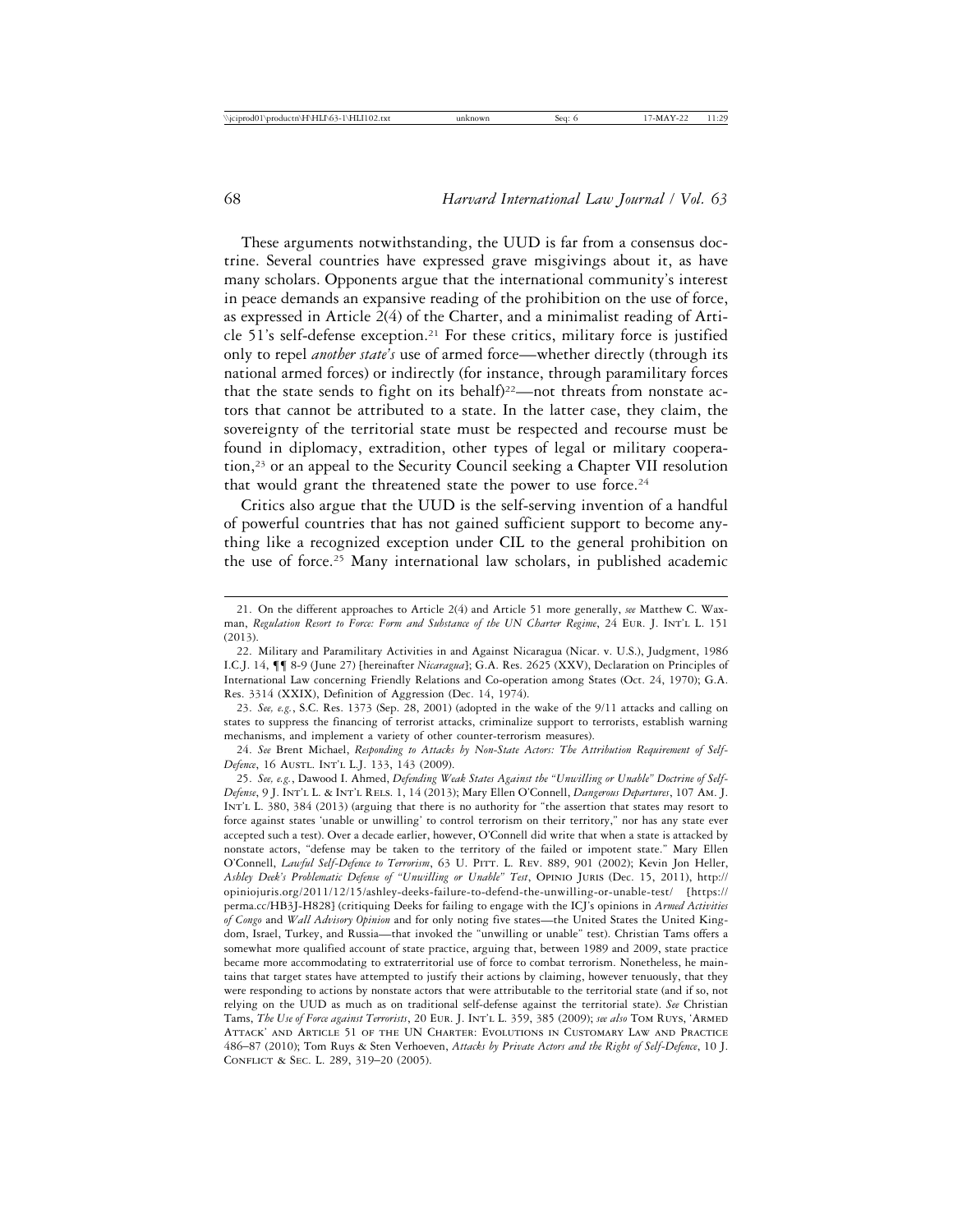works,<sup>26</sup> popular media,<sup>27</sup> and the blogosphere,<sup>28</sup> have also argued that the "unwilling or unable" doctrine has no genuine legal basis.

Understandably, much of the extensive commentary on the UUD has concentrated on whether it rests on a valid interpretation and application of the jus ad bellum. In part because of this focus, commentators have tended to treat its two prongs—"unable" and "unwilling"—as interchangeable: if one suffices to justify the use of force by the threatened state so does the other.29 Moreover, both proponents and opponents have ignored questions about rights and obligations that may attend uses of force encompassed by the UUD, including whether a threatened state owes something to the territorial state and the people it harms (other than the nonstate actors who are the source of the threat), even if its use of force is in some respects legitimate.

This Article directly addresses these heretofore ignored questions. Instead of relitigating the debate over the jus ad bellum, we maintain, as a premise of our analysis, that there is a plausible case to be made for the legal validity of some version—perhaps narrow—of the UUD. Developing a claim entertained by a handful of scholars whose work is discussed below, we also maintain that its justification does not reside in the U.N. Charter's recognition of a right of self-defense, but instead in the international law principle of necessity. We then take the analysis two steps beyond the current literature. First, we argue that recognition of the UUD's grounding in necessity permits us to see why the doctrine comes with conditions that have not been previously identified or appreciated. Specifically, a use of force under the UUD generates for the threatened state a prima facie duty to compensate the territorial state for collateral damage to the territorial state resulting from

<sup>26.</sup> *See* Dire Tladi, *The Nonconsenting Innocent State: The Problem with Bethlehem's Principle*, 107 Am. J. INT'L L. 570, 576 (2013) ("[Unwilling or unable] is based on an erroneous assessment of customary international law and state practice and on an acontextual interpretation of Article 51."); Christine Gray, *President Obama's 2010 United States National Security Strategy and International Law on the Use of Force*, 10 Chinese J. Int'l L. 35, 46 (2011) ("Despite the claims of some commentators, the use of force against non-State actors in response to past terrorist attacks or to prevent future attacks is far from being clearly established as lawful self-defense, even when the territorial State is unable or unwilling to act against the terrorists."); Constantine Antonopoulos, *Force by Armed Groups as Armed Attack and the Broadening of Self-Defence*, 55 Neth. Int'l L. Rev. 159, 169–71 (2008).

<sup>27.</sup> See Eric Posner, *Obama's Drone Dilemma*, SLATE (Oct. 8, 2012), https://slate.com/news-and-politics/ 2012/10/obamas-drone-war-is-probably-illegal-will-it-stop.html [https://perma.cc/26WT-54H8] (arguing that the "unwilling or unable" test violates the U.N. Charter and its use "whittle[s] away at whatever part of the law on United Nations law on use of force blocks U.S. goals").

<sup>28.</sup> *See* Heller, *supra* note 25 (rejecting Deeks' argument that the "unwilling or unable" test is rooted **R** in neutrality law and arguing that the ICJ's decisions in *Nicaragua* strongly suggests that state attribution is necessary for another state to engage in defensive use of force).

<sup>29.</sup> Some exceptions are discussed below. For the most part, they have suggested that the distinction between "unable" or "unwilling" matter for purposes of evaluating the necessity of the use of force, but without inquiring into any further implications of such a distinction. De Wet suggests that the distinction is pertinent to questions of attribution, so that "unwilling" on the part of the territorial state would trigger attribution to it of the nonstate actors' actions, but not so where it is "unable" to preempt the threat. *See* Erika de Wet, *The Invocation of the Right to Self-Defence in Response to Armed Attacks Conducted by Armed Groups: Implications for Attribution*, 32 LEIDEN J. INT'L L. 91 (2019).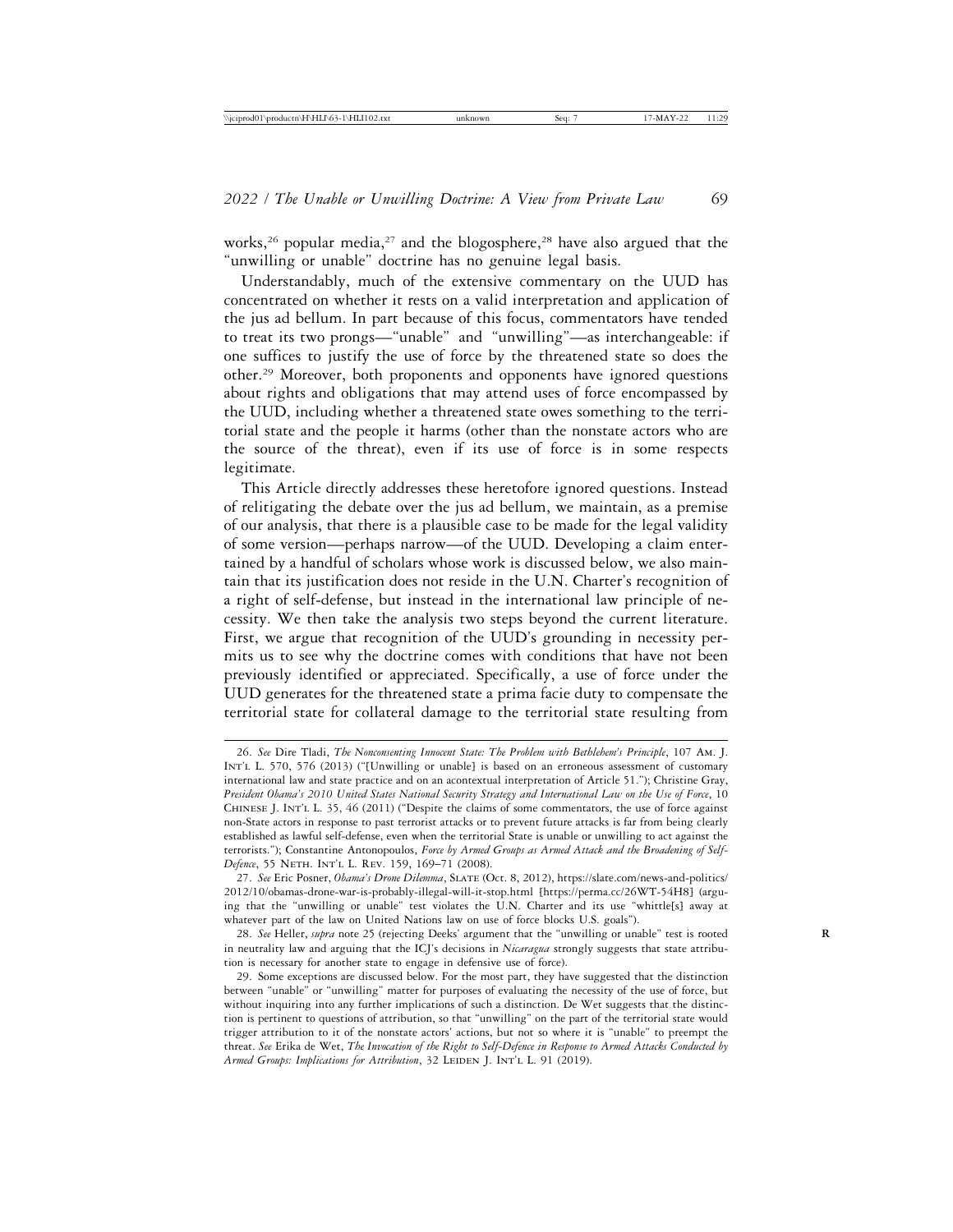that use of force. Second, we explain that the existence of this compensatory duty hinges on which prong of the UUD is at issue—that is, whether the territorial state was "unable" to prevent the threat posed by the nonstate actors (in which case compensation is owed) or "unwilling" (in which case compensation is not owed).30

The positions outlined above are novel within international law. We contend nonetheless that they are not only available as a matter of sound interpretation but also supported by analogies drawn from domestic private law, particularly Anglo-American tort and restitution doctrines. That guidance is to be found in private law is perhaps not surprising. After all, it provides a well-established and highly articulated framework specifying the terms on which individuals are entitled to enter land lawfully possessed by others, and the obligations they incur when doing  $so.^{31}$ 

To be clear from the outset, our point is not that international law should blindly mimic private law, or that state sovereignty and real property are symmetrical. Each of these bodies of law and concepts operates with different assumptions and within different realities: the context for and ramifications of doctrinal choices in the world of military attacks and the world of ordinary trespasses are very different. Still, we use established tort and restitution doctrines as a way to elaborate and test our intuitions about what would make for a sensible and fair treatment of the scope and consequences of the UUD.

As we have noted, the stakes here are high. As terrorist threats of one kind or another proliferate, more countries are faced with threats—some real and some merely perceived—by nonstate actors in foreign territories.<sup>32</sup> When combined with the international rules on neutrality, the UUD is also potentially critical to the justification (if any) of attacks on state actors in foreign territories, as in the case of the United States' targeted killing of Qasem Soleimani, the commander of the Iranian Quds force, in Iraqi territory in January 2020.33 Nor is it only traditional security threats that could potentially prompt a state to invoke the UUD. As the world becomes more interconnected and interdependent, the actions of individuals and small groups in any one territory are likely to cause or threaten various harms to

<sup>30.</sup> Our focus will be on duties of compensation under international law, without distinction between monetary compensation and satisfaction (in the guise of, for instance, apologies). *See Draft Articles on Responsibility of States for Internationally Wrongful Acts*, 2(2) Y.B. Int'l L. Comm'n, art. 34, U.N. Doc. A/ 56/10 (Oct. 24, 2001) [hereinafter ARSIWA], art. 34.

<sup>31.</sup> On the practice of reliance on private law for the development of international law, *see* Hersch Lauterpacht, Private Law Sources and Analogies of International Law: With Special Reference to International Arbitration (Contributions to International Law and Diplomacy) (1975).

<sup>32.</sup> See, e.g., WITTES & BLUM, *supra* note 1.

<sup>33.</sup> U.S. White House Office, *Notice on the Legal and Policy Frameworks Guiding the United States' Use of Military Force and Related National Security Operations*, https://foreignaffairs.house.gov/\_cache/files/4/3/ 4362ca46-3a7d-43e8-a3ec-be0245705722/6E1A0F30F9204E380A7AD0C84EC572EC.doc148.pdf [https://perma.cc/XDK4-AMJW].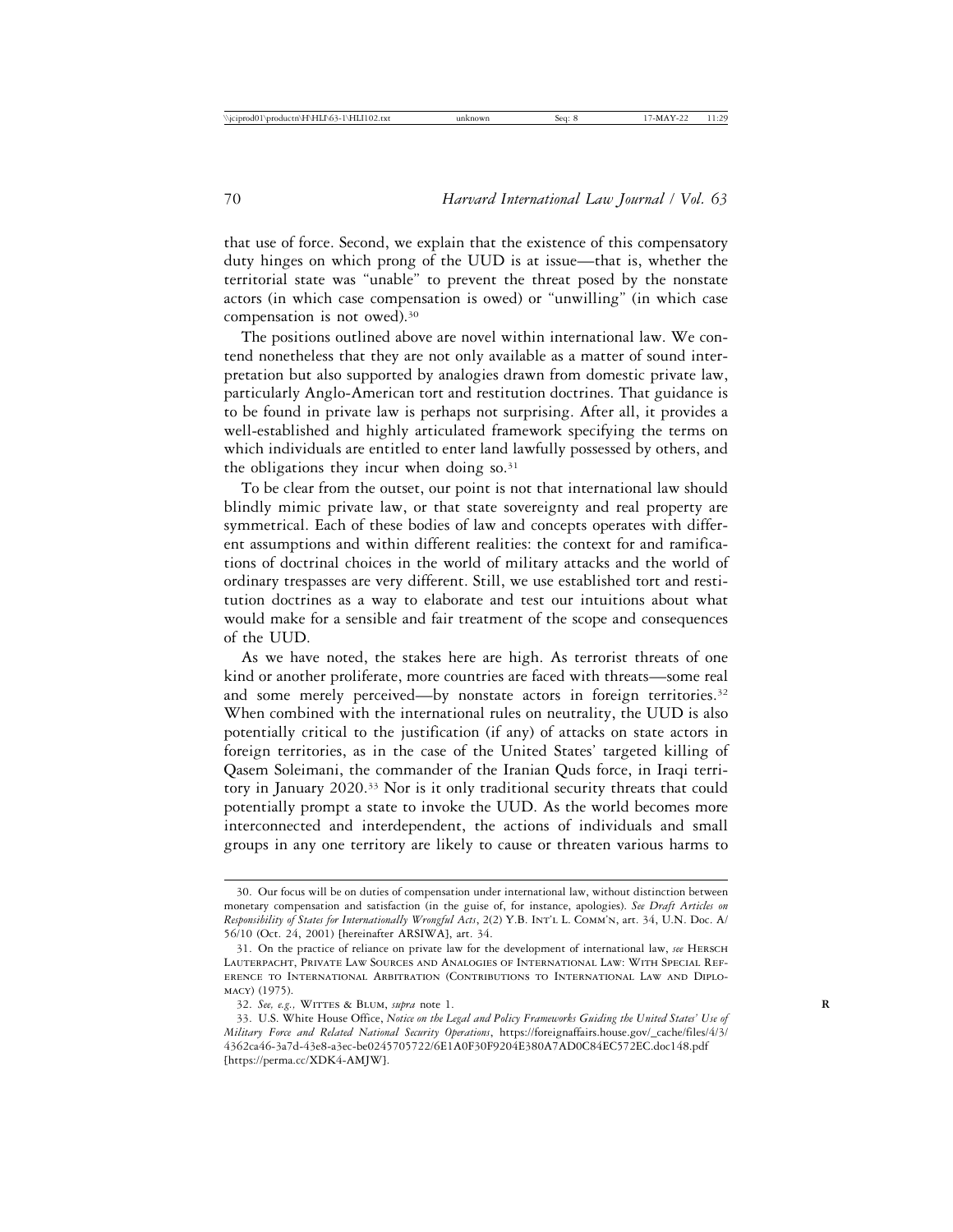other states.34 While international law, so far, has been reluctant to recognize threats of non-military or non-paramilitary harm as justifying breaches of another state's sovereignty, opponents of the UUD are correct to argue that the purported rationale of the doctrine might be employed vis-à-vis other foreign threats, including actions by nonstate actors that might foment crises such as mass drug addiction or a pandemic.<sup>35</sup> To take an extreme case, if the UUD justifies a threatened state in killing a suspected terrorist located in another state, might it justify the threatened state in bombing a foreign-based chemical plant that threatens to cause irreversible transboundary environmental devastation?

Our discussion proceeds as follows. Part I surveys the international rules on the use of force as invoked by both proponents and opponents of the UUD, including the law of self-defense, rules on attributing the actions of nonstate actors to states, the obligations of states to police their territories and minimize threats from within their borders to other states, and the obligations of neutral states vis-à-vis warring states. It also discusses international rules on state responsibility, which have remained largely neglected in existing debates over the UUD, but can help illuminate them, as well as our proposed intervention in them.

With the legal background in place, Part II dives deeper into the complexities of the UUD, and identifies three important questions raised by the doctrine. The first and most familiar concerns its contours—when it can be invoked, assuming it can be. Although this discussion sets the backdrop for our analysis, it will not be our focus. Instead, we pursue two other questions, neither of which has received attention in the vast UUD literature. One concerns whether a use of force by a threatened state that falls within the UUD (however best defined) gives rise to a duty to compensate the territorial state. The other is whether the threatened state can be relieved of this duty because the territorial state culpably created the need for the threatened state to use force.

As to compensation, we identify two potential grounds in international law that support an obligation on the part of a threatened state to compensate the territorial state for invading it. First, international law allows for the possibility that UUD attacks, even if legally justified, nonetheless give rise

<sup>34.</sup> These actions might include, *inter alia*, cyber-attacks, humanitarian crises, or other actions that cause significant transboundary environmental or biological harm. See José Luis Aragón Cardiel et al., *Modern Self-Defense: The Use of Force Against Non-Military Threats*, 49 Colum. Hum. Rts. L. Rev. 99, 131-138 (2018). See generally WITTES & BLUM, supra note 1; KIM ZETTER, COUNTDOWN TO ZERO DAY: Stuxnet and the Launch of the World's First Digital Weapon (2015); Russell J. Buchan, *Cyberspace, Non-State Actors and the Obligation to Prevent Transboundary Harm*, 21 J. CONFLICT & SEC. L. 429 (2016); *Draft Articles on the Prevention of Transboundary Harm from Hazardous Activities with commentaries*, 2(2) Y.B. Int'l L. Comm'n, U.N. Doc. A/CN.4/SER.A/2001/Add.1 (2001).

<sup>35.</sup> *Cf.* Michael Bothe, *Terrorism and the Legality of Pre-emptive Force*, 14 Eur. J. Int'l L. 227, 237–38 (2003) (arguing that more flexible standards of self-defense will put international law "on a slippery slope"); Harold Hongiu Koh, *Comment*, *in* STRIKING FIRST: PREEMPTION AND PREVENTION IN INTER-NATIONAL CONFLICT 102-103 (Michael Doyle & Stephen Macedo eds., 2008).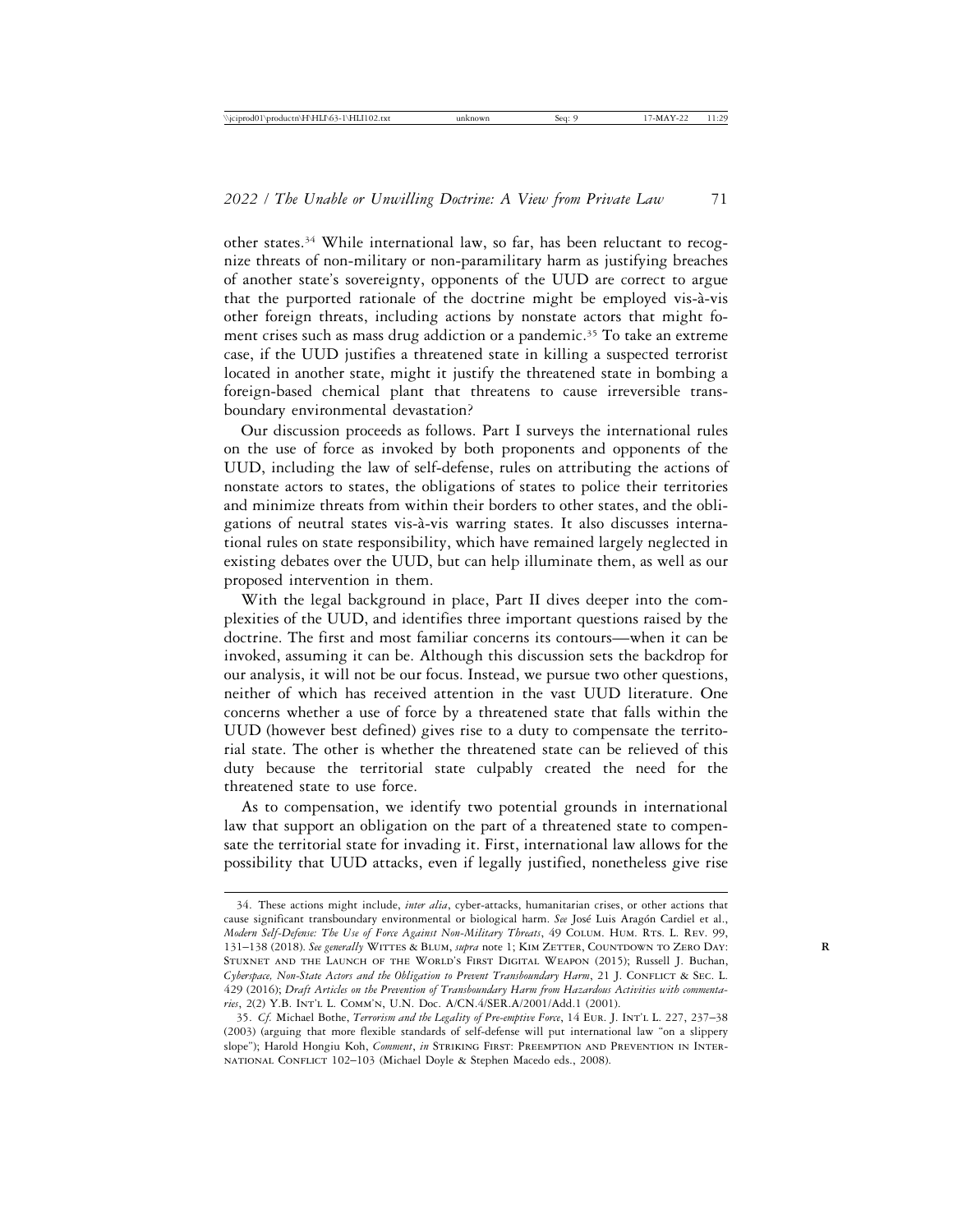to a legal duty to compensate for material harm caused that is grounded in principles of restitution. On this understanding of the doctrine, a threatened state's use of force against nonstate actors located in another state involves, in effect, using the other state's resources without authorization for its own benefit, thus generating a duty to compensate for the involuntarily conferred benefit.

As to whether a claim to compensation can be lost, we note the possibility of distinguishing, within international law, between cases of territorial state *inability* and of territorial state *unwillingness*. If a threatened state owes compensation to a territorial state for crossing its borders and violating its sovereignty by means of conduct authorized by the UUD, the territorial state's inability to prevent the threat cannot provide a ground for withholding compensation. By contrast, if the territorial state is merely unwilling to address the threat, there may be such grounds.

The foregoing positions on issues of compensation are, we think, available as interpretations of international law. But this does not mean that they must be approached as de novo questions of morality or policy. For, as it turns out, there is a developed body of domestic private law dealing with them. Part III thus turns to private law, exploring rules that have been developed to apply to disputes over one person having entered another's land without permission for reasons somewhat comparable to the reasons raised by states that invoke the UUD. The most relevant of these, we demonstrate, is a particular rendition of what is sometimes called the "incomplete privilege of private necessity." By means of it, the private law adopts the very approach we adopt to the UUD. Thus, an actor facing a situation of private necessity is acknowledged to have a compelling reason to enter another's land, yet nonetheless is also deemed to owe the other restitution, and on that basis faces legal liability.<sup>36</sup> Furthermore, in keeping with our suggestion that there may be grounds for distinguishing cases of territorial state inability from cases of unwillingness, the possessor's claim to compensation in a case of private necessity applies in cases in which the possessor bears no responsibility for the necessity facing the entrant, but is lost (or reduced) if the possessor's own culpable actions contributed to the creation of the necessitous situation.<sup>37</sup>

In Part IV we bring together our explorations of international law and private law, arguing that the former is appropriately interpreted to include a counterpart to the latter's incomplete privilege of private necessity. On this rendering of international law, a territorial state has a presumptive legal claim to compensation from a threatened state that deploys force against nonstate actors located in the territorial state under the UUD. This duty to

<sup>36.</sup> *See* W. Page Keeton et al., Prosser & Keeton on Torts § 24, 147–48 (5th ed. 1984) (discussing privilege of private necessity with respect to entry upon land and describing it as a "incomplete and partial privilege, which does not extend to the infliction of any substantial harm").

<sup>37.</sup> *Id*.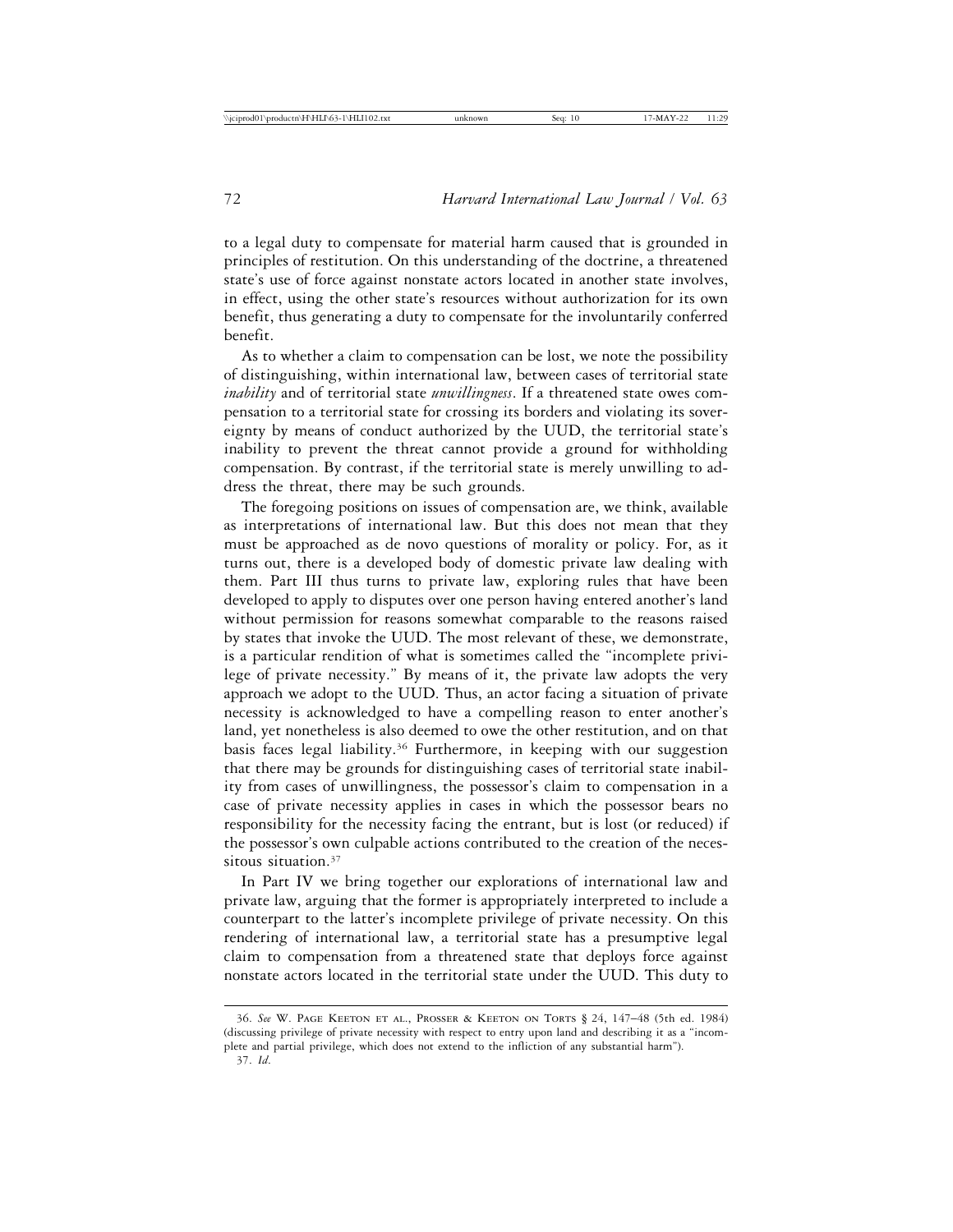compensate extends to people or things that were harmed and that were not the legitimate targets of the UUD-authorized attack. Our account further supports distinguishing between "unable" and "unwilling" scenarios. A territorial state that is genuinely *unable* to control the threat that prompts another state to invoke the UUD is entitled to reparations for the invasion of its sovereignty. But if the invaded state culpably failed to control the threat posed to the attacking state by the nonstate actors, its claim to reparations is forfeited, or it should recover less than it would have otherwise. Here we offer a sketch of how the distinction can be drawn in a manner that is both intuitive and responsive to distinctive features of the UUD context.

Having, we hope, demonstrated the value of looking across traditional subject-area boundaries in this particular instance, we conclude with brief thoughts on the potential value for both private law and international law of scholarship that aims to harness insights drawn from each.

#### I. Rights and Duties of States in Relation to Use of Force

In this Part, we review international law that bears on the UUD. Relevant here are rules pertaining to the use of force by states in self-defense against armed attacks; rules for attribution of attacks by nonstate actors to states; and rules specifying the general obligations of states to exercise due diligence in policing their own territories and the more specific obligations of neutral states during armed conflicts to which they are not parties.

#### *A. The Jus ad Bellum Framework: Self-Defense in Response to Armed Attacks*

The reduction of interstate violence was the primary aspiration behind the creation of the United Nations and is the central theme of the U.N. Charter. The first sentence of the Charter's Preamble states its purpose as "[saving] succeeding generations from the scourge of war, which twice in our lifetime has brought untold sorrow to mankind."38 With its overriding interest in peace, rather than justice, Article 2(4) of the U.N. Charter opted for a broad prohibition on the "threat or use of force against the territorial integrity or political independence of any state."39 It is widely accepted that the terms "territorial integrity or political independence" were not intended to limit the prohibition in any way, and that any use of force in another state's territory, regardless of its motivation or purpose, is prima facie unlawful.<sup>40</sup> Other

<sup>38.</sup> U.N. Charter pmbl.

<sup>39.</sup> *Id*. art. 2, ¶ 4. For the Charter's preference for peace over justice, *see* Gabriella Blum, *The Crime* and Punishment of States, 38 YALE J. INT'L L. 57 (2013).

<sup>40.</sup> *See* Malcolm N. Shaw, International Law 817–18 (7th ed. 2014) (observing that the "weight of opinion" favors the interpretation prohibiting any use of force); Louis Henkin, *The Use of* Force: Law and U.S. Policy, in RIGHT V. MIGHT: INTERNATIONAL LAW AND THE USE OF FORCE 37, 40 (2d ed. 1991) ("[G]overnments generally have insisted on the interpretations most restrictive of the use of force: the Charter outlaws war for any reason . . . .").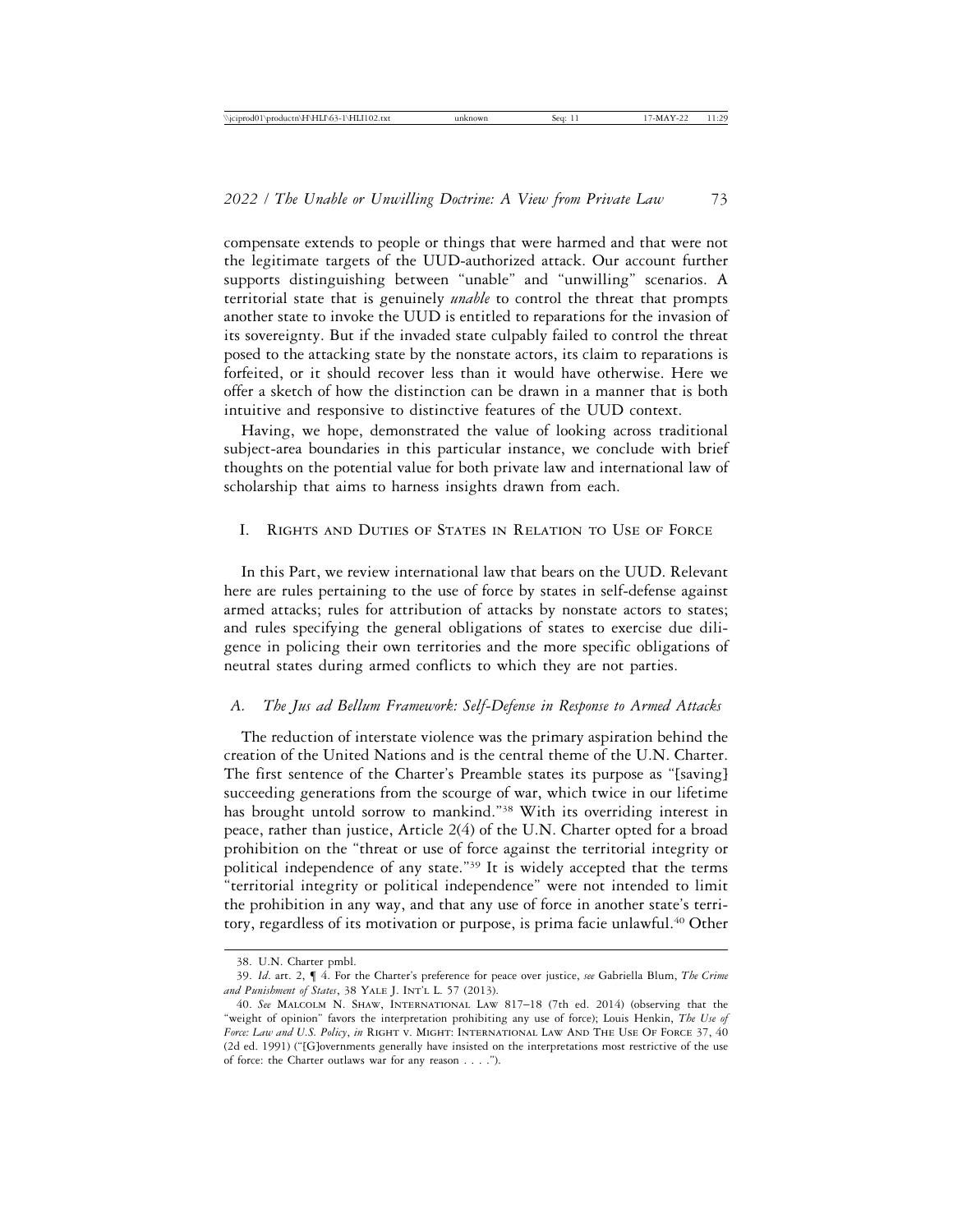international instruments, such as the 1970 General Assembly's Declaration on Friendly Relations<sup>41</sup> and its 1974 Definition of Aggression,<sup>42</sup> reinforce the Charter's efforts to minimize the use of force between states and expound the many ways in which a state may be in violation of Article 2(4). The 1998 Rome Statute of the International Criminal Court went further in seeking to impose individual criminal responsibility for the crime of aggression, $43$  though this part of the Statute is operational only among those countries that have explicitly ratified it.<sup>44</sup>

Only three circumstances provide a state with legal authority to use force in the territory of another. The first, and most straightforward, is where the recognized government of a state consents to another state's use of force in its own territory. When such valid consent is granted, it preempts the Charter's prohibition on the use of force altogether. The scope of the territorial government's consent (or permission, or invitation) delimits the scope of the permissible foreign military action in that state's territory.

The other two circumstances are provided for in the U.N. Charter itself, and operate as exceptions to the general prohibition on the use of force. Chapter VII of the U.N. Charter entrusts the Security Council with enforcement powers in the sphere of international peace and security.<sup>45</sup> Under Article 42 of the U.N. Charter, the Security Council has the power to authorize a state or a coalition of states to use force in another state's territory if it deems it necessary for maintaining or restoring peace and security.<sup>46</sup> Once under the mandate of the Security Council, such military operation is lawful regardless of the territorial state's consent or objection to the operation.<sup>47</sup>

Absent consent or a Security Council authorization, the only exception to the general prohibition on the use of force that is written into the U.N. Charter is granted by Article 51. It recognizes states' "inherent right to selfdefence" to respond to an armed attack until such time as the Security

47. There are cases in which the Security Council prescribes a military action under Chapter VII even where the territorial government itself consents to the action and welcomes it. *See, e.g.*, S.C. Res. 2100 (Apr. 25, 2013) (authorizing a French-led force to assist the government of Mali to fend off rebels).

<sup>41.</sup> G.A. Res. 2625 (XXV) (Oct. 24, 1970).

<sup>42.</sup> G.A. Res. 3314 (XXIX) (Dec. 14, 1974).

<sup>43.</sup> Rome Statute of the International Criminal Court art. 8 *bis*, July 17, 1998, 2187 U.N.T.S. 90.

<sup>44.</sup> *Id*. art. 15 *bis*.

<sup>45.</sup> U.N. Charter art. 39.

<sup>46.</sup> Though there is some debate over the precise contours of the Security Council's possible authorizations to use force, it is widely agreed that the Council's powers in this area are expansive and that a state that operates under a Chapter VII resolution and within its parameters is safe from any allegation of aggression. *See, e.g.*, ERIKA DE WET, THE CHAPTER VII POWERS OF THE UNITED NATIONS SECURITY Council (2004); David Schweigman, The Authority of the Security Council Under Chapter VII of the UN Charter: Legal Limits and the Role of the International Court of Justice (2001); Susan Lamb, *Legal Limits to United Nations Security Council Powers*, *in* THE REALITY OF INTERNAtional Law: Essays in Honour of Ian Brownlie (G. Goodwin-Gill & S. Talmon eds., 1999); Georg Nolte, *The Limits of the Security Council's Powers and Its Functions in the International Legal System: Some Reflections*, *in* The Role of Law in International Politics (M. Byers ed., 2000); Jared Schott, *Chapter VII as Exception: Security Council Action and the Regulative Ideal of Emergency*, 6 Nw. J. Int'l Hum. Rts. 24 (2008).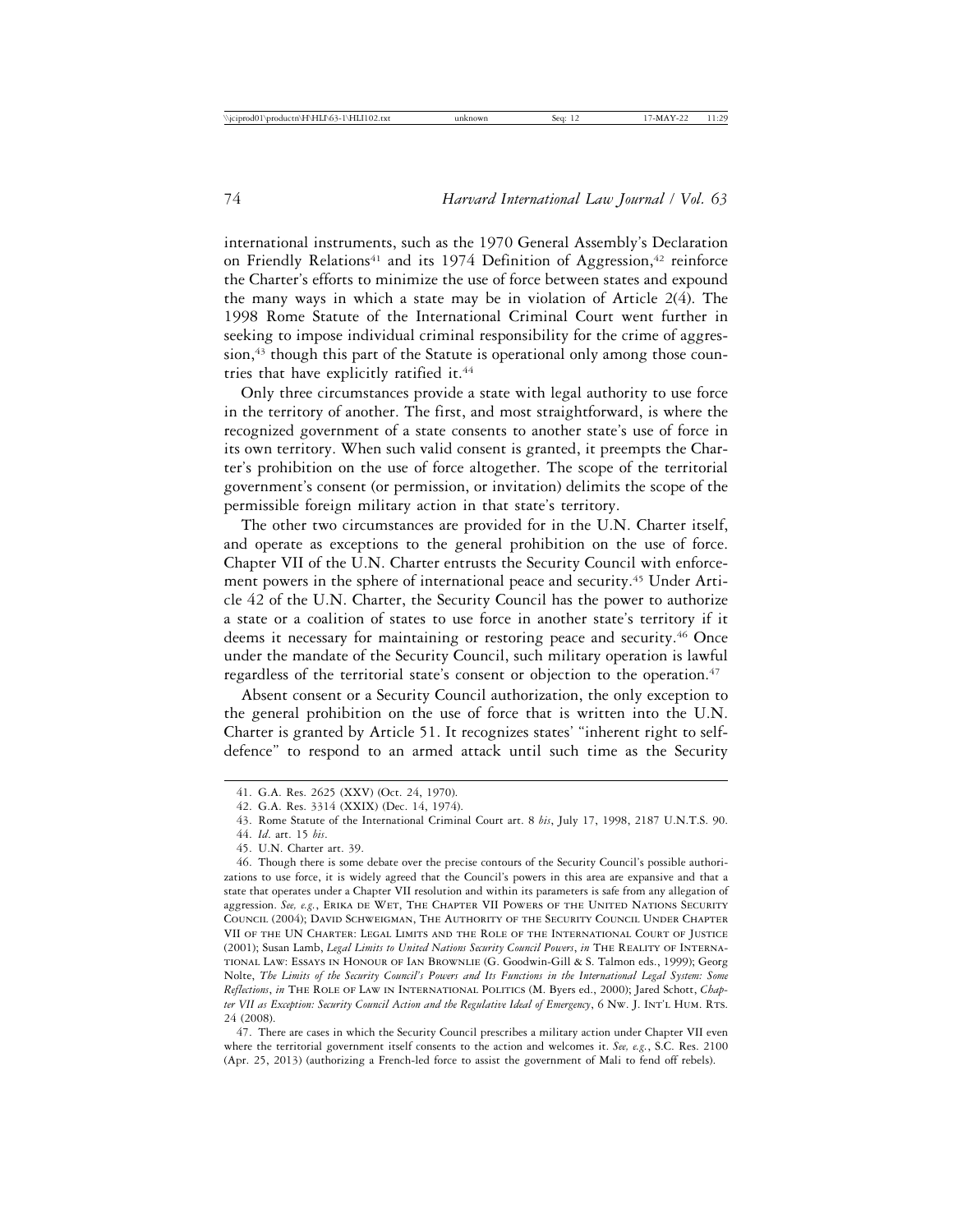Council has taken action. Though not specified in the text itself, Article 51 is widely understood to condition the use of defensive force on observance of the customary legal requirements of necessity and proportionality.48 This recognition is perhaps the only substantive aspect of Article 51 over which there is agreement. Otherwise, the law and policy debates over the scope of Article 51 and the CIL that complements it fill volumes, addressing questions including: What sort of armed attack suffices to trigger the right to use defensive force?49 What sort of entity is capable of launching an "armed attack"?50 What are the temporal limits on defensive force?51 How do Security Council deliberations that fall short of sanctioning—or explicitly prohibiting—the use of force affect the use of defensive force?52 Even the consensus over the conditions of "necessity" and "proportionality" dissolves once the precise meaning of these terms is analyzed.<sup>53</sup>

For present purposes, two contentious questions are of particular relevance. One is over anticipatory self-defense—whether force may be used in advance of an armed attack so as to preempt it. We leave this question aside. For one thing, there is some agreement (though by no means consensus) that notwithstanding the text of Article 51, necessary and proportionate preemptive force is permissible to meet an otherwise unstoppable imminent threat.54 More importantly for present purposes, the UUD itself is not limited to preemptive action in anticipatory self-defense; rather, it may be in-

<sup>48.</sup> *See, e.g.*, *Nicaragua*, 1986 I.C.J. at ¶ 176.

<sup>49.</sup> *See* Tarcisio Gazzini, The Changing Rules on the Use of Force 138 (2005) ("State practice offers enough evidence to refute the existence of a threshold. . . ."); Antonopoulos, *supra* note 26, at 169–71 (2008) ([S]tate practice does not make a distinction between armed attack and a use of force short of an armed attack. . . ."). *Compare, e.g.*, Oil Platforms (Iran v. U.S.), Judgment, 2003 I.C.J. 161, ¶¶ 1213 (Nov. 6) [hereinafter *Oil Platforms*] (stating in dicta that a series of actions by Iran, including firing on U.S. helicopters, did not reach the level of an "armed attack" giving rise to the right of selfdefense), with YORAM DINSTEIN, WAR, AGGRESSION AND SELF-DEFENCE 176 (3d ed. 2001) ("There is certainly no cause to remove small-scale armed attacks from the spectrum of armed attacks.").

<sup>50.</sup> *See, e.g.*, Michael N. Schmitt, *"Attack" as a Term of Art in International Law: The Cyber Operations Context*, *in* 2012 4th International Conference on Cyber Conflict 284 (C. Czosseck et al. eds., 2012).

<sup>51.</sup> *See generally* Ruys, *supra* note 25, at 250–367; James A. Green, *The* Ratione Temporis *Elements of* **R** *Self-Defence*, 2 J. on Use of Force & Int'l L. 97 (2015); Noam Lubell, *The Problem of Imminence in an Uncertain World*, *in* The Oxford Handbook of the Use of Force in International Law 1, 18–21 (Marc Weller ed., 2015).

<sup>52.</sup> *See, e.g.*, Mahmoud Hmoud, *The Use of Force Against Iraq: Occupation and Security Council Resolution 1483*, 36 Cornell Int'l L. J. 435 (2004); D.W. Greig, *Self-Defence and the Security Council: What Does Article 51 Require?*, 40 Int'l & Comp. L.Q. 366 (1991); Malvina Halberstam, *The Right to Self-Defense Once the Security Council Takes Action*, 17 Mich. J. Int'l L. 229 (1991).

<sup>53.</sup> *See generally* Matt Waxman, *Regulating Resort to Force: Form and Substance of the UN Charter Regime*, 24 Eur. J. Int'l L. 152 (2013) (discussing various approaches to necessity and proportionality, including "flexible, adaptable standards" or "fixed rules and processes"); David Kretzmer, *The Inherent Right to Self-Defence and Proportionality in* Jus Ad Bellum, 24 Eur. J. Int'l L. 235 (2013) (discussing various tests for proportionality, such as a "narrow proportionality").

<sup>54.</sup> U.N. High-Level Panel on Threats, Challenges, and Change, *A More Secure World: Our Shared Responsibility* 54, U.N. Doc. A/59/565 (Dec. 2, 2004) ("[A] threatened State, according to long established international law, can take military action as long as the threatened attack is imminent, no other means would deflect it and the action is proportionate."); *see also* MICHAEL DOYLE, STRIKING FIRST: PREEMPTION AND PREVENTION IN INTERNATIONAL CONFLICT 3 (2008).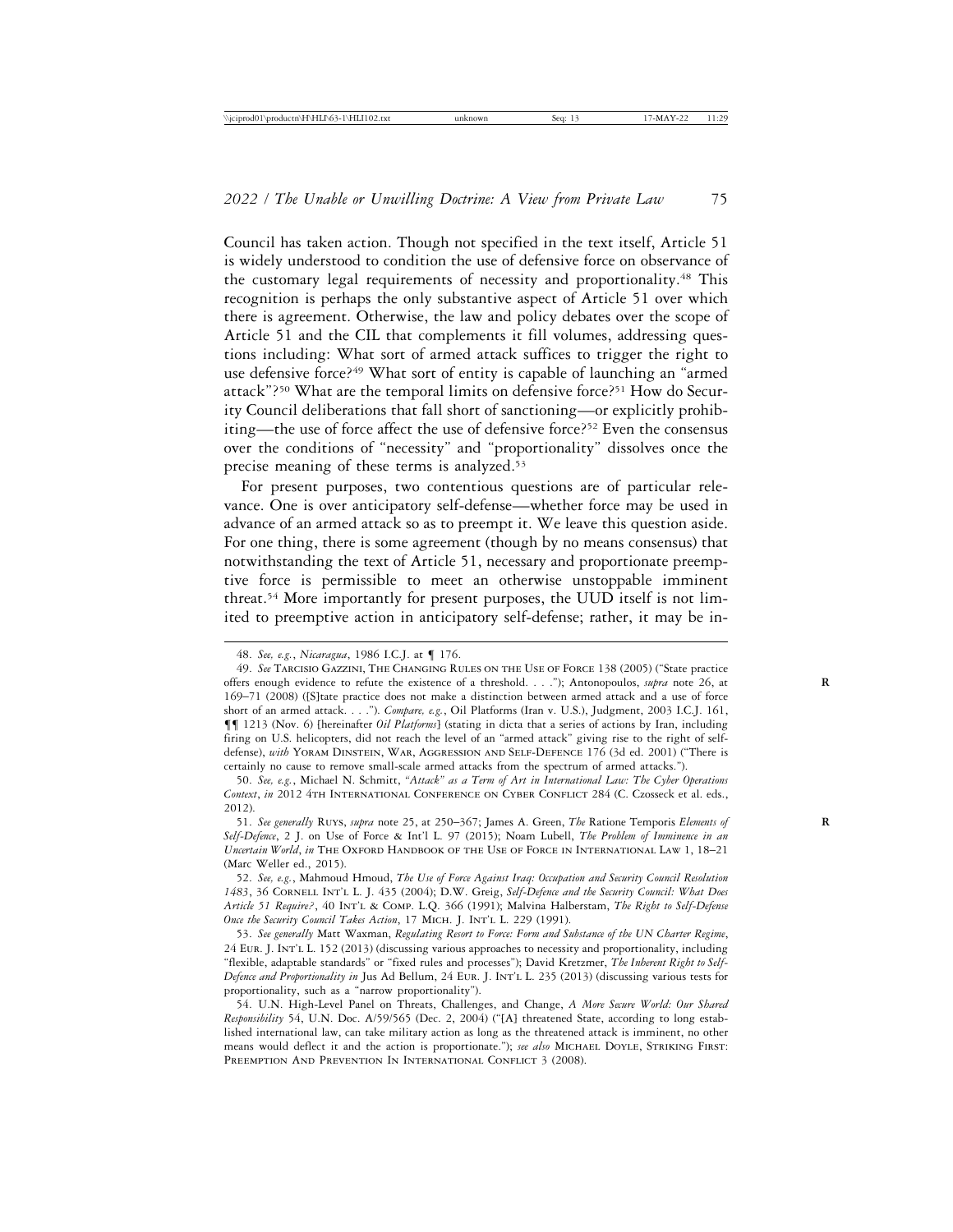voked to justify military force intended to halt and repel an attack or follows an attack that has already taken place, as long as its purpose is preventing imminent future violence.<sup>55</sup>

The other contentious question, on which most of the debate over the UUD has focused, is whether the source of the attack that might justify defensive action under Article 51 can be a nonstate actor, acting on its own volition, or whether defensive military force is permissible only against an attack that is conducted by—or at least can properly be attributed to—a hostile government.<sup>56</sup>

#### *B. Attribution of Conduct by Nonstate Actors to a State*

When can an attack perpetrated (or about to be perpetrated) by a foreign nonstate actor be considered an attack by a foreign state? The answer is determined under the international rules of attribution of the conduct of individuals to states.

The rules for attribution have been increasingly debated since the attacks of 9/11.57 The easier case arises where the territorial state's officials explicitly adopt or ratify the acts of the nonstate actor.<sup>58</sup> An example of such a case was the adoption by the government of Iran of the attacks on the American embassy in Tehran and the taking of American hostages in 1979.59 In that

<sup>55.</sup> Note that in principle, all use of force against any type of enemy is supposed to be preemptive rather than punitive; even where force is employed after an armed attack has occurred, it is supposed to preempt future threats rather than punish the attacker for its past actions. *See* Kretzmer, *supra* note 53, at **R** 272*.*

<sup>56.</sup> See, e.g., JUTTA BRUNNÉE & STEPHEN TOOPE, LEGITIMACY AND LEGALITY IN INTERNATIONAL Law 296 (2010) ("International practice seems to have evolved both to allow self-defence against armed attacks by non-state forces, and to loosen the required link between such forces and a state in which armed defensive measures are taken."); van Steenberghe, *supra* note 17, at 184 (concluding that recent state practice suggests that attacks committed by nonstate actors alone constitute armed attacks under Article 51); CHRISTINE GRAY, INTERNATIONAL LAW AND THE USE OF FORCE 136 (3rd ed. 2008) (arguing that the language regarding self-defense in *Wall* can be interpreted narrowly to permit defensive force against nonstate actors in other states); Albrecht Randelzhoder & Georg Nolte, *Article 51*, *in* Charter of the United Nations 1397, 1417 (Bruno Simma et al. eds., 3rd ed. 2012) ("[T]he preferable view still seems to be that attacks by organized armed groups need to be attributed to a State in order to enable the effected State to exercise its right of self-defence, albeit under special rules of attribution."); Tladi, *supra* note 26, at 576 ("The use of force by a state against nonstate actors for acts not attributable **R** at all to another state falls to be considered under the paradigm of the law enforcement (in which the consent of the territorial state would be required) and not the law of self-defense."); Mary Ellen O'Connell, *Dangerous Departures*, 107 Am. J. Int'l L. 380, 383 (2013) ("Attacking [nonstate actors] on the territory of another state is attacking that state as much as the [nonstate actors]."). For a broad overview of the present debate, *see generally* Monica Hakimi, *Defensive Force against Non-State Actors: The State of Play*, 91 INT'L L. STUD. 1 (2015); Deeks, *supra* note 13.

<sup>57.</sup> See, e.g., Deeks, *supra* note 13, at 492–93; BRUNNÉE & TOOPE, *supra* note 56, at 296–300; Dinstein, *supra* note 49, at 214; WETTBERG, *supra* note 20, at 19; Allen S. Weiner, The Use of Force and *Contemporary Security Threats: Old Medicine for New Ills?*, 59 Stan. L. Rev. 415, 435–36 (2006); Eric Myjer & Nigel White, *The Twin Towers Attack: An Unlimited Right to Self-Defence*, 7 J. CONFLICT & SEC. L. 5, 7 (2002).

<sup>58.</sup> ARSIWA, *supra* note 30, art. 8; United States Diplomatic and Consular Staff in Tehran (U.S. v. **R** Iran), Judgment, 1980 I.C.J. 3, ¶ 70 (May 24) [hereinafter *Tehran Hostages Case*].

<sup>59.</sup> *Tehran Hostages Case*, 1980 I.C.J. ¶¶ 70–74; ARSIWA, *supra* note 30, art. 11. **R**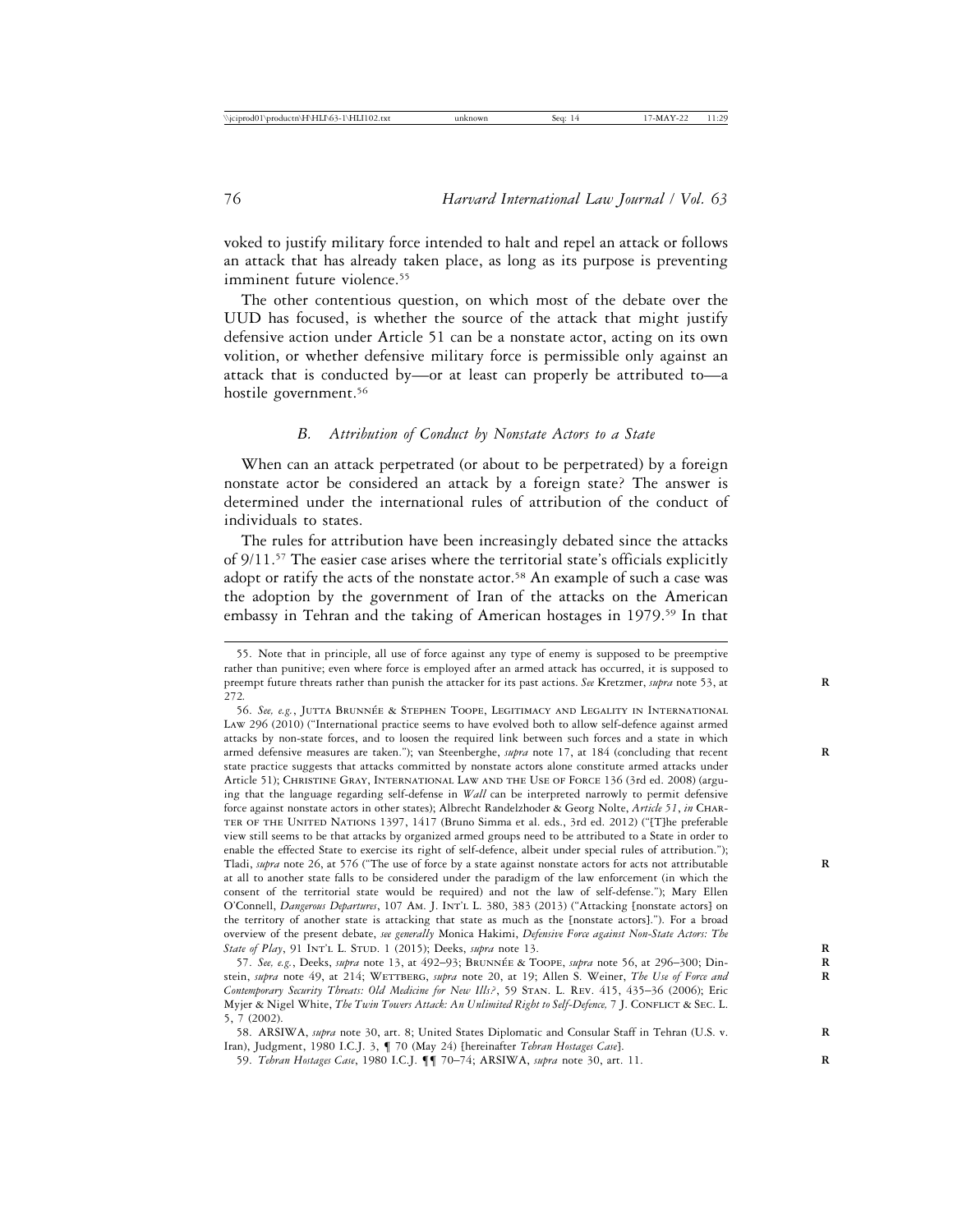case, the state itself is considered the attacker and the victim state may generally act in self-defense against the attack.<sup>60</sup>

More difficult cases arise when a territorial state's government does not claim responsibility for the acts of the nonstate actor. Two international courts have proffered two different tests for attribution in such cases, though neither one dealt with the responsibility of a state for the actions of nonstate actors *within* its own territory.

In an application brought by Nicaragua against the United States, the International Court of Justice ("ICJ") ruled in 1984 that a state must exercise "effective control" over a nonstate armed group in order for the acts of the latter to be attributed to the former.<sup>61</sup> In that case, the ICJ found that, although the United States armed, financed, trained, equipped, and guided the Contras in Nicaragua, the group operated with sufficient independence that the United States lacked "effective control" over it.62 Without effective control, the United States could not be held responsible for the Contras' crimes. In a different case, the International Criminal Tribunal for the Former Yugoslavia ("ICTY") rejected the "effective control" test in favor of an easier-to-meet "overall control" standard.<sup>63</sup> (However, the Tribunal was faced not with the question of attribution for purposes of assigning responsibility per se, but rather with the challenge of classifying the armed conflict in the former Yugoslavia for purposes of applying international criminal law. Specifically, the ICTY had to establish whether neighboring Serbia could be held sufficiently responsible for the acts of the Bosnian Serb Army so as to turn the civil war in Bosnia into an international armed conflict.)<sup>64</sup> In a later decision, the ICJ again applied the "effective control" test in ruling that Serbia could not be held responsible for the genocide that was committed in the Bosnian town of Srebrenica by the armed forces of the Bosnian Serb Army, given its lack of such control.<sup>65</sup>

Without going into detail, it will suffice to observe that both the "effective control" and "overall control" tests are highly demanding in terms of the nexus that must be proven between a state and nonstate actors in order to attribute the acts of the latter to the former. Moreover, when the nonstate actor in question is an individual, as opposed to an organized armed group,

<sup>60.</sup> The question of whether the seizure of the embassies constituted an "armed attack" in the words of Article 51 is under some debate. Note that the ICJ frowned upon a failed military rescue mission by the United States, not on the grounds that the United States had no right to use force, but on the grounds that it took a unilateral action while the case was pending before the Court. *Tehran Hostages Case*, 1980 I.C.J. ¶ 93.

<sup>61.</sup> *Nicaragua*, 1986 I.C.J. ¶ 115.

<sup>62.</sup> *Id.* ¶ 116.

<sup>63.</sup> Prosecutor v. Tadić, Case No. IT-94-1-I, Judgment,  $\P\P$  115, 145 (Int'l Crim. Trib. for the Former Yugoslavia, Jul. 15, 1999) [hereinafter *Tadi´c*].

<sup>64.</sup> *Id.* ¶ 81.

<sup>65.</sup> Application of the Convention on the Prevention and Punishment of the Crime of Genocide (Bosn. & Herz. v. Serb. & Mont.), Judgment, 2007 I.C.J. 43, ¶ 407 (Feb. 26) [hereinafter *Genocide Convention*].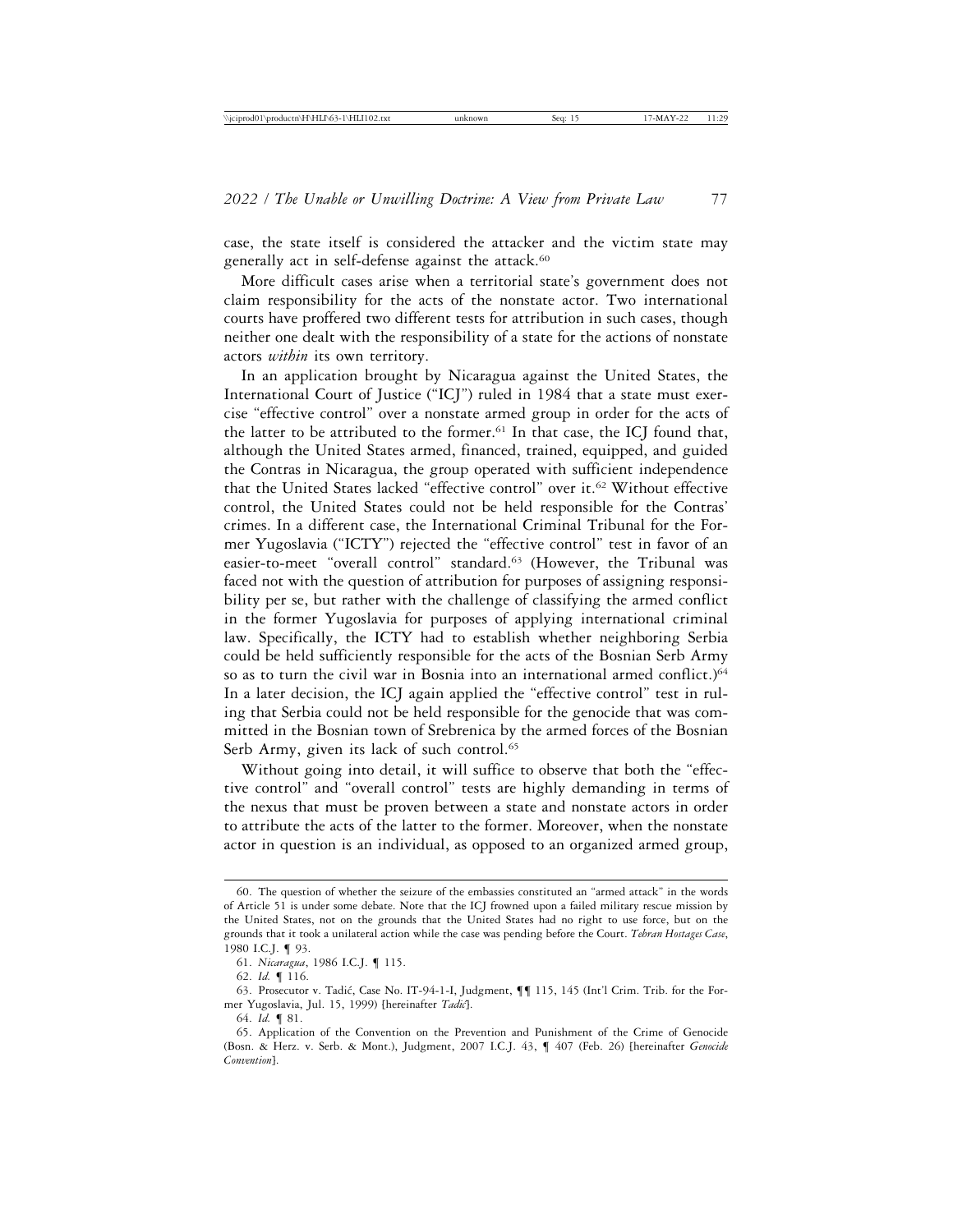both tribunals have demanded that the individual operate on the basis of "specific instructions" of the government in order to turn her acts to an act of the state.<sup>66</sup>

In the aftermath of the attacks of 9/11, the Security Council adopted Resolutions 1368 and 1373, both "recognizing" and "reaffirming the inherent right of individual or collective self-defence" without any further statement about the responsibility of a state for the attacks. Importantly, however, the Security Council did not explicitly authorize the use of military force against the attackers. The United States had forwarded its own test for holding Afghanistan responsible for the al-Qaeda attacks, suggesting that the territorial state engaged in "harbor[ing] and support[ing]" the terrorists in its territory.<sup>67</sup> This theory allowed the United States-led coalition to attack not only al-Qaeda targets in Afghanistan, but also the Taliban government and its forces. Without necessarily embracing the American test, and against a growing threat of transnational terrorism, several scholars have similarly advocated a more relaxed test of attribution, under which states could be held accountable for a wider range of nongovernmental actions in their territory.68 In the specific context of cyberwarfare, moreover, there have even been proposals to hold states 'strictly liable' for harms caused by any attack that emanates from their territory.<sup>69</sup> None of these proposals have been officially adopted in an international instrument or ruling, and as we shall see shortly, the ICJ has never endorsed the American position.

With the test for attribution remaining relatively demanding, many threats emanating from foreign territories would not be attributable to states under current international law. The pertinent question for the UUD debate is thus not what it takes to establish attribution, but what happens when attribution *cannot* be established.

<sup>66.</sup> *Nicaragua*, 1968 I.C.J. ¶ 80; *Tadi´c*, Case No. IT-94-1-I, ¶ 114.

<sup>67.</sup> *See, e.g.*, George W. Bush, Address to a Joint Session of Congress and the American People (Sept. 20, 2001).

<sup>68.</sup> *See, e.g.*, Tal Becker, Terrorism and the State: Rethinking the Rules of State Responsibility (2006); Vincent-Joël Proulx, *Babysitting Terrorists: Should States Be Strictly Liable for Failing to Prevent Transborder Attacks?*, 23 Berkeley J. Int'l L. 615, 643–59 (2005); Brunn ´ee & Toope, *supra* note 56, at 296; Tams, *supra* note 25, at 384–87; Rainer Grote, *Between Crime Prevention or Prosecution and* **R** *the Laws of War: Are the Traditional Categories of International Law Adequate for Assessing the Use of Force against International Terrorism?*, *in* Terrorism as a Challenge for National and International LAW: SECURITY VERSUS LIBERTY? 951, 976 (Christian Walter et al. eds., 2004).

<sup>69.</sup> *See, e.g.*, Sharp, Sr., *supra* note 19, at 129–31; Eric Jensen*, Computer Attacks on Critical National* **R** *Infrastructure: A Use of Force Invoking the Right of Self-Defense*, 38 Stan. J. Int'l L. 207, 232–35 (2002); Lorraine Finlay & Christian Payne, *The Attribution Problem and Cyber Armed Attacks*, 113 Am. J. Int'l L. Unbound 202, 206 (2019); *cf.* Sean Condron*, Getting It Right: Protecting American Critical Infrastructure in Cyberspace,* 20 Harv. J.L. & Tech. 404, 415–22 (2007) ("The problem with cyber warfare is that technology makes it nearly impossible to attribute the attack to a specific source or to characterize the intent behind it. . . . A legal system that requires a determination of the attacker's identity and intent does not account for these features of the digital age. The current international paradigm therefore ties a state's hands, making it difficult to effectively respond without risking a violation of international law.").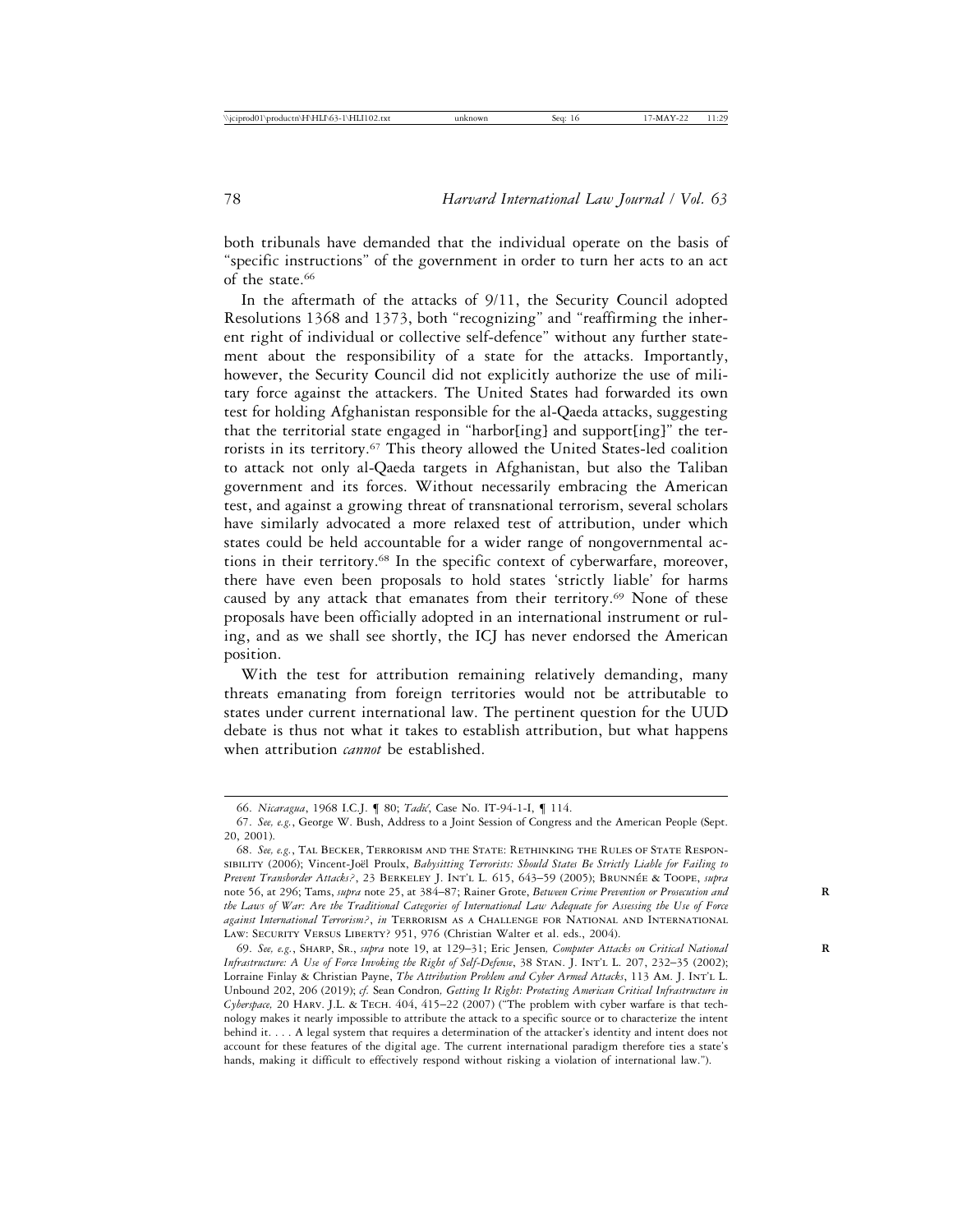## *C. States' "Due Diligence" Obligations*

Thus far, we have discussed the legal rules governing what targeted or threatened states are legally permitted to do in the face of armed threats emanating from foreign territories. Here, we shift the focus to the rules governing what states must do to ensure that their territories and citizens do not become a threat to others.

As noted, states generally are responsible for an attack they directly launch against another state by using their own armed forces or other forces of which they are in control, or when they adopt, as their own, an attack by a non-governmental force. Conversely, they are not responsible merely because an attack has emanated from their territory or is carried out by their citizens. Very few international obligations impose "strict" liability, and none applies in the context under consideration. It is clear, for instance, that no state is responsible for an attack carried out by a private citizen, of which the state was unaware and which it had no ability to prevent, even though there may be attendant obligations once such an attack occurs (for example, to apprehend and punish the perpetrators), or once it becomes known that such an attack is imminent (for example, to take suppressive measures).

In between these two poles, international law must mediate between the competing interests of sovereignty (and the sovereign equality of states), which signifies the freedom of a state to manage its own affairs as it sees fit, and the interest of all states in security. The guiding principle for striking this balance is that in exercising its own sovereignty, a state has a duty "to protect within the territory the rights of other States, in particular their right to integrity and inviolability in peace and in war . . . ."70

This duty is part of what is known as the "due diligence" principle, which appears in various international law rules and accompanying guidance documents.71 Though long recognized, the principle's application to instances of possible state responsibility for nonstate actors operating within the state's borders has been the subject of considerable disagreement.72 U.N. General Assembly Resolutions offer some guidance, but their status under

<sup>70.</sup> Island of Palmas (U.S. v. Neth.), 2 R.I.A.A. 829, 839 (Perm. Ct. Arb. 1928).

<sup>71.</sup> *See, e.g.*, Legality of the Threat or Use of Nuclear Weapons, Advisory Opinion, 1996 I.C.J. 226, ¶ 29 (July 8); Pulp Mills on the River Uruguay (Arg. v. Uru.), 2010 I.C.J. 14, ¶ 101 (Apr. 20) [hereinafter *Pulp Mills*]; Corfu Channel Case (U.K. v Alb.), 1949 I.C.J. 4, 22 (Apr. 9) [hereinafter *Corfu Channel*]. *See generally* Joanna Kulesza, Due Diligence in International Law (2016); Jan Arno Hessbruegge, *The Historical Development of the Doctrines of Attribution and Due Diligence in International Law*, 36 N.Y.U. J. Int'l L. & Pol. 265 (2018); Robert Barnidge, *The Due Diligence Principle in International Law*, 8 Int'l Comty. L. Rev. 81, 91–121 (2006).

<sup>72.</sup> *See, e.g.*, Vladyslav Lanovoy, *The Use of Force by Non-State Actors and the Limits of Attribution of* Conduct, 28 EUR. J. INT'L L. 563, 584-85 (2017) (arguing that due diligence obligations "do not provide a satisfactory answer" to situations where a state repeatedly and knowingly fails to prevent unlawful conduct by a nonstate actor); Ilias Plakokefalos, *The Use of Force by Non-State Actors and the Limits of Attribution of Conduct: A Reply to Vladyslav Lanovoy*, 28 Eur. J. Int'l L. 587, 590–93 (2017) (disagreeing with Lanovoy). See generally VINCENT-JOËL PROULX, TRANSNATIONAL TERRORISM AND STATE ACcountability (2012).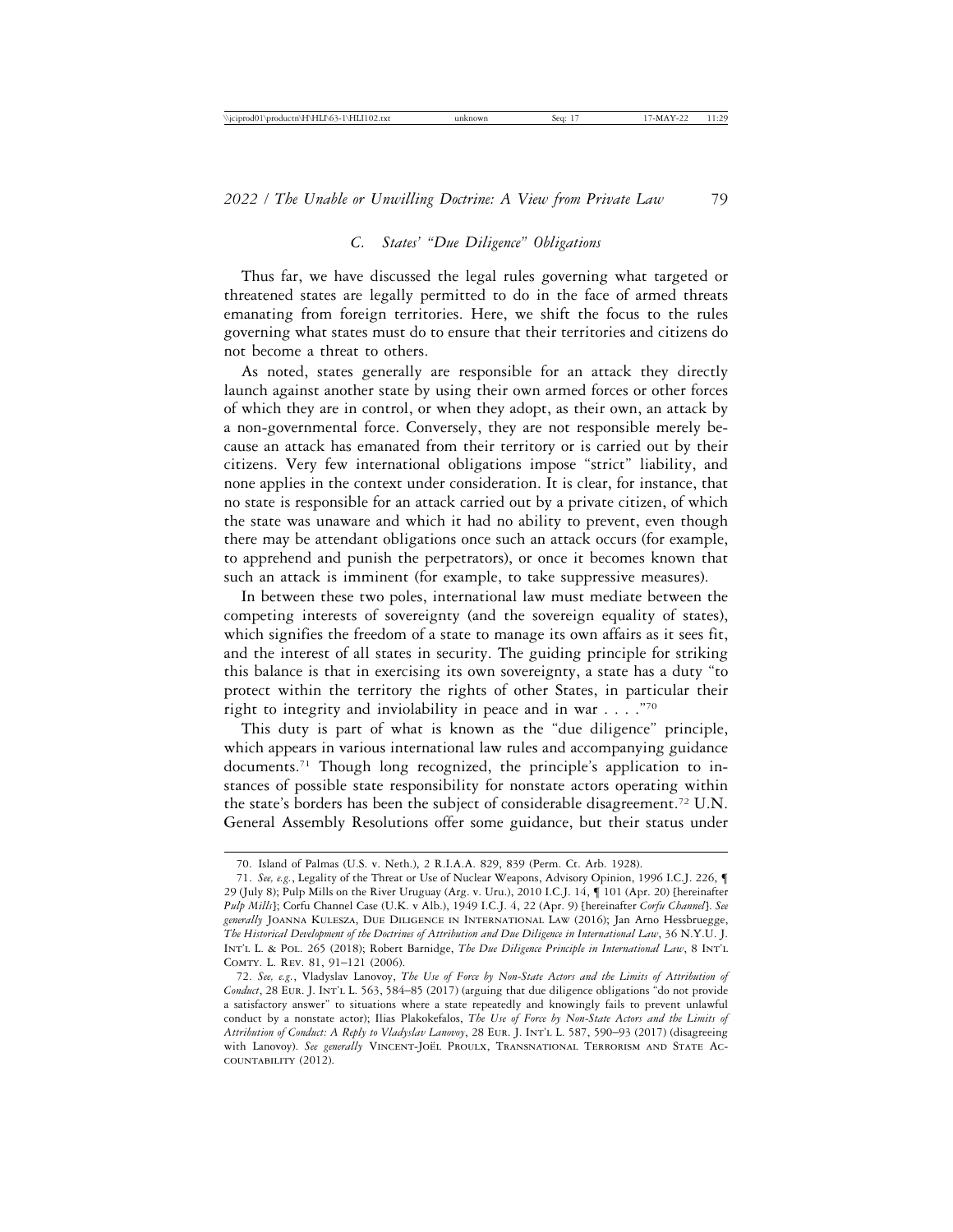international law is unsettled.73 For instance, the 1970 General Assembly Resolution on Friendly Relations stipulates that

Every State has the duty to refrain from organizing, instigating, assisting or participating in acts of civil strife or terrorist acts in another State or acquiescing in organized activities within its territory directed towards the commission of such acts, when the acts referred to in the present paragraph involve a threat or use of force.74

Obvious questions of interpretation then arise as to the scope of this duty and the consequences of its breach.

Decades before the 1970 General Assembly Declaration, the ICJ articulated its own version of the due diligence duty, and obligated every state "not to allow knowingly its territory to be used for acts contrary to the rights of other States."75 In a series of subsequent cases, the Court further elaborated the conditions under which a state would fail to discharge its duty.76 First, for the duty to hold, a state must have notice of a threat emanating from its territory. Second, the state must have the capacity to address that threat. Third, the duty is breached if the state fails to act diligently to prevent the threat from materializing. This tripartite test has been echoed by many scholars who have engaged with the issue.<sup>77</sup>

<sup>73.</sup> See JORGE CASTAÑEDA, LEGAL EFFECTS OF UNITED NATIONS RESOLUTIONS 14 (1969); BLAINE Sloan, United Nations General Assembly Resolutions in Our Changing World 45–47, 68–69 (1991); Ingrid Detter, *The Effect of Resolutions of International Organizations*, *in* Theory of International Law at the Threshold of the 21st Century – Essays in Honour of Krzysztof SKUBISZEWSKI (J. Makarzcyk ed., 1996); Marko Divac Öberg, The Legal Effects of Resolutions of the UN Security Council and General Assembly in the Jurisprudence of the ICJ, 16 EUR. J. INT'L L. 879 (2005).

<sup>74.</sup> G.A. Res. 2625 (XXV), *supra* note 22. **R**

<sup>75.</sup> *Corfu Channel*, 1949 I.C.J. at 22; *see also* U.N. Secretary General, *Survey of International Law in Relation to the Work of Codification of the International Law Commission: Preparatory Work within the Purview of Article 18, Paragraph 1, of the International Law Commission*, ¶ 57, U.N. Doc. A/CN.4/1/Rev.1 (Feb. 10, 1949).

<sup>76.</sup> *See Tehran Hostages Case*, 1980 I.C.J. ¶ 58, ¶ 68; *Nicaragua*, 1986 I.C.J. ¶ 157; *Pulp Mills*, 2010 **R** I.C.J. ¶ 101, ¶ 205.

<sup>77.</sup> *See, e.g.*, Kimberley N. Trapp, State Responsibility for International Terrorism 65 (2011) (suggesting that state compliance with the due diligence requirement is "evaluated in light of what the state knew (or ought to have known) about the threat emanating from its territory, and its genuine capacity to avert the threat"); Luigi Condorelli, *The Imputability to States of Acts of International Terrorism*, 19 Isr. Y.B. Hum. Rts. 233, 241 (1989) (identifying the *Tehran Hostages Case* test as canonical); Scott M. Malzahn, *State Sponsorship and Support of International Terrorism; Customary Norms of State Responsibility*, 26 Hastings Int'l & Comp. L. Rev. 83, 104 (2002) (citing both the *Tehran Hostages Case* and the *Corfu Channel* Case for the same test); Richard B. Lillich & John M. Paxman, *State Responsibility for Injuries to Aliens Occasioned by Terrorist Activities*, 26 Am. U.L. Rev. 217, 275 (1977) (identifying from other case law a four-part test including knowledge or notice, failure to exercise due diligence, omission on the part of state organs, and injuries suffered by persons in another state, while also making clear that capacity can attenuate blame).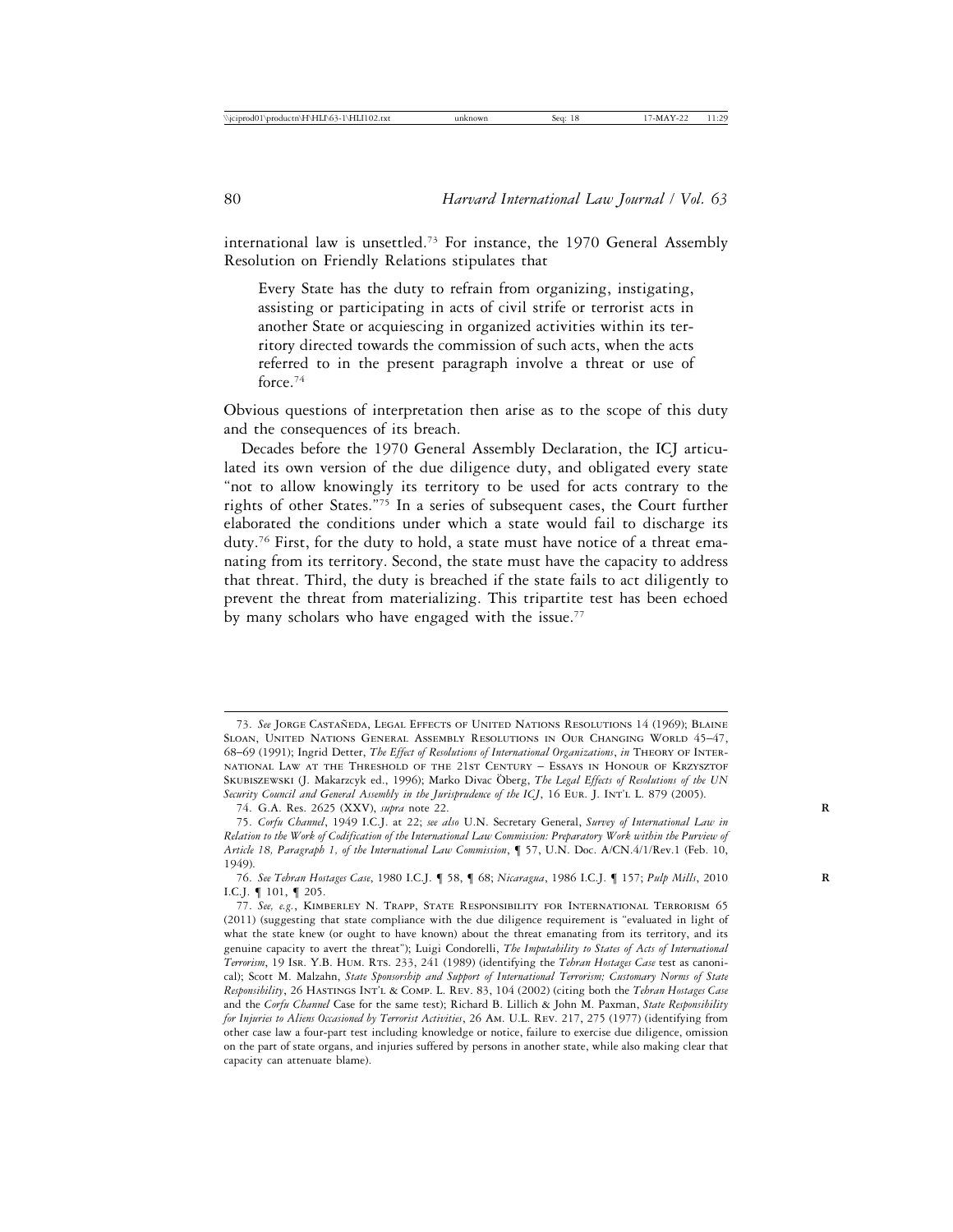#### 1. *Notice*

A state will not incur international responsibility for having failed to prevent an attack where it did not have notice of the relevant threat. In this context, "notice" is generally understood as not requiring actual knowledge; rather, states may be held responsible for failing to prevent conduct of which they should have been aware.78 Under one theory, this is because state responsibility should in general be assessed under objective standards that allow for the imputation of knowledge even where individual state actors may have lacked it.<sup>79</sup> Alternatively, it could be that states have, at the very least, an obligation to keep themselves apprised of potential threats, including to outsiders, and that they may incur international responsibility for failing to act diligently if they were not aware of a threat in a circumstance where they should have been.<sup>80</sup>

In the *Corfu Channel Case*, for instance, the United Kingdom brought a claim against Albania after British naval ships were damaged by maritime mines in the Corfu Channel that were not placed there by the Albanian government. Albania denied knowledge of the mines, and therefore any responsibility for the ensuing harm. In its judgment, the ICJ determined that Albania "knew, or ought to have known" of any act perpetrated within its boundaries.81 This statement was subsequently interpreted as imposing on Albania the "duty to take reasonable care to discover hazardous activities of third parties."82

Repeated incidents can provide general notice of terrorist activity, a possibility acknowledged as far back as the late 1860s. A commission entrusted with adjudicating disputes between Venezuela and the United States determined that "sudden and unexpected deeds of violence" would not necessarily generate state responsibility, but that "[a] different rule of responsibility" would apply "where the act complained of is only one in a series of similar acts, the repetition, as well as the open and notorious character, of which raises a presumption in favor of it being known to the authorities and with it a corresponding accountability."83 A number of

<sup>78.</sup> *See, e.g.*, Trapp, *supra* note 77, at 66 (allowing for either "knowledge or notice"); Becker, *supra* **R** note 68, at 133 (stating that "actual or presumed knowledge will be necessary to engage State **R** responsibility").

<sup>79.</sup> *See* Becker, *supra* note 68, at 138–39. **R**

<sup>80.</sup> *See, e.g.*, Trapp, *supra* note 77, at 66 ("States therefore have an obligation to keep themselves **R** informed, but the obligation is one of conduct, not result.").

<sup>81.</sup> *Corfu Channel*, 1949 I.C.J. at 18.

<sup>82.</sup> James Crawford, Brownlie's Principles of Public International Law 559 (7th ed. 2008). It seems that even the dissenting judges in that case accepted this framework, with Judge Krylov suggesting that the Albanian coastal watch had failed to discover the actions of the trespassers, and that in so doing he could not find "such a lack of diligence as might involve the responsibility of Albania." *Corfu Channel*, 1949 I.C.J. at 72 (dissenting opinion by Krylov, J.).

<sup>83.</sup> Wipperman's Case (U.S. v. Venez.), 22 U.S.–Venez. Claims Comm'n (1885), reprinted in J.B. Moore, 3 History and Digest of International Arbitrations to which the United States has been a Party 3041–42 (1898).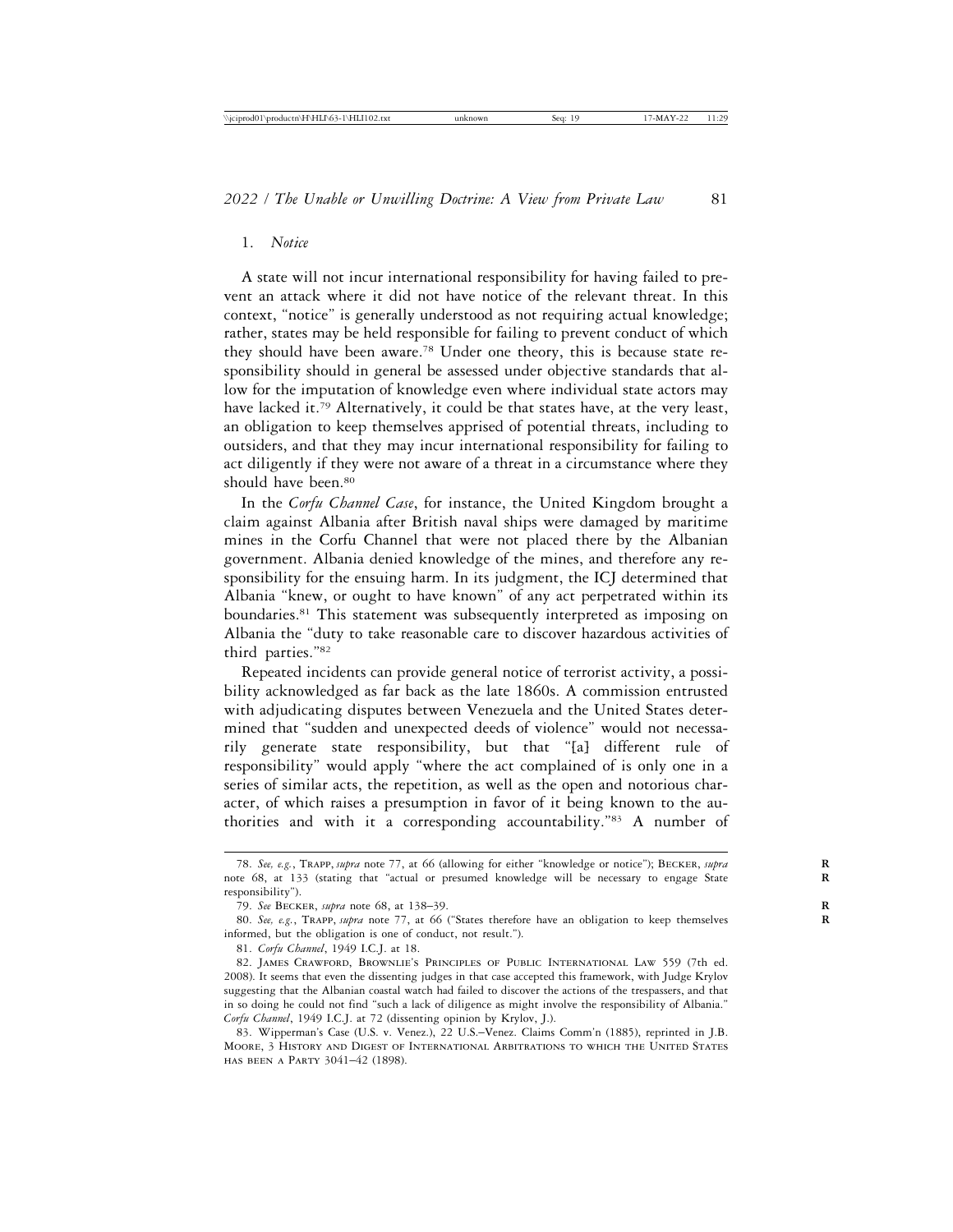scholars have in turn suggested that, in the wake of  $9/11$ , virtually all states are under general or constructive knowledge about the threat of terrorism. If this is so, suggests Tal Becker, "while a *specific* terrorist action may not be preventable without a *specific* degree of knowledge, neither can the absence of such detailed knowledge serve today as an excuse for a general lack of vigilance."84

#### 2. *Capacity*

As a general matter, a state that lacks actual practical capacity to stop an impending attack will not incur responsibility for its failure to do so.<sup>85</sup> This principle was of particular relevance in the ICJ case *DRC v. Uganda*. There, Uganda engaged in military operations directed against militants who had operated out of the DRC. Finding against Uganda—mostly on the grounds that the actions of the militants could not be attributed to the government of the DRC—the ICJ further held that the "absence of action by Zaire's [DRC's] Government against the rebel groups" in a mountainous, remote, and largely ungoverned border area was not necessarily "tantamount to 'tolerating' or 'acquiescing' in their activities."86 Moreover, the Court reiterated that the due diligence test stresses means, not results.<sup>87</sup> Where, due to lack of capacity, the state lacks the means to address a threat, there could be no breach of duty.88

The lack of capacity in this context must be practical or logistical, not institutional or legal. In other words, domestic legal rules that would not permit the state to take action against the threat would not serve as a defense for the defaulting state against an allegation that the state has not complied with its due diligence obligations.<sup>89</sup> This suggests that states bear an obligation to build capacity in the legal and institutional sense—an obligation that the Security Council has also reiterated in a number of resolutions pertaining to the war on terrorism, including by imposing obligations on states to criminalize, suppress, and punish acts of terrorism.90

<sup>84.</sup> *See* Becker, *supra* note 68, at 135 (italics in original); *see also* Trapp, *supra* note 77, at 78–79. **R**

<sup>85.</sup> See TRAPP, *supra* note 77, at 70 (collecting citations).

<sup>86.</sup> Armed Activities on the Territory of the Congo (Dem. Rep. Congo v. Uganda), Judgment, 2005 I.C.J. 168, ¶ 301 (Dec. 19) [hereinafter *Armed Activities*]. Zaire was the former name of the Democratic Republic of Congo.

<sup>87.</sup> *Id.* ¶ 301–03; *Tehran Hostages Case*, 1980 I.C.J. at ¶ 68; *Genocide Convention*, 2007 I.C.J at ¶ 430.

<sup>88.</sup> Olivier Corten, *The Military Operations Against the 'Islamic State' (ISIL or Da'esh)*—*2014*, *in* The Use of Force in International Law: A Case-Based Approach 873, 890 (Tom Ruys, Olivier Corten & Alexandra Hofer eds. 2018).

<sup>89.</sup> *See* Riccardo Pisillo-Mazzeschi, *The Due Diligence Rule and the Nature of the International Responsibility of States*, 35 Ger. Y.B. Int'l L. 9, 27 (1992).

<sup>90.</sup> *See*, *e.g.*, S.C. Res. 1368, ¶ 4 (Sep. 12, 2001) ("[The Security Council c]alls also on the international community to redouble their efforts to prevent and suppress terrorist acts including by increased cooperation and full implementation of the relevant international anti-terrorist conventions and Security Council resolutions."); S.C. Res. 1624, ¶ 1 (Sep. 14, 2005) ("[The Security Council c]alls upon all States to adopt such measures as may be necessary and appropriate and in accordance with their obligations under international law to: (a) Prohibit by law incitement to commit a terrorist act or acts; (b) Prevent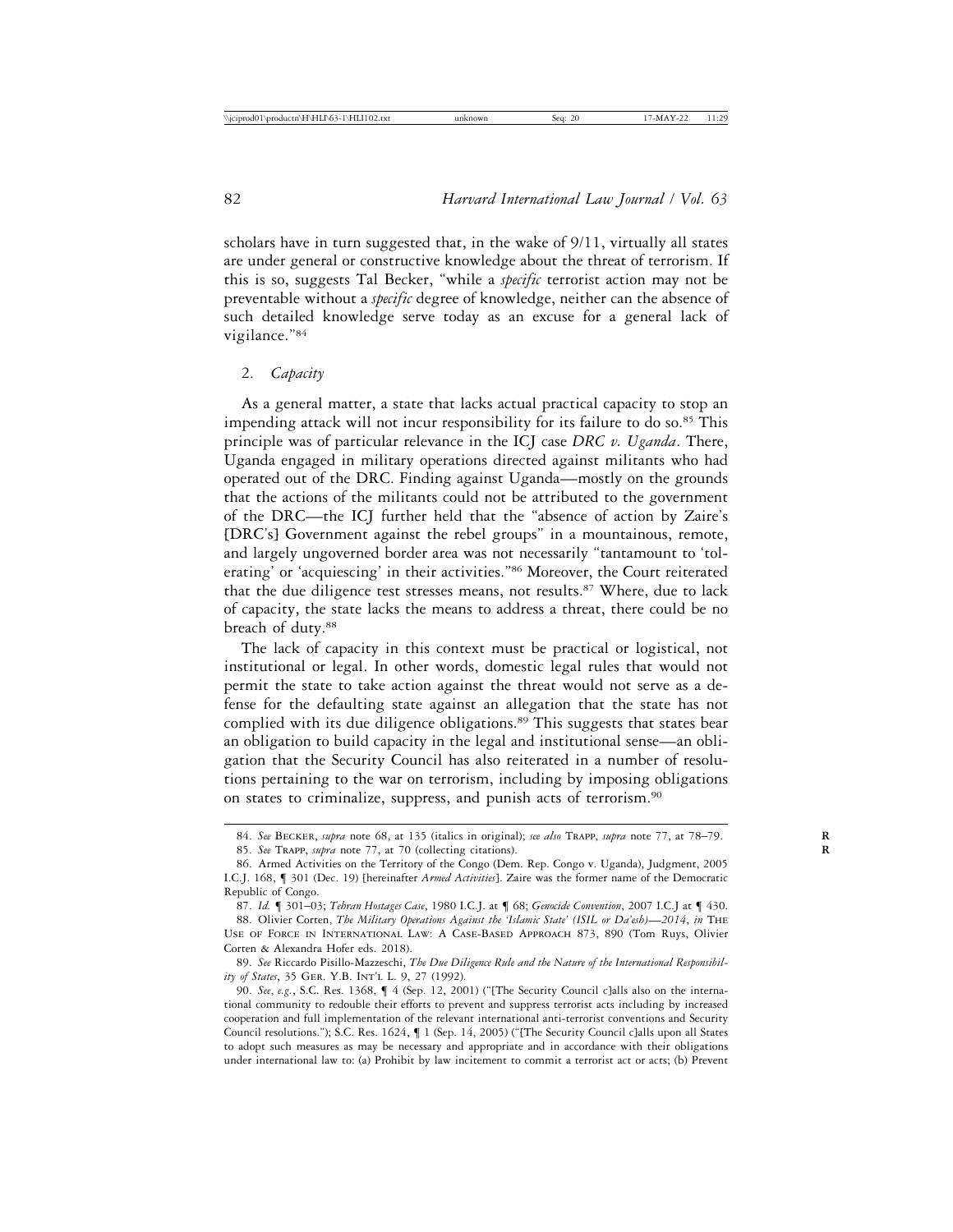#### 3. *Diligent Action*

When the notice and capacity requirements are fulfilled, what must a state do in order to discharge its due diligence obligation? A general agreement exists that a state may not simply tolerate the presence of armed bands on its territory, when it is aware of their presence and has the capacity to stop them.<sup>91</sup> This much has been recognized in a number of international agreements and texts, including the 1970 United Nations General Assembly's Declaration on Friendly Relations,<sup>92</sup> and the ILC's early Draft Code of Offences Against the Peace and Security of Mankind.<sup>93</sup>

Beyond this scenario, however, there is far less international guidance—or agreement—on the scope of the due diligence duty. One approach that has been suggested in existing commentary is to adjust it to the requirements of notice and capacity. Under such an approach, states with more specific knowledge will be obliged to take more specific measures to combat the threat, and states with greater capacity will be held to a higher standard than states with a lesser capacity.<sup>94</sup> This approach, though attractive in its simplicity, does not provide a general standard or objective criteria for the fulfillment of the due diligence requirement.

Another suggested approach has been to equate the due diligence standard with a negligence test.<sup>95</sup> Here, too, the shortfall is a lack of agreement

92. G.A. Res. 2625 (XXV), *supra* note 41, at 123 ("Every state has the duty to refrain from . . . **R** acquiescing in organized activities within its territory directed towards the commission of [acts of civil strife or terrorist acts in another State].").

93. *See Report of the International Law Commission covering the work of its sixth session*, *reprinted in* [1954] 2 Y.B. Int'l L. Comm'n 140, 150, U.N. Doc. A/2693 (forbidding either "the toleration of the organization of [armed] bands" within a state's territory or "the toleration of the use by such armed bands of its territory as a base of operations or as a point of departure for incursions into the territory of another State . . .").

94. *See, e.g.*, Malzahn, *supra* note 77, at 104 (2002) ("[D]ue diligence . . . is defined as a function of **R** the state's knowledge about a threat and its power to prevent the harm"); Becker, *supra* note 68, at 142 **R** ("Compliance is measured not against an absolute standard but by reference to the actual capacity of the State in the circumstances."); *see also* TRAPP, *supra* note 77, at 67–68 (observing that this approach was followed by the *Alabama Claims Tribunal*)*.*

95. Analyzing the *Texas Cattle Claims* case, for instance, where Mexican officials both permitted the use of Mexican territory as a base for cattle-raiders and in some cases engaged in the wrongful activity themselves, Lillich and Paxman suggest a spectrum of responsibility. At one extreme would be active participation and knowing acquiescence, which would automatically incur state responsibility, while at the other end of the spectrum would be cases where the state may have simply neglected its duty to prevent its territory from being used by criminals or terrorists. In that latter case, they say, "the test is one of negligence." *See* Lillich & Paxman, *supra* note 77, at 260; *see also* Ruys & Verhoeven, *supra* note 25, **R** at 307 ("In the end, the due diligence rule only matters to situations of negligence or mere toleration of the conduct of private actors in a state's territory."); Malzahn, *supra* note 77, at 104 n.94 ("At a mini-

such conduct; (c) Deny safe haven to any persons with respect to whom there is credible and relevant information giving serious reasons for considering that they have been guilty of such conduct."); S.C. Res. 2161 (June 17, 2014) (imposing a host of obligations on states to disrupt and combat terrorists' finance sources).

<sup>91.</sup> *See, e.g.*, Ian Brownlie, *International Law and the Activities of Armed Bands*, 7 Int'l & Comp. L.Q. 712, 729 (1958) ("The State practice is not very coherent in its legal content, but it is submitted that at least it shows that State complicity in incursions by armed bands or toleration of activities of such bands operating from national territory is 'unlawful' . . .").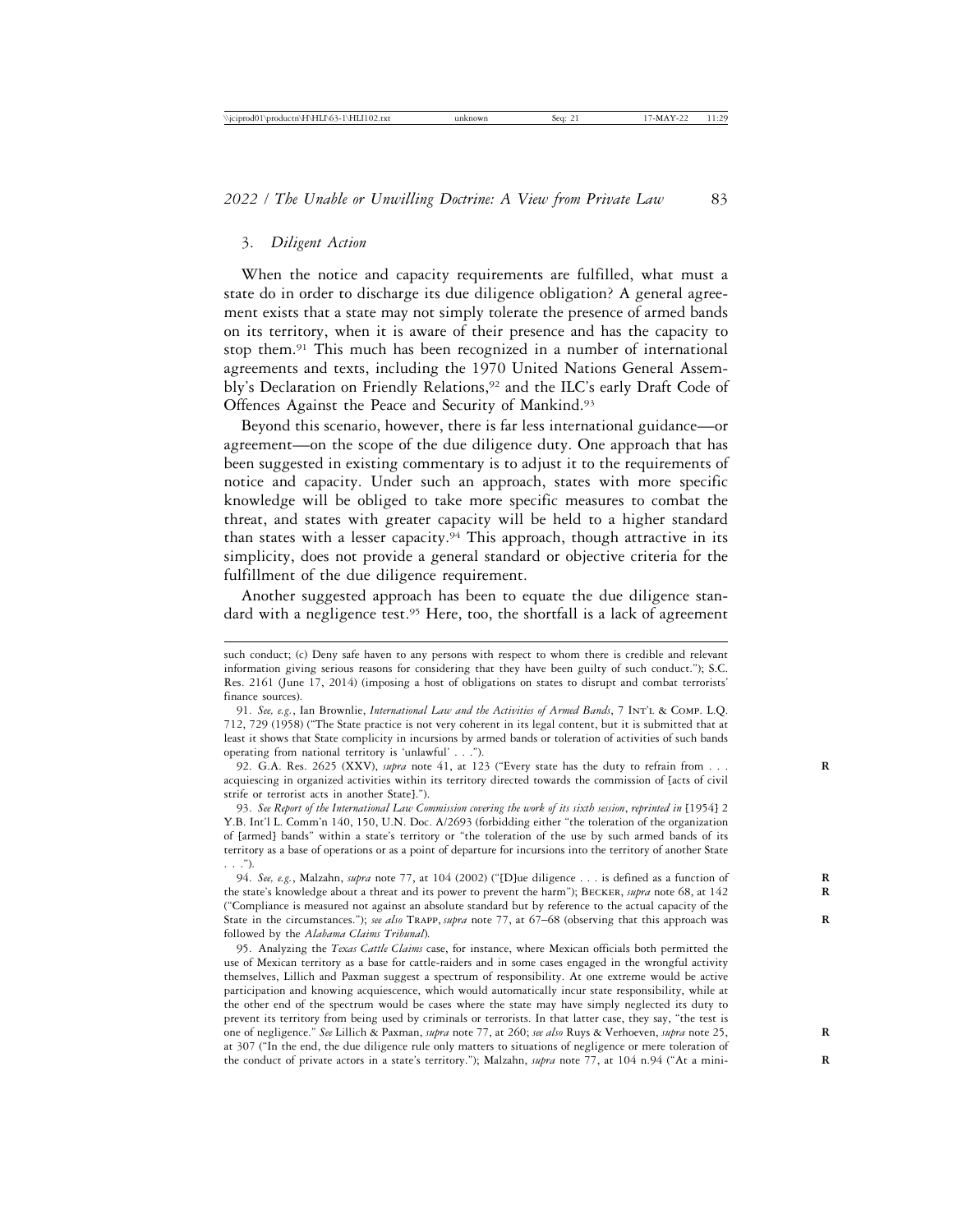on what exactly constitutes negligence in this context. For instance, Becker argues that, because international law generally favors objective tests of responsibility, it is irrelevant to the negligence inquiry "whether the failure to prevent a given act resulted from the subjective intent of State officials or their negligence."96 Instead, he argues, state responsibility is incurred by an objective failure to act in circumstances that indicate a lack of due diligence.97

Perhaps the formulation that offers the most guidance is that forwarded by the *Alabama Claims* Tribunal, which adjudicated a series of claims brought by the United States against the United Kingdom over attacks on Union merchant ships by Confederate Navy vessels built in British shipyards during the American Civil War. In examining the British government's responsibility, the Tribunal maintained that the duty calls for diligence "exercised . . . in exact proportion to the risks to which either of the belligerents may be exposed, from a failure to fulfil the obligations of neutrality on their part."98 In other words, the Tribunal called for weighing the costs of action against the costs of inaction, demanding a greater level of care if the costs of inaction are higher.

As with regard to more expansive notions of attribution, the attacks of 9/ 11 are said by some scholars to have raised the bar of compliance for states. Kimberley Trapp, for instance, claims that post-9/11, the "margin of appreciation" (discretion) enjoyed by territorial states about how to deal with risks of terrorism has decreased, in part because international standards have become more specific and because of resources being made available to support counter-terrorism efforts.<sup>99</sup> There is as of yet no independent judicial authority that supports this claim, nor are there significant public authorities that echo it. Nonetheless, it is interesting to note that, per Trapp's view, the fact that some international resources are available to states in countering terrorist threats suggests that states' obligations are heightened. In other words, the difference between "unable" and "unwilling," on her account, narrows.

#### *D. Neutrality*

As noted earlier, some proponents of the UUD find support for the doctrine in the international law of neutrality.100 The law of neutrality, both in

100. Deeks, *supra* note 13, at 499–501. **R**

mum, the duty of due diligence demands that states act in good faith and non-negligently in the performance of their international obligations."); Brownlie, *supra* note 91, at 735 (identifying either **R** "complicity in or negligence in control of armed bands" as an "international delinquency" justifying reparations).

<sup>96.</sup> Becker, *supra* note 68, at 139. **R**

<sup>97.</sup> For more on the debate between objective responsibility and fault in the due-diligence context, *see* IAN BROWNLIE, SYSTEM OF THE LAW OF NATIONS: STATE RESPONSIBILITY, PART I 44–47 (1983).

<sup>98.</sup> Alabama Claims (U.S. v. Gr. Brit.), 19 R.I.A.A. 125, 129 (1872).

<sup>99.</sup> Trapp, *supra* note 77, at 77–79. **R**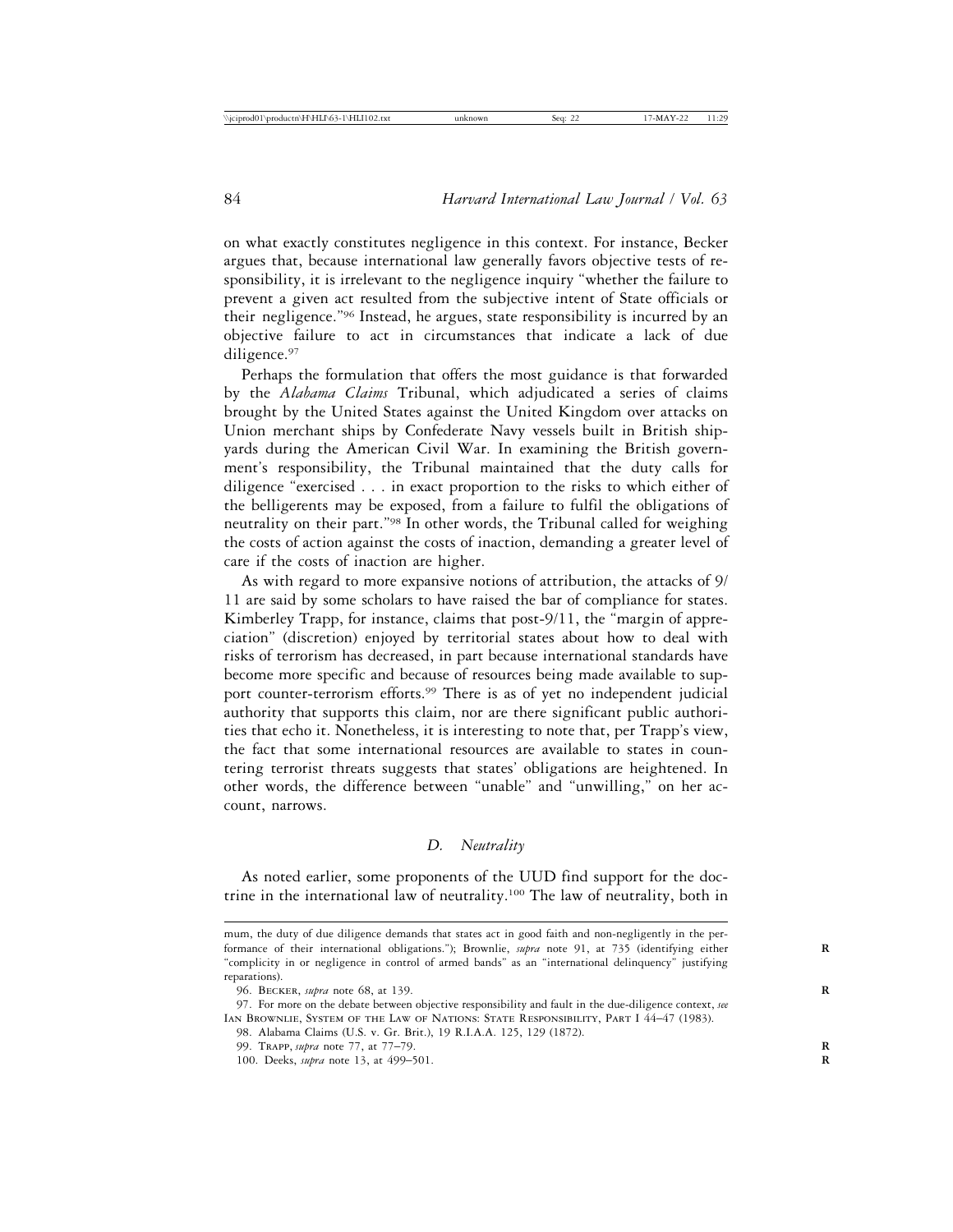treaty law and customary law,101 has been developed in the context of traditional interstate conflicts and delineates the obligations of states claiming neutrality vis-à-vis the armed forces of warring states. To maintain the status of neutrality, states are under an obligation to prevent the use of their territory, either as a sanctuary or as a launching pad for attacks, by the armed forces of any party to the conflict. Belligerent troops that enter a neutral territory must be disarmed and interned by the neutral state until the end of hostilities.

The law of neutrality also appears to be the original locus, in international law, of the use of the phrase "unable or unwilling."102 If a neutral state is unable or unwilling effectively to prevent the use of its territory by belligerents of either party to a conflict, the rival party may take such steps as are necessary to counter the operations of the enemy belligerents in the neutral territory.103 Note that inability or unwillingness, in this context, falls well short of active provision of assistance by a neutral state to a belligerent: in a case of assistance, the state would lose its neutrality and may, depending on the degree and nature of its assistance, be considered a party to the conflict by the rival belligerent.

The legal relevance of the "unable or unwilling" test of neutrality law to our present context should not be overstated. For one thing, neutrality law in general applies to international armed conflicts, not armed conflicts between states and nonstate actors.<sup>104</sup> It is entirely possible that its rationale carries over to non-international armed conflicts, but this cannot be assumed. In fact, international law scholars are divided over this precise question.105 For another, the law of neutrality emerged prior to the adoption of the U.N. Charter, leaving under debate the question of its endurance in light of the Charter's general prohibition on the use of force. (In this respect,

<sup>101.</sup> *See also* Hague Convention (V) Respecting the Rights and Duties of Neutral Powers and Persons in Case of War on Land arts. 1, 2, 10, Oct. 18, 1907, 36 Stat. 2310; Hague Convention (XIII) Concerning the Rights and Duties of Neutral Powers in Naval War, Oct. 18, 1907, 36 Stat. 2415.

<sup>102.</sup> Michael Bothe, *The Law of Neutrality*, *in* The Handbook of Humanitarian Law in Armed CONFLICTS 484, 494–95 (Dieter Fleck ed., 1995); Deeks, *supra* note 13, at 497; *see also* Heller, *supra* note 3 ("[T]he doctrine was first articulated by the Nixon administration in 1970, as a way of expanding the **R** US's ground campaign against North Vietnamese forces in neutral Cambodia. . . . This is the true origin of the 'unwilling or unable' test.").

<sup>103.</sup> Deeks, *supra* note 13, at 499–501. **R**

<sup>104.</sup> *See id.* at 497, 502 ("[N]eutrality law does not directly govern uses of force between states and nonstate actors."); *cf.* Alfred P. Rubin, *The Concept of Neutrality in International Law*, 16 Den. J. Int'l L. & Pol. 353, 364–65 (characterizing neutrality law as law governing relations between states).

<sup>105.</sup> *Compare* Deeks, *supra* note 13, at 497 ("[T]he equities and concerns of the neutral state and an **R** offended belligerent state in the neutrality law context are analogous to those of the territorial state and the state seeking to use force in self-defense against a nonstate actor in that territory. . . . [N]eutrality rules developed to govern acts by states during international armed conflict [have] expanded beyond that context to govern acts by nonstate actors during peacetime (and in noninternational armed conflicts)."); *with* Heller, *supra* note 25 ("The law of neutrality . . . applies only in international armed conflicts **R** between two legitimate belligerents; it says nothing about the use of extraterritorial force against NSAs. . . . The law of neutrality may provide *normative* support for the 'unwilling or unable' test in the context of attacks against NSAs, but it does not provide *legal* support for it.").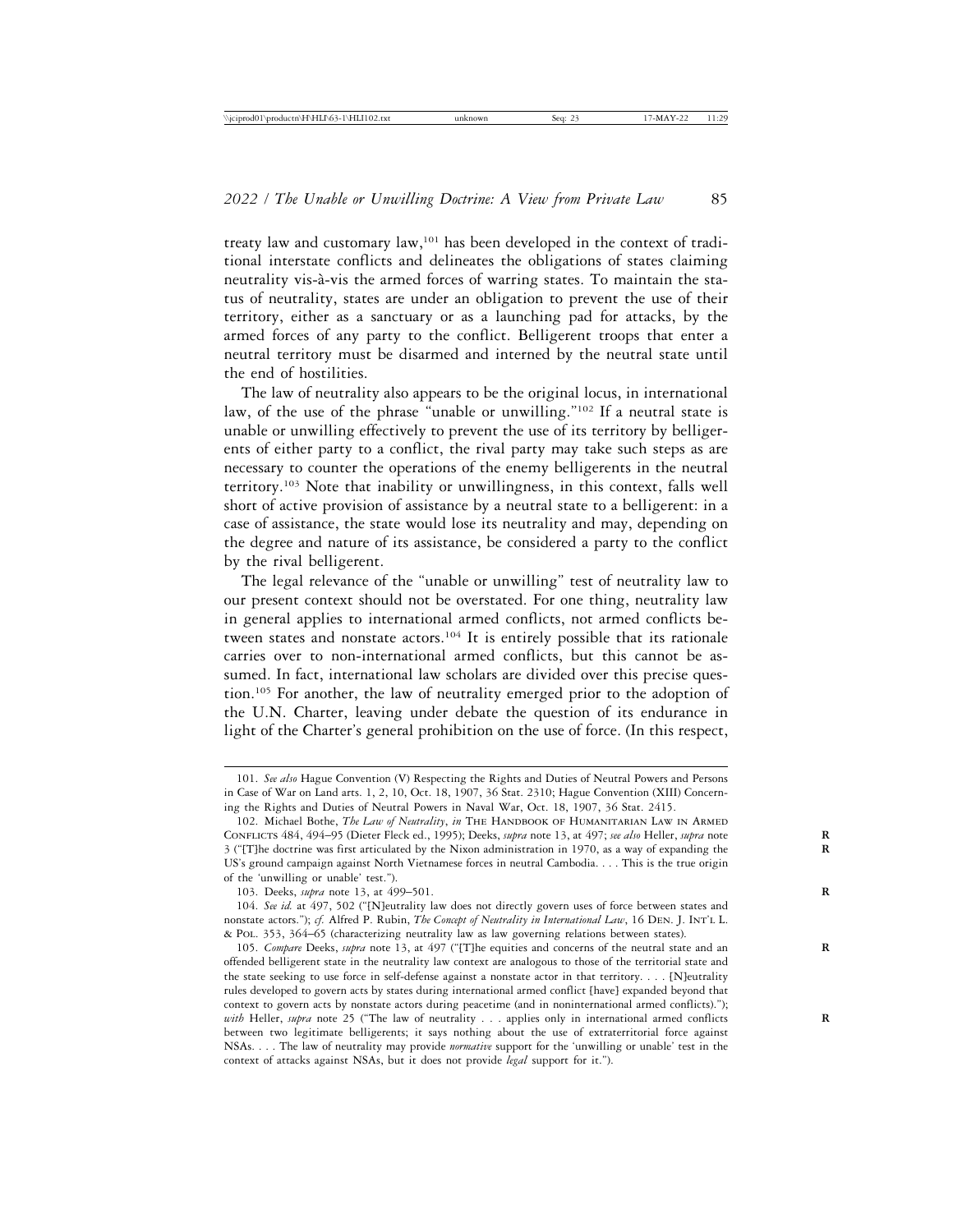the debates over neutrality law are not very different from those over the legal status of the UUD.106) The United States did invoke neutrality specifically as a justification for its targeting operations against Viet Cong forces in Cambodia,<sup>107</sup> but its legal position has not been universally embraced.<sup>108</sup>

To the extent that the traditional rules on neutrality give credence to a present-day moral or legal application of the UUD against nonstate actors, the question of whether and how one might distinguish between the two prongs of the test—"unable" and "unwilling"—cannot benefit significantly from any reference to rules pertaining to neutrality. As far as we are aware, there are no specific authorities with regard to either the procedural or substantive rules that guide the application of the "unable or unwilling" test in the law of neutrality. And though, as we shall see later, some scholars have attempted to elaborate such rules in the context of the UUD, they, too, admit that there is little to draw from the law of neutrality.

## *E. State Responsibility: Wrongful Acts, Reparations and Equitable Compensation*

We turn now to the rules of state responsibility—a body of international law that has received too little attention in existing debates over the UUD. This neglect has been unfortunate. As we aim to show, attending to these rules can help point the way toward a more nuanced and satisfactory analysis of what duties, if any, a state incurs when it uses force against a threat posed by nonstate actors located within another state.

Note that we focus on the rules of state responsibility as they pertain to states' extraterritorial uses of force. At this point, we do not address the responsibility of a state for failing to discharge its due diligence obligations to police its territory and prevent it from becoming a ground for attacks on others. That type of responsibility will become pertinent later in our discussion of how to think about any reparations owed to the territorial state as a result of an attack justified under the UUD.

A general principle of international law holds that a state that violates an international obligation owed to another state commits an international wrong for which it is required to make reparations.<sup>109</sup> This principle serves

<sup>106.</sup> Heller, *supra* note 25. **R**

<sup>107.</sup> *See* Deputy Permanent Rep. of the United States to the U.N., Letter dated Mar. 9, 1970 from the Deputy Permanent Rep. of the United States to the President of the Security Council, U.N. Doc. S/9692 (Mar. 10, 1970); John R. Stevenson, Legal Advisor, U.S. Dep. of State, Statement on Legal Aspects of U.S. Military Actions in Cambodia to the NYC Bar Association 5–6 (May 28, 1970).

<sup>108.</sup> *See, e.g.*, George H. Aldrich, Wolfgang Friedmann & John Lawrence Hargrove, *Comments on the Articles on the Legality of the United States Action in Cambodia*, *in* 3 The Vietnam War and International Law 96, 98 (Richard A. Falk ed., 1972); Richard A. Falk, *The Cambodian Operation and International Law*, *in* 3 The Vietnam War and International Law 33, 42 (Richard A. Falk ed., 1972); Eliot D. Hawkins, *An Approach to Issues of International Law Raised by United States Actions in Vietnam*, *in* 1 The Vietnam War and International Law 163, 193 (Richard A. Falk ed., 1968).

<sup>109.</sup> See, e.g., Factory at Chorzów (Germ. v. Pol.), Judgment, 1927 P.C.I.J. (ser. A) No. 9, at 21 (July 26) ("It is a principle of international law that the breach of an engagement involves an obligation to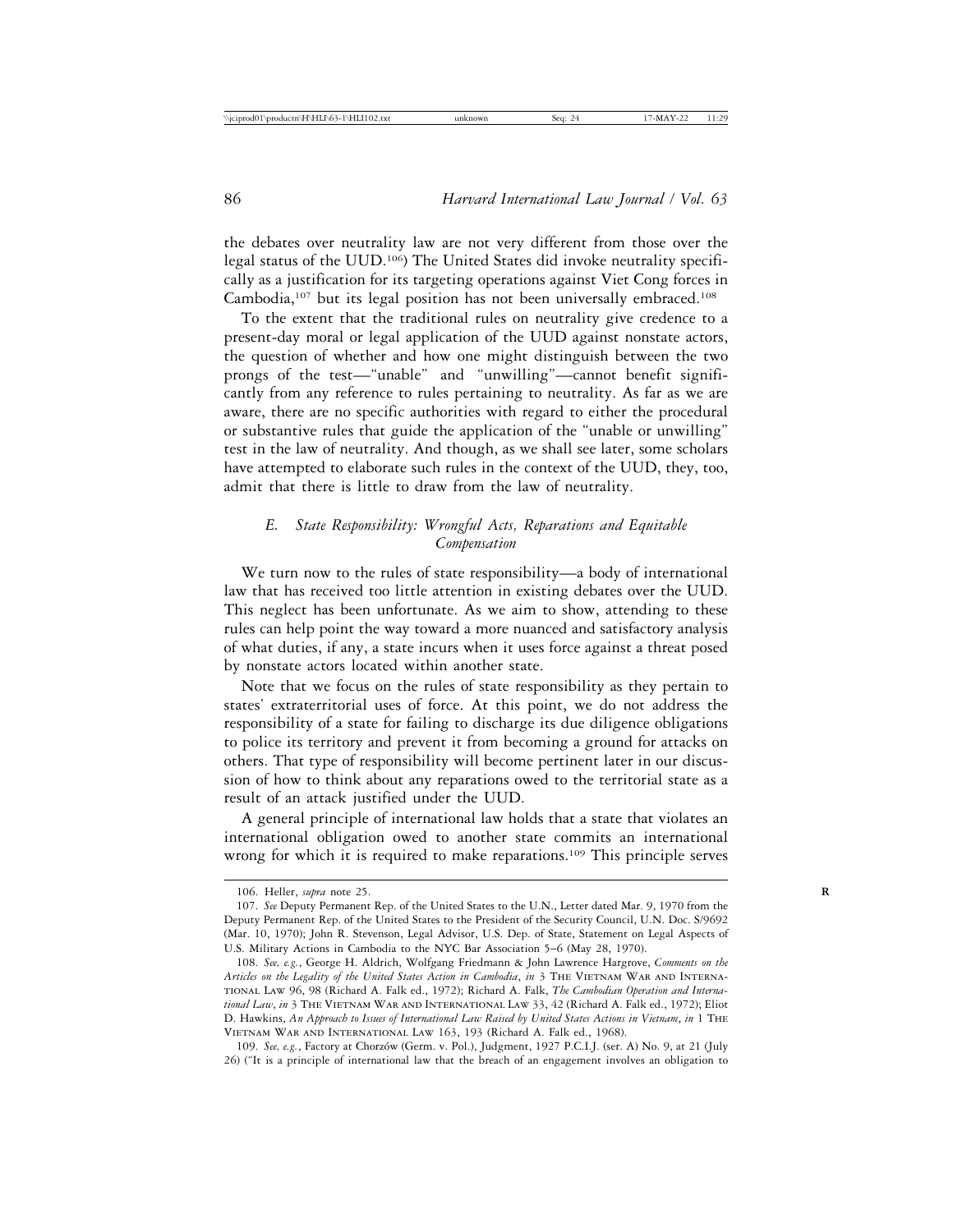as a rough analogue to *ubi jus ibi remedium*, the common law principle holding that a violation of a legal right guaranteed by domestic law ordinarily generates in the victim an entitlement to a legal remedy.110 It is general in the sense that it transcends any particular field of regulation under international law, including the jus ad bellum. And it received its most thorough explication in the 2001 Articles on Responsibility of States for Internationally Wrongful Acts ("ARSIWA") propounded by the International Law Commission ("ILC").<sup>111</sup> The ARSIWA explain that internationally wrongful acts require reparations, whether or not such reparations are provided for in the primary rule that has been breached. For reasons that will become clear, it is important to note that, under the ARSIWA, the requirement is prima facie or presumptive. Thus, as noted in Article 39, the final determination of what reparations are owed must reflect consideration of the contribution, if any, of willful or negligent action or omission of the injured state.112 In this respect, the ARSIWA roughly tracks domestic tort law notions of comparative responsibility, according to which a tortfeasor's obligation to compensate a victim often is adjusted when the victim is deemed also responsible for her injury. $113$ 

In addition to stating the general principle of states being presumptively responsible via reparations for their international wrongs, and defining when wrongful conduct is attributable to a state, the ARSIWA includes provisions that elaborate on what, in domestic tort or criminal law, would be called "privileges"—special considerations that warrant treating an act that fits the definition of an international wrong as nonetheless justified or excused, thereby eliminating the obligation to make reparations. Specifically, these provisions, found in Chapter V of Part I of the ARSIWA, identify six "Circumstances Precluding Wrongfulness" ("CPWs"). In order, these are: actions taken with the consent of the state now complaining of them (Article 20); actions taken in self-defense in a manner compatible with the U.N. Charter (Article 21); actions that constitute countermeasures against another state's wrongful acts (Article 22); actions taken under *force majeure* (Article 23); acts taken in distress (Article 24); and actions taken out of necessity (Article 25).

make reparation in an adequate form."); *see also* Reparation for Injuries Suffered in the Service of the United Nations, Advisory Opinion, 1949 I.C.J. 174, 184 (Apr. 11); Phosphates in Morocco (Italy v. Fr.), Judgment, 1938 P.C.I.J. (ser. A/B) No. 74, at 28 (June 14), Gabčíkovo-Nagymaros Project (Hung. v. Slovk.), 1997 I.C.J. 7, ¶ 50 (Sept. 25) [hereinafter *Gabčíkovo-Nagymaros*].

<sup>110.</sup> *See* John C. P. Goldberg & Benjamin C. Zipursky, Recognizing Wrongs 30–31, 82–103 (2020).

<sup>111.</sup> Though not a treaty, the ARSIWA is generally considered to be CIL and are regularly cited in international jurisprudence. *See, e.g.*, Legal Consequences of the Construction of a Wall in the Occupied Palestinian Territory, Advisory Opinion, 2004 I.C.J. 136,  $\P$  140 (Jul. 9) [hereinafter *Wall*]; *Gabčíkovo-Nagymaros*, 1997 I.C.J. ¶ 47. The ILC is a body of independent experts that advises the United Nations on matters of international law.

<sup>112.</sup> ARSIWA, *supra* note 30, art. 39. **R**

<sup>113.</sup> *See* Restatement (Third) of Torts: Apportionment of Liability § 7 (2000) (stating and explicating the rule of comparative fault).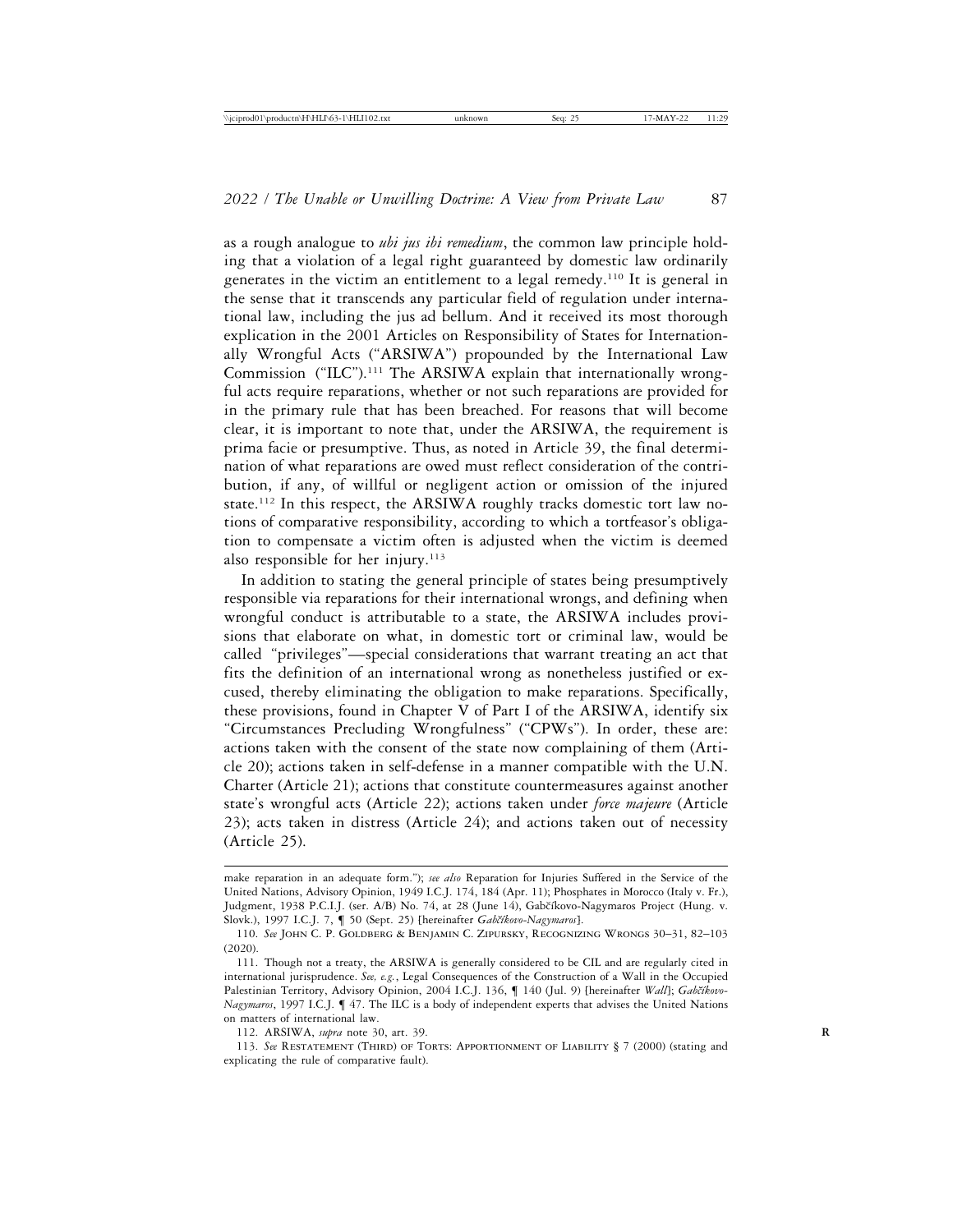Debates over the UUD have by and large avoided an in-depth treatment of the ARSIWA. This is not surprising because, when it comes to defining what counts under international law as a non-wrongful use of force by a state against another state, the focus has traditionally been on self-defense, and, on that issue, the ARSIWA is explicitly derivative. Indeed, ARSIWA Article 21 expressly incorporates into its definition of self-defense the relevant terms of the U.N. Charter, reading as follows: "The wrongfulness of an act of a State is precluded if the act constitutes a lawful measure of self-defence *taken in conformity with the Charter of the United Nations.*" 114 If, therefore, the UUD is understood as a lawful exercise of the right of self-defense as a matter of jus ad bellum under the Charter, then Article 21 adds nothing; and if it is not, Article 21 cannot cure its illegality.

In fact, however, as we will explain in Part III, the ARSIWA may have more to offer on the question of when a use of force under the UUD is nonwrongful. Of particular relevance is Article 25's identification of "necessity" as a CPW, separate and apart from self-defense. According to subheading (1)(a) of that article, a state that commits a prima facie breach of international law can negate the breach if it was "the only way for the State to safeguard an essential interest against a grave and imminent peril." On its face, this language might seem to support recognition of the UUD, given that it is precisely the necessity of dealing with the threat posed by nonstate actors that is said to justify the invasion of the state in which those actors are located. Indeed, the ILC lists "preserving the very existence of the State and its people in time of public emergency, or ensuring the safety of a civilian population" as two of the "essential interests" cited in common invocations of necessity.115 And this necessity could hold even if there is no separate selfdefense claim that the threatened state could rely on vis-à-vis the nonstate actors.

The contours of necessity as a CPW, however, are highly constrained. For, having identified necessity as a principle, Article 25 quickly introduces a crucial qualification under subheading (1)(b), according to which necessity may only be invoked to justify state conduct that "does not seriously impair an essential interest of the State or States towards which the obligation exists, or of the international community as a whole."116 "In other words," according to the ILC, "the interest relied on must outweigh all other considerations, not merely from the point of view of the acting State but on a

<sup>114.</sup> ARSIWA, *supra* note 30, art. 21 (emphasis added). **R**

<sup>115.</sup> *Id.* art. 25 cmt. 14.

<sup>116.</sup> Article 25(2) introduces further qualifications: "necessity may not be invoked by a State as a ground for precluding wrongfulness if: (a) the international obligation in question excludes the possibility of invoking necessity; or (b) the State has contributed to the situation of necessity." ARSIWA, *supra* note 30, art. 25. **R**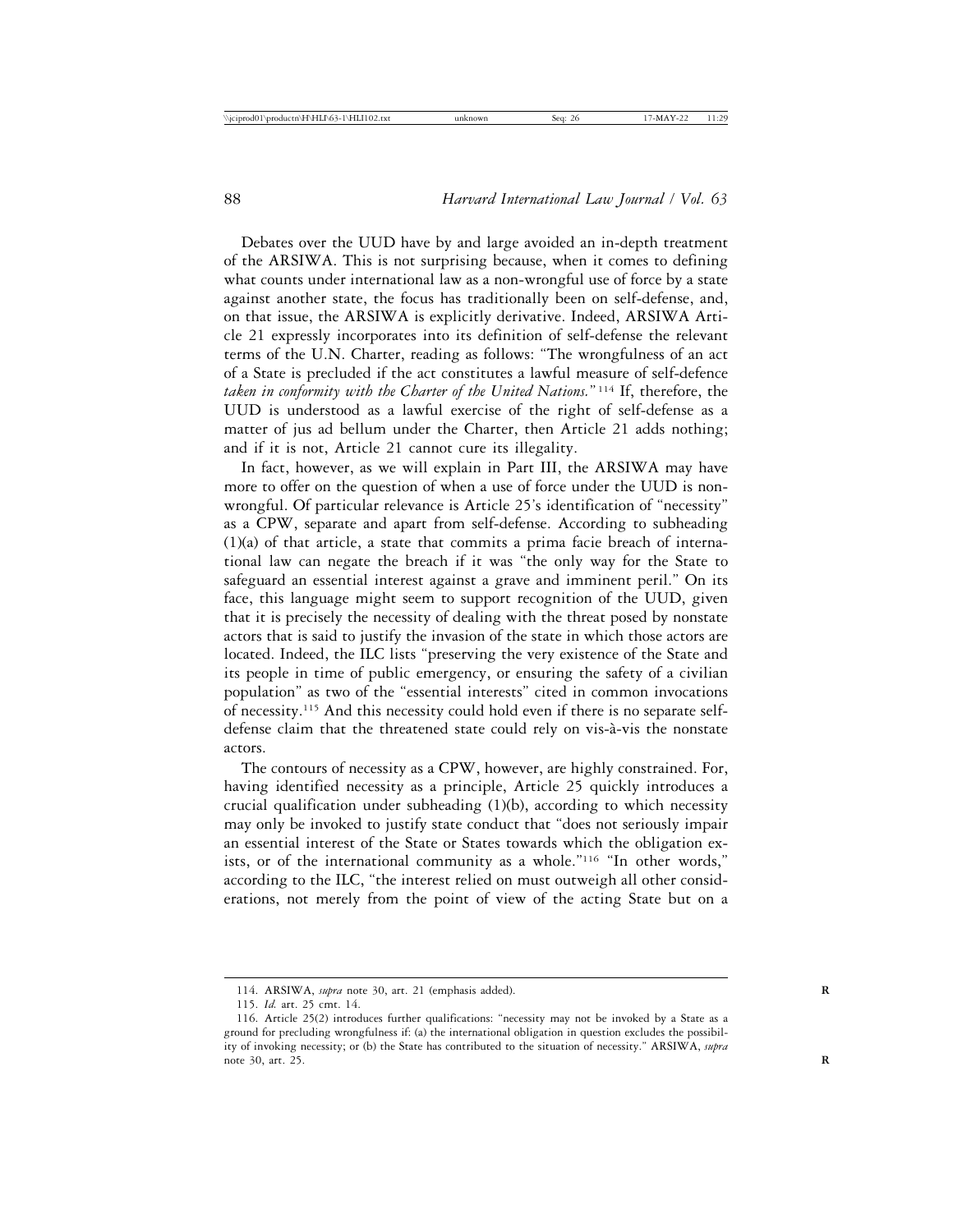reasonable assessment of the competing interests, whether these are individual or collective."117

As the violation of a state's sovereign territory without permission might well qualify as a serious impairment of an essential interest, the effort to enlist the principle of necessity to explain the UUD now appears more problematic. Moreover, subparagraph (2) states: "In any case, necessity may not be invoked by a State as a ground for precluding wrongfulness if: (a) the international obligation in question excludes the possibility of invoking necessity."

It is worth noting that the qualifications of the necessity justification contained in Article 25(1)(b) were not uncontroversial when adopted. In his critique of the ILC's work in this context, Robert Sloane argues:

Neither the early publicists nor anything in the incidents cited in the ILC Commentary suggests that the determination of necessity requires that one weigh the "grave and imminent peril" to the invoking state's interests against the nature or degree of "impair[ment]" to the interests "of the State or States towards which the obligation exists, or of the international community as a whole, . . . "<sup>118</sup>

Notably, in offering historical support for Article 25, the ILC Commentary itself mentions the "Caroline" incident of 1837, in which British armed forces entered American territory and captured and destroyed a vessel owned by U.S. citizens that was providing military support to Canadian insurgents.119 In an exchange of letters between American and British officials, the "necessity of self-defence and self-preservation" was acknowledged by both sides, though the parties disputed the contours of that necessity and the conditions under which it could be invoked.<sup>120</sup> And indeed, some proponents of the UUD, including the government of the United Kingdom, have invoked a general notion of "necessity" as a justification—though without direct allusion to the ARSIWA.121

Moreover, though the contours of the qualification have not been probed extensively, some debate exists over whether a territorial incursion would necessarily constitute the impairment of an "essential interest" of a state. In his 1980 *Addendum to the Eighth Report on State Responsibility*, Special Rapporteur Robert Ago raised the question of whether conditions of necessity

<sup>117.</sup> *Id*. art. 25 cmt. 17. In *Gab˘c´ıkovo-Nagymaros*, the Court affirmed the need to take into account any countervailing interest of the other State concerned. *Gab˘c´ıkovo-Nagymaros*, 1997 I.C.J. ¶ 56.

<sup>118.</sup> Robert D. Sloane, *On the Use and Abuse of Necessity in the Law of State Responsibility,* 106 Am. J. Int'l L. 447, 457–58 (2012).

<sup>119.</sup> ARSIWA, *supra* note 30, art. 25 cmt. 5. **R**

<sup>120.</sup> Letter from Mr. Webster to Mr. Fox, (Apr. 24, 1841), *in* 29 British And Foreign State Papers 1129–39 (Libr. and Keeper of the Papers, Foreign Office ed., 1857).

<sup>121.</sup> *See* Corten, *supra* note 88, at 893; *see also* Jure Vidmar, *The Use of Force as a Plea of Necessity,* 111 **R** AJIL Unbound 301, 302–06 (2017).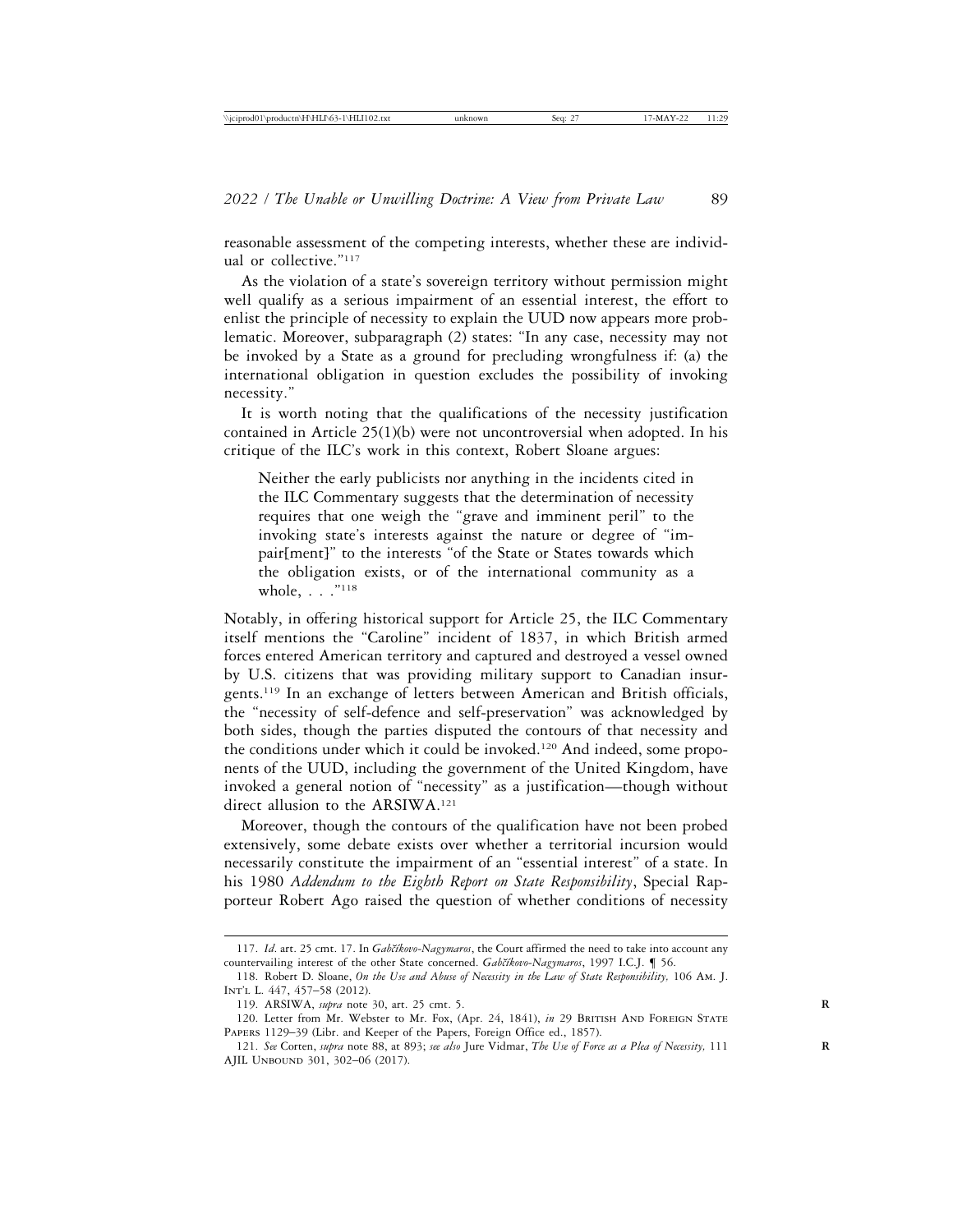might "have the effect of precluding, by way of exception, the wrongfulness of an assault [into a foreign territory] which proved, especially when viewed in context, to be less serious."122 Some examples, he continued, might include incursions into foreign territory to "forestall harmful operations by an armed group which was preparing to attack the territory of the State," instances of hot pursuit, or protection of nationals.<sup>123</sup> The common feature of these examples, he concluded, "is the limited character of the actions in question, in terms both of duration and of the means employed, in keeping with the purpose, which is restricted to eliminating the perceived danger."124 Accordingly, a state of necessity could—given the existence of its associated conditions—"preclude the wrongfulness . . . of an intervention in foreign territory."125 In the years since Ago made this observation, others have built on his work by further suggesting that necessity might sometimes justify the cross-border pursuit of criminals<sup>126</sup> and interventions to protect nationals abroad.127

Coming from the opposite direction, other critics argue that "in contemporary international law, 'necessity' is not recognized as a separate legal basis justifying a use of force."128 As Olivier Corten, for instance, argues, the customary requirement of necessity under the jus ad bellum "is not considered as *opening* a right to self-defence, but as *restraining* its exercise."129 Tom Ruys asserts:

[C]ontrary to what is sometimes suggested, necessity cannot be invoked to justify the use of force in the sense of UN Charter Article 2(4). In addition to the fact that necessity cannot be invoked to justify a breach of a peremptory norm, the Charter rules on the use of force constitute a closed system. . . . In other words, the primary rules—including, in particular, UN Charter Article 51 on the right of self-defense—implicitly exclude any reliance on necessity (as per Article 25(2)(a) of the Articles on State Responsibility).<sup>130</sup>

A final complication comes from Article 26 of the ARSIWA, which states that none of its CPWs, including necessity, applies "if to do so would con-

<sup>122.</sup> Robert Ago, *Addendum to the Eighth Report on State Responsibility*, 2 Y.B. Int'l Law Comm'n, A/ CN.4/318/Add.5-7, ¶ 56 (1980).

<sup>123.</sup> *Id*.

<sup>124.</sup> *Id*.

<sup>125.</sup> *Id.* ¶ 57.

<sup>126.</sup> *See, e.g.,* Andreas Laursen, *The Use of Force and (the State of) Necessity*, 37 Vand. J. Transnat'l L. 485 (2004).

<sup>127.</sup> Jean Raby, *The State of Necessity and the Use of Force to Protect Nationals*, 26 Can. Y.B. Int'l L. 253 (1988).

<sup>128.</sup> *See, e.g.*, Corten, *supra* note 88, at 894. **R**

<sup>129.</sup> *Id.*; *see also* Robert Kolb, The International Law of State Responsibility 133 (2017).

<sup>130.</sup> Tom Ruys, *The Meaning of "Force" and the Boundaries of the* Jus ad Bellum*: Are "Minimal" Uses of Force Excluded From UN Charter Article 2(4)?*, 108 Am. J. Int'l L. 159, 161–62 (2014) (internal citations omitted).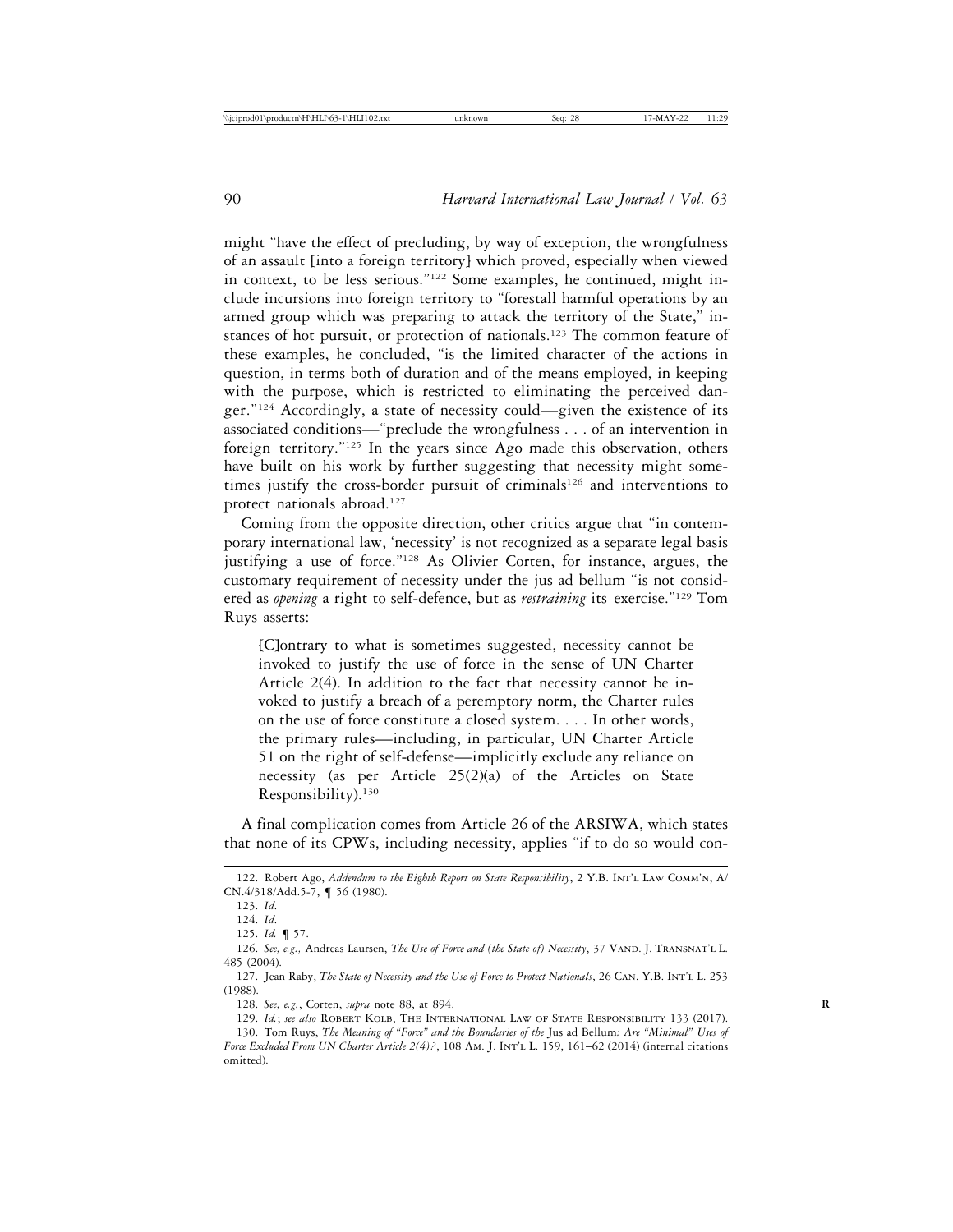flict with a peremptory norm of general international law."131 Whether or not the prohibition on the use of force is indeed a peremptory norm (jus cogens) is a question under debate among international lawyers.<sup>132</sup> If it is peremptory, then Article 25's necessity provision cannot salvage the legality of the UUD if it is considered aggression in violation of that prohibition.<sup>133</sup> Yet, Louise Arimatsu argues, "surmounting the argument that the plea of necessity involving a use of force did *not* survive the Charter regime remains hugely problematic."134

In sum, there are important disputes about the breadth and legitimacy of Article 25's "necessity" provision. As we will explain below, these ambiguities track ambiguities in the application of necessity in private law settings. Indeed, we will suggest that the private law's handling of these ambiguities can help, to some extent, guide the application of Article 25 to the UUD.

One final aspect of the international rules of state responsibility will be relevant to our analysis. It concerns the question of whether compensation might sometimes be owed by one state to another for harm done to the other, even if the harm results from state conduct that is prima facie wrongful but justified by one or more considerations of the sort identified by the ARSIWA as a CPW. The prevalent position among international lawyers maintains that a successful invocation of a CPW removes any obligation to make reparations to an injured state. Robert Kolb, for instance, asserts that "the acts a State commits in the context of lawful [self-defense] will not trigger its responsibility, i.e. mainly the duty to make reparation."135 Federica Paddeu, similarly, finds that the CPWs are justifications, rather than excuses, and that if justified, there is no internationally wrongful act and therefore no duty to make reparations arises.136 And Mathias Forteau concludes, "[i]f wrongfulness is excluded, then, automatically, so is responsibility. . . . [n]o obligation to make reparation can therefore be imposed on the State that benefits from such a circumstance."<sup>137</sup> Kolb, moreover, explicitly rejects the possibility—known in domestic law—of denying for any particu-

<sup>131.</sup> ARSIWA, *supra* note 30, at 71. **R**

<sup>132.</sup> *Compare, e.g.*, Sondre Torp Helmersen, *The Prohibition of the Use of Force as* Jus Cogens: *Explaining Apparent Derogations*, 61 Neth. Int'l L. Rev. 167 (2014), *with* James A. Green, *Questioning the Peremptory* Status of the Prohibition of the Use of Force, 32 MICH. J. INT'L L. 215 (2011).

<sup>133.</sup> For the same reason, Article 22 of the ARSIWA can similarly not override the prohibition on aggression. Article 22 provides that the wrongfulness of "an act of a State not in conformity with an international obligation towards another State is precluded if and to the extent that the act constitutes a countermeasure taken against the latter State in accordance with chapter II of Part Three." Even if one could claim that a military action is taken as a countermeasure for the initial violation of the territorial state of its own obligations against the threatened state, that fact still could not justify countermeasures that would amount to aggression.

<sup>134.</sup> Louise Arimatsu, *The Law of State Responsibility in Relation to Border Crossings: An Ignored Legal* Paradigm, 89 INT'L L. STUD. 21, 49 (2013) (emphasis in original).

<sup>135.</sup> KOLB, *supra* note 129, at 118.

<sup>136.</sup> Federica Paddeu, *Clarifying the Concept of Circumstances Precluding Wrongfulness (Justifications) in International Law* (University of Cambridge, Faculty of Law, Legal Studies Research Paper No. 18, 2017).

<sup>137.</sup> Mathias Forteau, *Reparation in the Event of a Circumstance Precluding Wrongfulness, in* The Law of International Responsibility 887, 888 (James Crawford et al. eds., 2010).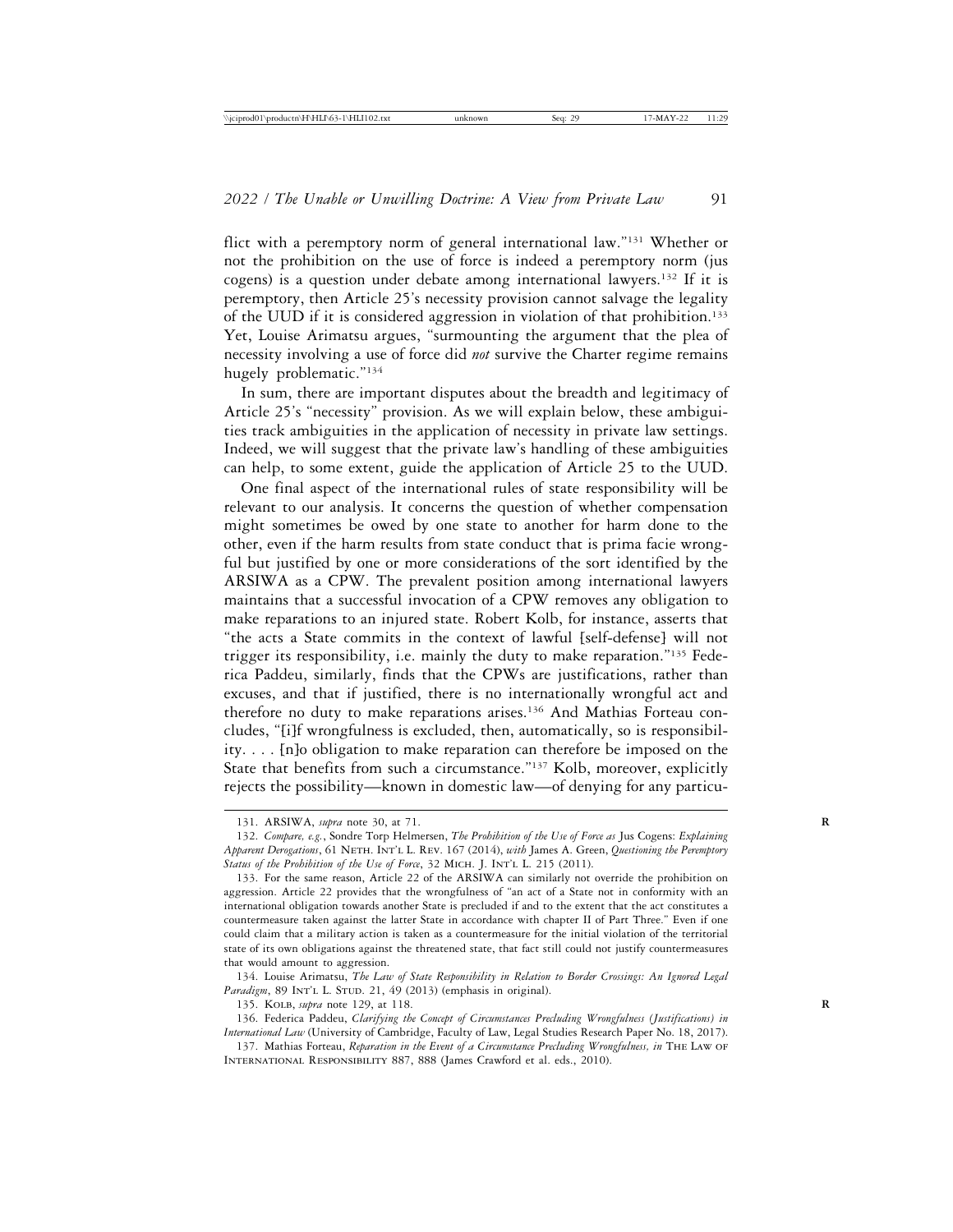lar act culpability as a matter of criminal law but still supporting a claim for redress as a matter of civil law.138

With respect, we shall argue that the rejection of any duty to compensate when a state's action is taken under circumstances that preclude wrongfulness is too quick. Though the general principle under the ARSIWA is that internationally wrongful acts warrant reparations, the ARSIWA does not suggest the opposite: that reparations are never owed for an act that is not wrongful. Certainly, there are some primary obligations in international law that demand compensation even without wrongdoing. This is the case, for instance, for various environmental obligations.139 Moreover, Article 27(b) of the ARSIWA states unequivocally that the invocation of one of its CPWs is without prejudice to the "question of compensation for any material loss caused by the act in question."140 The ILC's commentary to Article 27 explains that the term "compensation"

is not concerned with compensation within the framework of reparation for wrongful conduct, which is the subject of Article 34. Rather, it is concerned with the question whether a State relying on a circumstance precluding wrongfulness should nonetheless be expected to make good any material loss suffered by any State directly affected.<sup>141</sup>

Article 27 has been read by many commentators as rooted in equity, and as such, limited in its reach and consequences. Kolb, for instance, argues that "The provision leaves the matter to agreement between the States concerned or to *ex gratia* action of the State benefitting from the CPW. . . . [It] . . . does not create a subjective right to such compensation. It just creates a subjective right to seek such compensation.<sup>142</sup>

<sup>138.</sup> KOLB, *supra* note 129, at 110.

<sup>139.</sup> *See, e.g.*, Convention on Principles Governing the Activities of States in the Exploration and Use of Outer Space, including the Moon and other Celestial Bodies, art. VII, Jan. 27, 1967, 610 U.N.T.S. 206 (imposing strict liability for harm caused by the launching of an object into space); Convention on International Liability for Damage Caused by Space Objects, art. III, Mar. 29, 1972, 961 U.N.T.S. 188 (imposing "absolute liability" for damage caused by a launching State's space object on the surface of the earth or to aircraft in flight); United Nations Convention on the Law of Sea, art. 139, Dec. 10, 1982, 1833 U.N.T.S. 397 (establishing strict liability for activities carried out within "The Area").

Other treaties do not directly deal with the responsibility of states but impose strict liability on private persons. *See, e.g.*, Convention on the Liability of Operators of Nuclear Ships, May 25, 1962, IAEA Leg. Ser. No. 4 at 34; Paris Convention on Third Party Liability in the Field of Nuclear Energy, Jan. 28, 1964, 956 U.N.T.S. 264; Vienna Convention on Civil Liability for Nuclear Damage, May 21, 1963, 1063 U.N.T.S. 266; International Convention on Civil Liability for Oil Pollution Damage, Nov. 29, 1969, 973 U.N.T.S. 4; International Convention on Liability and Compensation for Damage in Connection with the Carriage of Hazardous and Noxious Substances by Sea, Oct. 1, 1996, 35 I.L.M. 1415; International Convention on Civil Liability for Bunker Oil Pollution Damage, Mar. 23, 2010, 40 I.L.M. 1493.

<sup>140.</sup> ARSIWA, *supra* note 30, art. 27(b). **R**

<sup>141.</sup> *Id*. art. 27 cmt. 4.

<sup>142.</sup> KOLB, *supra* note 129, at 137.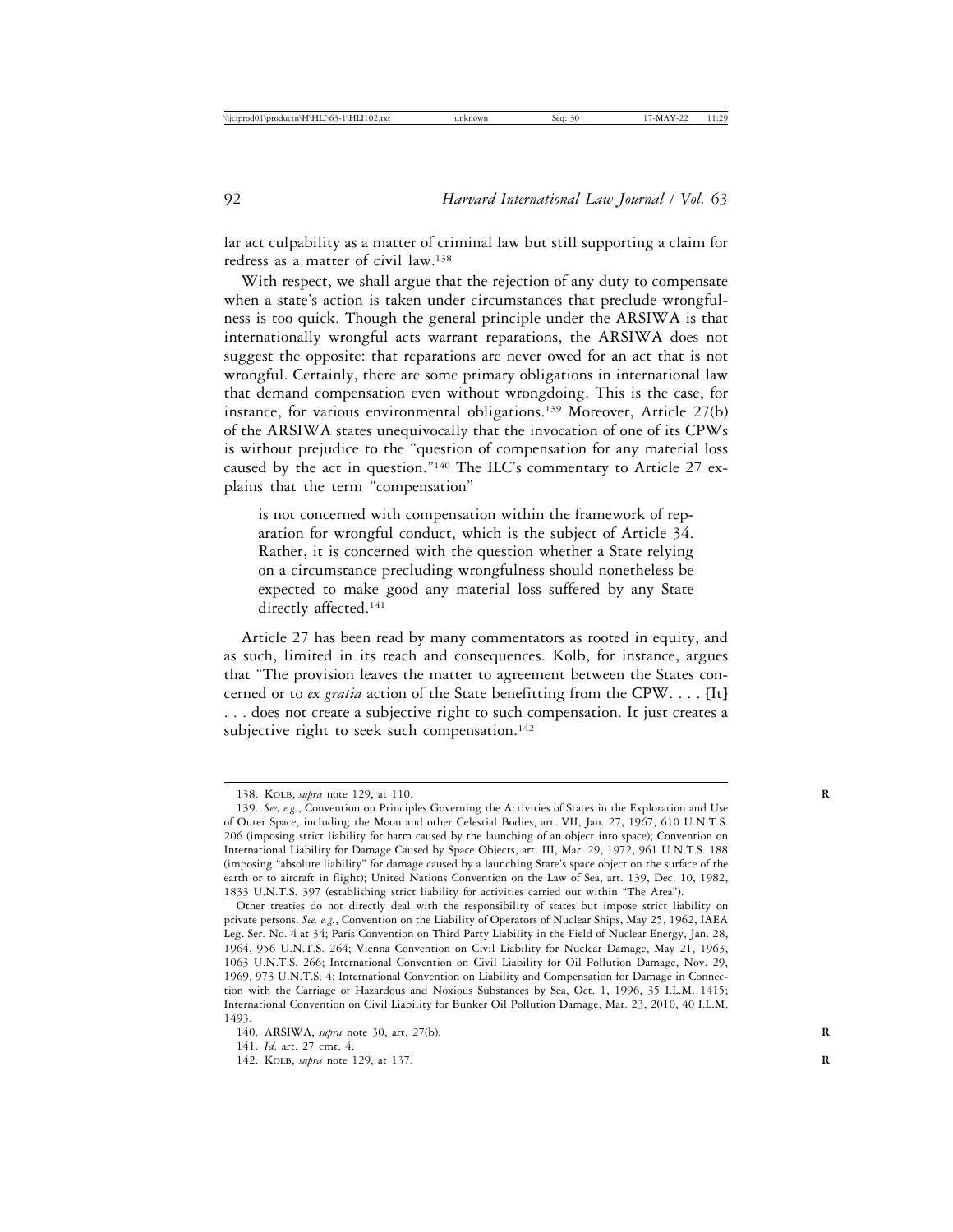But this is not the only possible view. In the case of the Gabčíkovo-Nagymaros dam, the ICJ noted Hungary's admission in its pleadings that the state of necessity, which it invoked to justify its actions, did not relieve it of the duty to provide compensation for damage incurred by Czechoslovakia.143 Since the ICJ ultimately rejected the plea of necessity, it did not consider the legal consequences of a successful claim of necessity for reparations.144 In the investment dispute of *CMS Gas Transmission Company v. Argentina*, an arbitral award went further and determined that the invocation of some CPW (particularly in that case, necessity) did not free the State from all obligations to make reparations.145 Again, the Tribunal did not consider that a state of necessity existed in this case, but went on to conclude that even if it did, "it does not exclude the duty to compensate the owner of the right which had to be sacrificed."146 Though some commentators have been critical of this assertion, it remains part of applicable case law.147

Outside the ambit of the ARSIWA, some have suggested that at times, compensation might be warranted even where there is no violation of international law. For example, Michael Reisman has argued that states should compensate victims of war for collateral harm inflicted in the course of "elective international conflicts," even if no violation of the law of war has occurred.148 As he points out,

[T]here is certainly nothing remarkable in the notion that the consequences of an *illegal* action should be repaired by those causing them. But it does not follow, as a necessary corollary, that compensation should *not* be owed for injuries caused by officials who were operating *lawfully* and whose actions were, accordingly, not illegal.149

For Reisman, the fact that the injurer benefits from the conduct that causes the harm is sufficient grounds for requiring compensation. Likewise, the Draft ILC Articles on the Allocation of Loss in the Case of Transboundary Harm Arising out of Hazardous Conditions distinguish between responsibility and liability and, under certain circumstances, call for states to compensate for harm to other states caused by internationally lawful conduct.<sup>150</sup>

<sup>143.</sup> Memorial of the Republic of Hungary, Gabčíkovo-Nagymaros Project (Hung. v. Slovk.), 1994 I.C.J. Pleadings 1 (May 2 1994) ¶¶ 7.97, 9.18, 10.19; *Gab˘c´ıkovo-Nagymaros*, 1997 I.C.J. ¶ 73.

<sup>144.</sup> *Gabčíkovo-Nagymaros*, 1997 I.C.J. ¶ 59.

<sup>145.</sup> *CMS Gas Transmission Company v. Arg.*, ICSID Case No. ARB/01/08, Award, ¶ 306 (May 12, 2005), 14 ICSID Rep. 151 (2005).

<sup>146.</sup> *Id.* ¶ 388.

<sup>147.</sup> *See* Forteau, *supra* note 137, at 890. **R**

<sup>148.</sup> Michael Reisman, *Compensating Collateral Damage in Elective International Conflict*, 8 Intercultural Hum. Rts. Rev. 1, 10 (2013). Reisman notes, however, that the Foreign Claims Act currently exempts the United States from such claims.

<sup>149.</sup> *Id.* at 3 (emphasis in original).

<sup>150.</sup> *Draft Articles on the Allocation of Loss in the Case of Transboundary Harm Arising out of Hazardous Activities with commentaries*, 2(2) Y.B. Int'l L. Comm'n, U.N. Doc. A/61/10, at 59-60 (2006) (calling for each State to establish mechanisms that will enable other States to obtain compensation for trans-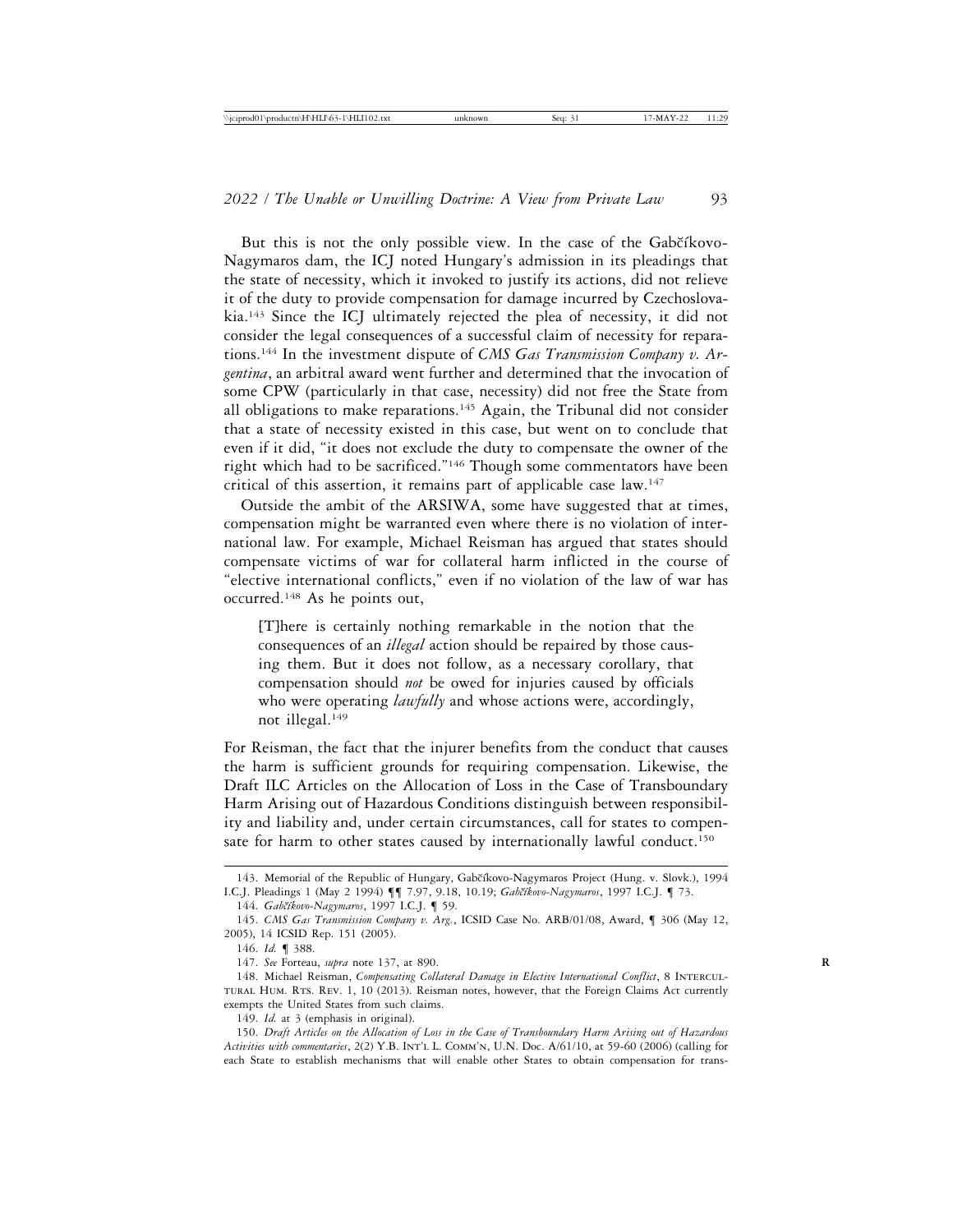#### II. Open Questions and a Neglected Distinction

With the relevant international law background in place, we can now take a closer look at particular questions raised by the UUD. We begin with the question that has received significant attention in the existing literature: namely, whether and how the UUD can be adequately defined and operationalized as a rule of international law. We then address the two further questions at the center of this paper. One concerns the legal effect on state responsibility of successful invocations of the UUD: specifically, whether it absolves a state that invokes it of responsibility for having invaded the territory of another state. The second concerns whether a distinction ought to be drawn between the two prongs of the UUD—cases of inability as opposed to cases of unwillingness. We suggest that both of these questions are open questions of international law that, as such, can ultimately benefit from an investigation of how analogous questions have been addressed in private law.

#### *A. The Scope of the UUD*

Opponents charge, and supporters concede, that the UUD raises basic unanswered questions pertaining to its scope and its procedural requirements.151 The only publicly available documents spelling out the conditions for the application of the UUD, are the U.S. Presidential Policy Guidelines ("PPG") on the targeting of suspected terrorists outside the immediate battlefield,152 as well as the Israeli High Court of Justice's ("HCJ") decision on the legality of targeted killings in Palestinian territories.153 In a nutshell, both identify the following as conditions for the invocation of the doctrine in cases in which the threatened state uses force to respond to a threat of terrorism emanating from nonstate actors located in another state:

boundary harms caused by a hazardous activity within the State, including in some cases from the State itself, irrespective of whether there is any basis for the State to be held responsible on the basis of an international law violation).

<sup>151.</sup> *See, e.g.*, Deeks, *supra* note 13, at 503; Hakimi, *supra* note 56, at 2–3 (arguing that there is a legal **R** justification for defensive force against nonstate actors, but because the current legal test is so vague and not completely accepted, there has been "a sizeable gap between the norms that are widely articulated as law and the ones that reflect the operational practice"); RUYS, *supra* note 25, at 487.

<sup>152.</sup> Exec. Office of the President, Procedures For Approving Direct Action Against Terrorist Targets Located Outside the United States and Areas of Active Hostilities (2013) [hereinafter PPG].

<sup>153.</sup> HCJ 769/02 Pub. Comm'n Against Torture in Isr. v. Gov't of Isr., 57(6) PD 459 (2005) (Isr.) [hereinafter *PCATI*]. Note that Israel does not recognize Palestinian statehood, so the UUD here meets an extra complication of an extraterritorial operation that is not in another sovereign's territory. Still, the Court's decision does specify some conditions that are useful more generally, and that the American PPG seems to echo in some important aspects. Several states have made submissions to the Security Council under Article 51 expressing their views on the UUD. These tend to be articulated in general terms, without spelling out the substantive or procedural conditions for the invocation of the doctrine. For a catalogue of these submissions *see* Dustin A. Lewis, Naz K. Modirzadeh & Gabriella Blum, *Quantum of Silence: Inaction and* Jus ad Bellum, Harv. L. Sch. Program on Int'l L. & Armed Conflict, 2019.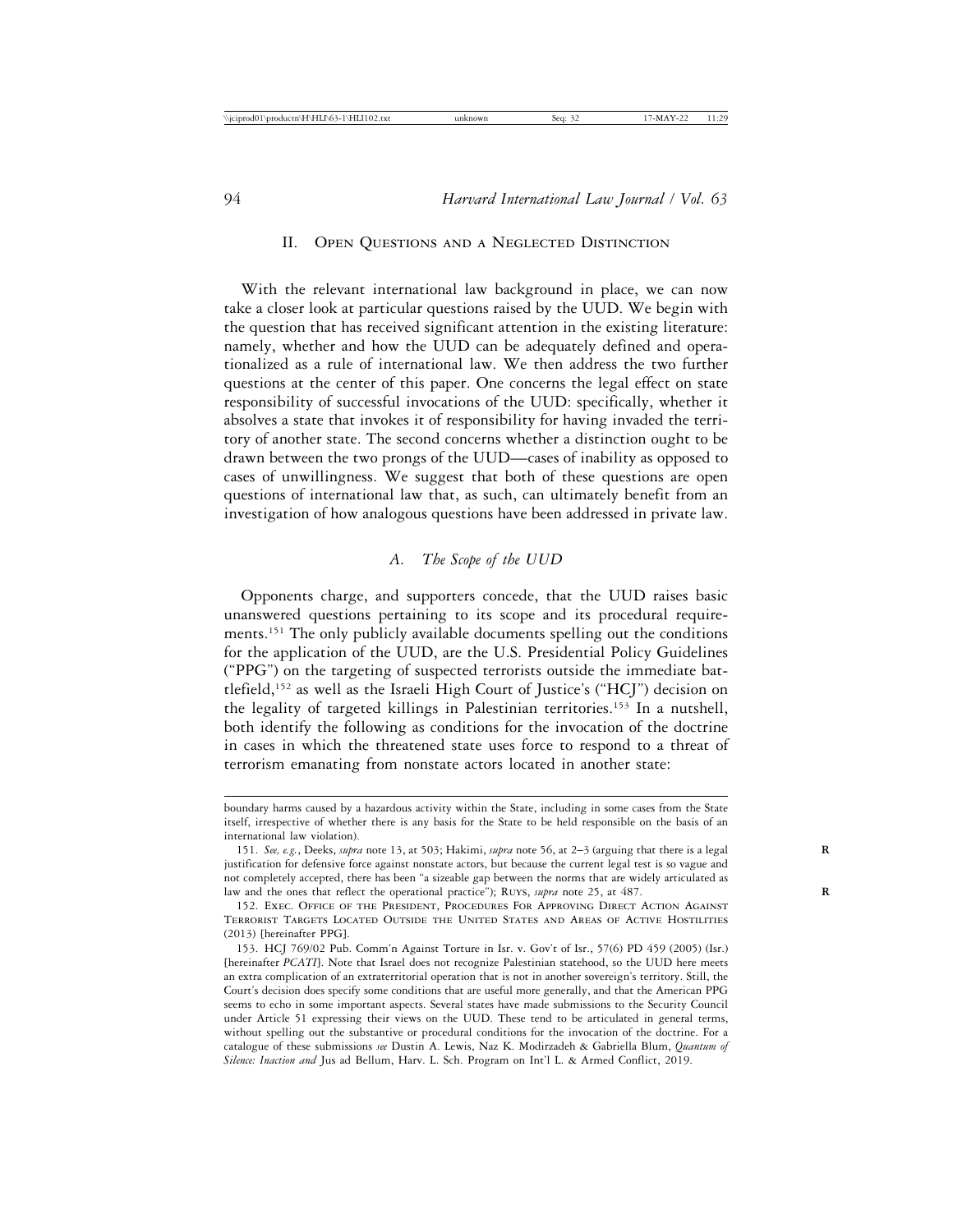- The terrorist is a "high value[d] terrorist" (per the PPG)<sup>154</sup> or is involved in a direct, continuous, and substantial manner in terrorism (per the  $HCJ$ );<sup>155</sup>
- The threat that the terrorist poses is "imminent," though imminence is to be interpreted broadly, given the realities of a threat emanating from a place which is not under the control of its would-be victims;<sup>156</sup> and,
- It is impossible to stop the threat through capture or other non-lethal means.<sup>157</sup>

Neither the American nor the Israeli public policies say anything about the need to obtain consent from the territorial government, the sharing of intelligence, or any other procedural requirements that are not solely domestic, other than perhaps what is implicit in the obligation to consider a capture-alternative—presumably, one that would require the cooperation of the local authorities—before a lethal operation is launched.<sup>158</sup> And indeed, other states that have invoked the doctrine have said little on what they believe its exact content or conditions for application are, other than in broad general terms.159

#### 1. *Substantive Questions*

Substantively, the UUD turns on standards—inability and unwillingness—that are contestable and contested. The plain words of the doctrine arguably offer clear guidance only in the starkest cases.

Start with "unable." If there are clear cases of inability, they would involve a complete failure of government (as in certain periods in the life of the Democratic Republic of Congo, as the ICJ has observed in its decision against the Ugandan military activities in the DRC,<sup>160</sup> or for certain periods in the recent history of Somalia<sup>161</sup>) that leave both domestic and foreign actors perpetually exposed to harm. Alternatively, a state might be function-

<sup>154.</sup> PPG, *supra* note 152, at 1. Note that press reports claimed that President Trump had relaxed the **R** condition of a high-valued target to include lower-level militants, but there has been no official acknowledgment of this move. *See* Charlie Savage & Eric Schmitt, *Trump Poised to Drop Some Limits on Drone Strikes and Commando Raids*, N.Y. Times, Sep. 21, 2017.

<sup>155.</sup> *PCATI*, 57(6) PD at 490–502.

<sup>156.</sup> PPG, *supra* note 152, at 16; *PCATI*, 57(6) PD at 495. **R**

<sup>157.</sup> PPG, *supra* note 152, at 1. **R**

<sup>158.</sup> Note that the HCJ decision preceded the Hamas takeover of Gaza, while Israel was still engaged in some security cooperation with the Palestinian Authority in the area.

<sup>159.</sup> *See* Lewis et al., *supra* note 153; *see also, e.g.*, Ministry of External Affairs of the Government of India, "Statement by Foreign Secretary on 26 February 2019 on the Strike on JeM Training Camp at Balakot" (issued Feb. 26, 2019).

<sup>160.</sup> *See, e.g.*, *Armed Activities*, 2005 I.C.J. ¶ 342.

<sup>161.</sup> *See, e.g.*, S.C. Res. 2568 (2021); U.N. Security Council, "Report of the Secretary-General on Somalia," U.N. Doc. S/2017/1109 (Dec. 26, 2017); U.N. Security Council, "Report of the Secretary-General on Somalia," U.N. Doc. S/2018/1149 (Dec. 21, 2018).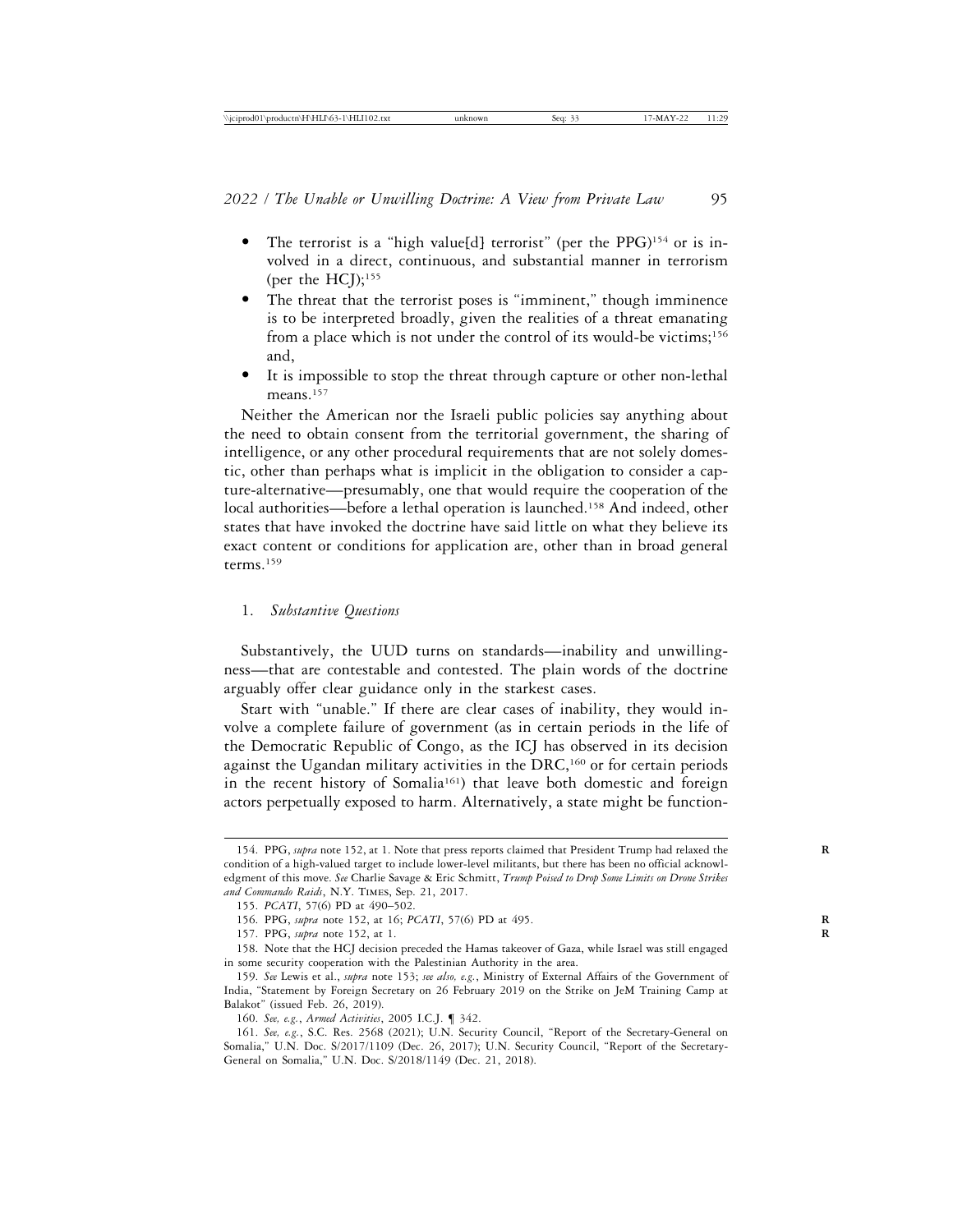ing yet lack effective security forces, for instance, when transitioning from a civil war or revolution (as in the case of Iraq or Afghanistan<sup>162</sup>).

Most cases will not be so clear, and for these the conditions for the proper application of the UUD may vary. Suppose, for example, the territorial state has the personnel, infrastructure, or resources to counter threats posed to other states by nonstate actors in its midst, but nonetheless lacks the ability to deploy them effectively. The nonstate actors may be adept at hiding themselves within the general population, or may otherwise operate in a way that prevents their detection or destruction. The Assad government's inability to defeat ISIS within Syria for several years, notwithstanding numerous lawful and unlawful attacks, is a case in point (though also note that the ISIS threat persisted even in the face of substantial foreign military intervention).163 In other cases, the state might simply lack knowledge of the threat, despite all governance structures operating reasonably well. The failure of the French and Belgian security forces to preempt the terror attack in Paris in 2015 are pertinent examples.164 In such a situation, it is plausible to maintain that provision by the threatened state of intelligence or other technical capacity might allow the territorial state to act effectively, thus obviating the need and justification for an attack under the UUD. At the very least, this difference suggests that a state that wishes to rely on the UUD might be subject to different procedural requirements in these different scenarios. For instance, the law might demand that, in these scenarios, the threatened state must first offer its assistance to the territorial state and have that offer refused or fail to neutralize the threat before being able to invoke the UUD.

Likewise, one can question whether the distinction between "able" and "unable" is measured by effort or by results, and whether it is binary or a matter of degree. What if the territorial government makes some effort but is unable to track down or apprehend terrorists? What if it is only successful in diminishing the threat, but not eliminating it? Russia, for instance, attacked Chechen rebels located in Georgia, even though Georgia had made efforts to build its military capacity and take action against the rebels efforts that Russia deemed unsatisfactory.<sup>165</sup> Pakistan, for its part, repeatedly

<sup>162.</sup> *See generally* Anthony H. Cordesman, *Iraq as a Failed State* (Ctr. for Strategic & Int'l Stud., Working Paper, Nov. 12, 2019).

<sup>163.</sup> *See generally* Carla E. Humud & Christopher M. Blanchard, Cong. Rsch. Serv., RL33487, Armed Conflict in Syria: Overview and U.S. Response (2020).

<sup>164.</sup> *See generally* Homeland Security Advisory Council, *Attacks on Paris: Lessons Learned* (July 20, 2016).

<sup>165.</sup> *See* Permanent Representative of the Russian Federation, Letter dated Sept. 12, 2002 from the Permanent Representative of the Russian Federation to the United Nations addressed to the Secretary-General, U.N. Doc. S/2002/1012 (Sept. 12, 2002) (invoking self-defense to justify Russia's continuing incursions in Georgia to fight Chechen rebels and noting that "[t]he continued existence in separate parts of the world of territorial enclaves outside the control of national governments, which, owing to the most diverse circumstances, are unable or unwilling to counteract the terrorist threat is one of the reasons that complicate efforts to combat terrorism").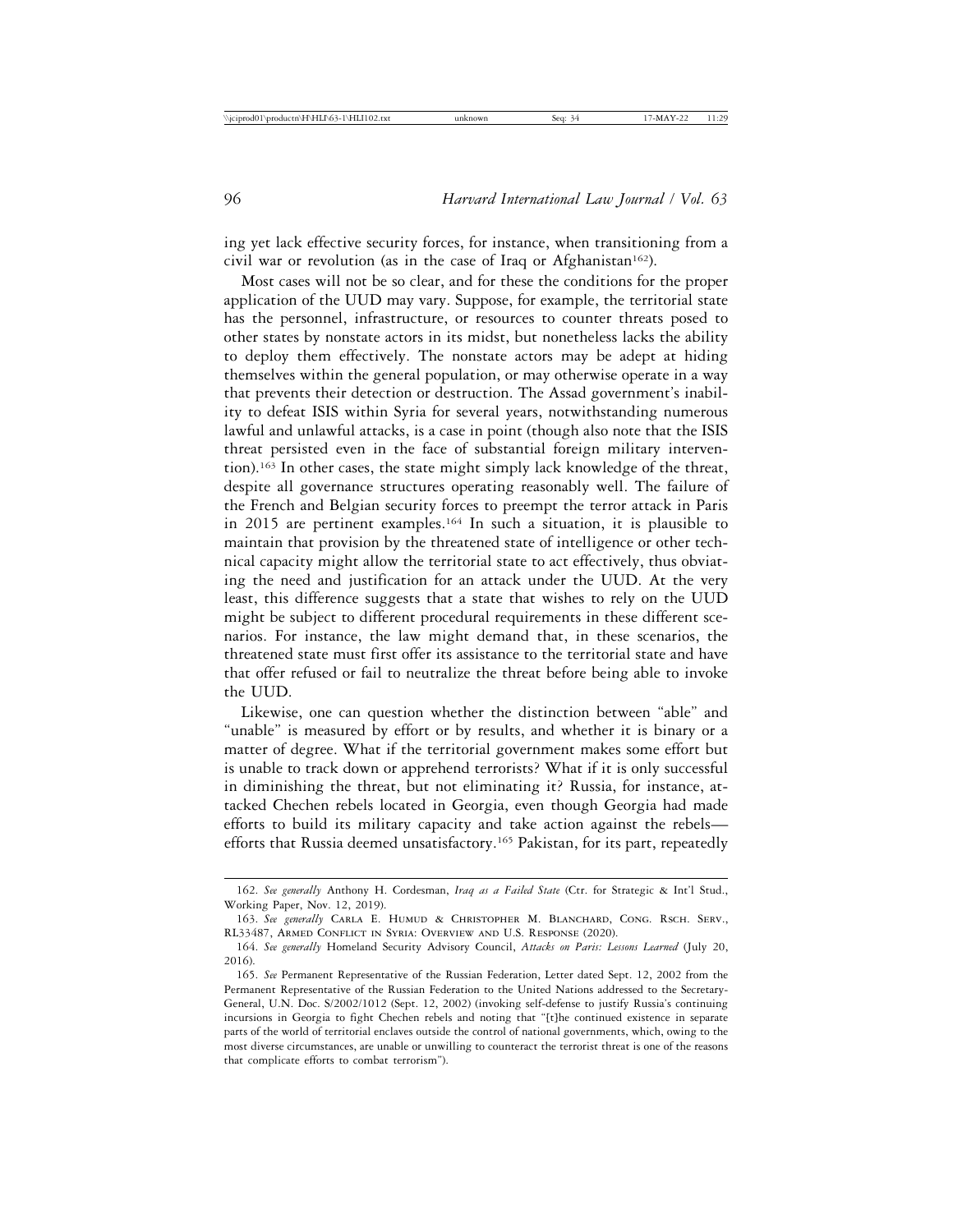claimed that it was perfectly capable of dealing effectively with threats of terrorism coming from within its borders, a claim that the United States obviously has doubted as it continued its drone attacks in that country (presuming not all such attacks were carried out with the Pakistani government's blessing).166 Must the effort by the territorial state be comparable to the effort the victim state would have exerted? Comparable to what the territorial state itself exerts with regard to other threats in its territory? Or is a "good faith" or "reasonable" effort sufficient? Is effort enough, or is "ability" measured by outcomes?

"Unwillingness" is similarly difficult to pin down. The clearest cases would be those in which the government of the territorial state openly and explicitly refuses to take any action against the nonstate actor. While such failure may fall short of rendering the nonstate actors' actions attributable to the territorial state (see Section I.A, *supra*), it nonetheless would seem to demonstrate unwillingness of the sort contemplated by the UUD. Examples might include Lebanon's evident sympathy for the actions of Hezbollah<sup>167</sup> (although there are open questions as to its ability to address the threat posed by Hezbollah militants).168 Likewise, the 2010 assassination of Mahmoud Al-Mabhouh by Israeli Mossad operatives in Dubai might fall under the heading of an action justified under the "unwilling" prong of the UUD, at least assuming Israeli officials believed that the Dubaian authorities were ideologically sympathetic to Al Mabhouh's support for Hamas and its violence towards Israel and Israelis.169

Other cases of possible unwillingness will involve closer calls. In some instances, the sympathy for the nonstate actors might lie not with the territorial state's government, but with the local population or parts of it. The government's unwillingness to act in this case might derive from its reluctance to bear the political costs of acting against the wishes of powerful domestic actors. Concerns about Pakistani officials tipping off Osama Bin-Laden about an impending American assault would fall under this category.170 It is also possible that neither the government nor most of the local population is particularly sympathetic to the perpetrators of the threat; yet,

<sup>166.</sup> *See, e.g.*, Asif Ali Zardari, Opinion, *Pakistan Did Its Part*, Wash. Post, May 2, 2011 (defending Pakistan's role in fighting terrorism); *Pakistan Capable of Defending Itself: Defence Minister Khurram Dastgir*, Radio Pakistan (Jan. 2, 2018); U.N. Secretary-General, "Report of the Special Rapporteur on the Promotion and Protection of Human Rights and Fundamental Freedoms while Countering Terrorism," U.N. Doc. A/68/389 (Sep. 18, 2013); Foundation for Fundamental Rights v. Federation of Pakistan, (2013) 4 PLD (K.P.K.) 94, ¶ 19 (Pak.) ("Under the International Law & Conventions of the UNO, no State can choose and hit its enemy, hiding in another State, unless the latter State consent to it in writing and with mutual collaboration . . .").

<sup>167.</sup> *See* Carla E. Humud, Cong. Rsch. Serv., IF10703, Lebanese Hezbollah (2021); Carla E. Humud, Cong. Rsch. Serv., IF11617, Lebanon (2020).

<sup>168.</sup> *See* Christopher M. Blanchard, Cong. Rsch. Serv., R42816, Lebanon: Background and U.S. Policy (2014).

<sup>169.</sup> *See* Robert F. Worth and Isabel Kershner, *Hamas Official Murdered in Dubai Hotel*, N.Y. Times, Jan. 29, 2010.

<sup>170.</sup> *See* Carlotta Galli, *What Pakistan Knew About Bin Laden*, N.Y. Times Mag., Mar. 19, 2014.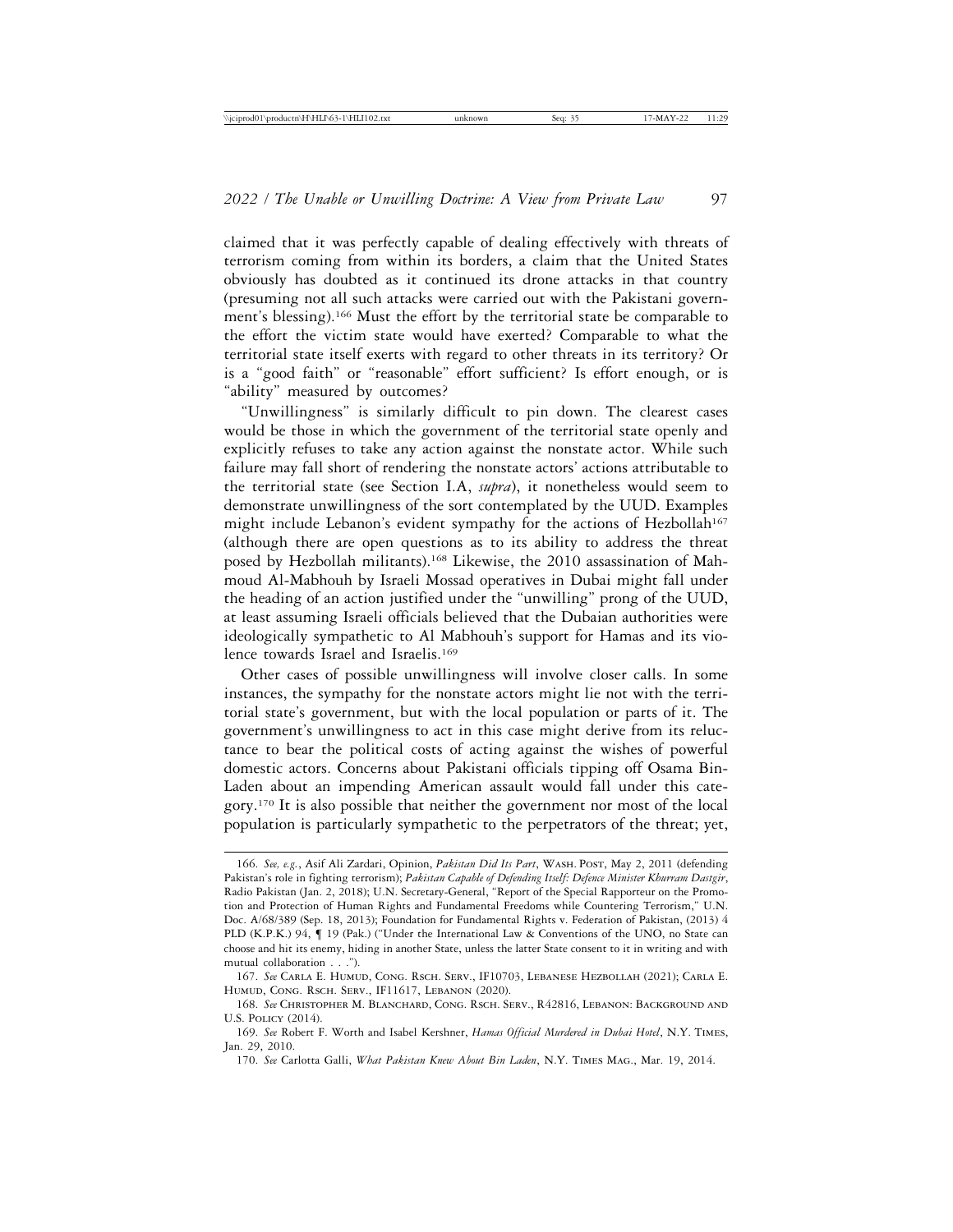either or both prefer to spend scarce resources on causes such as education, healthcare, infrastructure, and fighting crime rather than on defending foreign actors against a possible threat.

Here, too, we do not offer an exhaustive list of possible scenarios of an unwilling government, but a few examples that hint at the possible different ramifications for purposes of the UUD. For instance, we may think that sympathy for the nonstate actors' threatening actions is an inadequate reason for the local government to be unwilling to tackle the threat. Perhaps this is also the case where it is the local population, rather than the government, who is sympathetic to the threat. And yet, in the last case posited above where a local government has legitimate domestic needs competing against legitimate foreign security concerns—the "unwilling" label seems less apt. As we articulate in Section II.C. below, "unwillingness" often refers to a refusal to take some action in the absence of a compelling reason not to take it, and in these cases, such reasons are present.

Other questions are raised by the notion of an "unwilling" territorial state. What if the state does not know about or does not investigate terrorist threats in its territory? What if it receives some information about such a threat but does not believe the information to be reliable enough to take any action? What if it has contradictory information which it believes to be more accurate? What if it conditions its consent to a military action by the threatened state on a vast payment that that state refuses to make—does that render the state "unwilling" for purposes of the doctrine?

Additional questions pertain to the broader security policies of the territorial state. What if the territorial state's government justifiably believes that a certain terrorist threat is real, but further concludes that the threat is but one of several security challenges it faces, and prioritizes its efforts toward other threats? Alternatively, what if the state believes the terrorist threat is real, and must be tackled, but prefers a strategy of dialogue, engagement, and appeasement over capture or punishment? Ecuador, for instance, faced growing popular support in some of its regions for the Revolutionary Armed Forces of Colombia ("FARC"). It then enacted social and economic programs with a view to "invest in sustainable development and community policing rather than the military."171 Pakistan, too, has voiced objections to the U.S. drone attacks within its territory<sup>172</sup> (again, whether or not the government has consented or acquiesced to most of these attacks remains publicly unknown), claiming its own strategy was one of combining law enforcement with "dialogue and development in an effort to tackle not only the manifestations of terrorism, but also its root causes in the

<sup>171.</sup> Staff of S. Comm. on the Judiciary, 110th Cong., Playing with fire: Colombia, Ecuador, and Venezuela: Rep. to members of the Comm. on Foreign Relations 8 (Comm. Print 2008).

<sup>172.</sup> *See, e.g.*, Foundation for Fundamental Rights v. Federation of Pakistan, (2013) 4 PLD (K.P.K.) 94, (Pak.).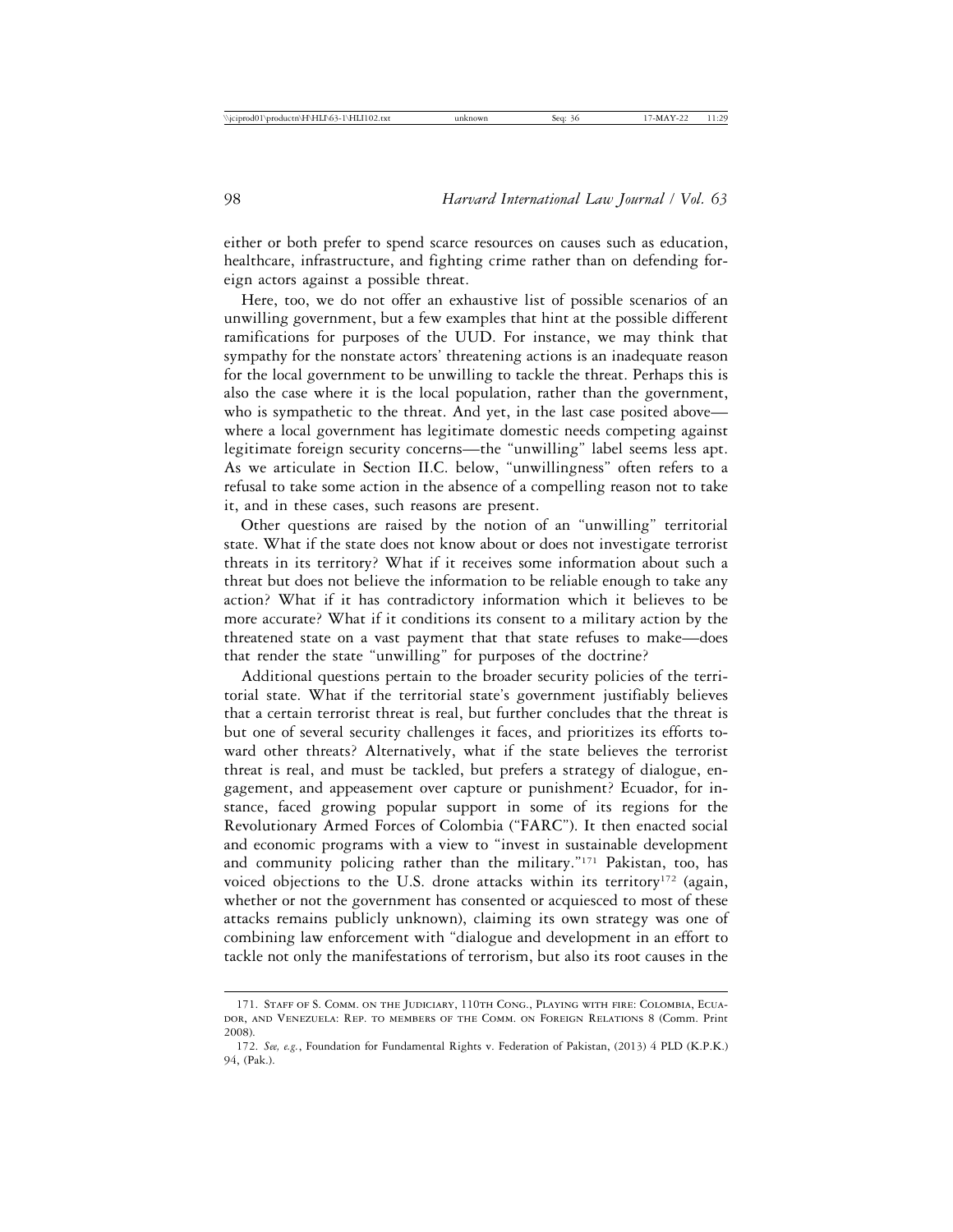region."173 Do these sorts of policy choices amount to an "unwillingness" to deal with the threat in their territories?

One might imagine proponents arguing for an interconnection between the unable and unwilling prongs of the UUD: if the territorial state is unable itself to deal with the threat, it comes under an obligation to consent to the threatened state conducting a military operation in its territory; if it withholds such consent, it meets the definition of unwillingness. This reasoning moves too quickly. As we have noted, there are relevant differences among different types of inability and unwillingness. Thus, even granting that the territorial state is "unable" in the requisite sense, it does not follow that its withholding of consent to military action generates unwillingness.

For instance, a government that is experiencing domestic challenges to its legitimacy and authority may wish not to allow a foreign military to operate in its territory, even though that government harbors no particular sympathy for the perpetrators of the threat. Or it may withhold consent so as not to become itself a target of the terrorist threat by forging or being deemed to have forged an alliance with the threatened state. Withholding consent under these circumstances seems different—again, for some purposes—than withholding consent because of affinity to the perpetrators and their cause. If so, whatever the implications may be for a military exercise of self-defense, there may be different implications for purposes of determining what, if any, remedies must accompany such military operations.

## 2. *Procedural Questions*

A number of procedural questions arise by virtue of the "self-judging" nature of the UUD. It is the threatened state that initially makes the determination about the territorial state's ability or willingness to address the threat posed by nonstate actors to the threatened state, without any checks or review by a third party. Necessarily, that determination will be based on the threatened state's interpretation of whatever information it has regarding the threat, and the territorial state's willingness and ability to deal with the threat. As a condition to using force, must the threatened state first approach the territorial state and request that it address the threat posed by the nonstate actors? Must it first pursue cooperative measures with the government of the territorial state? Must it divulge any or all the information it has about the threat? What if the threatened state is concerned that divulging such information would be at best futile and at worse helpful to the terrorists? Recall that according to at least some reports, the United States did not share its plans to capture or kill Osama Bin Laden in Abottabad, Pakistan because of concerns about the degree to which the Pakistani secur-

<sup>173.</sup> Press Release, Office of the High Commissioner for Human Rights, Statement of the Special Rapporteur Following Meetings in Pakistan, U.N. Press Release OHCHR (Mar. 14, 2013).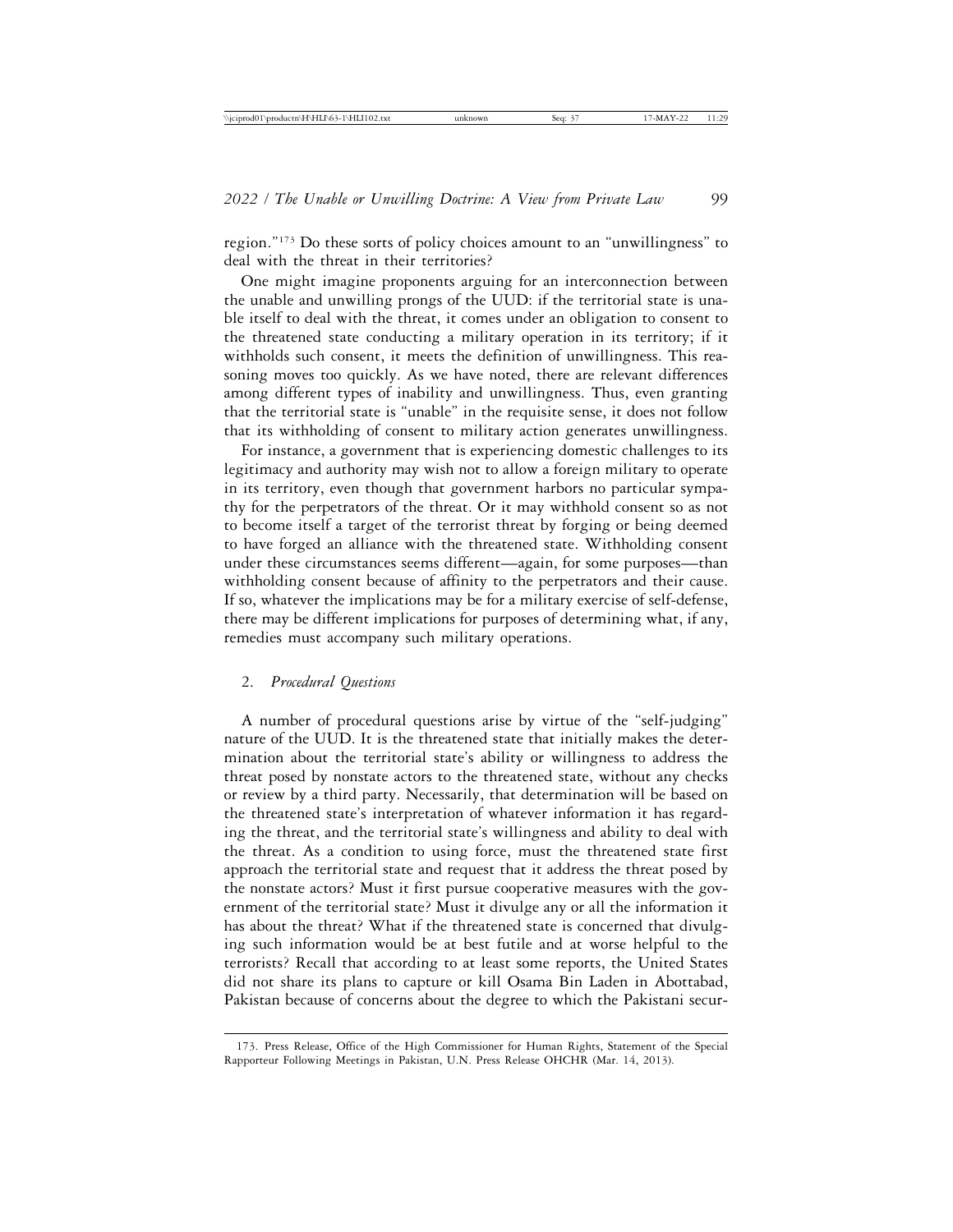ity services could be trusted with this information.174 If intelligence is shared, must the threatened state give the territorial state reasonable time to address the threat on its own terms? Must it offer to contribute its own resources to the territorial state's efforts? Opponents of the UUD are thus right to worry that at best, the malleability of the doctrine allows those who would invoke it a large margin of discretion, and that at worst, it offers them a blanket cover to employ force in foreign lands.

Given that states invoking the UUD have said very little about their understanding of the substantive or procedural elements of the doctrine, much of the effort of fleshing out those elements has been taken on by scholars. Ashley Deeks, for instance, proposes six requirements for invocation of the doctrine, arguing that threatened states should: 1) attempt to act with the consent of or in cooperation with the territorial state; 2) assess the nature and scope of the threat in relation to the territorial state's capacity to counter it; 3) ask the territorial state to address the threat itself and provide adequate time for the latter to respond; 4) assess the territorial state's control and capacity in the relevant region as accurately as possible; 5) reasonably assess the means by which the territorial state proposes to suppress the threat; and 6) evaluate its prior (positive and negative) interactions with the territorial state on related issues.175 Michael Schmitt, similarly, contends that for a state to be considered "unable or unwilling," the victim state

must first demand that the State from which the attacks have been mounted act to put an end to any future misuse of its territory. If the sanctuary State either proves unable to act or chooses not to do so, the State under attack may, following a reasonable period for compliance (measured by the threat posed to the defender), non-consensually cross into the latter's territory for the sole purpose of conducting defensive operations.<sup>176</sup>

And Dawood Ahmed, in an effort to add a check on the self-executing nature of the doctrine, suggests that the threatened state must be "willing to bear the burden of disclosing to the Security Council why it deems the host state to be ineffective—or 'unwilling or unable.'" 177 As we noted earlier, it remains unknown whether governments endorsing the UUD have also endorsed these suggested conditions.

<sup>174.</sup> Husain Haqqani, *What Pakistan Knew About the Bin Laden Raid*, Foreign Policy (May 13, 2015), https://foreignpolicy.com/2015/05/13/what-pakistan-knew-about-the-bin-laden-raid-seymourhersh/ [https://perma.cc/8ZJK-S5ZU]; *see, e.g.*, NDTV, *US Didn't Share Osama Bin Laden's Location with Pak Over Lack of Trust* (Oct. 2, 2020), https://www.ndtv.com/world-news/us-didnt-share-osama-bin-ladens-location-with-pakistan-over-lack-of-trust-report-2304352 [https://perma.cc/EW22-JV65].

<sup>175.</sup> Deeks, *supra* note 13, at 506. **R**

<sup>176.</sup> Michael N. Schmitt, *"Change Direction" 2006: Israeli Operations in Lebanon and the International* Law of Self-Defense, 29 MICH. J INT'L L. 127, 161 (2008) (internal citation omitted).

<sup>177.</sup> Ahmed, *supra* note 25, at 21–22. **R**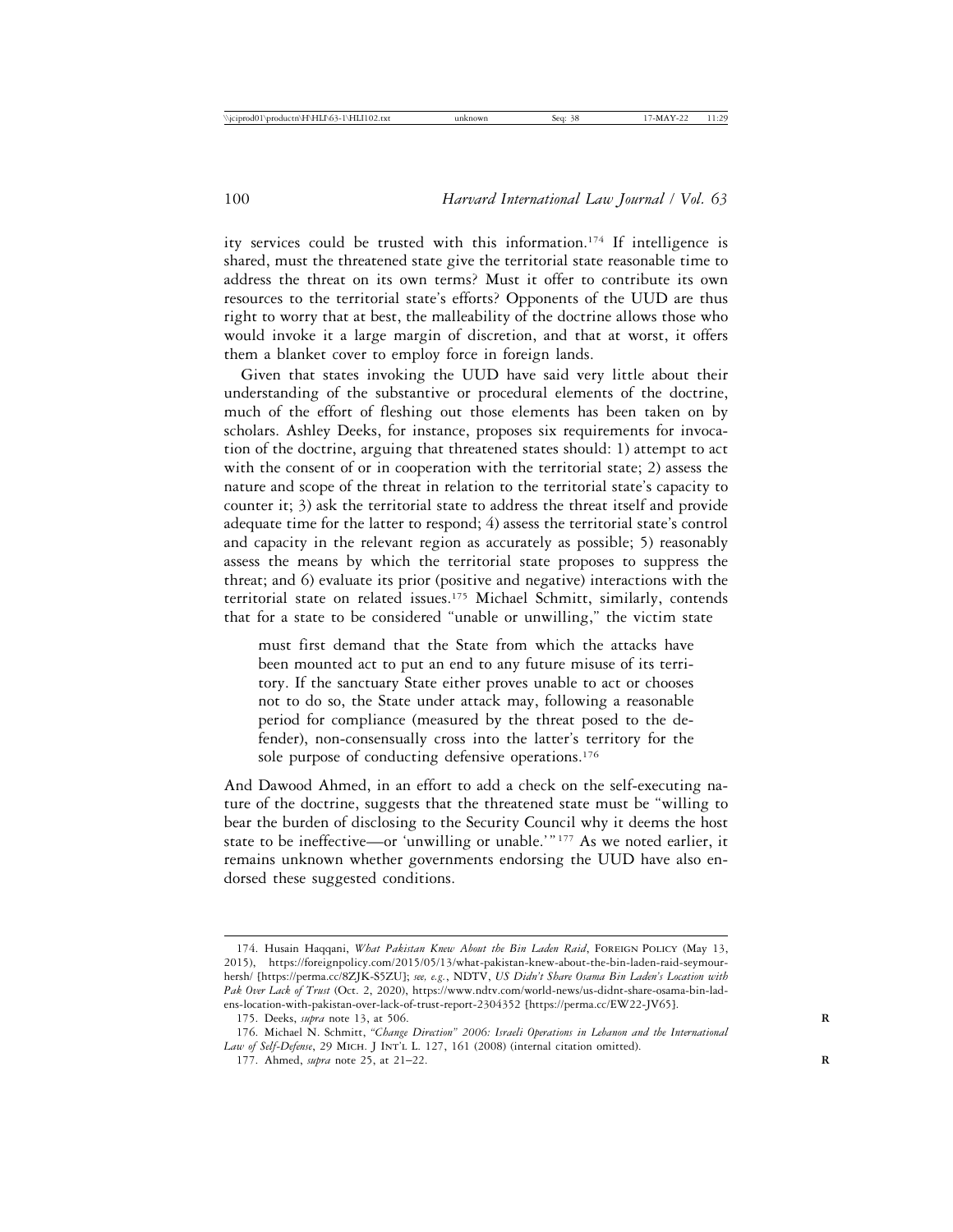### *B. The UUD, Self-Defense, and Necessity Revisited*

Although debates about the UUD generally assume that the question can and should be resolved by reference to the jus ad bellum—specifically, the Charter's recognition of the right of self-defense, $178$  as well as (redundantly) ARSIWA Article 21's recognition of the same right—UUD scenarios depart in a basic and important respect from standard self-defense cases. As we have noted from the outset, the UUD, if recognized, permits a threatened state to use force in the confines of a territorial state without the latter's permission (and without United Nations authorization) in order to eliminate a threat *posed by nonstate actors whose actions are not attributable to the government of the territorial state*. By definition, it thus authorizes the threatened state to violate the sovereignty of the territorial state even though the territorial state is not the source of the threat.

The "triangular" configuration as between threatened state, nonstate actors, and territorial state generates a complication in the application of selfdefense principles to UUD scenarios. In the standard case of self-defense, a state can justify using appropriate defensive force *against an aggressor state* but not against innocent or uninvolved third parties.179 For example, if State A attacks State B, it is clear that State B is entitled to defend itself by using appropriate force against State A. It is far less clear however that State B can invoke self-defense against an attack by State A as a justification for sending troops into neutral State C.

A further wrinkle is that the right of self-defense recognized in Article 51 of the Charter is generally understood to be a right to use force against another state.180 In this setting, the legal right of self-defense almost by definition involves a right to use force against another state in response to an imminent threat from that state. Yet in UUD scenarios, the use of force is a response to, and directed, at nonstate actors. And, to reiterate, their actions are not attributable to the territorial state in which they are located. While some proponents of the UUD have argued that the use by a threatened state of force against nonstate actors can be properly cast as self-defense,<sup>181</sup> such arguments rely on an untenably broad conception of attribution or otherwise blur the line between state actor and nonstate actor in a way that would have broad revisionary implications for international law generally, not just for the UUD. In particular, this approach poses a significant threat to traditionally robust notions of state territorial sovereignty by rendering states' ability to insist that other states respect their borders highly vulnerable to the actions of private actors for whose actions they have no responsibility, and over whom they may have little control.

<sup>178.</sup> U.N. Charter art. 51.

<sup>179.</sup> *Id*.

<sup>180.</sup> *Nicaragua*, 1986 I.C.J. ¶¶ 8–9.; Hakimi, *supra* note 56, at 4. **R**

<sup>181.</sup> Hakimi, *supra* note 56, at 5. **R**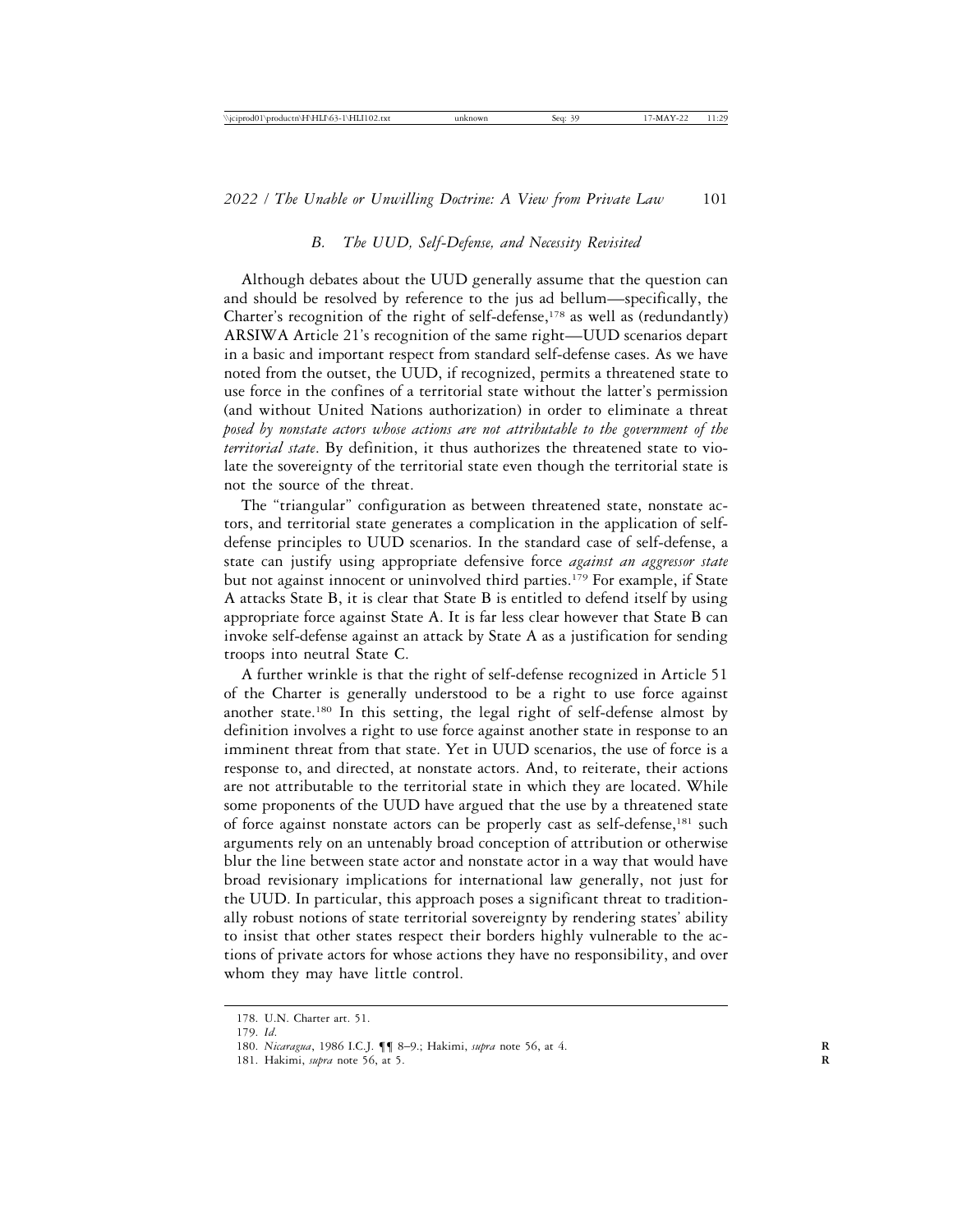So if, as critics of the UUD have urged, self-defense cannot serve in any straightforward way as the grounding for the doctrine, what, if any, principles of international law can? Here, in league with a handful of other scholars, we turn to necessity. Although, with these scholars, we believe necessity provides a plausible basis for some version of the UUD, we also believe that the recognition of necessity as its grounding principle has important implications for how to analyze the rights and obligations of threatened states.

As noted in Part II, Article 25(1) of ARSIWA recognizes that an act otherwise wrongful under international law can be rendered non-wrongful if it is "the only way for the State to safeguard an essential interest against a grave and imminent peril."182 One could imagine that, at least in some instances, a use of force under the UUD would fit this description: When, in order to defend itself against a threat of imminent harm, it really is *necessary* for that state to violate the territorial sovereignty of another state that is not itself the source of the threat, then the threatened state has a compelling reason to use force even though doing so will result in the violation.

Espousing this approach, Louise Arimatsu argues for invoking necessity as either a justification or an excuse (depending on the circumstances) for invading another country in order to disable a threat emanating from nonstate actors in that territory.183 In support of her position, Arimatsu points to the ICJ's endorsement of the customary status of the plea of necessity in two separate cases.<sup>184</sup> She also provides the example of Turkey, who, while

not expressly claim[ing] that its use of force in Iraq against the Kurdistan Workers' Party (PKK) in 1995 was justified by reason of necessity, [made] submissions to the Security Council justifying force [that] were more redolent of necessity than self-defense in that Turkey made no effort to link its use of force to a prior wrongdoing on the part of Iraq. In fact the opposite was the case.<sup>185</sup>

Like Sloane,<sup>186</sup> Arimatsu argues that, rather than rejecting the possibility of invoking necessity in cases of use of force, the better reading of Article 25 permits an inquiry into the "balance of evils," whereby the essential interests of both affected states are weighed against each other.<sup>187</sup>

<sup>182.</sup> ARSIWA, *supra* note 30, art. 25(1)(a). **R**

<sup>183.</sup> Arimatsu, *supra* note 134, at 43. **R**

<sup>184.</sup> Those cases were the *Gabèikovo-Nagymaros* dispute and the *Wall* advisory opinion; in the latter case, Israel's plea of necessity was rejected on the facts, as the Court was not convinced the erection of a wall along the chosen route was the only way for Israel to safeguard its security interests. *Wall*, 2004 I.C.J. ¶ 142.

<sup>185.</sup> Arimatsu, *supra* note 134, at 40. **R**

<sup>186.</sup> *See* Sloane, *supra* note 118. **R**

<sup>187.</sup> *Id.* at 37; Nicholas Tsagourias, *Self-Defence Against Non-State Actors: The Interaction Between Self-Defence as a Primary Rule and the Limits of Attribution of Conduct*, 29(3) LEIDEN J. INT'L L. 801, 811 (2016).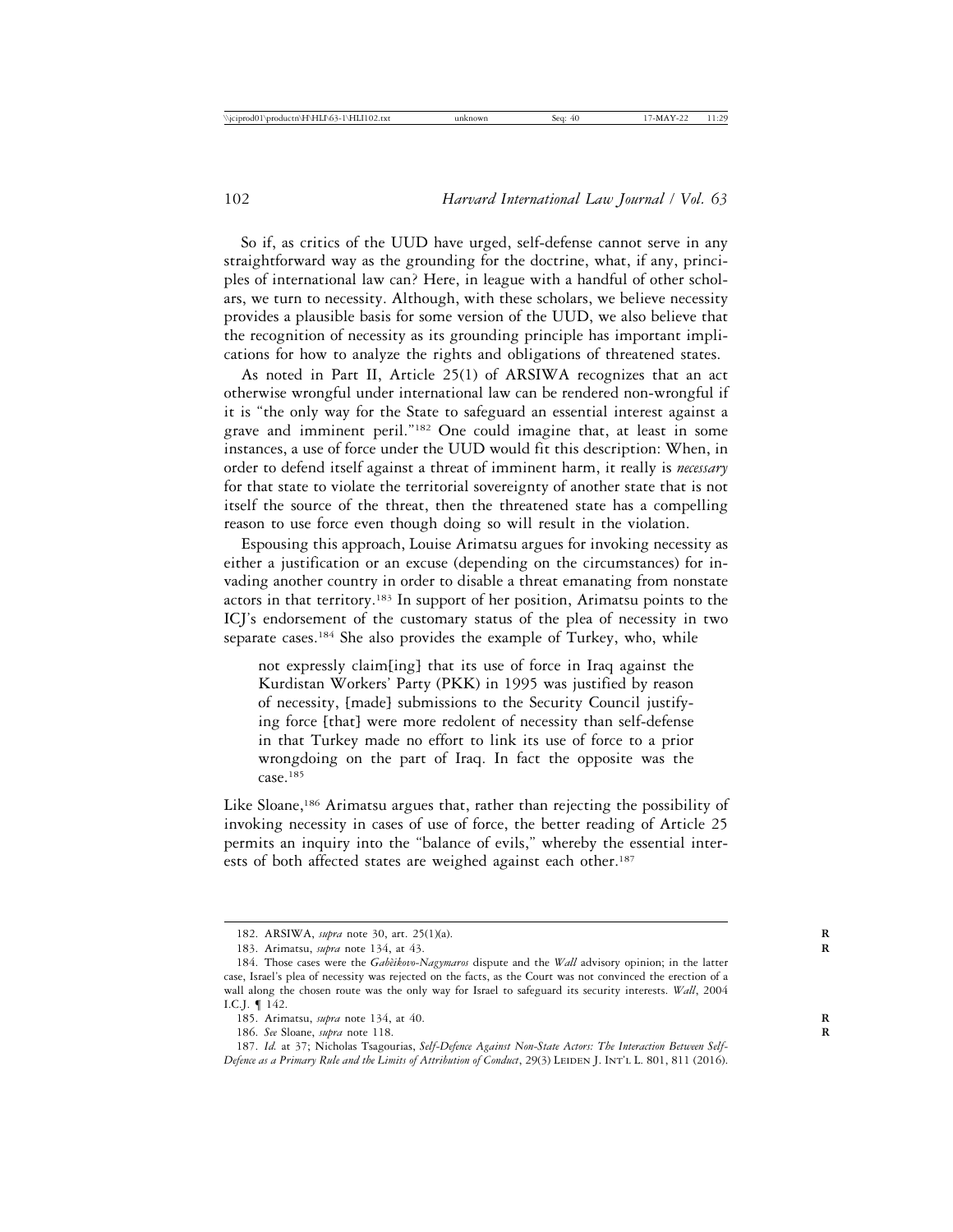Admittedly, Arimatsu's invocation of necessity holds only under a broad reading of Article 25, such as the reading suggested by Sloane, and only if one accepts that it overrides the further constraints stipulated under Article 26 with regard to peremptory norms.<sup>188</sup> Whether this is the best reading of the ARSIWA is debatable. Taken literally, the ARSIWA's necessity CPW seems to be too narrow to permit this interpretation. As noted in Part I, Article 25 does not allow for necessity to preclude wrongfulness for actions that "seriously impair an essential interest of the State," and it seems to be the case that a military incursion in violation of a state's territorial sovereignty counts as such an impairment.189 Indeed, even for Arimatsu, who accepts in principle that necessity can sometimes justify or excuse the crossing of another state's border in order to tackle a threat emanating from nonstate actors therein, that threat must be extremely grave. The example she gives is the invasion of Afghanistan following the 9/11 attacks.<sup>190</sup> On her account, it does not seem that the vast majority of targeted killing operations would pass muster where the test is one of balancing the security interests of the UUD-invoking state and the sovereignty interests of the territorial state.191

Our own view, consistent with those of a handful of other scholars in the field,<sup>192</sup> is that the principle of necessity is sufficiently ambiguous that, at a minimum, it is open to an interpretation that would allow it to justify some version of the UUD, and perhaps even a version slightly broader than the one articulated by Arimatsu. For present purposes, the availability in international law of such an interpretation of the principle of necessity is sufficient. Below, with guidance from private law, we offer affirmative reasons favoring the adoption of such an interpretation, while also exploring some of the important implications of casting the UUD as a necessity doctrine, including the duty of the threatened state to compensate the territorial state for its violation of the latter's sovereignty.

#### *C. "Unable" or "Unwilling"* – *The Neglected Distinction*

As we have noted from the outset, the debates surrounding the UUD have paid little attention to the significance or consequences of any distinction between the two conditions that are identified by the doctrine as necessary to legitimize a use of force under it. This is puzzling. For, notwithstanding the difficulties of drawing the distinction (discussed below), it seems commonsensical to suppose that, in response to an accusation

<sup>188.</sup> Sloane, *supra* note 118. **R**

<sup>189.</sup> ARSIWA, *supra* note 30, art. 25. **R**

<sup>190.</sup> Arimatsu, *supra* note 134, at 53. **R**

<sup>191.</sup> *Id*.

<sup>192.</sup> De Wet, *supra* note 46 (though De Wet never specifies what the required threshold for a plea of **R** necessity might be, it does not seem to be as high as the one suggested by Arimatsu).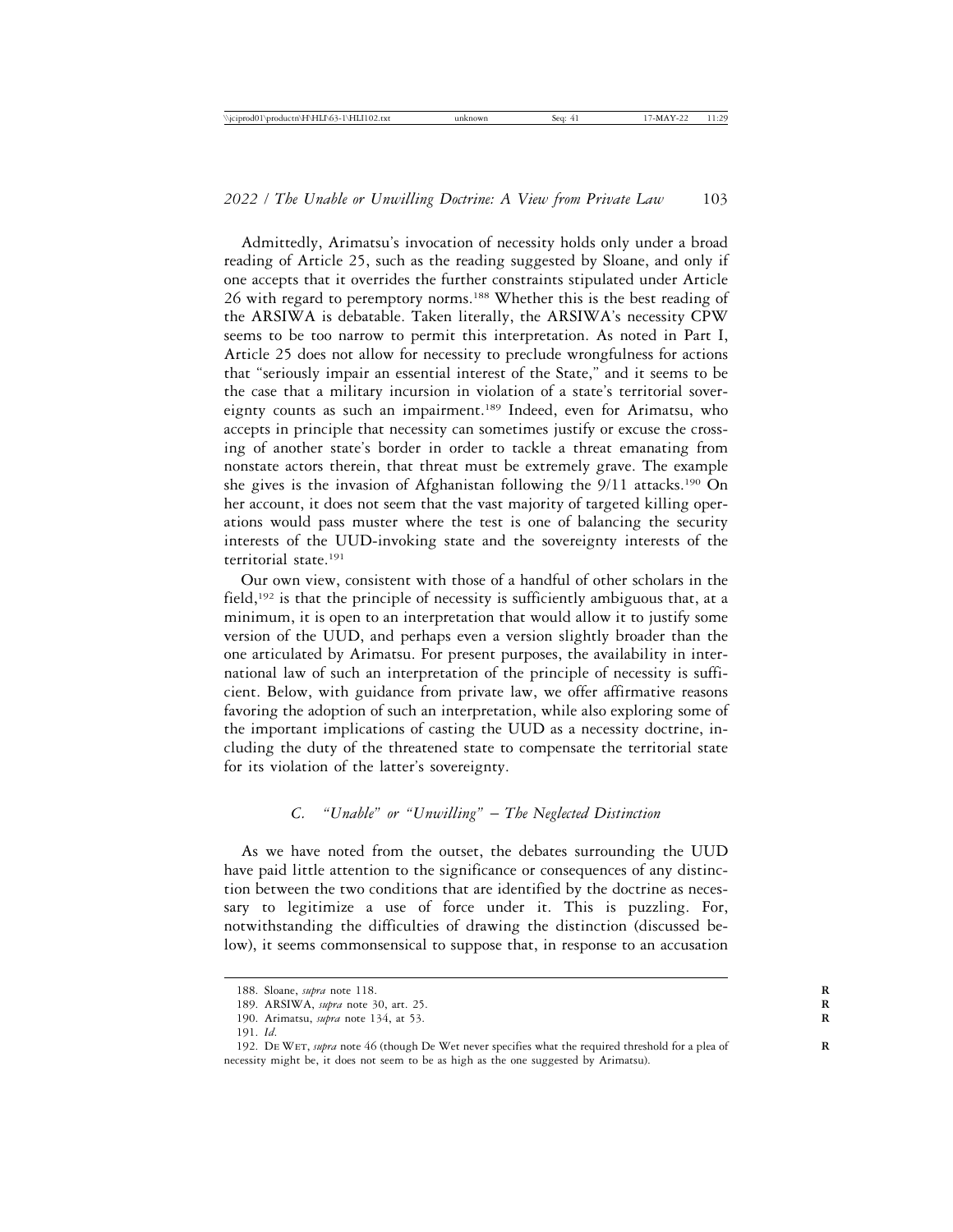of wrongdoing, a plea of (genuine) inability will have a very different impact on responsibility than a plea of (genuine) unwillingness.

Imagine a person who fails to meet her friend for dinner as promised. Now imagine two different explanations she might offer: (1) "I'm so sorry, out of nowhere I came down with a stomach bug, and I wanted to call you but I was so sick that I just crawled into bed and collapsed," and (2) "I'm sorry, I just didn't feel like getting dressed to go out in public, so I decided to stay home and watch TV. I guess I should have called." The first, plausibly described as a plea of inability, surely at least excuses the breach even if it does not justify it. The second plea is not a plausible candidate for a justification or an excuse—if anything, it compounds the initial wrong of not showing up.

While there are of course many reasons why international law might and does depart from ordinary morality, such departures generally require some explanation having to do with the distinctive character of and setting for law and its application.<sup>193</sup> Yet little or no attention thus far seems to have been devoted to determining the difference between how ordinary morality treats individual efforts to excuse wrongful actions, and how international law treats a state's failure to control a terrorist threat that is within its midst.

What is the explanation for this rather surprising lacuna? Our hunch is that it owes something to the difficulty of drawing the distinction between inability and unwillingness in particular cases. It is easy enough to articulate the difference between being unable and unwilling in the abstract. However, things get complicated as soon as one descends to real-world examples, whether of individual or state behavior. There is also the complication of elaborating on what the precise failure is: unable to do what? Or, unwilling to do what? If the state is unable to deal with the threat, it is presumably still able to give its consent to the threatened state to operate in its territory; and if it refuses to give consent, then isn't it just unwilling?

We will ultimately suggest that private law can provide helpful guidance on how to draw a meaningful distinction between the two prongs. In particular, we will argue, consonant with private law, that, in the UUD context, unwillingness can and should refer to a situation in which the territorial state's action or inaction is culpably irresponsible. We will further suggest that, in such cases, and only in such cases, the territorial state's presumptive entitlement to reparation should be lost (or at least the amount it recovers should be reduced). But we are getting ahead of ourselves. First it will be worth elaborating briefly on the difficulty of drawing the unable/unwilling distinction even in everyday parlance.

In the context of ordinary interpersonal interactions, to be unable to do something is to lack the "power . . . to do or perform (undergo or experi-

<sup>193.</sup> See, e.g., Peter L. DeStefano, *The Emerging Moral Framework of International Law*, 1 FORDHAM Int'l L. J. 2 (1977).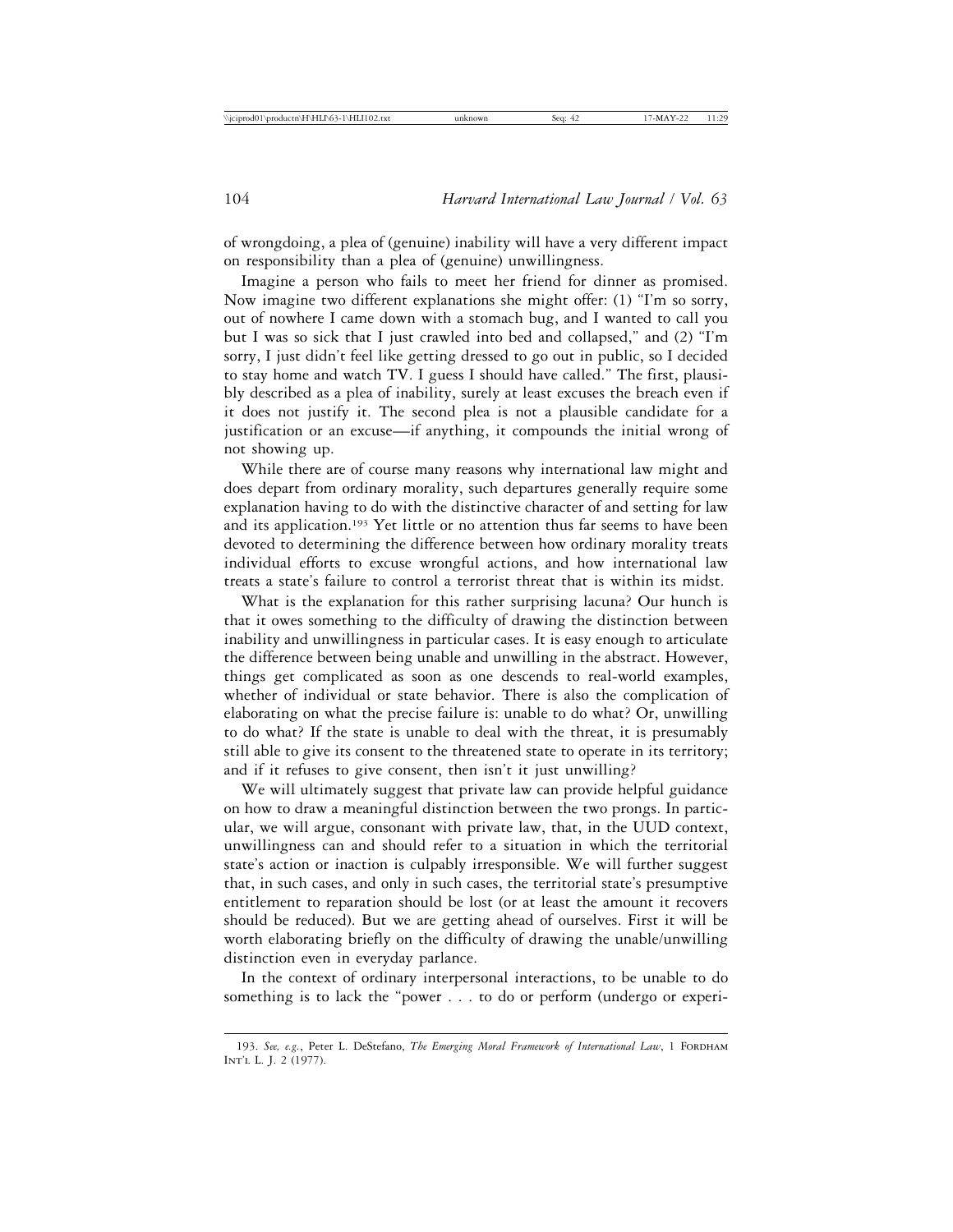ence) something specified."194 It is synonymous with "powerless," "incapable," "impotent," "inept," and "incompetent."195 Inability in its purest case seems to contemplate the existence of a physical obstacle that makes it impossible to take some action (or avoid taking some action). To ask a person to lift, without assistance, a one-ton boulder, to run a mile in a minute, to gather up all the water from the Charles River, or to be physically present in two different cities at the same time is to ask of her something that no one is able to do. In all of these cases, the inability at issue is a function of physics and biology, and independent of any disposition one might have toward the task at hand. Notions of blame seem out of place when a person fails to do something she lacks the physical ability to do, at least if the inability does not trace back to some prior responsible act of hers.

Willingness, by contrast, concerns an actor's motives or dispositions. When a person is "unwilling," she is "reluctant," "disinclined," "averse," "indisposed," or "grudging."<sup>196</sup> Thus a person might be able yet unwilling to pay \$1,000 for a pair of shoes, to exercise for two hours every day, or to convert from one religion to another. Warranted reactions to an unwilling actor will depend on the grounds for the unwillingness—on whether the lack of willingness owes to sloth, debilitating fear, deeply held convictions, or some other source.

Of course, in everyday language, the concepts of inability and unwillingness are often intermingled, although this phenomenon arguably reaffirms our point about the different valences associated with the two concepts. When, outside of cases of physical impossibility, a person claims "inability" it is often to emphasize that she has particularly compelling reasons not to do the action in question, such that there are no grounds for others to react adversely. A faculty member who asserts that she is "unable" to attend an important faculty meeting because she has decided that the weather is simply too nice to spend part of her afternoon indoors presumably is likely to earn scorn or dismay from her colleagues. On the other hand, if she explains that she is "unable" to attend the meeting because she long ago made a promise to accompany a dear friend to a medical procedure about which the friend is very fearful, the language of inability gains obvious purchase. Having made the promise (and assuming that it was one she was justified in making), the faculty member might be morally required to fulfill the promise (even at the cost of breaching an obligation of employment), and in that sense can in some plausible version of the term be deemed "unable" to attend the meeting.

These homely illustrations demonstrate that, depending on the particular sense in which an actor is unable or unwilling to do something, others will be justified in responding to the actor's failure in different ways. And yet

<sup>194.</sup> *Unable*, *Oxford English Dictionary* (11th ed. 2001).

<sup>196.</sup> *Unwilling*, *Collins English Thesaurus* (8th ed. 2019).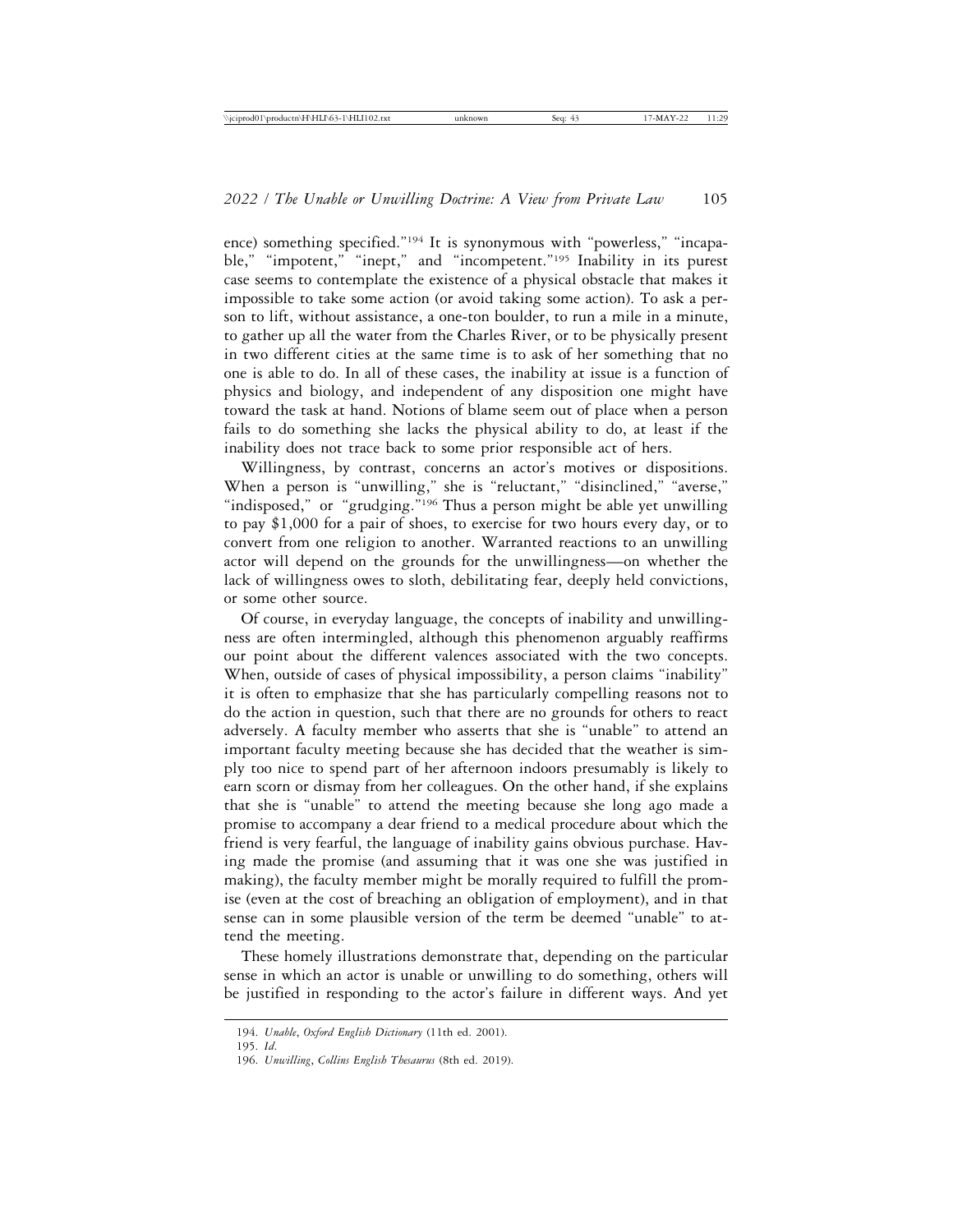there are also occasions on which we might well be indifferent to any distinction between inability and unwillingness. Consider the inquiry that flight attendants now make of persons sitting in exit rows on commercial airplanes. The attendant simply asks whether they are willing and able to assist the crew in case of emergency. If a passenger answers "no," the flight attendant does not make further inquiry as to whether that passenger is unable or merely unwilling. The passenger is reseated.

The point is that there are more and less compelling grounds for a person to explain why she has done or not done something even where there was no physical obstacle that made it impossible for her to act otherwise. It also becomes apparent that there are compelling and uncompelling grounds for a person's unwillingness to do something. The generic "unable" or "unwilling" formula masks over these important differences. As we shall argue below, there are times where these differences do not and should not matter, but for some other contexts, they are crucial.

It also becomes apparent that our sympathies to a person's unwillingness to do something depend, in part, on that person's duties to act or refrain from acting in a particular way. A person's unwillingness to perform her duties will be met with greater moral (and possibly legal) condemnation where there is no breach of another duty and the individual preferences at issue are more a matter of personal choice.

Returning to international law and the UUD, only a handful of commentators have suggested unpacking the phrase "unwilling and unable," mostly fleetingly and without further explanation of how or why. Daniel Bethlehem, in setting forth his "principles relevant to the scope of a state's right of self-defense against an imminent or actual armed attack by non-state actors," breaks "unwilling" and "unable" into two separate principles, but provides no further analysis for how or why the two would operate differently.197 A number of scholars have also observed that "unwilling" and "unable" describe two different scenarios: Raphaël van Steenberghe notes that an "unwilling" state has engaged in "wrongful conduct" whereas an "unable" state has not, yet he concludes that, in practice, the line between the two "is often very difficult to draw."198 Gareth D. Williams, similarly, suggests that the "unable" scenario is often moot because, in such a case, the territorial state is likely to give its consent to the victim state.199 Louise Doswald-Beck posits that in the case of "willing but unable," assisting the territorial state's police force, if possible, is preferable to unilateral action, but when a state is "able but unwilling," then "genuine self-defense measures may well be necessary."200 Dawood Ahmed, likewise, points out that

<sup>197.</sup> Bethlehem, *supra* note 13, at 773. **R**

<sup>198.</sup> van Steenberghe, *supra* note 17, at 201. **R**

<sup>199.</sup> Williams, *supra* note 17, at 627. **R**

<sup>200.</sup> Louise Doswald-Beck, *Confronting Complexity and New Technologies: A Need to Return to First Princi*ples of International Law, 106 AM. Soc'y INT'L L. 107, 113.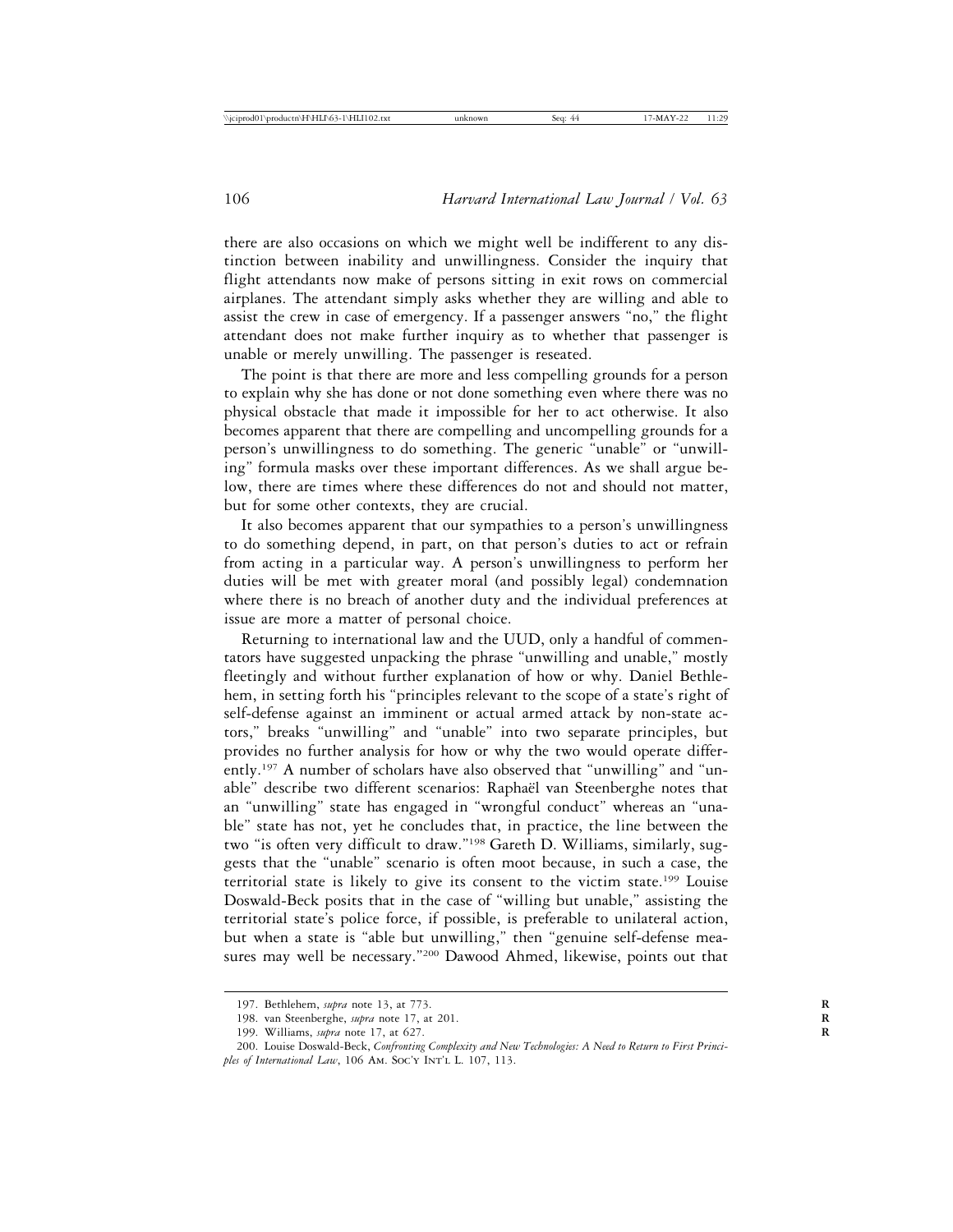when a state is "unable," it has not breached its "duty to suppress illegal conduct carried out by non-state actors," while for an "unwilling" state, it is a "more complex question" whether it acted in "due diligence" to prevent illegal activity by nonstate actors.<sup>201</sup> All of these scholars, however, make their observations regarding the unwilling/unable distinction in passing and none explore fully the different doctrinal roots of the two standards or the potential ramifications of the distinction.

The most elaborate treatment of a possible distinction is offered by Gregor Wettberg, who argues that the assessment of proportionality in the use of force should vary with the level of support offered by the territorial state to the nonstate actors.202 He accepts that in both cases the threatened state has a right to use defensive force but suggests that in the "unwilling" case, the response may be more severe, potentially allowing for the targeting of the territorial state itself.203 This is a departure from the generally accepted view of the UUD, which limits the military action to the nonstate actor itself, and might suggest a different, more lenient test for attribution of the threat to the local government.

Wettberg's suggestions, as well as those of others who have attempted to unpack the compound phrase "unwilling or unable," all go to the question of when and under which conditions a state is allowed to invoke Article 51 of the U.N. Charter to justify its military operations.204 Even for these authors, it seems, if the action is permissible as a matter of jus ad bellum, and presuming it follows the conditions of the jus in bello (distinction, proportionality, etc.) there could be no further legal consequences in terms of the duties of the threatened state.<sup>205</sup> This conclusion follows squarely from the traditional reading of the ARSIWA, as discussed in the previous section, and the reliance on the self-defense argument as precluding the wrongfulness of any prima facie breach of international law.

Yet, if we return to our inquiry into the conditions under which a UUDinvoking state might owe something to the territorial state, we will discover that the presence or absence of any such reparative obligation will depend on whether the situation involves a territorial state that is unwilling—as opposed to merely unable—to tackle the threat itself.

## III. Private Law Analogues: Trespass, Necessity Tort, and **RESTITUTION**

There are several other instances in law, beyond the jus ad bellum, where the phrase "unable or unwilling" is employed without distinction between

<sup>201.</sup> Ahmed, *supra* note 25, at 8–9. **R**

<sup>202.</sup> Wettberg, *supra* note 20, at 114–23. **R**

<sup>203.</sup> *Id*.

<sup>204.</sup> *Id*.

<sup>205.</sup> *Id*.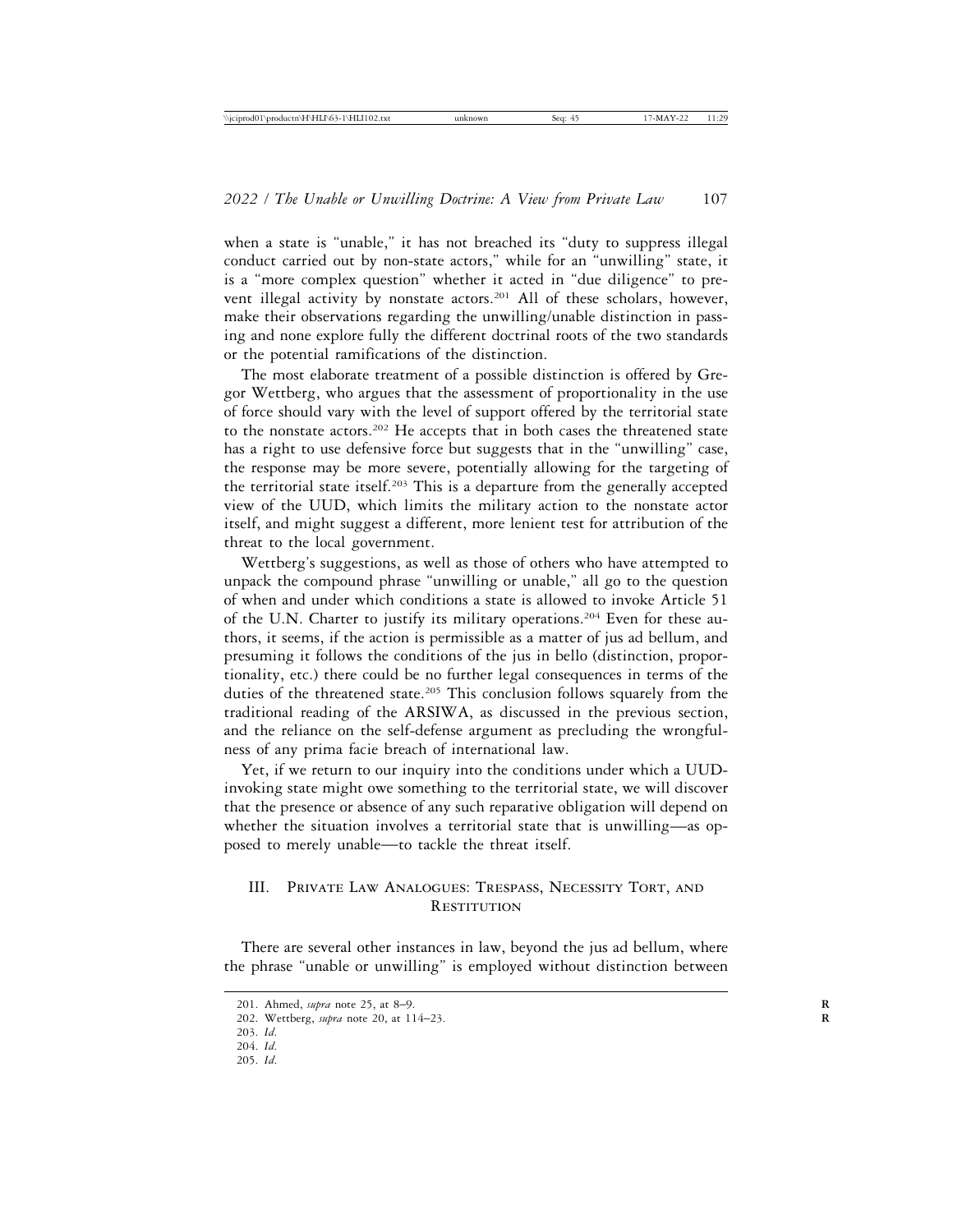the two adjectives. For instance, the International Criminal Court has the power to adjudicate certain international crimes where the nation state of the suspected criminal is unable or unwilling to pursue the case on its own.206 Asylum seekers who claim they are subject to persecution at home can obtain asylum if they prove that their persecution emanates from a person or group that the government is unable or unwilling to control.<sup>207</sup> Children may be placed in child protective services when their parents are unable or unwilling to provide them with a safe home.<sup>208</sup> And the mentally ill may be subject to civil incarceration if they are unable or unwilling to meet their treatment demands.209

Rather than examining these bodies of law, we turn for guidance to Anglo-American domestic law, and particularly the law of tort and restitution.210 These might seem on their face to be quite distant from the jus ad bellum, and in some respects they are. Private law, of course, addresses interactions and liabilities between and among natural persons, as well as entities such as business corporations, rather than states. Perhaps more crucial are the systemic differences between the two fields, including the degree to which the rights and duties of nations under international law can be vindicated through court proceedings, as well as the degrees to which self-help could be checked—or replaced—by an appeal to public enforcement agents.<sup>211</sup> We are by no means suggesting that private law somehow determines the content or operation of international law.

Still, there are good reasons to look to private law to illuminate possible choices for the interpretation and application of international law relating to responsibility and liability.212 The relation of states to one another under

Obviously, our treatment focuses on lessons that can be drawn from Anglo-American private law. One of the ambitions of this project is to encourage other scholars studying problems of international law to consider how other bodies of private law might shed light on international law.

211. Without downplaying the problems of individuals' access to justice, even in relatively wellfunctioning domestic legal systems, it seems fair to say that, in general, the prospects for nations who have suffered legal rights violations of obtaining redress through civil actions are worse. The significance of international law's "underenforcement" will be discussed below.

212. *See*, *e.g.*, Roger P. Alford, *Apportioning Responsibility among Joint Tortfeasors for International Law Violations*, 38 Pepp. L. Rev. 233, 233-235 (2011) (noting that modern international law has departed

<sup>206.</sup> Rome Statute art. 17(1)(a).

<sup>207.</sup> This language is not found in the immigration statute itself. It comes from various cases from the courts and the Board of Immigration Appeals, or B.I.A., for example, Matter of Villalta, 20 I. & N. Dec. 142, 147 (B.I.A. 1990).

<sup>208.</sup> *Grounds for Termination of Parental Rights*, CHILD WELFARE INFORMATION GATEWAY (2016).

<sup>209.</sup> *See, e.g.*, Idaho Code § 66-317(13); Ariz. Rev. Stat § 36-540(a).

<sup>210.</sup> Criminal law is a less apt source of guidance because the question in criminal law is whether an actor has violated rules against culpable misconduct so as to be eligible for punishment. The central issues arising in connection with UUD are not whether a target state that uses force within a territorial state is eligible for punishment, but whether it is sometimes permitted to do so and, if so, whether that privilege comes with a duty to pay reparations. TRAPP, *supra* note 77, at 10 (suggesting that state responsibility is not punitive in nature). Likewise, an exploration of legal rules concerning the powers of domestic law-enforcement personnel to enter private property often will not be illuminating of the UUD, precisely because such personnel possess authority to investigate or prevent crimes that no state enjoys in relation to another state.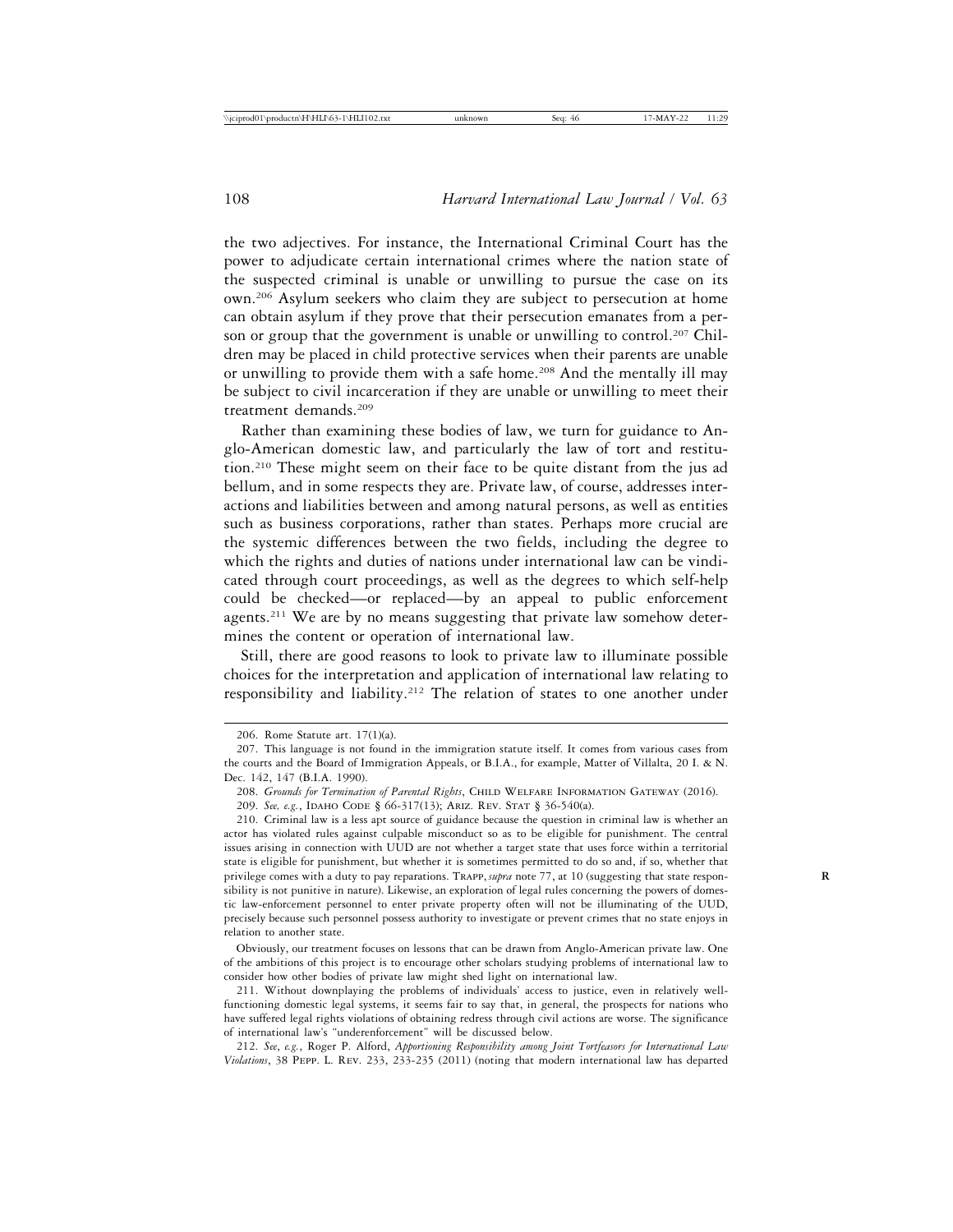international law bears important resemblances to the relation of individuals under private law. Much in the manner of natural and artificial persons under domestic law, states have legal rights against being invaded and injured by other states and owe duties to refrain from invading and injuring each other.<sup>213</sup> States also enjoy an equality of status within international law comparable to the status-equality persons enjoy in relation to one another under domestic law.214 In focusing on "horizontal" relations among statusequals, international law and private law thus stand apart from law that governs the relation of state to citizen, which focuses on the ways in which officials may or may not exercise the "vertical" authority they enjoy over polity members, particularly law-enforcement authority.215 It is not surprising therefore that various provisions of the ARSIWA are often said to reflect principles of private law.216

In addition, courts applying and revising common law have, over centuries, developed an elaborate jurisprudence of responsibility that includes refined accounts of the circumstances under which, and the ways in which, one person is responsible and accountable for another's injuries or losses.<sup>217</sup> Within this body of law are thus a number of doctrines that might inform a more nuanced application of the UUD.

The particular focus of this section will be on cases in which courts have addressed applying the law of trespass to real property, supplemented by the law of restitution. This choice, too, is warranted by obvious resemblances between trespasses and the use by one state of military force in the territory of another state. A trespass to land is an intentional, unpermitted physical entry by an actor onto property possessed by another, $218$  irrespective of whether any damage occurs as a result of the entry.<sup>219</sup> But if damage does

214. G.A. Res. 2625 (XXV), *supra* note 41. **R**

218. Restatement (Second) of Torts § 158 (Am. L. Inst. 1965). 219. *Id.*

from earlier incarnations in recognizing the responsibility and liability not only of states but of individuals and corporations).

<sup>213.</sup> U.N. Charter art. 2(4); Sompong Sucharitkul, *State Responsibility and International Liability Under International Law*, 18 Loy. L.A. Int'l & Comp. L.J. 821, 828 (1996) (discussing the development of principles of state responsibility into a "comprehensive regime of the law of obligations, covering general principles of States' international responsibility, including primary rules that establish all types of internationally wrongful acts attributable to a state and secondary rules that flow as a legal consequence from a State's breach of an international obligation"); *id*. at 828–29 (noting origins of international liability in private law principles drawn from Roman and common law).

<sup>215.</sup> *See generally,* Hersch Lauterpacht, Private Law Sources and Analogies of International Law (1970) (discussing the various ways in which international law has incorporated private law doctrine).

<sup>216.</sup> Ilias Plakokefalos, *Causation in the Law of State Responsibility and the Problem of Overdetermination: in* Search of Clarity, 26 EUR. J. INT'L L. 471, 475-76 (2015) (arguing that the remedial sections of the ARSIWA are "directly analogous to the framework of general tort law"); *see also Draft Articles on the Allocation of Loss in the Case of Transboundary Harm*, *supra* note 150, at 78–79 (citing domestic-law princi- **R** ples of strict liability as a basis for imposing liability under international law for transboundary harms resulting from hazardous activities).

<sup>217.</sup> LAUTERPACHT, *supra* note 215, at 7 (referencing "the gigantic edifice of human thought and experience in private law").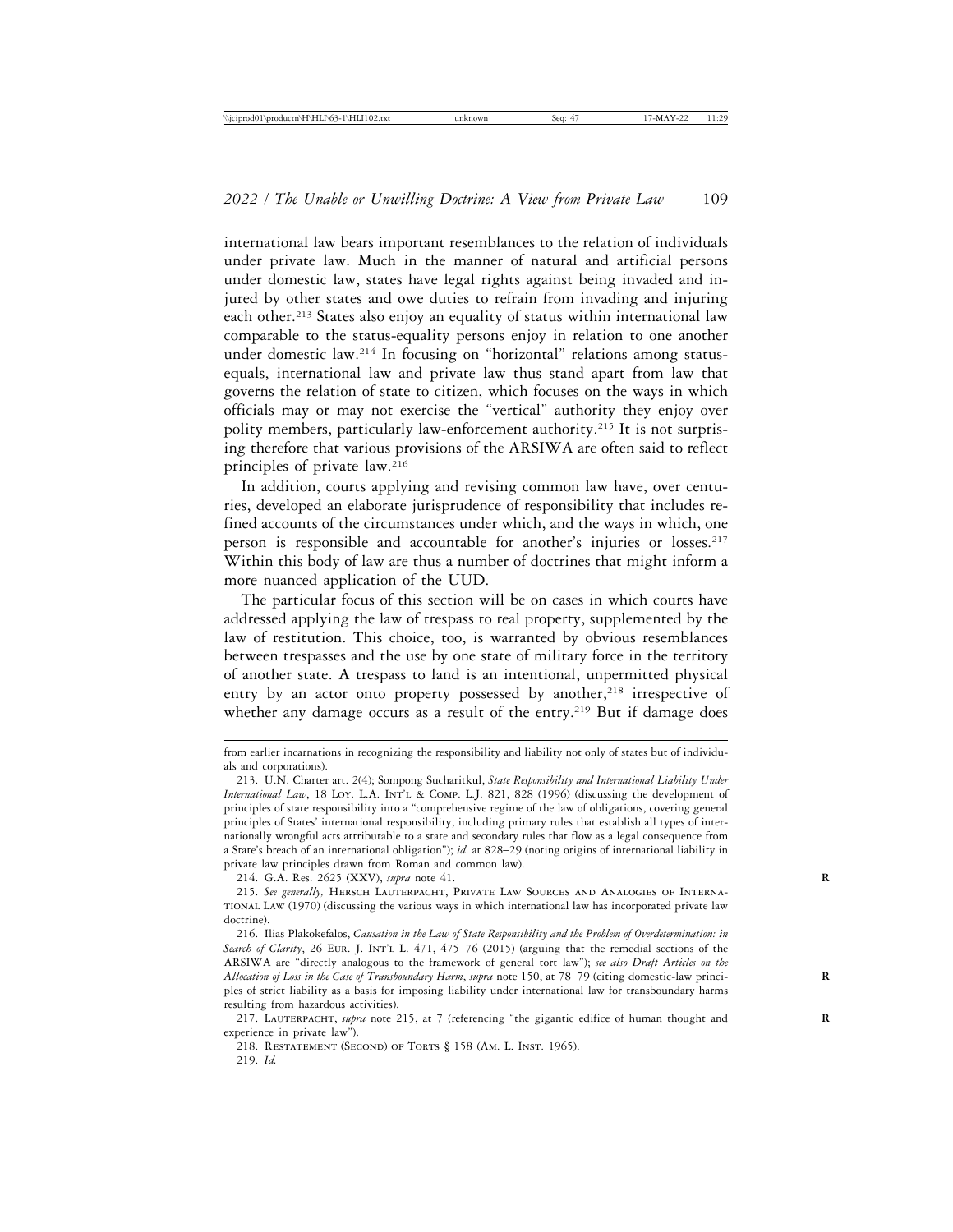result from the trespass, the trespasser is ordinarily liable for it.<sup>220</sup> Likewise the UUD concerns intrusions by the threatened state into the territory of the territorial state without the territorial state's permission. Much as domestic tort law recognizes simultaneously a possessor's right against certain physical invasions of the possessor's land and a corresponding duty on others not to undertake or cause such invasions, the notion of state sovereignty and its attendant rights to territorial integrity and political independence confer on each state a right to exclude that corresponds to other states bearing duties to refrain from entering or invading.<sup>221</sup>

Consistent with its emphasis on possessors' rights to exclude, trespass is defined on terms that make for a form of liability that in some respects is strict. There can be no trespass liability unless the actor *intends* to enter or occupy the physical space in question, as opposed to ending up in the space by accident, or against her will.<sup>222</sup> Yet domestic courts have consistently given this intent requirement a thin description that allows for liability even under conditions in which the trespasser can point to an excuse that might seem sufficient to defeat or limit responsibility.<sup>223</sup> For example, an actor can commit a trespass even if she does not know, *or have reason to know*, that the space she is intentionally occupying belongs to another.<sup>224</sup> For Adam to build a fence that happens to be located on Beatrice's land is for Adam to trespass. This is so even if Adam had every reason to believe that he was building the fence on his own land. It is enough that he intended to place the fence where he placed it, and that the swath of land on which he placed it is lawfully possessed by Beatrice. Yet even though trespass liability is in the foregoing respect strict, the law of trespass also recognizes privileges or justifications that defeat liability, some of which bear a resemblance to the conditions under which a state might invoke the UUD.

This section will proceed "dialectically" in its examination of these privileges. It begins by canvassing candidates for domestic law counterparts to the UUD that it will ultimately reject as insufficiently analogous. With these false starts out of the way, it then arrives at the most promising domestic law analogy, and explains how that analogy helps make the case for a version of the UUD that treats cases of inability (defined in a certain way) differently from cases of unwillingness.

To preview: our core claim is that a version of Anglo-American private law's *incomplete privilege of private necessity*—according to which an actor simultaneously enjoys a privilege to enter land possessed by another but, if

<sup>220.</sup> *Id.* § 218.

<sup>221.</sup> U.N. Charter art. 2(4).

<sup>222.</sup> RESTATEMENT (SECOND) OF TORTS § 158.

<sup>223.</sup> *See, e.g.,* Vincent v. Lake Erie Transp. Co*.*, 124 N.W. 221, 222 (Minn. 1910) (discussed in detail below) (holding the defendant accountable for damage to the plaintiff's property even though such damage was the result of prudent action).

<sup>224.</sup> *See, e.g.,* Harrod Concrete & Stone Co. v. Crutcher, 458 S.W.3d 290, 294 (Ky. 2015) (noting tort law's recognition of "innocent" trespasses).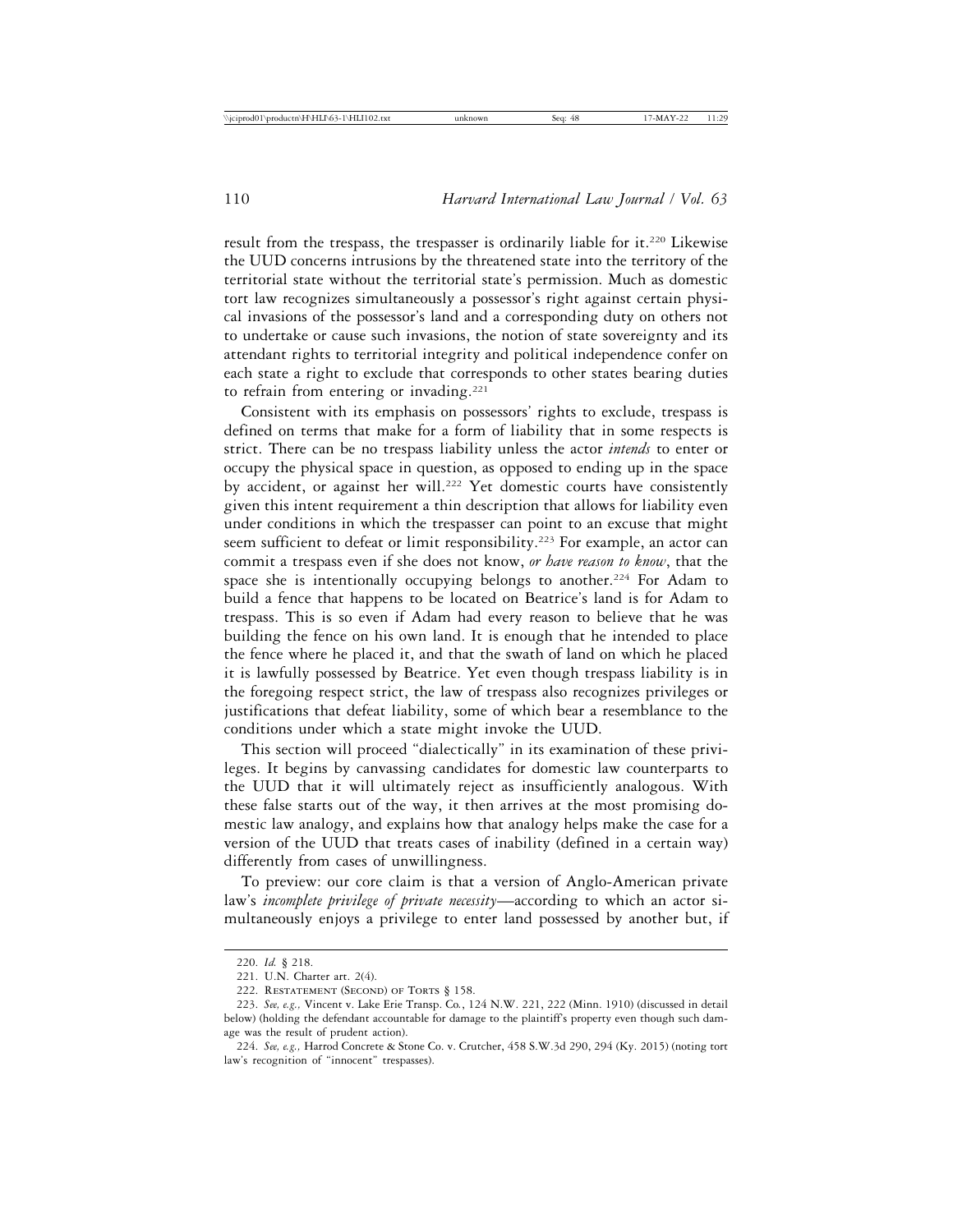the entry causes damage, also ordinarily incurs an obligation to compensate for harms incident to the entry—applies in the UUD context. A UUDinvoking state thus will usually bear an obligation to compensate for harms other than those suffered by the intended targets. We then further argue that there is a subset of UUD cases that tracks an analogous subset of private necessity cases in which the entrant's responsibility to compensate ceases *because the lawful possessor of the land bears responsibility for the necessity*. For reasons we will explain, it is appropriate, in the UUD context, to treat this subset of necessity cases as instances of "unwillingness" rather than inability. Thus, the rule (that entries out of private necessity require compensation) and its exception (for cases in which the possessor bears culpability for the necessity) have as their UUD counterparts cases of inability, on the one hand, and cases of unwillingness, on the other.

## *A. Public Necessity*

Public necessity is a common-law privilege to enter—and indeed destroy—private property. The paradigm case involves an actor who, in the face of a conflagration threatening an entire town, deliberately burns down a privately owned building to create a fire break to halt the fire's spread.225 Under such circumstances, courts have held that the owner has no claim to compensation against the actor who caused the destruction of the property so long as the actor, in the context of the emergency, either correctly or reasonably believed that torching the building was necessary to save the town.226 Importantly, this privilege is not one that attaches exclusively to government actors. If a private citizen undertakes the relevant actions, he or she enjoys the same privilege.<sup>227</sup>

While the case for recognizing the public necessity privilege is hardly self-evident, it rests on certain plausible suppositions. First, in the run of public necessity cases, it may be that the property that is intentionally destroyed was doomed anyway. Second, tort law gives actors faced with emergencies the benefit of the doubt in assessing whether their conduct satisfies its standards. For example, in the United States, the legal standard of negligence requires a defendant facing an emergency to exercise the care that an ordinarily prudent person would exercise under such circumstances.<sup>228</sup> The public necessity doctrine likewise seems designed to give actors facing crises leeway to make decisions without facing liability.

<sup>225.</sup> Brian Angelo Lee, *Emergency Takings*, 114 Mich. L. Rev. 391, 397 (2015) (discussing such cases).

<sup>226.</sup> *See, e.g.,* Surocco v. Geary, 3 Cal. 69, 72 (1853).

<sup>227.</sup> RESTATEMENT (SECOND) OF TORTS § 196 ("One is privileged to enter land in the possession of another if it is, or if the actor reasonably believes it to be, necessary for the purpose of averting an imminent public disaster."). Professor Lee suggests that case law's recognition of public necessity as a ground for denying compensation to property owners is less consistent than the Restatement supposes. Lee, *supra* note 225, at 449–53. For purposes of argument, we will take the doctrine as settled.

<sup>228. 57</sup>A Am. Jur. 2d, *Negligence* § 198 (2004).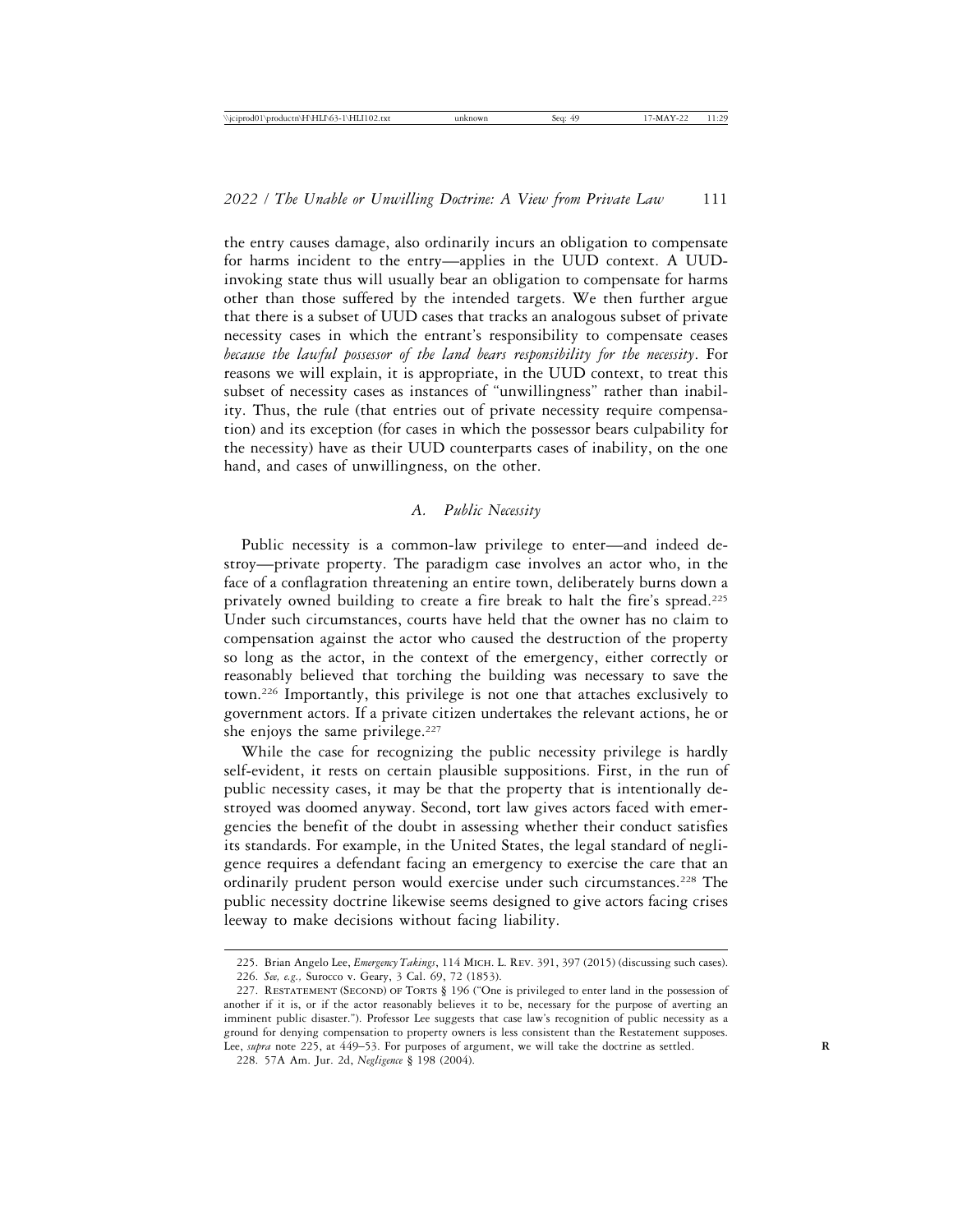Third, it is important for private law, when dealing with public emergencies, to send a clear signal to actors. In the "heat" of the moment, when faced with an impending catastrophe, they should focus on public welfare and worry less about private property rights. Admittedly, were the law to require compensation in public necessity cases, it would not necessarily be marking off the destruction of private property in such circumstances as wrongful (not-to-be-done). Constitutional clauses that require governments to compensate owners of private property taken for public use are not generally understood to render governmental takings of private property for public use *wrongful* or illegitimate. Rather, they specify a condition on the exercise of this particular governmental power.<sup>229</sup> However, even if understood as a mere condition on the exercise of a power, the imposition of a compensation requirement in cases of public necessity could invite hesitation about whether to take certain actions necessary to address imminent, grave threats to the public. Or it might induce actors to make decisions about which properties to destroy based on economic considerations rather than considerations as to the best way of addressing the emergency. Merely by putting a price on the permissible exercise of a governmental power, the just compensation provisions in constitutional takings clauses are designed to encourage officials to think twice about whether they can accomplish their policy goals (for example, the building of a road) without infringing on private property rights.230 By contrast, in the type of emergency situations that are ripe for invocation of the public necessity doctrine, the law arguably does not want to induce deliberation of this sort.

Finally, on the plaintiff's side of the equation, it seems unlikely that plausible understandings of rights of private property render them so strong or unqualified as to confer on owners a right that others not enter even in an emergency that involves an imminent, serious threat to the public or a subset of it. To be sure, rights to private property can provide security and its attendant benefits only if they are not too heavily qualified. As one moves, for example, from emergency access to something akin to an ongoing occupation, the claim of a possessor to a rights-infringement becomes more compelling.231

Supposing, then, that the public necessity doctrine is a valid doctrine of justification and is normatively plausible, we consider its potential relevance to disputes about the UUD. Here the argument may seem straightforward. When military force is exercised under the UUD, it is exercised in the name of protecting a public from imminent, serious harm. This in turn seems to

<sup>229.</sup> Lee, *supra* note 225, at 403–04. **R**

<sup>230.</sup> Micah Elazar, "Public Use" and the Justification of Takings, 7 U. PA. J. CONST. L. 249, 252 (2004).

<sup>231.</sup> And indeed some courts have held that when armed forces seize private property for use in a war effort (as when a building is seized to quarter soldiers or store weaponry), compensation for the use is owed on the theory that the government has implicitly contracted for these services. Thus, even though destruction of private property—as when done by a retreating army to prevent advancing hostile forces from gaining the benefit of such property—is often non-compensable, commandeering is compensable.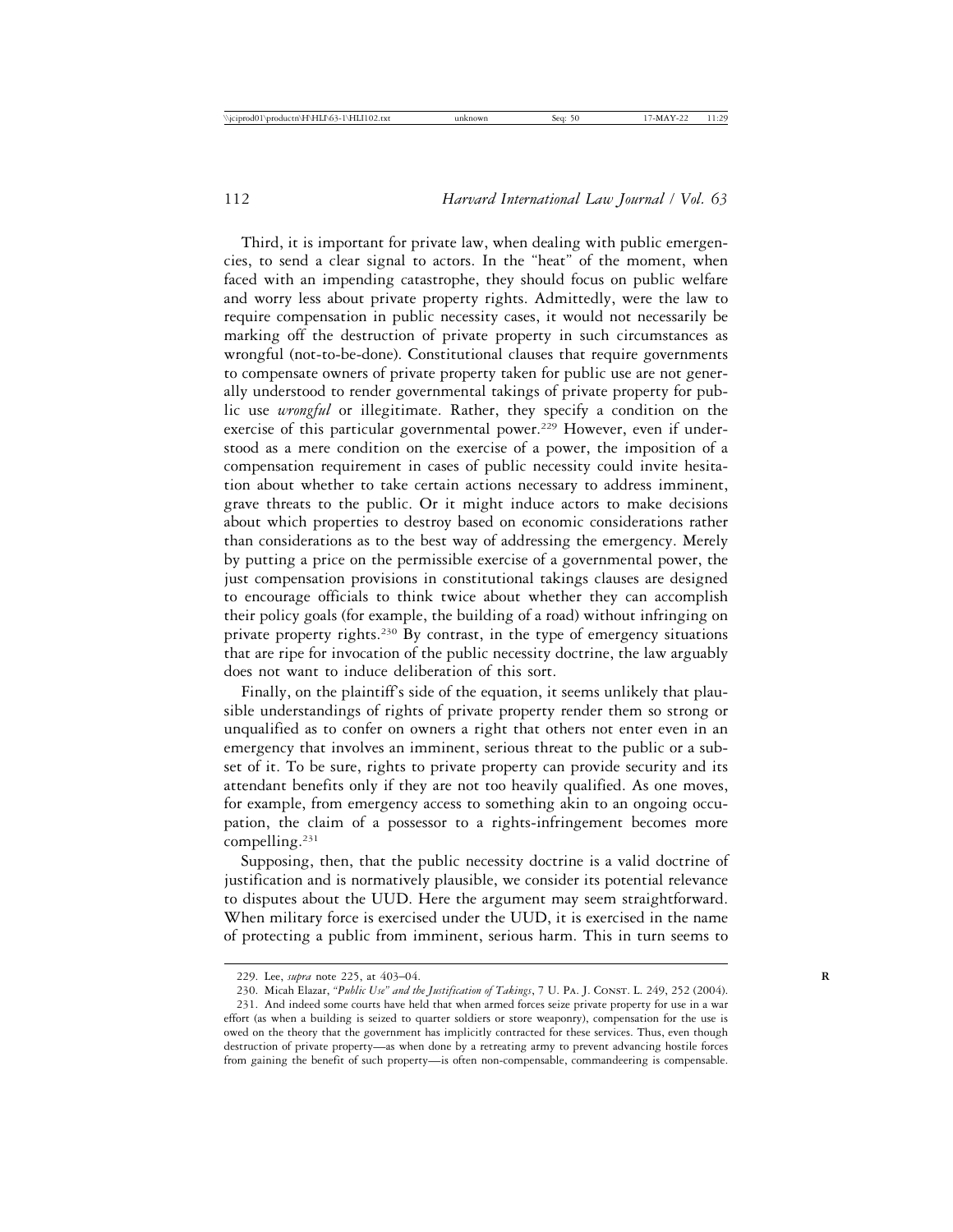establish that the relevant sort of incursion into the other state's territory one that aims to prevent the harm—can be justified under the UUD, and that no compensation is owed to the invaded state for damage attendant to such an invasion.

Though superficially attractive, the analogy is problematic. As noted, the best justification for the public necessity doctrine limits its applications to genuine emergencies requiring on-the-spot decisions that aim to fend off imminent, widespread harm. Much of the import of the UUD is its provision to threatened states of a justification for premeditated and preemptive uses of force that do not fit this model. Generally, even a narrow interpretation of what constitutes an "imminent" threat would not require the equivalent of an emergency that is already underway so as to justify a public necessity claim.

More fundamentally, the notion of public necessity does not comfortably fit interactions among states. The premise of public necessity doctrine is that the individual whose property is destroyed is a member of a community that stands to benefit from the destruction.232 In the face of a certain kind of exigency, the property of one resident can be destroyed to protect the rest of "us." This idea does not translate seamlessly into the international context. To adopt it, one would have to assume that the actions of the threatened state benefit the entire international community. This is not impossible, and indeed, the broader ramifications—positive or negative—of a threatened state's action are appropriately a factor in assessing necessity. Thus, the ILC commentary on Article 25 of the ARSIWA stresses that, in the balance of interests between those of an injured state and those of an injuring state, "the interest relied on must outweigh all other considerations, not merely from the point of view of the acting State but on a reasonable assessment of the competing interests, whether these are individual or collective."233 And international law in some contexts recognizes erga omnes obligations (obligations owed towards all), the violation of which constitutes an injury to the entire international community.234

Still, the immediate impetus for most UUD strikes is national self-interest, even if sometimes tempered by consideration of global interests. A state that uses force under the doctrine might well claim, perhaps in some cases plausibly, that it has struck a blow for the security of all nations. The fact remains that the UUD, if recognized, is grounded in the threatened state's right to vindicate its rights and interests. Advancement of a common interest among states has never been specified as a condition that, strictly speaking, must be met in order successfully to invoke it. And casting the UUD in

<sup>232.</sup> *See, e.g.*, *Surocco*, 3 Cal. at 72.

<sup>233.</sup> ARSIWA, *supra* note 30. **R**

<sup>234.</sup> *See* Barcelona Traction, Light and Power Company, Limited (Belg. v. Spain), Judgment, 1970 I.C.J. 3, ¶¶ 33–34 (Feb. 5).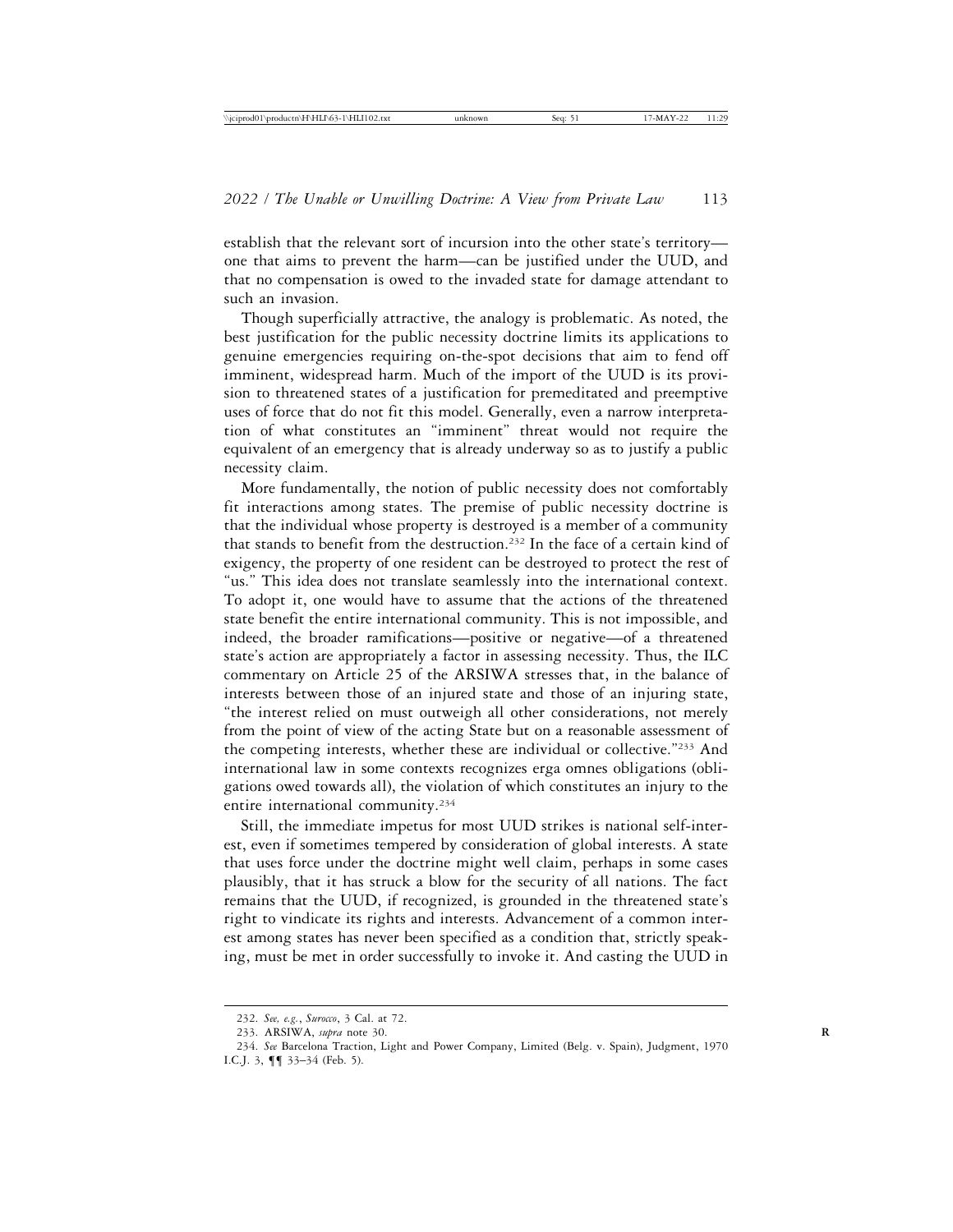these terms might encourage its overuse, as states will be inclined to conceive of their self-interested actions as serving a greater global good.

### *B. The Privilege to Abate a Private Nuisance*

Under the rules of Anglo-American tort law, a person is sometimes privileged to enter another's land without permission in order to abate a condition or activity that unreasonably interferes with that person's use and enjoyment of her own land, and thus amounts to an ongoing nuisance.

For example, suppose *Up* owns an apartment situated one floor above *Down*'s apartment. Before departing for a week-long trip, *Up* takes a bath, drains the bathtub, and replaces the stopper in the tub's drain, but fails fully to shut off the water, which slowly begins to accumulate in the tub. Two days into *Up*'s trip, water starts overflowing onto *Up*'s bathroom floor, in turn dripping through *Down*'s ceiling, damaging *Down*'s furniture.

After learning that building manager *M*, who has a key to *Up*'s apartment, is unavailable, *Down* succeeds in contacting *Up* by phone. *Down* explains the situation, and asks *Up* for permission to enter the apartment. Apologetically, *Up* responds that, although there is a key to *Up*'s apartment hidden somewhere in the building, he is not willing to allow *Down* access to the apartment and thus refuses to divulge the key's location. Instead, *Up* instructs *Down* to wait until he (*Down*) can locate *M*. Unsatisfied, *Down* uses a crowbar to break into *Up*'s apartment to turn off the water and prevent further leakage and damage. *Down* then arranges for *M* to install a temporary lock on *Up*'s broken door to prevent others from entering.

*Down*'s actions meet the definition of a trespass: he intentionally entered *Up*'s apartment without permission. However, if *Up* were to sue *Down*, demanding compensation for the entry and the damage, *Up*'s claim should fail. *Down*'s trespass was privileged, because it was done for the purpose of abating a nuisance that *Down* was experiencing, and that emanated from *Up*'s apartment, and because *Down*'s actions were necessary to achieve, and limited to achieving, that purpose.<sup>235</sup> This result obtains regardless of whether *Up* was unable or merely unwilling to stop the flow of water from his tub.

To the extent one might be inclined to draw lessons for the application of the UUD from tort law, the foregoing example of the abatement privilege would seem to support those who favor recognition of the doctrine, in two respects.236 First, as just indicated, it suggests that UUD should apply irrespective of whether there is an inability or an unwillingness on the part of the territorial state to address a threat to other states located within its borders. Second, it suggests that when the UUD does apply, it provides a com-

<sup>235.</sup> RESTATEMENT (SECOND) OF TORTS § 201.

<sup>236.</sup> While the *Up* and *Down* example involves actions taken to bring a halt to an ongoing interference with property rights rather than actions taken to bring a halt to the infliction of death or physical harm (as might be the case for an attack commenced under the UUD), the case for a privilege to abate is presumably even stronger when the nuisance generates the latter type of harms.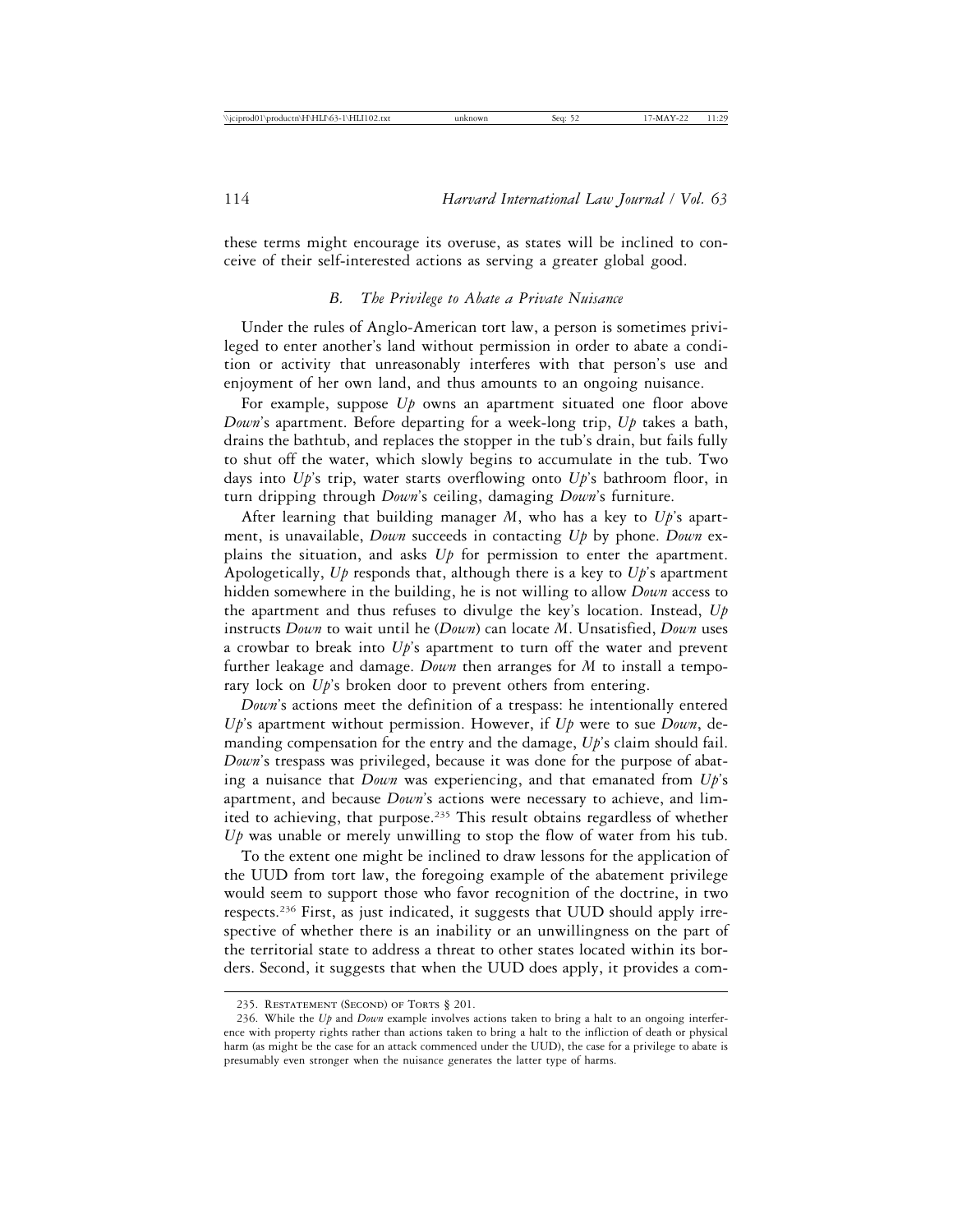plete justification for the threatened state's actions (so long as those actions are necessary and proportionate), and hence denies the territorial state any claim to compensation for damage caused by the threatened state's actions.

However, there are crucial disanalogies between the parable of *Up* and *Down*, on the one hand, and standard UUD scenarios, on the other.

First, the privilege to abate a nuisance applies only when a nuisance is taking place, or when something that will amount to a nuisance is nearly certain to take place imminently.237 Likewise, the privilege to enter vanishes when the nuisance ceases.<sup>238</sup> For the analogy to hold, then, the UUD would have to be limited to cases in which the threatened state was actually under attack (or certain to be subjected to an imminent attack) by nonstate actors located in the territorial state. For many UUD supporters, the requirement of "imminence" is satisfied even under far more flexible interpretations of the term.239

Second, the privilege to enter another's property to abate a nuisance emanating therefrom, as presently defined in U.S. law, does not include a privilege to use force against the *person* of the possessor or any other lawful occupant, either to effect entry or to accomplish the abatement.<sup>240</sup>

Third, nuisance abatement arguably only operates as a privilege to trespass *on the property of a person who is responsible for the nuisance-generating activity*. 241 As we have explained, the UUD, by contrast, comes into play only for cases in which there is *no* basis for *attributing* the threat emanating from nonstate actors to the territorial state, and no basis for state responsibility based on the territorial state's breach of its due diligence obligations.<sup>242</sup> *Down* is privileged to enter *Up*'s apartment precisely because the nuisance generation is attributable to *Up*: it is *Up*'s "doing." The privilege does not obviously extend to cases in which the trespass is to property in possession of a person not responsible for the nuisance. If, for example, the only way for *Down* to stop the water running in *Up*'s tub was to turn off a valve accessible exclusively through building manager *M*'s basement apartment, and if, in *M*'s absence, *Down* were to break into *M*'s apartment to gain access to the

<sup>237.</sup> RESTATEMENT (SECOND) OF TORTS § 201 (noting that an actor is privileged to enter another's land and to alter or damage structures thereon to ward off certain imminent, harmful invasions, and offering an illustration of an actor being privileged to enter a neighbor's land to dismantle a downspout that will, when the next rain comes, causes water to flow onto and damage the actor's land).

<sup>238.</sup> *See, e.g.*, State v. Tippetts-Abbett-McCarthy-Stratton, 204 Conn. 177, 183 (Conn. 1987) (describing the second element of nuisance, "(2) the danger created was a continuing one").

<sup>239.</sup> *See* Ashley Deeks, *"Imminence" in the Legal Adviser's Speech,* Lawfare (Apr. 6, 2016), https:// www.lawfareblog.com/imminence-legal-advisers-speech/ [https://perma.cc/Y3QZ-FGEH].

<sup>240.</sup> Restatement (Second) of Torts § 201 cmt. k. The typical abatement case, and the *Up* and *Down* example, involve actions taken to bring a halt to an ongoing interference with *property rights* rather than actions taken to avoid a risk of death or physical harm (as might be the case for an attack commenced under the UUD). The case for a privilege to abate is presumably stronger when the nuisance in question risks these sorts of harms, and perhaps in such cases the privilege would extend to the abatement efforts that cause bodily harm to the person responsible for the nuisance.

<sup>241.</sup> *See* Restatement (Second) of Torts § 822 (noting the scope of the abatement privilege). 242. *See DE WET, supra note 46, at 104.*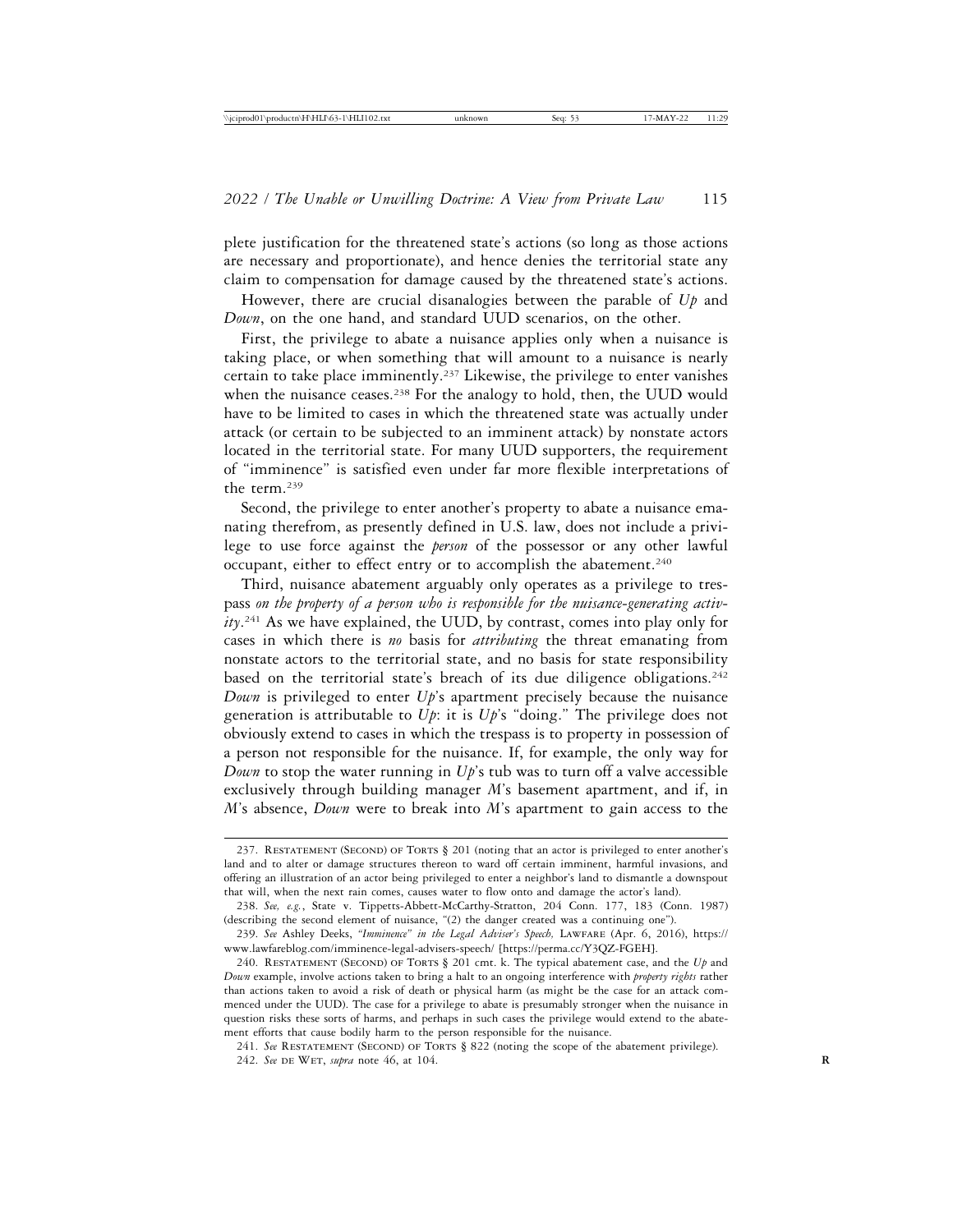valve, *Down* probably would not be able to invoke the abatement privilege to defeat a suit for trespass by *M*.

A closer analogy might be the following scenario. Imagine that landlord (*L*) owns a building containing multiple apartments and a common area. *L* leases individual apartments on an annual basis. The standard lease agreement includes a provision stating that tenants must maintain and use their apartments in a manner consistent with applicable laws, including nuisance law. The lease also grants *L* a privilege to enter a tenant's apartment without the tenant's permission, albeit in a reasonable manner and at a reasonable time, if necessary to abate a nuisance emanating from the apartment.

Tenant (*T*) leases an apartment from *L*. *T* then engages in conduct in her apartment that constitutes a nuisance as to *O*, the owner of a residence located adjacent to *L*'s building. (For example, *T* engages in otherwise lawful activities in her apartment that nonetheless constantly send nauseating odors onto *O*'s property.) *O* repeatedly complains to both *T* and *L* about the odors, as well as to local police, but the complaints are ignored, except that *L* leaves a note for *T* reminding *T* of the terms of the lease, including the obligation to refrain from nuisance-generating activities. When *T*'s conduct continues, *O* asks *L* for permission to enter the building and *T*'s apartment to deal with the nuisance-generating activity. *L* refuses to grant permission. The next day, during daylight hours, *O* waits until she knows that *T* has left her apartment, then breaks into *L*'s building, damaging its front door and its buzzer entry system. *O* then picks the lock on *T*'s apartment and takes steps necessary to eliminate the nuisance-creating condition without causing more damage than is necessary to accomplish that result.

It would seem that, if *T* were to sue *O* for trespass, the privilege to enter another's land to abate a nuisance would provide *O* with a complete defense to liability. But would the privilege defeat a trespass claim by *L* against *O*, thereby denying *L* compensation from *O* for the damage caused by *O*'s entry? As noted, the abatement privilege in its canonical form presupposes: (a) entry onto another's land by a person who is a victim of a nuisance; (b) possession of the entered land by the plaintiff now suing the entrant for trespass; and, (c) the presence on plaintiff's land of the activity or condition that generated the nuisance. The idea seems to be that a possessor cannot complain of another's unpermitted entry if the possessor is responsible for having maintained or used the entered-upon land in a way that unduly interferes with the entrant's use and enjoyment of his neighboring property. The possessor's responsibility for generating the nuisance, in other words, results in a forfeiture of the right she would otherwise enjoy to complain about the unpermitted entry, but only with respect to an entry by someone who is a victim of her nuisance-generating conduct and who enters to abate the nuisance.

One might plausibly argue that *L*, in addition to *T*, bears *some* responsibility for *O*'s misfortune. Yet *L*'s responsibility is one step removed from *T*'s.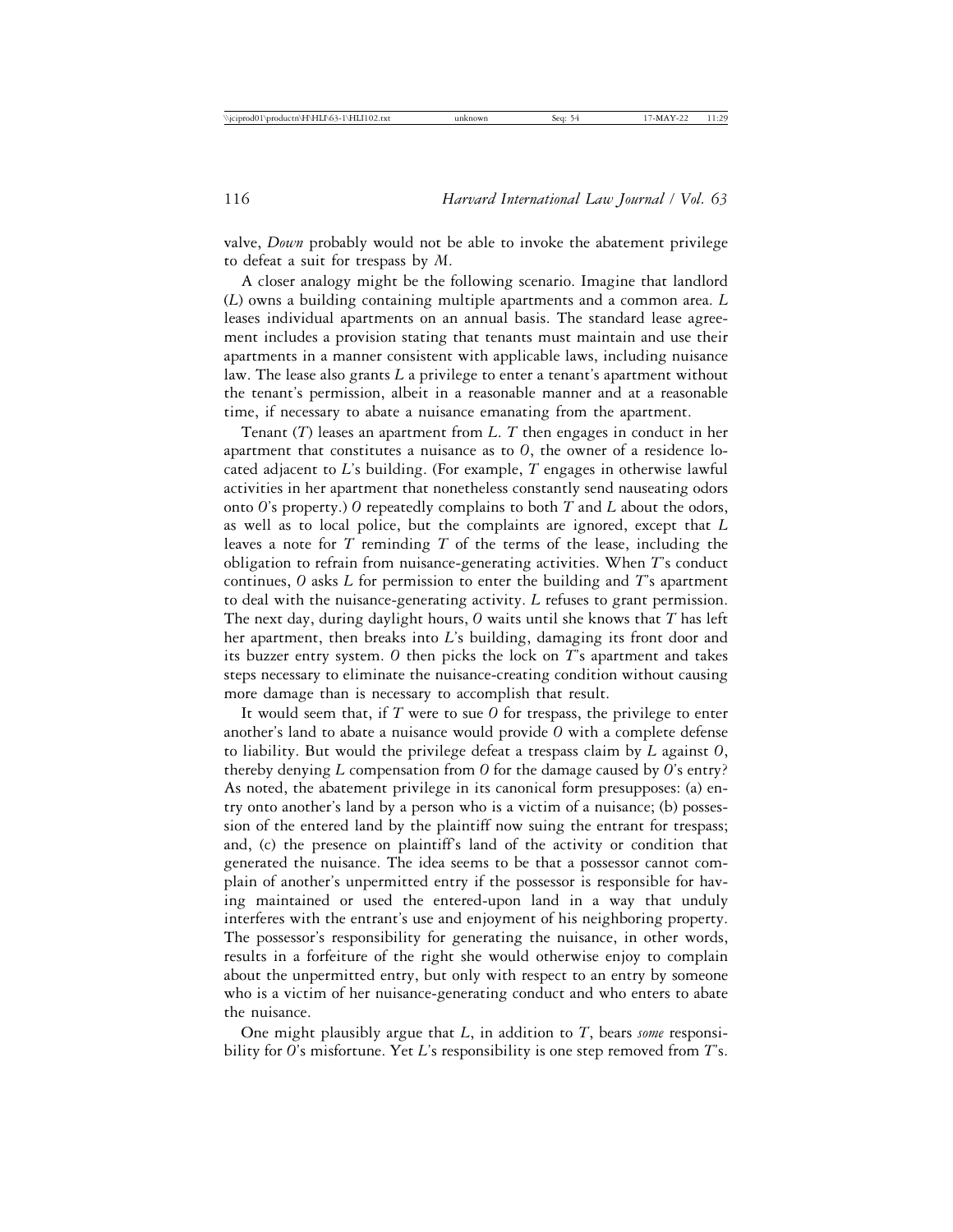*L* is *not* the immediate cause or source of the nuisance, and indeed *L* made some effort to address the problem. True, *L*, by virtue of being landlord and by the terms of the lease, enjoyed a special privilege to abate the nuisance, and perhaps, relatedly, a duty to do so. $243$  Still, the most that can be said of *L* is that *L* failed to fulfill an obligation to take affirmative steps to eliminate a nuisance generated by someone else. In the language of the common law, *L*'s liability to *O*, if any, would sound in nonfeasance rather than misfeasance.244 Specifically, it would rest on *L*'s failure to control the wrongful conduct of another, independent actor.<sup>245</sup> *L*'s 'wronging' of *O*, if any, consists of failing to take steps that would have controlled *T*'s behavior so as to spare *O* from the effects of that behavior.

Is the sort of nonfeasance attributable to *L* sufficient to defeat *L*'s trespass action against *O*? Alas, on this question, the law of nuisance abatement has little or nothing to say: there is no rule or leading case of which we are aware that gives a decisive answer to the question at hand. Largely for this reason, we must look for guidance in adjacent private law doctrine. Yet our consideration of the privilege to abate a nuisance is helpful in isolating the sort of privilege for which we are searching. Specifically, *it must be a privilege that authorizes a person to enter space that is possessed by another to address a danger that, although arising within that space, is not attributable to the possessor*. It is also helpful in a second sense: *the privilege to abate a nuisance is in some respects a special application of a more general idea, namely, the idea that trespasses begat of*

<sup>243.</sup> A provision in the Second Restatement of Property suggests that a landlord is under an affirmative duty to all tenants to prevent a tenant from engaging in conduct that "interferes with a permissible use" by another tenant of that tenant's leased property. RESTATEMENT (SECOND) OF PROPERTY, LAND-LORD AND TENANT § 6.1 (AM. L. INST. 1977). (The Restatement deems the disruptive conduct of the other tenants as "attributable" to the landlord.) *Id*. An illustration of conduct breaching this duty is a landlord who fails to prevent other tenants and their guests from repeatedly using common areas of the building in a manner that is disruptive for other tenants. *Id*., cmt. d, illust. 10. When such a breach occurs, the harmed tenant is entitled to "equitable and legal relief," including the right to terminate the lease or to obtain damages. *Id.* This provision of the Second Restatement of Property concerns a duty owed by landlord to tenant: it does not address whether a comparable affirmative duty is owed by landlords to neighboring nontenants.

<sup>244.</sup> We use the term "nonfeasance" to identify wrongdoing that involves a person failing to protect or rescue another from a danger not posed in the first instance by that person. Misfeasance, by contrast, involves an actor wrongfully inflicting an injury upon another. (Sitting idly while the stranger at the next restaurant table chokes on his food is nonfeasance. Carelessly driving one's car into a stranger is misfeasance.) We do not mean the term "nonfeasance" to convey a conclusion about legal liability. In our usage, some nonfeasance generates legal liability, other nonfeasance does not. For example, if *D* happens to witness a person who is drowning and fails to throw that person a nearby life-preserver, such that the person drowns when she would not have had the life-preserver been thrown, *D* in most U.S. states will not be subject to liability (the rule of no duty to rescue) unless *D* occupied a certain role (*e.g.*, on-duty lifeguard at the pool at which the victim drowns) or stood in a certain kind of relationship to the victim (*e.g.*, parent of minor child). On the importance of the distinction to an adequate understanding of modern tort law, *see* John C. P. Goldberg & Benjamin C. Zipursky, *Intervening Wrongdoing in Tort: The Third Restatement's Unfortunate Embrace of Negligent Enabling*, 44 Wake Forest L. Rev. 1211 (2009).

<sup>245.</sup> *T* is an independent actor because her conduct cannot be attributed to *L* in the way that an agent's conduct can be attributed to his principal, or in the way that one co-conspirator's conduct can be attributed to another.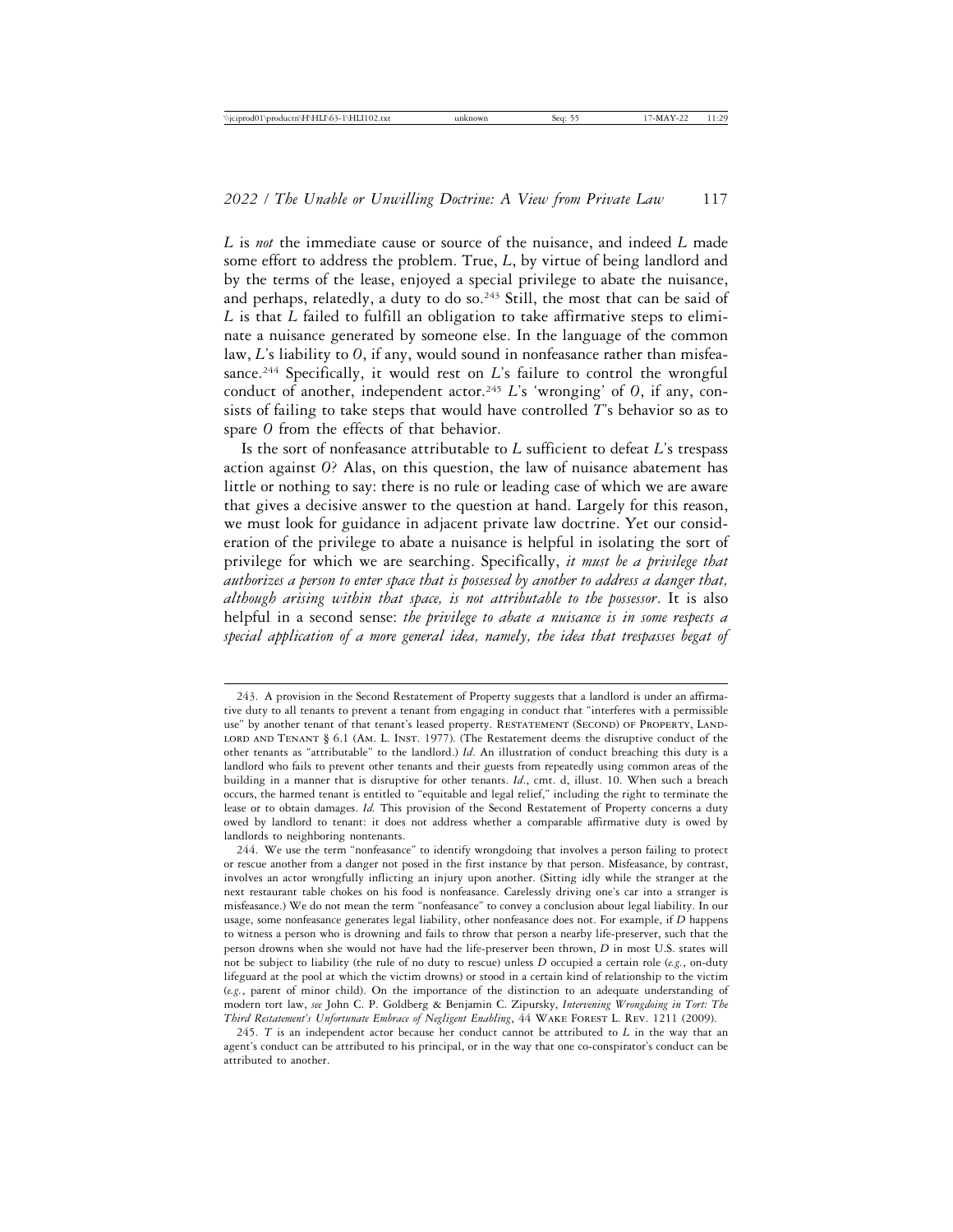*private necessity deserve distinct treatment*. It is to the idea of private necessity we thus turn.

## *C. The Incomplete Privilege of Private Necessity*

In the much-discussed case of *Vincent v. Lake Erie Transp. Co.*, the master of a boat moored it to the plaintiff's dock for purposes of unloading cargo, but then refused to leave the dock after the unloading was complete, as he was required to do by the terms of use, because a fierce storm had arisen.<sup>246</sup> Faced with the choice of keeping the boat at the dock or cutting it loose and risking its loss, the master chose to keep it tied to the dock, with the dock suffering damage as a result of the boat being bashed by the storm against it. When the dock's owner sued the boat's owner for the damage, the Minnesota Supreme Court was left to determine if the necessitous situation afforded the boat owner a privilege that would defeat liability.

Apropos of our discussion thus far, the court identified several circumstances in which the boat owner would face no liability because the captain's actions either would not have been prima facie tortious, or would have been fully privileged or justified. If the boat had been on the water when the storm unexpectedly arose, and the storm smashed the boat into the dock despite the captain's making reasonable efforts to avoid any such collision, there would be no liability because, on these facts, there would be no tort in the first place.<sup>247</sup> Alternatively, the court observed, if this had been "a case where life or property was menaced by any object or thing *belonging to the plaintiffs*, the destruction of which became necessary to prevent the threatened disaster," there might have been a privilege on the model of the abatement privilege.<sup>248</sup> But the dock owner had done nothing to generate a danger to the boat. (The Coase Theorem notwithstanding, the mere existence of the dock was not deemed by the court to 'generate' a danger to the boat.)

Instead, the defendant, through the boat's master, an employee of the defendant's, had "prudently and advisedly availed itself of the plaintifff's property for the purpose of preserving its more valuable property." On these facts, the majority concluded, the plaintiff was entitled to compensation for the dock damage.249

<sup>246.</sup> *Vincent*, 124 N.W. at 221 (emphasis added). The case caption indicates that there was at least one other plaintiff in the case besides *Vincent*, and the Court's opinion at times refers to "plaintiffs" and "owners" of the dock. However, it also refers to "plaintiff" or "respondent" in the singular. For ease of exposition, we will follow the latter usage.

<sup>247.</sup> There would be no prima facie trespass on these facts because, as noted above, trespass requires an intention on the part of the actor to enter or make contact with land or fixtures possessed by another. Likewise, there would be no negligence because negligence liability requires proof of unreasonable conduct.

<sup>248.</sup> *Vincent*, 124 N.W. at 222 (emphasis added). 249. *Id*.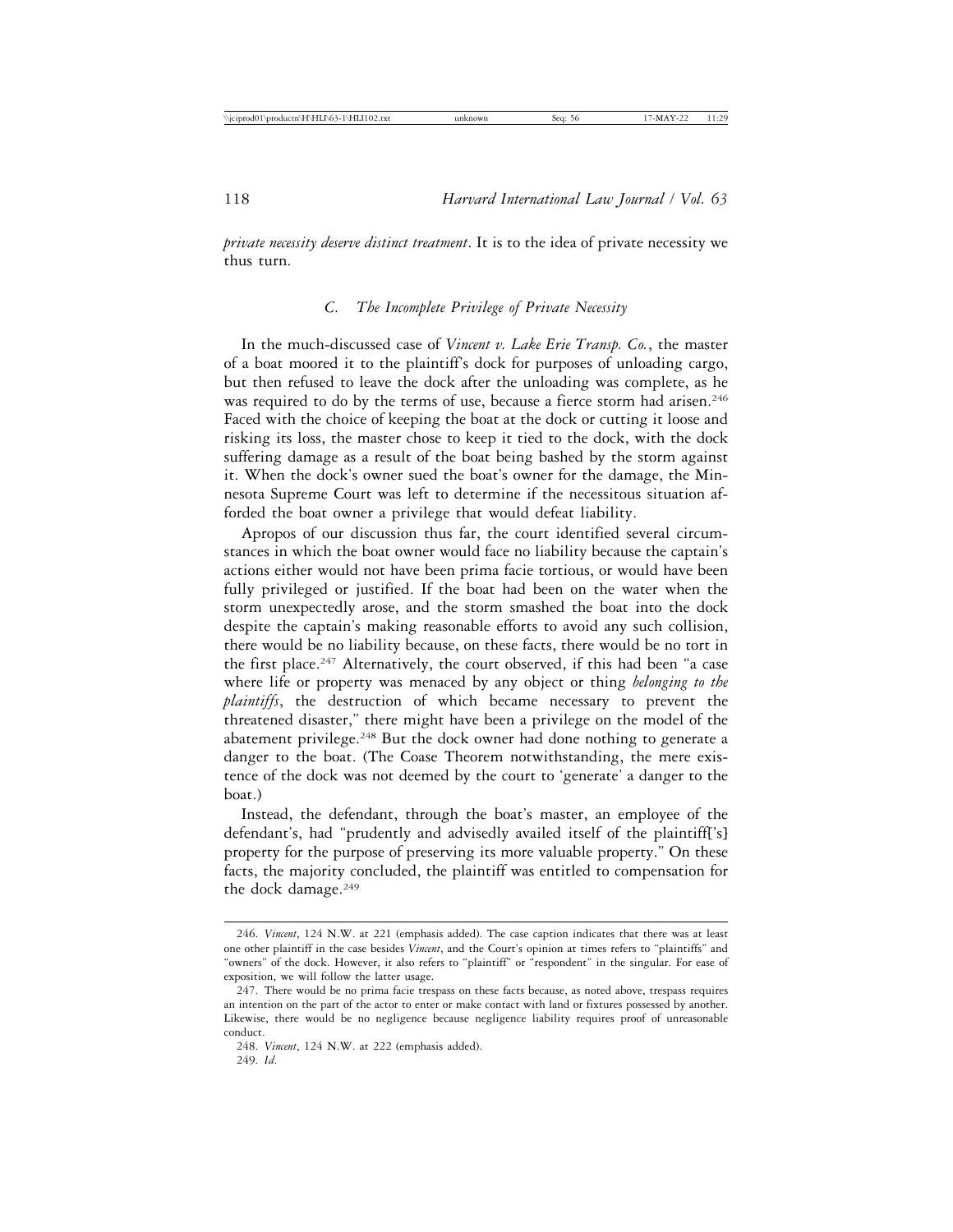The best characterization of the reasoning in *Vincent* has long been a subject of debate. Frances Bohlen, principal Reporter for the First Restatement of Torts, read the case to recognize an "incomplete privilege" to trespass in circumstances of "private necessity."250 The entrant's private necessity, on this view, denies the property owner her usual entitlement to take steps to exclude an unpermitted entrant from entering or remaining. In that sense, there is a genuine privilege enjoyed by the entrant as against the owner. However, the entrant's privilege is incomplete because it is conditioned on the obligation to pay for any harm caused during the occupation of the possessor's land.

Alternatively, it has been suggested that the result in *Vincent* can be explained without invoking the apparatus of incomplete privilege.251 On this view, the master's decision to keep the boat at the dock without permission was a trespass, plain and simple, which is all that was needed to generate liability for the dock damage. The fact that the master had good reason to trespass—namely, that doing so was probably necessary to save the ship did not generate any sort of privilege to remain. As noted above, trespass liability is in many respects quite strict or unforgiving.

This alternative account does not deny that the risk to the ship posed by the storm can have legal significance. It instead attributes a different significance to it than did Bohlen. As the Vermont Supreme Court recognized in the earlier case of *Ploof v. Putnam*, 252 the fact that the storm put the ship at risk of sinking (if it were cast off the dock) did not confer on the boat owner a privilege to trespass. Instead it set a limit on the privilege enjoyed by the *dock owner* as possessor of property, namely, the qualified or limited privilege of a possessor to use force to repel a trespasser.

While property owners have some leeway to respond to trespassers, they are limited to using *reasonable* measures to oust them. A homeowner who

<sup>250.</sup> Francis H. Bohlen, *Incomplete Privilege to Inflict Intentional Invasions of Interests of Property and Personality*, 39 Harv. L. Rev. 307 (1926). According to Bohlen, the recognition of such a privilege is warranted by a combination of two considerations: (1) society's interest in the preservation of property and human life, and (2) considerations of justice, which counsel "that he whose interests are advanced by the act should bear the cost of doing it rather than that he should be permitted to impose it upon one who derives no benefit from the act." *Id*. at 316.

A worry about this explanation—and other explanations that posit cases such as *Vincent* as instances in which the presence of an unjust allocation of burdens and benefits suffices to entitle the claimant to damages, *see, e.g.,* Stephen A. Smith, *Rights-Threats, Wrongs and Injustices: The Common Law's Causes of Action*, 27 N.Z. Univs. L. Rev. 1033, 1052–54 (2017)—is that it seems to extend well beyond cases of private necessity, and would warrant the imposition of liability in various instances in which the law does not impose it. Arthur Ripstein, Private Wrongs 156 (2016). For example, Bohlen's rationale would seem to call for liability in a case in which a driver who is running an errand for his own benefit, yet driving with all due care, strikes and injures a cyclist. Yet the law does not allow for the imposition of liability on such a driver.

<sup>251.</sup> *See, e.g.*, John C. P. Goldberg & Benjamin C. Zipursky, The Oxford Introductions to U.S. Law: Torts 151 (2010); John C. P. Goldberg, *Inexcusable Wrongs*, 103 Cal. L. Rev. 467, 481–84 (2015); *see also* John Gardner, *What is Tort Law For?* Part I, 30 Law & Phil. 1, 43 n. 68 (2011); Nathan Tamblyn, The Law of Duress and Necessity: Crime, Tort, Contract 139 (2018).

<sup>252.</sup> Ploof v. Putnam, 71 A. 188 (Vt. 1908).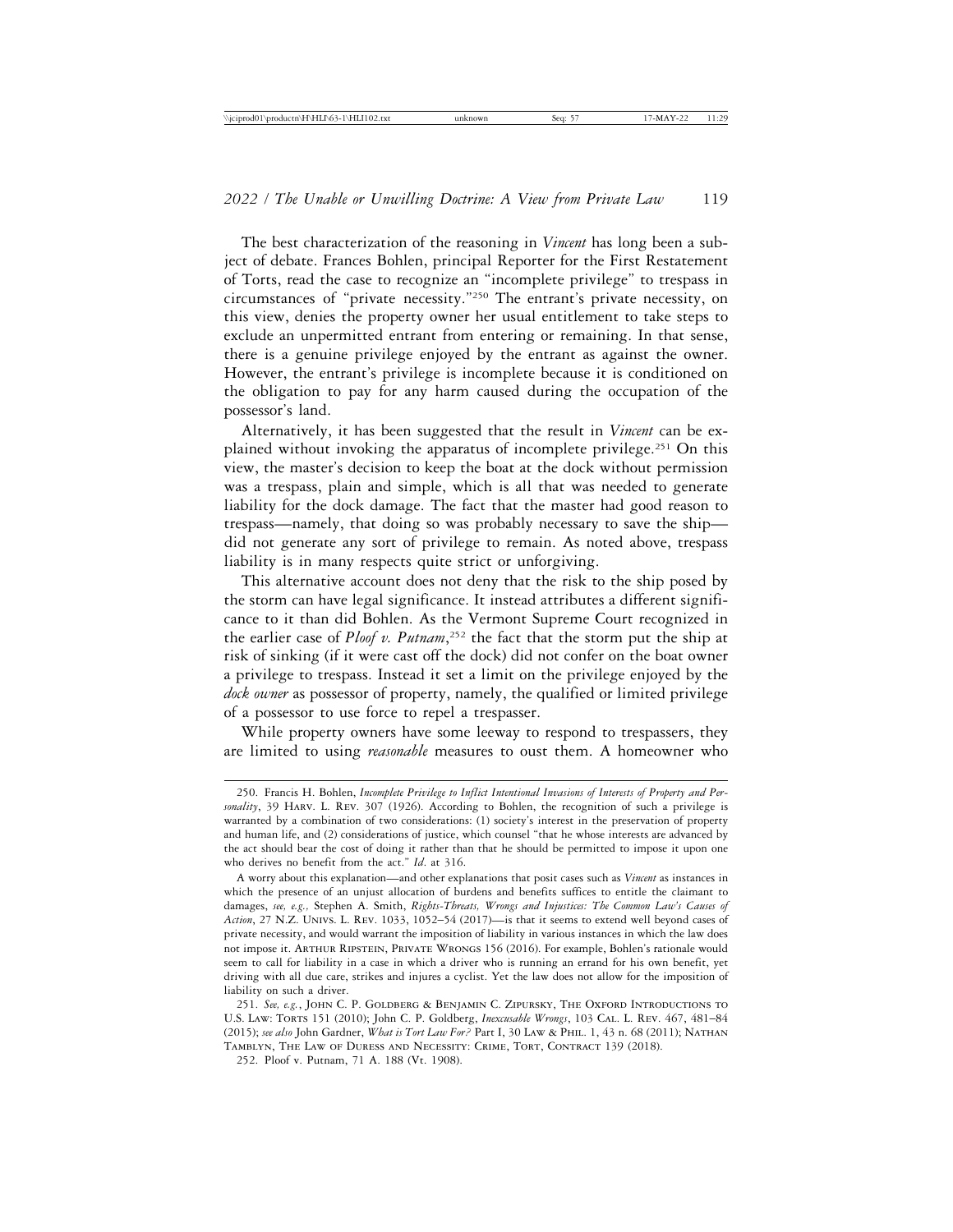comes home in the evening to find a happy couple picnicking in her backyard, and posing no threat of harm to him personally, cannot use lethal force merely to evict them.253 Given the storm and the risk of sinking that it posed, the expulsion of the boat by the dock owner, like the imagined shooting at the picnickers, would have been *unreasonable* and hence would exceed the scope of the possessor's privilege to take measures to repel trespassers. Thus, if the dock owner in *Vincent* had forcibly cast off the boat during the storm—as actually happened in *Ploof*—the dock owner would have been subject to tort liability for personal injury or damage to the boat precisely because, under the circumstances, it would have been unreasonable to eject the boat. But this counterfactual concerning possible dock-owner liability to the boat owner is neither here nor there on the question of whether the boat's remaining at the dock without permission was a trespass—it was.

A third account of *Vincent* maintains that, even though it has many of the attributes of a tort case, its resolution is governed by a different body of law, namely, the law of restitution. On this view, articulated by Ernest Weinrib among others, the boat master was justified in keeping the boat at the dock. He therefore could not have committed a tort (on the understanding that torts are wrongs and that tort liability therefore requires wrongful conduct). Still, the boat owner had no permission to remain, and moreover received a benefit from the dock owner that the dock owner did not bestow as some sort of gift—namely the use of the dock during the storm. Accordingly, the boat owner, though he was entitled to keep the boat at the dock to save it, owes something to the dock owner for the involuntarily conferred benefit. Notably, in 2011, a version of the restitutionary account of *Vincent* was endorsed in Section 40 of the Third Restatement of Restitution and Unjust Enrichment. Observing that "[u]njust enrichment from interference with real property" commonly involves situations in which "what the defendant has 'taken' from the claimant is an unauthorized use of property from which the claimant had a right to exclude him," it deems the boat owner in *Vincent* liable "whether or not [his] conduct is tortious."254

While the restitutionary reconstruction of *Vincent* provides a plausible explanation of the obligation of the boat owner to pay *something* to the dock owner, it leaves open, to some degree, just what the boat owner's measure of recovery should be. In its *Vincent*-based illustration, the Restatement suggests that, because the boat owner is an "innocent" (non-culpable) recipient of the benefit involuntarily conferred, the dock owner is not entitled to demand transfer of the full value of the benefit that the boat owner gained by

<sup>253.</sup> *See* Katko v. Briney, 183 N.W.2d 657, 660 (Iowa 1971).

<sup>254.</sup> Restatement (Third) of Restitution and Unjust Enrichment § 40 cmt. c, illus. 9 (Am. L. Inst. 2011) (deeming the dock owner, in a case modeled on *Vincent*, to have a claim in restitution against the boat owner); *see also* ERNEST J. WEINRIB, THE IDEA OF PRIVATE LAW 196-203 (1995); Daniel Friedmann, *Restitution of Benefits Obtained Through the Appropriation of Property or the Commission of a Wrong*, 80 Colum. L. Rev. 504, 540–45 (1980); Richard A. Posner, *Can Lawyers Solve the Problems of the Tort System?*, 73 Calif. L. Rev. 747, 753 (1985).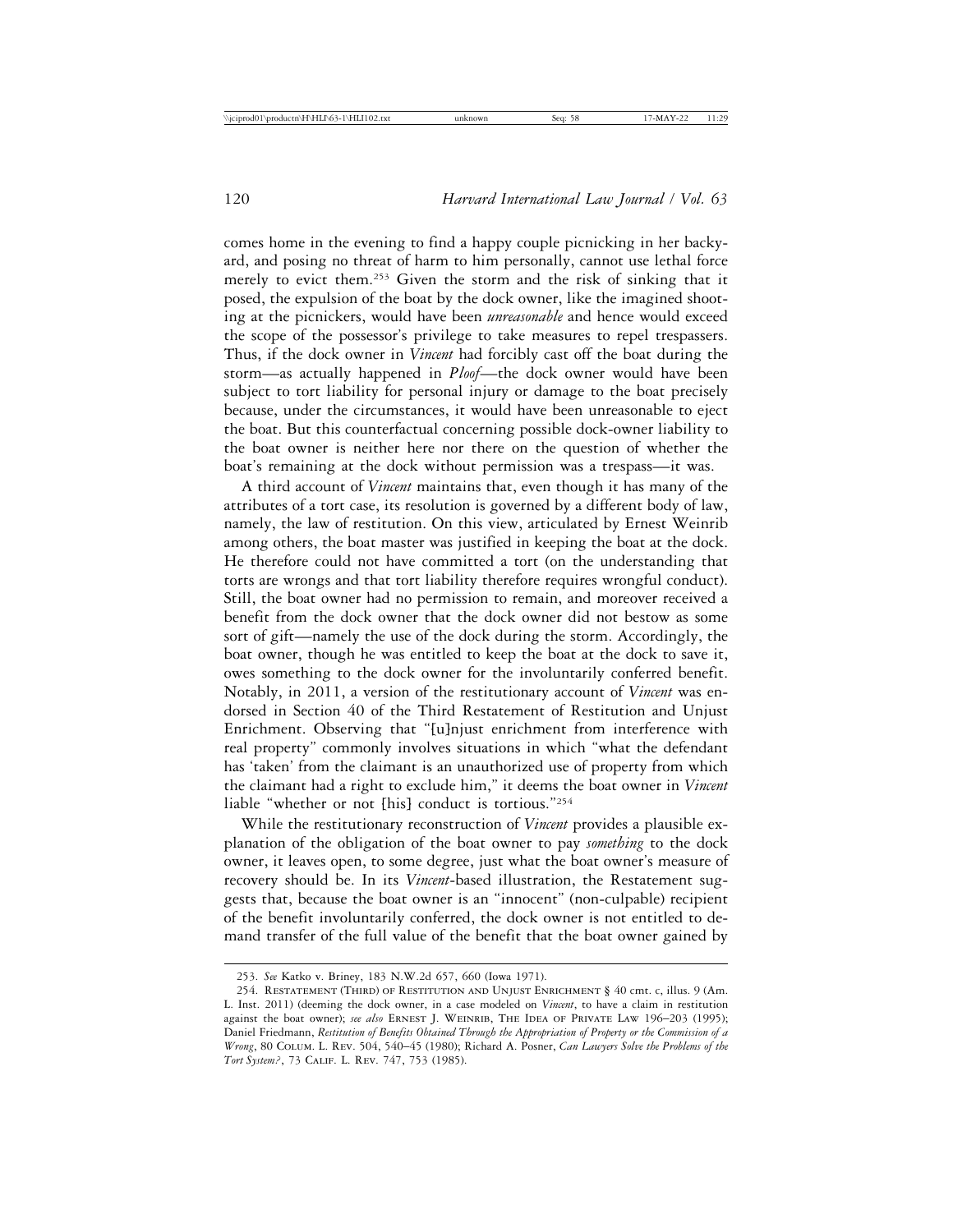remaining at the dock (the value of the boat, perhaps multiplied by the probability of its sinking if unmoored). Instead, it says, the dock owner should recover an amount equal to the reasonable rental value of the extra time at the dock, plus cost of repair.<sup>255</sup> This account of the scope of the boat owner's compensatory duty is certainly contestable. One might suppose, for example, that the dock owner should recover only the reasonable rental value, and not compensation for the damage, on the theory that the rental fee for each user of the dock already includes a (presumably modest) charge designed to cover, over the run of rental payments, repair costs. On the other hand, one can argue that the cost of dock repair is an appropriate measure of the extent to which the boat owner was enriched, given that, if the boat owner happened to own both the boat and the dock, he or she would have chosen to incur the dock damage. Alternatively, one might argue that arm's length negotiations would have resulted in agreement by the boat owner to indemnify for damage caused to the dock by the boat.<sup>256</sup>

Importantly for present purposes, the incomplete privilege of private necessity is settled law in the United States.257 Moreover, its moral analogue exemplified by Joel Feinberg's famous example of a backpacker caught in an unexpected storm who breaks into a cabin and burns some of its furniture to save his life—likewise seems to be widely though not universally accepted.258 (Feinberg's backpacker example is also useful because it involves a defendant who physically invades another property, rather than remaining after permission to remain has expired.) What, then, can private necessity tell us about the UUD?

For proponents of the UUD, a rationale that builds on an analogy to the doctrine of private necessity has one important advantage over one that builds on the nuisance-abatement privilege. Where there is private necessity, an unpermitted entry onto land is permissible, or at least not properly resisted. Yet permissibility—as the *Vincent* court noted—does *not* derive

<sup>255.</sup> Restatement (Third) of Restitution and Unjust Enrichment § 40, cmt. c, illus. 9.

<sup>256.</sup> *See* Robert E. Keeton*, Conditional Fault in the Law of Torts*, 72 Harv. L. Rev. 401, 411 n.25 (1959) (arguing that the appropriate measure of relief on a restitutionary theory would be rental value, and that this amount, as calculated in *Vincent*, "would not be equal to the damage to the dock, in the absence of a question-begging construction of a fictional rental price in the form of an agreement to pay for damage to the dock"); *see also* Andrew Kull, *Rationalizing Restitution*, 83 Cal. L. Rev. 1191, 1201 (1995); Douglas Laycock, *The Scope and Significance of Restitution*, 67 Tex. L. Rev. 1277, 1285–86 (1989); Lionel Smith, *Restitution: The Heart of Corrective Justice*, 79 Tex. L. Rev. 2115, 2146–48 (2001).

<sup>257.</sup> RESTATEMENT (SECOND) OF TORTS § 197. Some have suggested that the rule is different in English law. For skepticism about this characterization, *see* John C.P. Goldberg, *Tort Law's Missing Excuses*, *in* Defences in Tort 53 (Andrew Dyson, James Goudkamp & Ferederick Wilmot-Smith eds. 2015).

<sup>258.</sup> Joel Feinberg, *Voluntary Euthanasia and the Inalienable Right to Life*, 7 Phil. & Pub. Aff. 93, 102 (1978); *see also* Jules L. Coleman, Risks and Wrongs 282, 300 (1992). Some scholars have criticized the result in *Vincent* as unjust or immoral. *See* Stephen D. Sugarman, *The "Necessity" Defense and the Failure of Tort Theory: The Case Against Strict Liability for Damages Caused While Exercising Self-Help in an Emergency*, 5 Issues in Legal Scholarship 1, 28 (2005); John Oberdiek, *Specifying Rights out of Necessity*, 28 Oxford J. Legal Stud. 127, 143–44 (2008); George C. Christie, *The Defense of Necessity Considered From the Legal and Moral Points of View*, 48 Duke L.J. 975 (1999).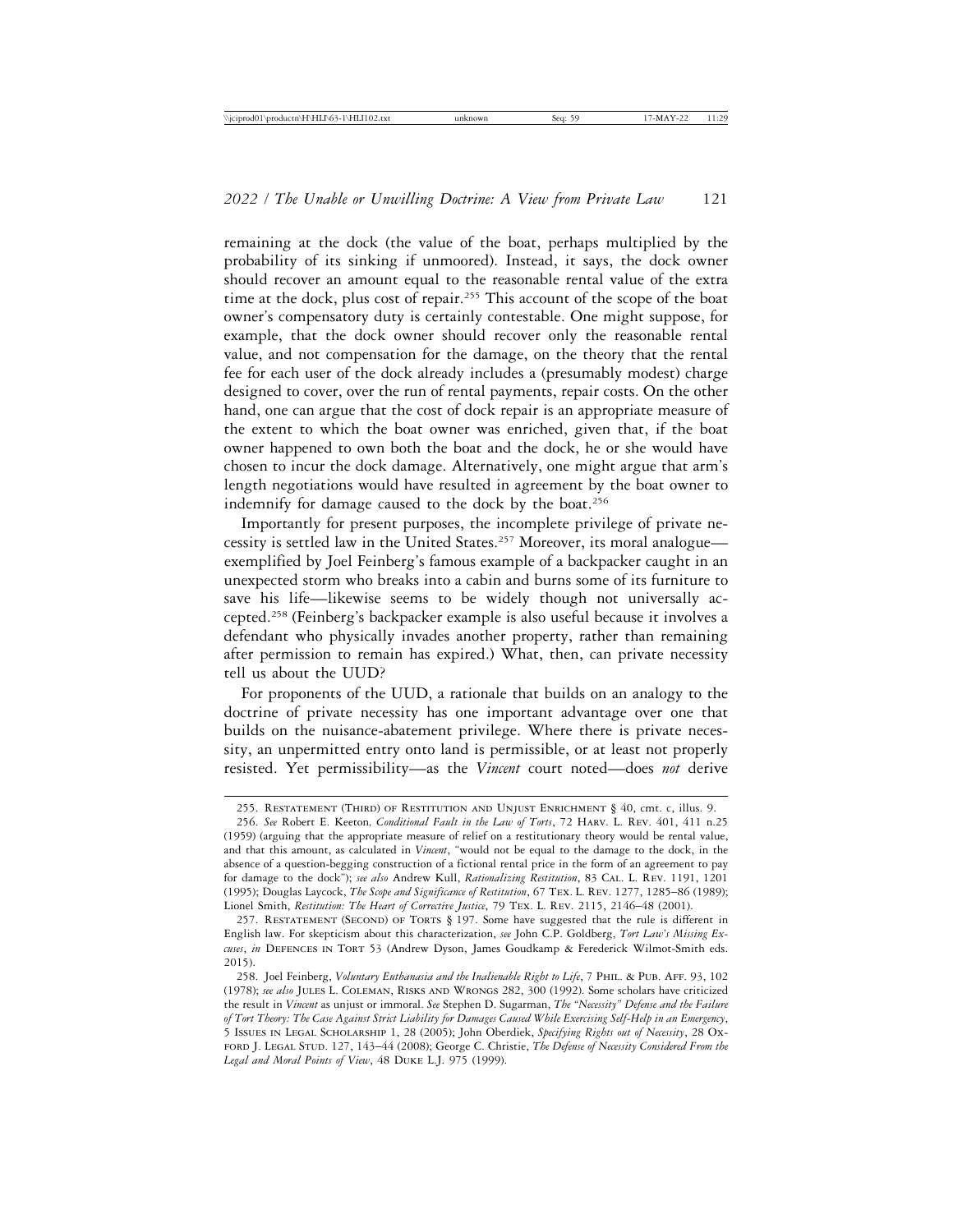from harmful or threatening conditions on the land *attributable to the possessor* of the land. (Again, in *Vincent*, it was the storm that posed the danger, not anything the dock owner did.) Thus, private necessity seems a potentially promising route for explaining why a territorial state might be vulnerable to invasion by a threatened state even though the threat emanating from the territorial state is *not attributable* to the territorial state.

Likewise, private necessity holds an advantage for those who favor the UUD over arguments grounded in an analogy to public necessity. As mentioned above, public necessity arguments presuppose a common interest as between the person whose property rights are invaded and the community that benefits from that invasion. In scenarios in which the UUD might be invoked, there may be no such common interest across nations. As the name of the doctrine indicates, private necessity does not rest on the same presupposition. Rather, it involves situations in which one private actor advances her interests at the expense of another.

Another advantage for UUD proponents that comes with the private necessity privilege is that it privileges not only entries onto land, but also the use of a certain degree of force against the person of the possessor and even third parties. As stated in the Second Restatement of Torts:

Whether the entry is for the protection of the actor or his belongings or for the protection of the possessor or of a third person or the belongings of either of them, the privilege stated in this Section carries with it the subsidiary privilege to use reasonable force to the person of the possessor or any third person.259

## *D. Private Necessity, Compensation, and Possessor Responsibility*

The sorts of interpersonal interactions governed by the doctrine of private necessity are in important respects analogous to state interactions governed by the UUD. In both, an actor enters another's territory without permission, does so out of necessity, yet cannot claim to be doing so as a means of defending itself against a threat *for which the possessor of the invaded territory is responsible*. Thus, supporters of the UUD can, at least at a general level, point to the private necessity privilege as analogical legal support for the doctrine, though of course the support is indirect and hardly conclusive. Were they to do so, however, they would also be inviting the thought that uses of military force under the UUD come with important strings attached. For even as it provides a justification for the threatened state's use of military force in the territorial state, it also calls on the threatened state to provide compensation for the invasion and resulting harm. This, of course, is precisely the upshot of describing the private necessity privilege as "incomplete"—the boat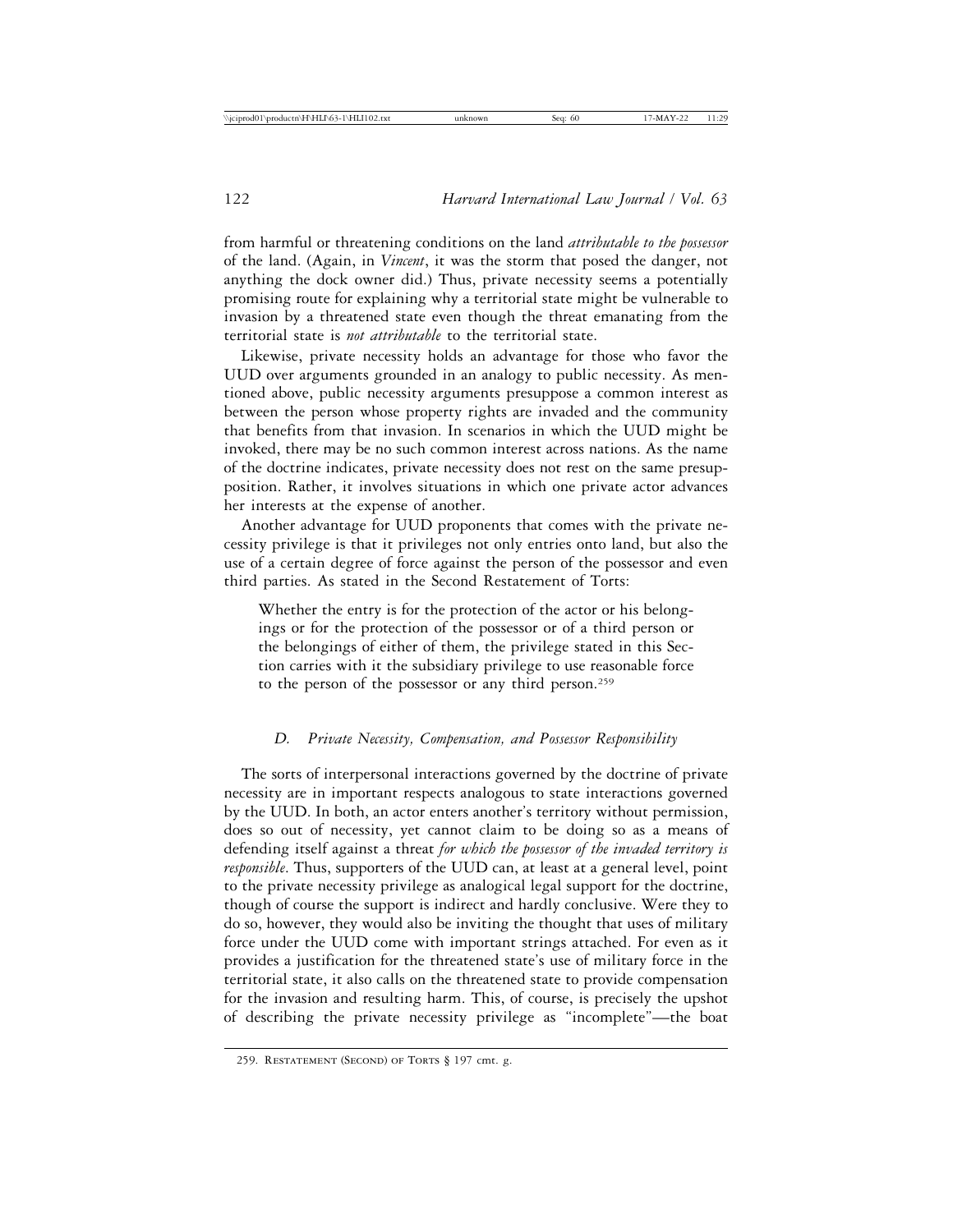owner may keep his boat at the dock, but is obligated to pay for the invasion of right and the damage he causes by so doing.

Here, too, however, a qualification is in order—and it is this qualification that returns us to the question of distinguishing cases of inability from cases of unwillingness. The rule, discussed above, that a trespass born of private necessity generates a duty to compensate is subject to an exception. In the language of the Second Torts Restatement, an actor who intentionally enters another's property out of necessity is *not* subject to liability if "the threat of harm to avert which the entry is made is caused by the tortious conduct or contributory negligence of the possessor."260 In other words, if the entrant is dealing with a threat for which the possessor of the land being entered is responsible (in the requisite sense), the entry is fully rather than incompletely privileged, and thus no compensation is owed.

To elaborate, consider the following variation on *Vincent*. In this case, the defendant introduces compelling evidence that the dock owner foolishly, and for no good reason, chose not to build the dock in a more sheltered location that would have allowed boats facing unexpected storms to leave the dock and moor in an adjacent safe harbor. *Vincent* implied that there would have been no liability if the boat had been "menaced by any object or thing belonging to the plaintiffs, the destruction of which became necessary to prevent the threatened disaster."261 It is not clear what sort of situation would fit this description—perhaps a dock constructed in a shoddy manner so as to threaten to puncture the hulls of ships docked at it. However, given (in this imagined variation) the unnecessary and unwarranted risk posed to boats by the placement of the plaintiff's dock and the plaintiff's indifference to that risk, it seems plausible to describe this case as one in which the defendant's boat was "menaced" by the plaintiff's dock. In other words, there comes a point at which a dock owner bears sufficient responsibility for the peril posed to boats moored at its dock by a sudden storm that the dock owner is no longer entitled to compensation for damage caused by the boat

<sup>260.</sup> *Id*. § 197(2). Since the American Law Institute's promulgation of the Second Torts Restatement in the 1960s and 1970s, most American jurisdictions have shifted from the all-or-nothing rule of contributory negligence to comparative fault regimes. *See* Kenneth S. Abraham, *Adopting Comparative Negli*gence: Some Thoughts for the Late Reformer, 41 MD. L. REV. 300, 300 n.1 (1982) (noting that comparative negligence has become the law in "the vast majority of American jurisdictions"). While this shift has been important in many ways, its significance should not be overstated. About two-thirds of comparative fault regimes are so-called "modified" systems. See RESTATEMENT (THIRD) OF TORTS: APPORTIONMENT of Liab., § 7 reporters' note cmt. a, tbl. (Am. L. Inst. 1999). As opposed to "pure" systems, modified systems continue to cut off liability entirely once the plaintiff's fault passes a certain percentage threshold, typically set at 50% or greater than 50%. Moreover, many U.S. jurisdictions continue to recognize assumption of risk as a separate and complete defense. *See, e.g.*, Kennedy v. Providence Hockey Club, Inc., 376 A.2d 329 (R.I. 1977) (holding that the adoption of comparative negligence by Rhode Island had no effect on the defense of assumption of risk, which would remain a complete bar to recovery). The upshot is that highly culpable tort plaintiffs often continue to be barred from any recovery even after the shift from contributory negligence to comparative fault.

<sup>261.</sup> *Vincent*, 124 N.W. at 222.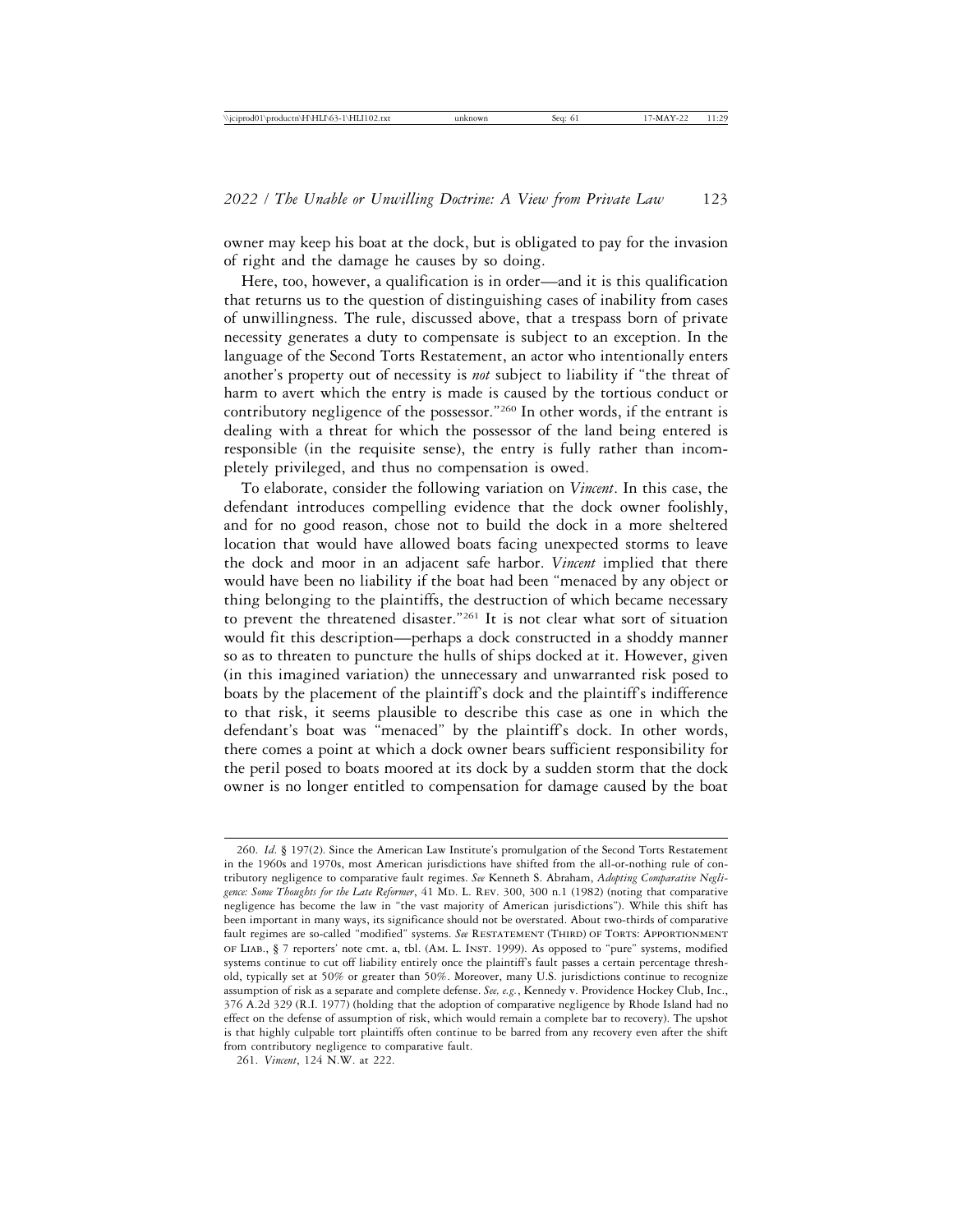master's necessitous trespass upon the dock, *even if the necessity was in the first instance generated independently of anything the dock owner did*.

We grant that our analysis of this imagined case involves a specification or extension of the incomplete privilege of private necessity beyond that provided in *Vincent* itself. Yet *Vincent* and the Second Restatement of Torts clearly endorse the general idea that no compensation is owed for a necessitous trespass undertaken to escape or ward off a threat *for which the possessor is culpably responsible*. And indeed they must do so if the incomplete privilege of private necessity is to be reconciled with the rule (discussed earlier) of no liability for trespasses undertaken to abate a private nuisance that emanate from the plaintiff's property. After all, cases in which the abatement privilege applies will often be cases in which the defendant trespasses on and damages the plaintiff's property to preserve defendant's more valuable property. Private necessity is present in all such cases, but liability does not attach because of the role played by the plaintiff in generating the necessity.

In sum, a notion of property-owner responsibility marks the point at which the *incomplete* privilege of private necessity becomes *complete*, such that no compensation is owed by the trespasser.

### IV. The UUD Revisited

We have already suggested how the law of trespass and private necessity might inform our understanding of the UUD. In this part, we render those suggestions more concrete.

#### *A. UUD and Compensation; Legal or Equitable*

As we noted in Part II, the rules of international law that address a state's use of military force to ward off an imminent threat of harm, though relatively straightforward when applied to the paradigm case of self-defense, are murkier when applied to a threat that is not attributable to the state against whom force is being used, and is not the result of a breach of that state's due diligence obligations. It is possible that, in the latter case, like the standard case, the use of proportionate force is justified as an act of self-defense and thus does not give rise to state responsibility. Alternatively, it is possible that such a use of force occurs in circumstances that preclude wrongfulness under ARSIWA Article 25's necessity provisions. We cannot rule out either interpretation of international law as unavailable. Yet, the law of private necessity suggests an alternative interpretation that is at least as plausible.

According to this interpretation, for those cases in which the threatened state can rely on the UUD as a justification for using force in the territorial state, the threatened state has done something that is permissible or justified, all things considered, yet in the process has chosen to violate the territorial state's sovereignty, and on that basis owes something to the territorial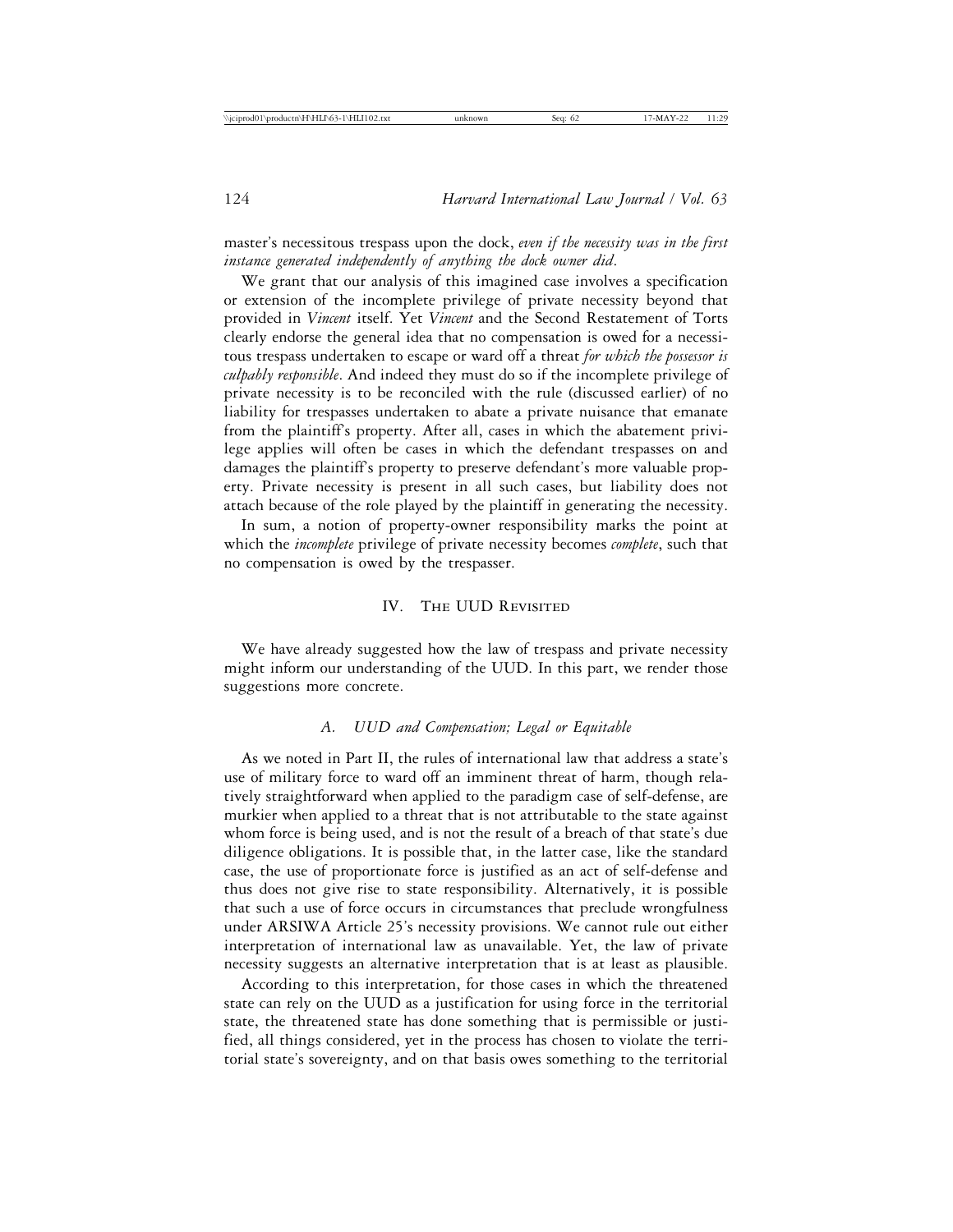state. In the language of ARSIWA Article 25, the threatened state, while acting in pursuit of its legitimate self-interest, deliberately chose a course of conduct that "seriously impair[ed] an essential interest" of the territorial state. At its core, the idea of private necessity as an "incomplete" privilege reflects the thought that an actor who intentionally enters another's property out of necessity, but without permission, cannot simply walk away without acknowledging the temporary appropriation of the other's property or the receipt of a benefit from being able to use the plaintiff's property. The UUD can be understood to rest on the same idea. For such cases, international law, like private law, can simultaneously recognize the importance of the threatened state's need to fend off an imminent attack *and* that the threatened state's actions come with strings attached.

On the basis of an analogue to the doctrine of private necessity, one can thus cogently construe international law to hold that a threatened state that acts under the authority and within the confines of the UUD is legally responsible to provide reparations to the territorial state for violating that state's right to exclude others from its territory. (Even if adopted, this rule would be subject to an important qualification elaborated in the next section.) This would be the international-law analogue to the rule of *Vincent*.

As we have noted previously, while the territorial state enjoys a prima facie legal right to compensation for material harm caused by a UUD attack, it may also be entitled to additional compensation as a matter of equity. As evidenced by its recognition in the Restatement of the Law of Restitution and Unjust Enrichment, the claim of a possessor in a private necessity case to compensation for the benefit conferred on the unpermitted, necessitous entrant is understood to be a claim grounded in law. In other words, a claimant such as the dock owner in *Vincent* can, on this understanding of private necessity, claim a legal right to restitution, however properly measured. Yet it is also true that, in Anglo-American law at least, certain forms of restitution have historical links to the discretionary form of justice that at one time characterized the domain of the English equity courts.262 AR-SIWA Article 27 recognizes a legal obligation of compensation for "material loss" outside the framework of state responsibility and reparations for wrongful conduct.<sup>263</sup> ILC commentary to ARSIWA does not specify what "material loss" encompasses. However, in the private law context, entry onto private property is considered the predicate injury for a claim of trespass. This suggests that entry, and certainly personal injury or property damage resulting from entry, might be treated as "material loss." At a minimum, the private necessity analogue supports the notion that a state that

<sup>262.</sup> *See, e.g.*, Terrence F. Kiely, *Damages, Equity, and Restitution* – *Illinois Remedial Options*, 24 DePaul L. Rev. 274, 300 (1975) (characterizing the action seeking restitution as "one of the several historical mainstays of equity jurisprudence"); PETER BIRKS, AN INTRODUCTION TO THE LAW OF RESTITUTION 4–5 (1985); Warren A. Seavey, *Problems in Restitution*, 7 Okla. L. Rev. 257, 257 (1954).

<sup>263.</sup> ARSIWA, *supra* note 30, art. 27. **R**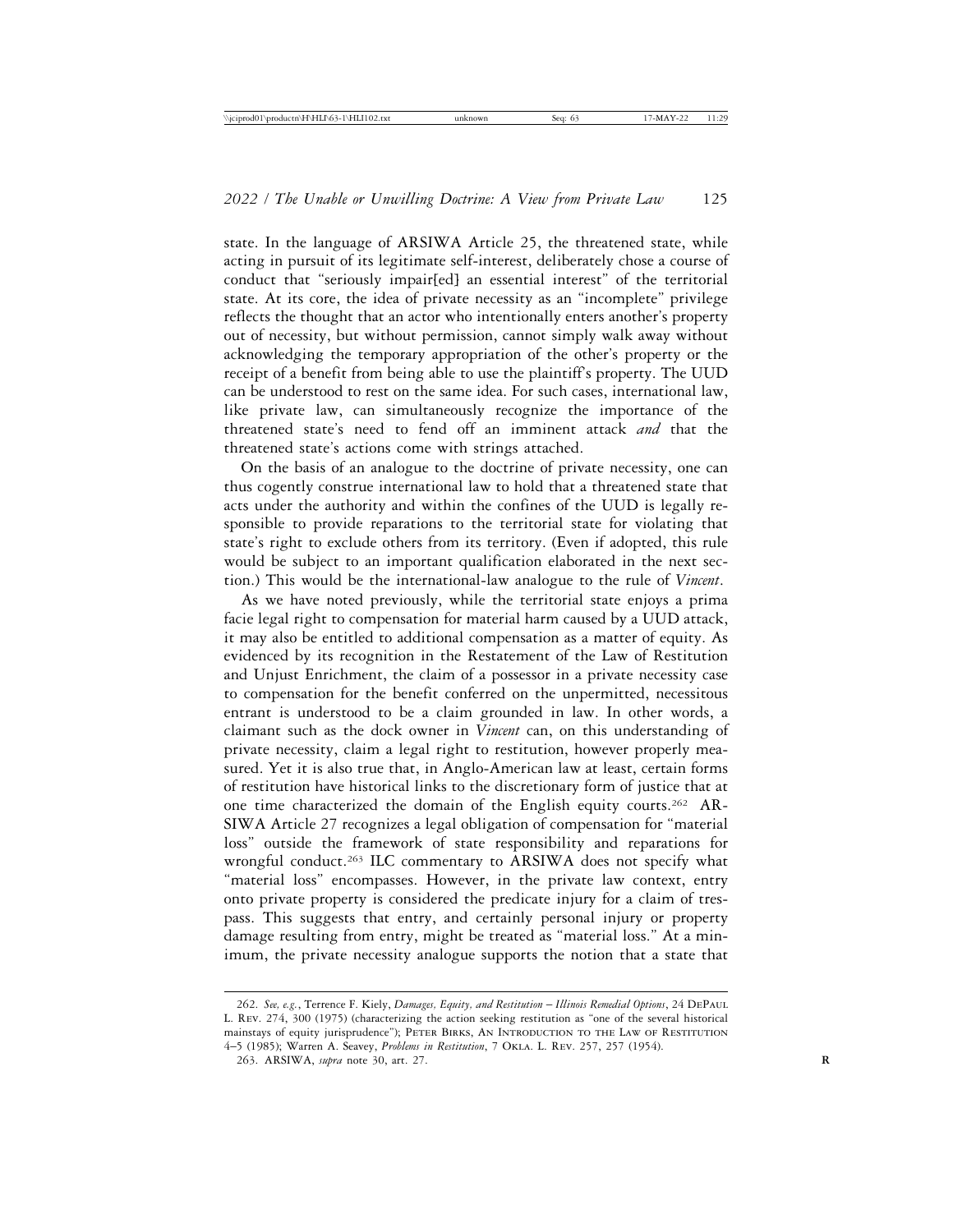takes advantage of the UUD ordinarily incurs a moral or equitable obligation to compensate the territorial state for the "trespass" itself.264

## *B. Due Diligence and the Special Case of "Unwilling" States*

Guided by the doctrine of private necessity, we have suggested that, for uses of military force permitted under the UUD, the threatened state owes a legal duty of reparation or at least an equitable obligation of compensation. As noted, however, this conclusion comes with an important qualification a qualification that brings us to the question of whether and how to distinguish the "unable" and "unwilling" prongs of the UUD.

In discussing private necessity, we noted a kind of necessity case that warrants distinct treatment—namely, one in which the possessor whose land has been entered was at fault for denying the entrant the opportunity to avoid the harm caused by the entry. Are there comparable conditions under which a territorial state forfeits or otherwise loses its claim to compensation? We believe that there are. A useful way to identify these, we will now suggest, is to begin—but not end—with a reconsideration of state's due diligence obligations.

Recall from Part I that a state bears, under international law, a due diligence obligation to take steps to prevent the realization of threats to other states emanating from private actors in the state's territory. A breach of the due diligence duty carries with it the duty to make reparations to another state that suffers harm as a result. Given the resemblance between the idea of breaching a duty of due diligence and the idea of acting negligently (that is, at fault), one might suppose that the same due diligence standard that governs what a territorial state must do to protect other states from harm at the hands of nonstate actors provides the basis for a UUD analogue to cases of private necessity in which the possessor who is responsible for generating the necessity loses her entitlement to compensation from the actor who, out of necessity, enters her property without permission.

If the due diligence duty is going to be treated as an analogue to the private law concept of contributory fault, however, this transposition must be handled with care. As we noted in Part I, while there is a broad consensus that a duty of due diligence exists, there are significant ambiguities about its scope and application, especially in the context of preventing terrorist

<sup>264.</sup> Primarily in the context of harms resulting from the migration from one state to another of pollutants and other hazardous substances, international law recognizes that the state in which the substances are generated or released has an obligation to take reasonable steps to mitigate or ameliorate the harm caused to another state by their transmission even if the state has not violated any of its international law obligations and thus bears no state responsibility for the harm. This duty to mitigate can in turn give rise to compensatory payments made in fulfillment of an equitable rather than strictly legal duty. Attila Tanzi, *Liability for Lawful Acts*, *in* Max Planck Encyclopedia of Public International Law (Anne Peters & Rüdger Wolfrum eds., 2013). This feature of international law, although applicable primarily in this one context, attests to the possibility of other instances in which it recognizes equitable compensatory obligations.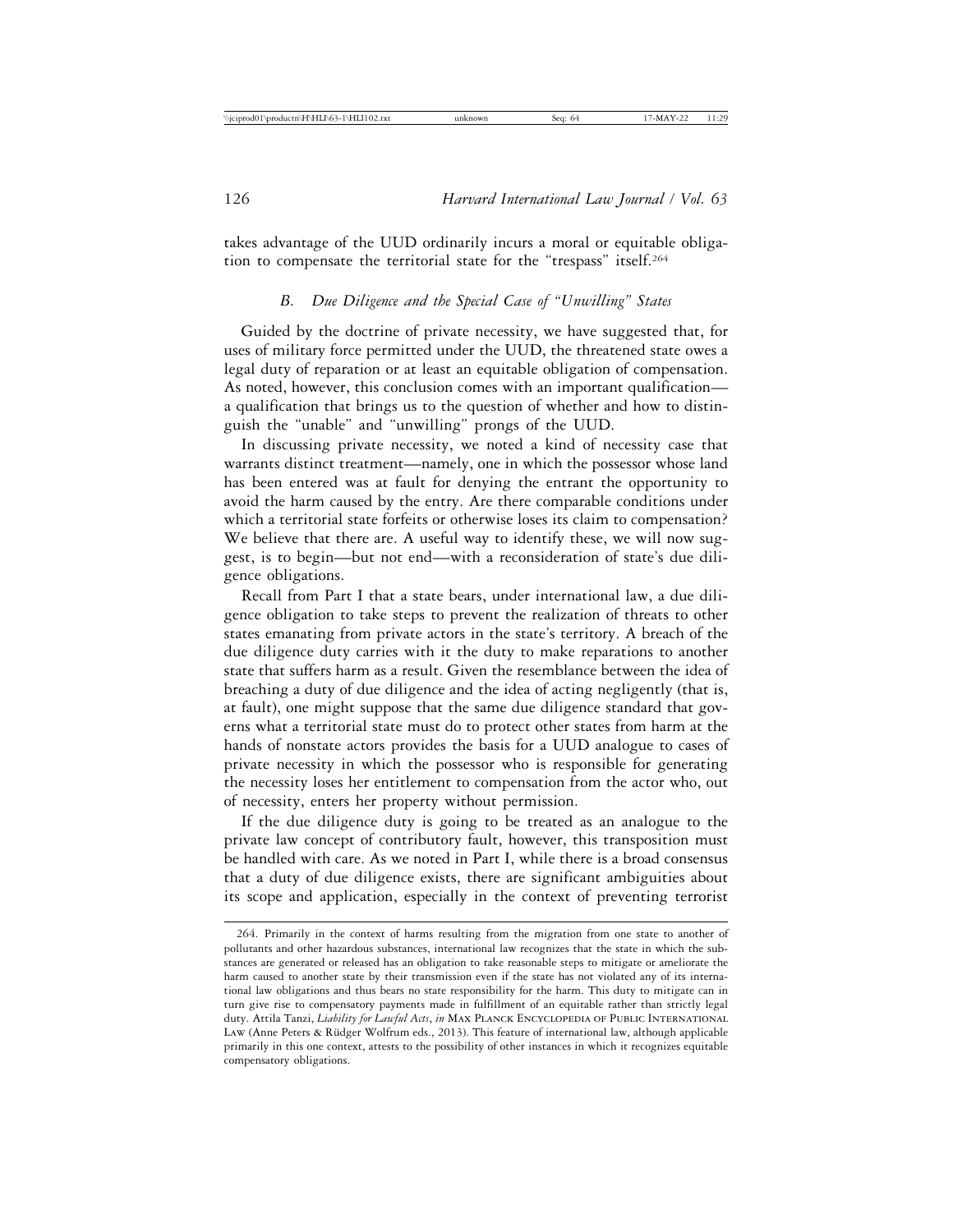threats. While the first two conditions of notice and capacity, as stipulated by the ICJ, can be rendered in a reasonably determinate manner, the final condition of a duty to act diligently remains open and malleable. Thus, in cases in which there is no notice of a terrorist threat to another state, or no capacity to address it, there cannot be a violation of any international-law duty on the part of the government of the state to police its territory, and no question of "contributory fault" that would offset any reparations owed by the UUD-invoking state. That would be similar enough to the private law analogy.

But what happens where there is notice and capacity, yet the state fails to act? If we were to rely on the due diligence paradigm, the determination of unwillingness for this class of cases would turn on whether the state failed to act diligently. And that condition, absent additional guidance from authoritative sources, can be interpreted narrowly or broadly.

For present purposes—namely, assessing the comparative responsibility of the territorial state to determine whether any compensation is owed by the threatened state—we shall argue in favor of a narrow interpretation. Indeed, a number of considerations warrant the adoption in the international law context of a conception of territorial state fault that errs on the side of entitling it to reparation or compensation. This conception in turn provides a plausibly limited articulation of what it means for a state to be "unwilling" to deal with terrorists in its midst who pose a threat of imminent harm to another state.

First, just as a trespasser's incursion onto another's property is an injury simply by virtue of the intentional boundary-crossing—a violation of right that renders the right and rightholder less secure—a threatened state's use of force under the UUD causes genuine injury to the rights of the territorial state even apart from any tangible harm that the attack entails for both the threatening nonstate actors and, potentially, innocents in their vicinity. Such an injury might also generate domestic insecurity: the territorial state's government might be seen by its own population as weak, or to have secretly cooperated with the threatened state, or otherwise be held responsible for a military action against persons within its borders. Absent state responsibility for the threat on the part of the threatened state, denial of compensation to the territorial state seems only to add insult to injury.

Second, as we have seen, a government might decline to address threats emanating from its territory for many reasons, including sometimes delicate calculations of domestic politics. For example, it might have to deal with political unrest, assuage opponents, and avoid the escalation of violence. Though the threatened state should still be allowed to defend itself against the threat of the nonstate actor, it is not clear that a territorial state acting in furtherance of legitimate domestic policies should be denied compensation under these circumstances. Even if the government's failure to address threats emanating from its territory violates international law's due dili-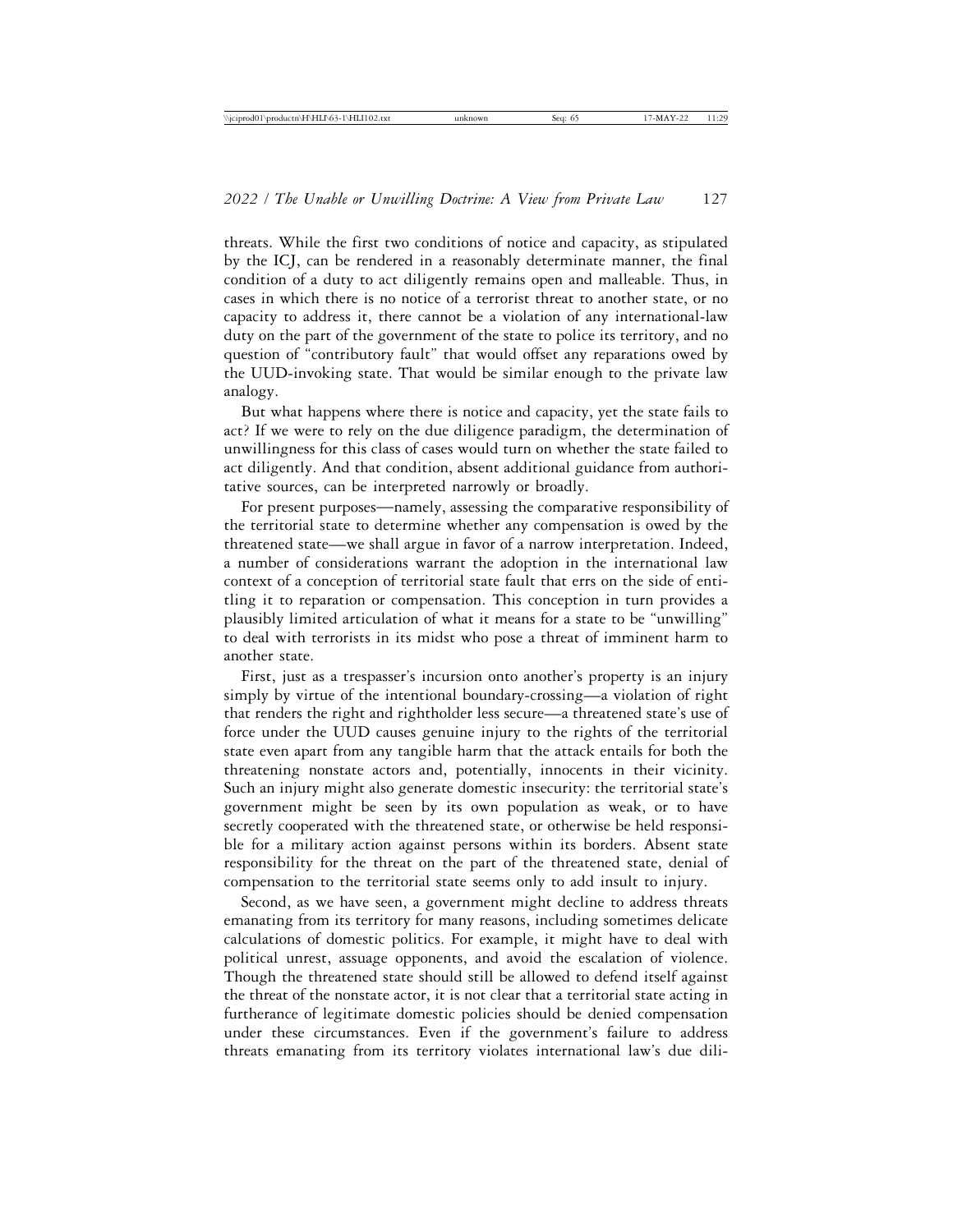gence requirement and thus leaves it vulnerable to a claim for reparations to a state later victimized by an attack, it does not follow that the territorial state has behaved so as to forfeit its basic right of territorial sovereignty. (There may be, in other words, an asymmetry between what it takes to fulfill the due diligence requirement and what it takes to be deemed "unwilling" to deal with a terrorist threat to other states.) In this setting, domestic political considerations function as a kind of excuse. And respect for national sovereignty entails a certain degree of deference to claims by territorial states to have good excuses, grounded in domestic policy considerations, for failing to fulfill their international law obligations with respect to the prevention of terrorism. Excused wrongs are still wrongs, but they are wrongs that carry less culpability and thus should carry fewer negative consequences for those who commit them.

It seems likely that the law of private necessity would recognize an analogue to this excuse. For example, suppose a dock owner negligently fails to build her dock in a location at which it would have been just as usable, and no more expensive to build, but would not have been vulnerable to being damaged by a boat tied to it during a storm. But suppose also the dock owner had a good excuse for this negligence—for example, she was focused on caring for a parent with a serious illness and thus could not devote sufficient time to studying alternative locations for the dock before building it. A court might well conclude that the lack of culpability, while not defeating the fact that the dock owner acted negligently, should not deprive the dock owner of her claim to compensation from the boat owner.

Third, practical considerations favor allowing territorial states compensation in all but the most extreme cases. Even if UUD attacks are regularly reviewed by suitably disinterested institutions, the accurate adjudication of cases raising close questions as to why exactly a state did not fulfill its obligations to preempt threats to others will be very difficult. The second-guessing of political decisions is a tricky business to begin with: this is why, for example, in domestic law official decisions, actions and policies that constitute "discretionary functions" are categorically excluded from serving as a basis for tort liability.<sup>265</sup> Securing witnesses and other evidence that would permit a confident judgment as to why a state did not take certain measures will likewise be difficult. Accordingly, the idea of setting a standard for compensation that turns on judgments as to whether a territorial state did "enough" to fulfill its due diligence obligations invites a kind of inquiry that tribunals are poorly equipped to undertake.

<sup>265.</sup> *See, e.g.*, Childers v. United States, 40 F.3d 973 (9th Cir. 1994) (holding the discretionary function exception to the Federal Tort Claims Act protected the decisions of the National Park Service relating to the treatment of unmaintained trails that indirectly led to a child's death); *see generally* Harold J. Krent, *Preserving Discretion Without Sacrificing Deterrence: Federal Governmental Liability in Tort*, 38 UCLA L. Rev. 871 (1991); Osborne M. Reynolds, Jr., *The Discretionary Function Exception of the Federal Tort Claims Act: Time For Reconsideration*, 42 Okla. L. Rev. 459 (1989).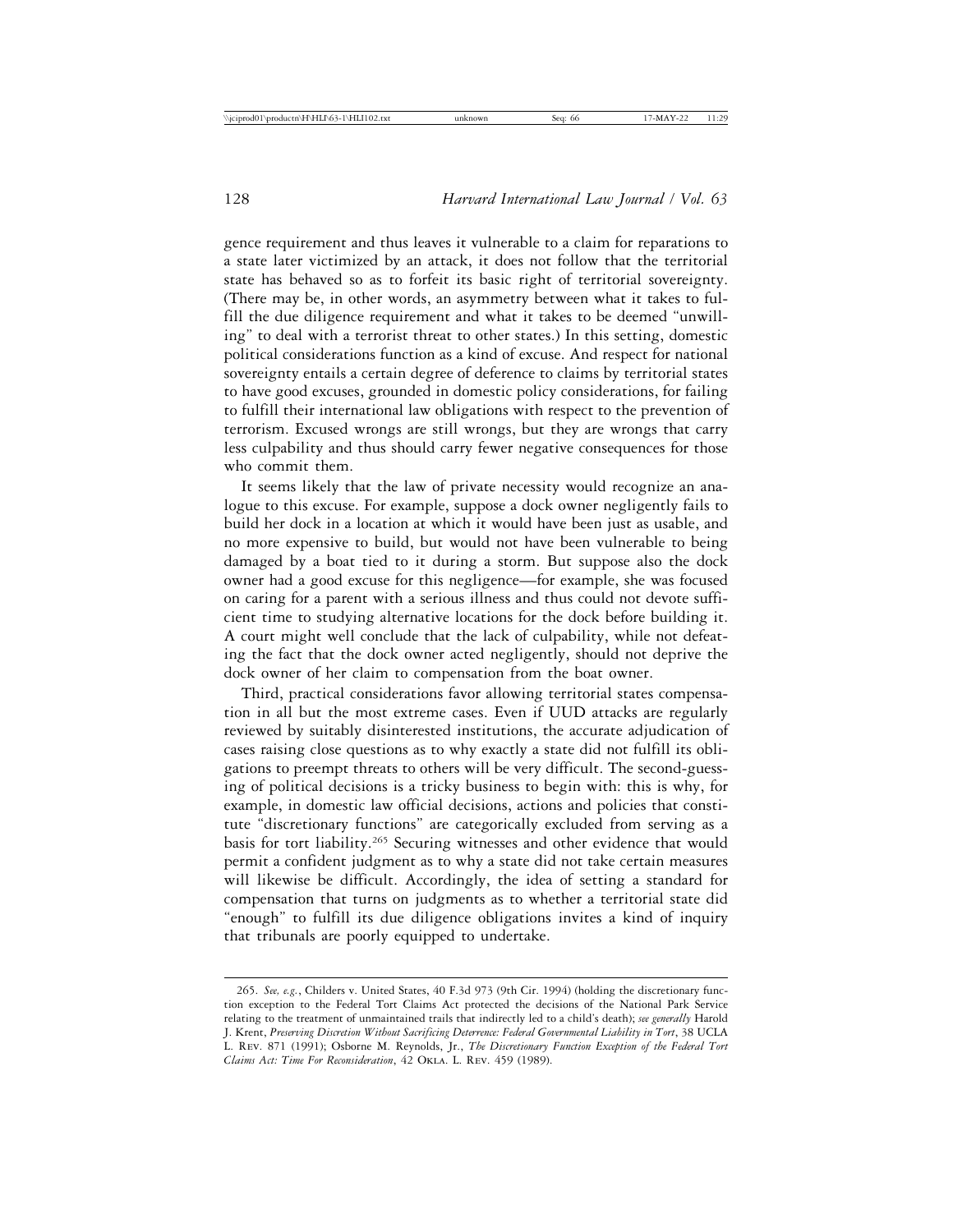While this argument casts doubt on the administrability of the due diligence standard more broadly, note that in the UUD context, the likelihood of an objective review process is minimal to begin with. Recall that one of the concerns that critics mount against the UUD is its self-judging nature: it is the threatened state, rather than any independent review body, that makes the determination whether the territorial state was unable or unwilling to police the threat. The self-judging exercise will in all likelihood be self-serving. And under such circumstances, it would be prudent to raise the cost of action for the threatened state.

A final related reason is that, as critics of the UUD have emphasized, for the foreseeable future the political and economic dynamic between territorial state and threatened state is likely to be one of weak versus strong states, and poor versus wealthy states.<sup>266</sup> As a matter of distributive justice (whether the relevant distributions concern both power and wealth), the scales arguably should be tipped in favor of territorial states. To be clear, our rationale for demanding compensation here is not grounded in a direct appeal to distributive justice. Rather, our claim is that it is legitimate to consider the practical, political realities of which states are likely to invoke the UUD in determining the conditions under which compensation is owed.

For all these reasons, it seems appropriate to deny compensation—to treat as instances of genuine *unwillingness* on the part of the territorial state—only in those cases in which the territorial state displays something akin to deliberate indifference to its legal obligation to take measures to prevent its territory from being used as a base for terrorist activities. In the UUD context, this is how a failure of "due diligence" should be defined.

How should all these considerations be applied to real-life cases? We believe that most instances of UUD attacks merit compensation to the territorial state. To take an extreme example, we believe that even if, as some reports have suggested,<sup>267</sup> the Pakistani government knew of Osama Bin Laden's presence in its territory but chose not to apprehend him (thus breaching its obligation to the United States as well as defying the call by the Security Council to cooperate with the efforts to apprehend Bin Laden<sup>268</sup>), compensation was still owed to Pakistan for harm caused to it by the U.S. assault on Bin Laden's compound in Abbottabad. This would especially be the case if Pakistan had proven itself an otherwise-reliable ally of

<sup>266.</sup> *See, e.g.*, Chachko & Deeks, *supra* note 8; Julian Borger, *Latin Americans fear precedent set by legal* **R** justification for Syria intervention, GUARDIAN (Apr. 2, 2019), https://www.theguardian.com/world/2019/ apr/02/latin-americans-fear-precedent-set-by-legal-justification-for-syria-intervention [https://perma.cc/ 23H8-AYVV].

<sup>267.</sup> *See, e.g.*, Carlotta Gall, *What Pakistan Knew About Bin Laden*, N.Y. Times (Mar. 19, 2014), https:/ /www.nytimes.com/2014/03/23/magazine/what-pakistan-knew-about-bin-laden.html [https://perma.cc/ C4VN-3N4P].

<sup>268.</sup> S.C. Res. 1267 (Oct. 15, 1999).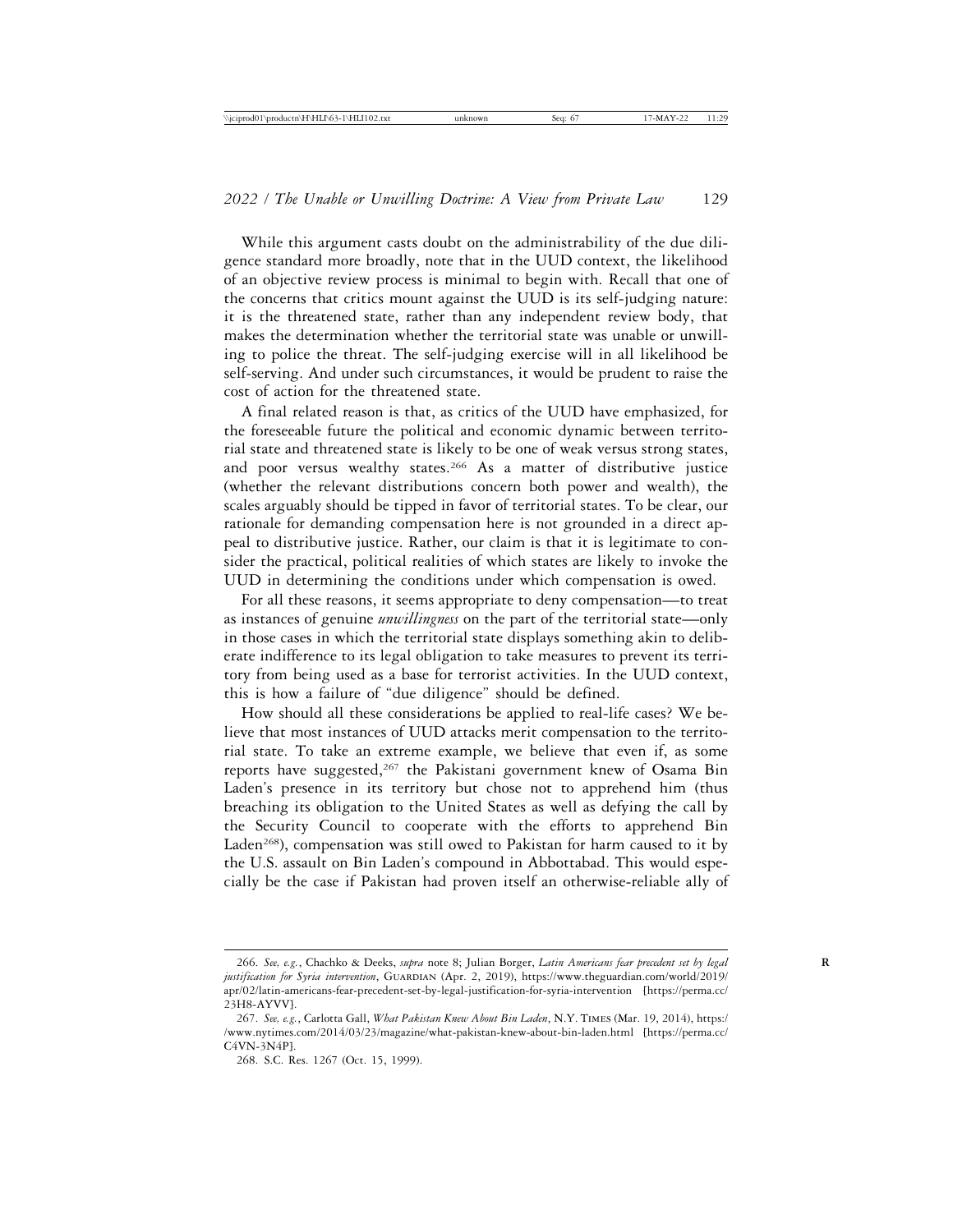the United States in the war against al-Qaeda.269 It was also unclear who or how high up the chain of command in Pakistan was aware of Bin Laden's presence (and possibly, was ready to tip him off about a pending American attack),270 and whether Pakistan as a whole, at least as a political-moral matter, should be held responsible for having failed to  $act.^{271}$ . The government of Pakistan, meanwhile, has met much criticism for its security cooperation with the United States (and vice versa),<sup>272</sup> and had an array of security interests that did not align with those of the United States.<sup>273</sup> Finally, though a considerable regional power, and an ostensible partner of the United States, power and wealth disparities clearly tip the scale in favor of the United States, and thus for its obligation to make reparations.

Our sentiment would be different if it were shown that the government of Pakistan not only knew of Bin Laden's presence in Pakistan, but also were sympathetic to the latter's war against the United States. Such sympathy may fall below legal attribution of responsibility, but favors loss of any right to compensation.

To sum up, on our rendering, the unable/unwilling distinction is best interpreted as turning on notions of territorial state responsibility. When a territorial state can properly be deemed to have behaved in a highly irresponsible manner—a manner significantly more culpable than mere negligence—it loses the entitlement it otherwise would enjoy to compensation from the threatened state for material harm (other than to the sources of the threat) resulting from the violation of its sovereignty. A state's failure to exercise due diligence to deal with a terrorist threat generates state responsibility for a realization of that threat. But the UUD is not about responsibility for realized threats; it concerns whether a territorial state can justifiably

271. *See* Galli, *supra* note 170. **R**

<sup>269.</sup> *See generally* K. Alan Kronstadt, Cong. Rsch. Serv., IF11270, Pakistan-U.S. Relations (2019); Touqir Hussain, U.S.-Pakistan Engagement: The War on Terrorism and Beyond, U.S. Inst. Peace Special Report 5–6 (2005) ("Pakistan has cooperated with the United States in a number of ways, by granting logistics facilities, sharing intelligence, and capturing and handing over al-Qaida terrorists. Says Christine Fair in her book, The Counterterror Coalitions: Cooperation with Pakistan and India, U.S. officials acknowledge that 'Pakistan has provided more support, captured more terrorists, and committed more troops than any other nation in the GCTF (Global Counterterrorism Force).' Additionally, Pakistan has sealed off its western border and has made two naval bases, three air force bases, and its airspace available to the U.S. military.").

<sup>270.</sup> Pakistan's Ambassador to the U.S. at the time claimed, "[t]o this day, there is no solid evidence of Pakistanis at the highest level of government knowing about bin Laden being in Pakistan — though there have been widespread suspicions." *See* Haqqani, *supra* note 174. **R**

<sup>272.</sup> *See* Hussain, *supra* note 269, at 8 ("Criticism provoked by his alignment with the United States **R** and suspicions that his reforms are at the behest of the United States have also weakened Musharraf. Indeed, the strongest resistance to him comes from the Islamists, whose tolerance toward him has already been stretched to the limit by his cooperation in the war on terrorism. He is afraid to test it any further, as he is expending most of his political capital on complying with the U.S. war on terrorism and securing his own survival, both personal and political.")

<sup>273.</sup> *See, e.g.*, Editorial, *Pakistan, the Endlessly Troublesome Ally*, N.Y. Times (Jan. 5, 2018), https:// www.nytimes.com/2018/01/05/opinion/pakistan-the-endlessly-troublesome-ally.html [https://perma.cc/ K6ZK-VJSP]; *'We must reject being made scapegoats for US policy failures'*, Dawn (Aug. 22, 2017), https:// www.dawn.com/news/1353189 [https://perma.cc/DH39-LYUQ].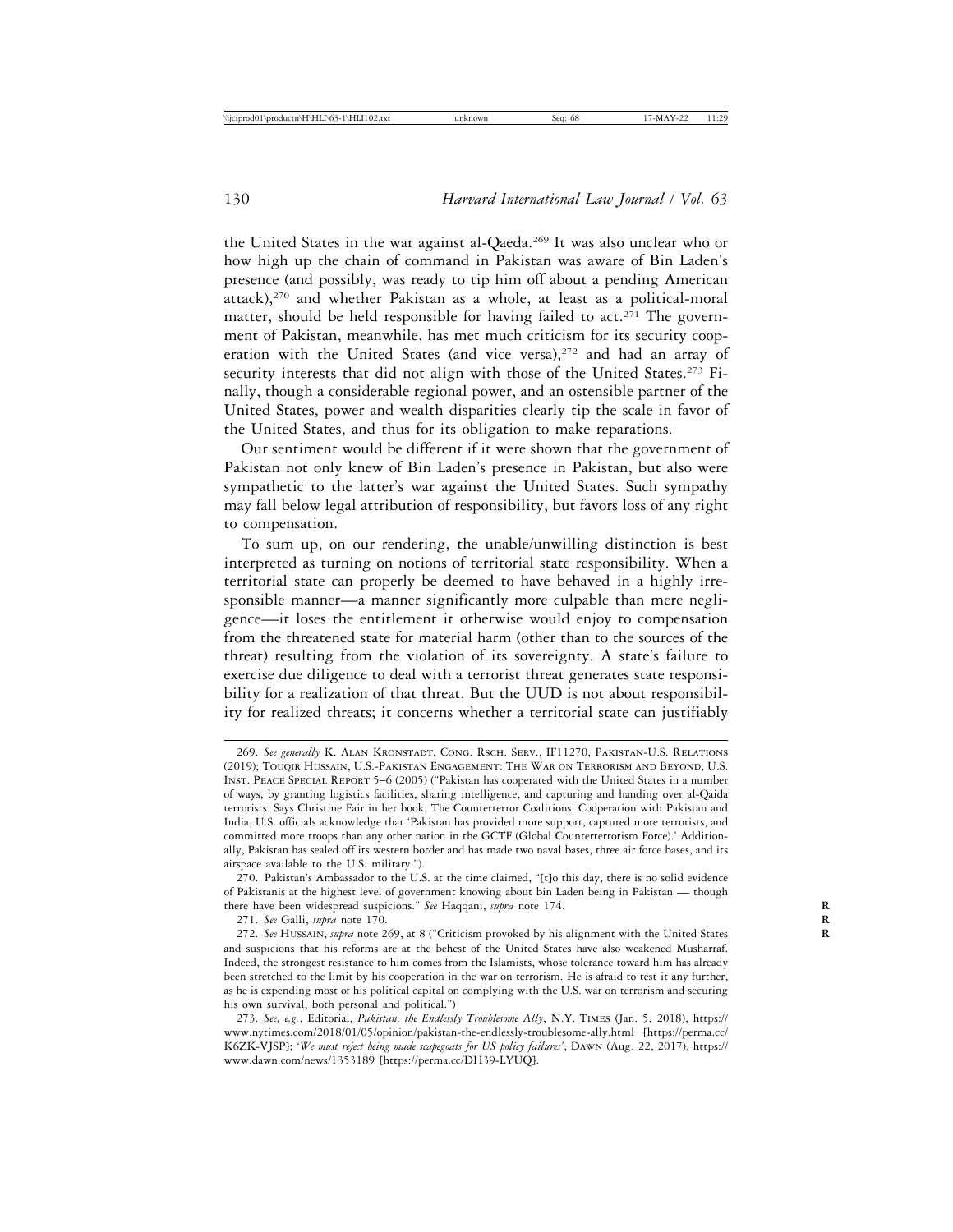seek reparations when a target state acts unilaterally to neutralize the threat. Under the UUD, a territorial state's lack of due diligence can render it vulnerable to the use of force in its territory by the threatened state. But it does not, by itself, forfeit the state's claim to compensation for such a use of force.

To the foregoing analysis, one might object that we have not so much succeeded in giving an account or interpretation of the unable/unwilling distinction, but instead have surreptitiously imported judgments that turn other considerations under the cover of that distinction.274 This objection is not compelling. As we pointed out in Part II, as a matter of ordinary usage, the distinction between inability and unwillingness is hardly crisp. In particular, it is neither uncommon nor awkward to use "inability" to cover cases in which an actor is literally capable of undertaking an action, yet declines to do so. In other words, the unable/unwilling distinction, in contexts such as this one, is a normative inquiry into responsibility, not a matter of natural science.

What's needed, then, is a normative framework that can give content to the distinction while still reflecting the core intuition that cases of "unwillingness" turn on a certain kind of choice that is lacking in cases of "inability." We have invoked the private necessity framework because it helps to isolate this content, albeit indirectly. It does so indirectly because the initial focus of private necessity analysis concerns why a particular justification for the use of force by a threatened state—namely, the need to protect itself from imminent harm coming from a source within but not attributable to the territorial state—does *not* immunize the threatened state from an obligation to compensate for damage done to the territorial state. As we have explained, however, this rule of obligation-to-compensate is a default rule: the territorial state can lose its claim when it is itself responsible, in certain ways, for the threatened state's predicament.

The basis for this responsibility is NOT attribution of the terrorists' actions to the territorial state—if that were the basis, there would be no need to invoke the UUD doctrine. Instead it is the territorial state's having culpably failed to take appropriate steps to prevent the terrorists from posing a threat of imminent harm to the threatened state. A failure to act, without adequate reason for that failure, denotes a failure that is *chosen* in the requisite sense. It is thus plausibly described as an instance of a state being "unwilling" to do something rather than "unable" to do it, such that certain legal consequences flow that would not flow if the state had adequate reasons for failing to act. In the latter case, the state can justifiably claim that it was "unable" to do what the territorial state hoped it would do. Someone who breaks her promise to meet a friend for a drink in order to deal with a genuine emergency will say that she was "unable" to live up to her promise rather than merely unwilling. The same is true for a territorial state that has

<sup>274.</sup> Thanks to Oren Bar-Gill for pressing this objection.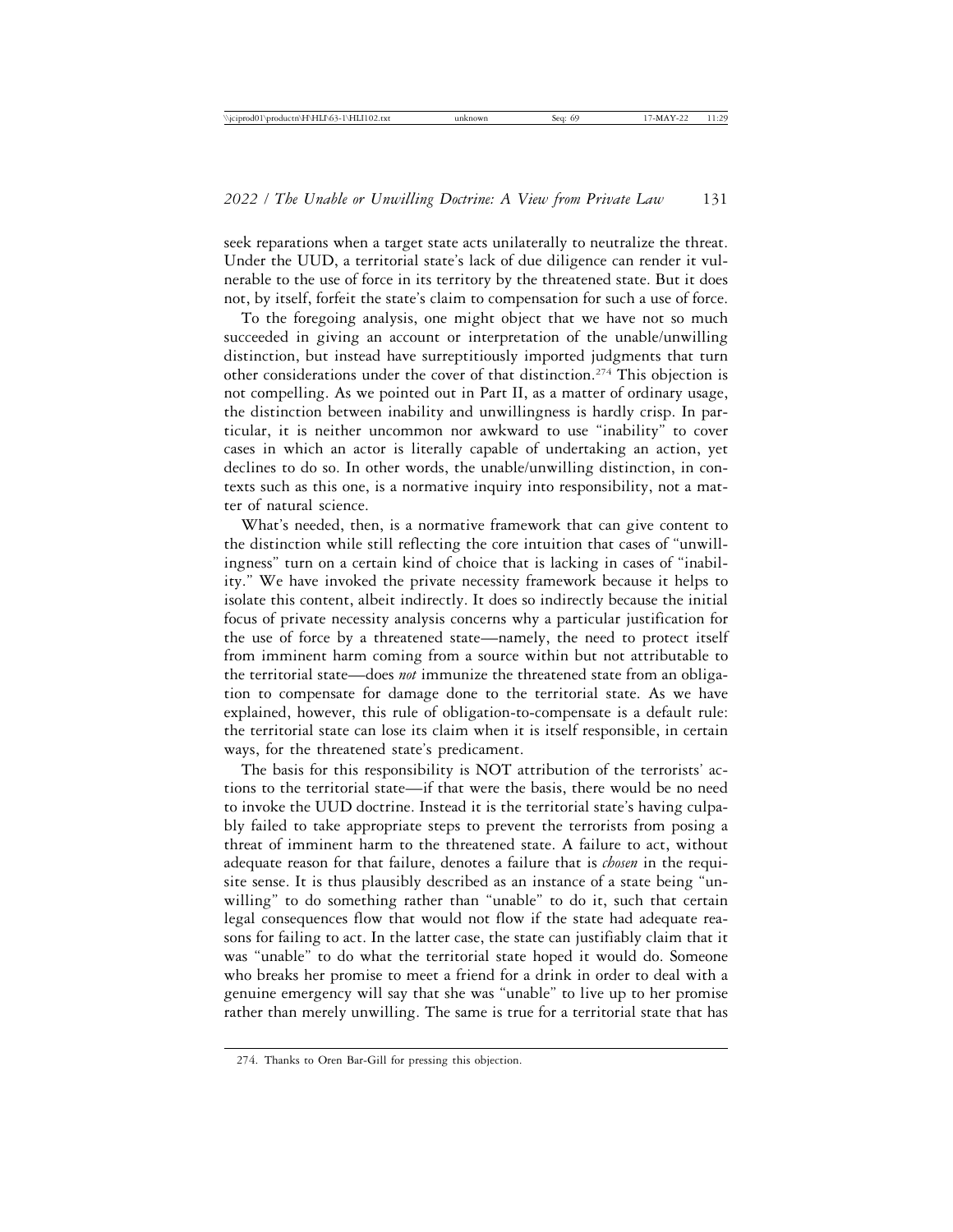good domestic political reasons to refrain from dealing with a threat that is posed to another state from within its borders.

# *C. Compensation, Prices, and Perverse Effects*

We have identified the circumstances under which a threatened state owes compensation to a territorial state even when the threatened state's use of force within the territorial state is justified by the UUD. We have yet to specify, however, the nature of the compensation owed. For what sorts of losses can the territorial state claim compensation?

In private-law cases in which a defendant can invoke the privilege of private necessity but nonetheless faces liability, the liability is for the violation of the right itself, as well as for physical damage to the plaintiff's property.275 However, ARSIWA Article 27 states that, in cases of necessity (and other circumstances precluding wrongfulness), there can only be recovery for "material harm." In the UUD context, the territorial state is thus entitled, at a minimum, to compensation for damage to its territory apart from damage to resources, facilities, and equipment being used or stored by the nonstate actors who posed the threat to the threatened state. In short, a UUD attack that generates collateral damage generates liability for that damage (unless the territorial state is culpably responsible for the threat and hence has forfeited its claim to compensation).

In principle, this obligation should include any losses suffered by bystanders who reside in the territorial state. This is the case, we believe, even though, under general international humanitarian law, no such compensation would be owed if the attack were otherwise lawful.276 General international humanitarian law applies in conditions of ongoing armed conflict.<sup>277</sup> In the UUD case, our assumption is that there is no international armed conflict between the two states, and that any legitimate attack in self-defense must be restricted to the nonstate actor who is the source of the threat. The claim of necessity might justify the invasion of the territory, and possibly related harms; but if our claim that reparations are still owed is valid, those reparations must include any and all harm that is not suffered by the actual source of the threat.

Any discussion of an obligation to compensate invites two related worries. First, it is always possible that the existence of such an obligation in practice has the effect of inviting actors to mistake a genuine legal obligation for a mere price or tax. Second, and relatedly, there is a worry that a duty to

<sup>275.</sup> *See Vincent*, 124 N.W. at 222; Jules L. Coleman, Risks and Wrongs 292–96 (1992).

<sup>276.</sup> *See* Paola Gaeta, *Are Victims of Serious Violations of International Humanitarian Law Entitled to Compensation?*, *in* International Humanitarian Law and International Human Rights Law 305–07 (Orna Ben-Naftali ed., 2011); Emanuela-Chiara Gillard, *Reparations for Violations of International Humanitarian Law*, 85 INT. REV. RED CROSS 529, 551 (2003).

<sup>277.</sup> Emily Crawford, *The Temporal and Geographic Reach of International Humanitarian Law*, *in* The Oxford Guide to International Humanitarian Law 57 (Ben Saul & Dapo Akande eds., 2020).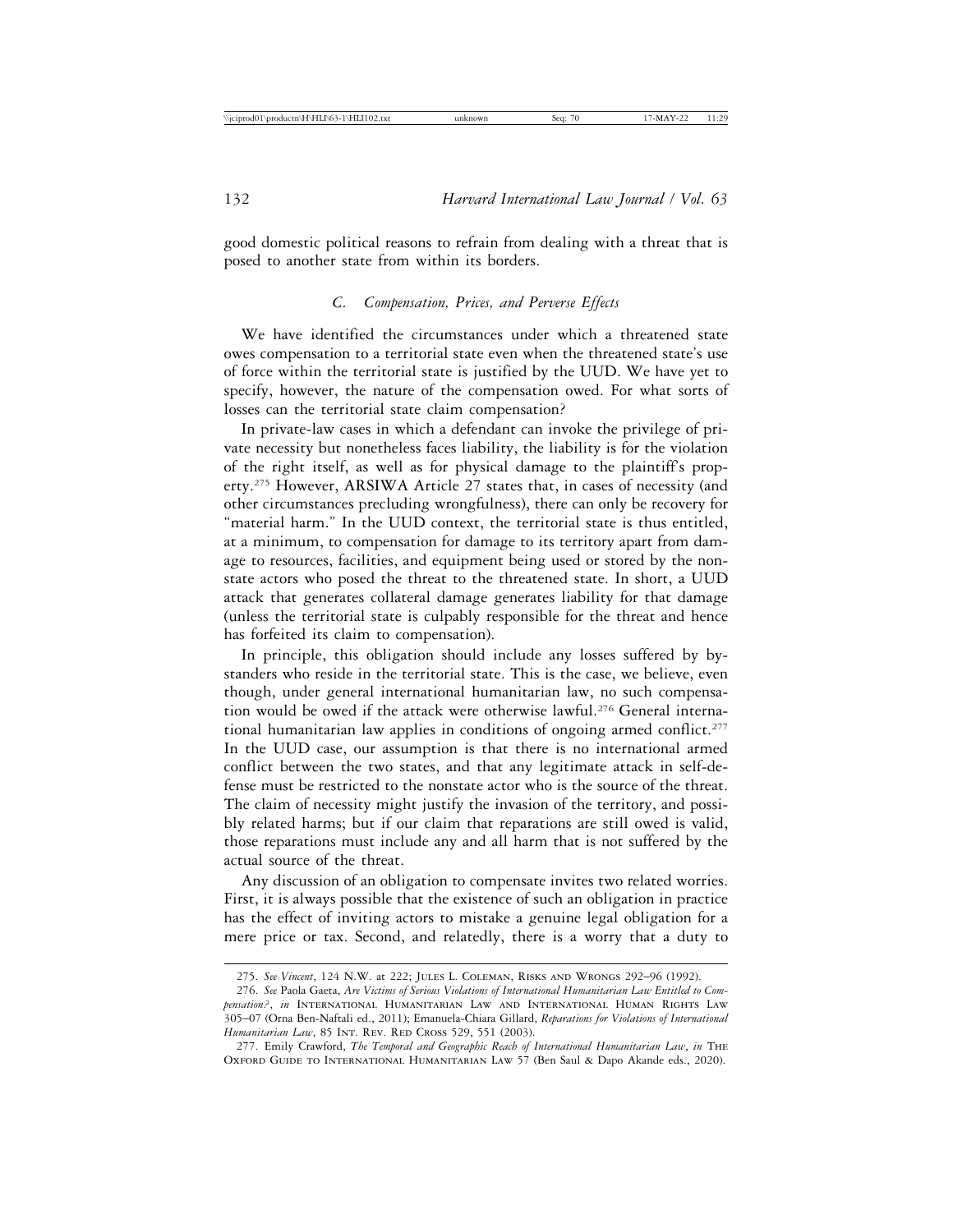compensate, precisely by putting a price on certain state conduct, will have the perverse effect of encouraging states with ample resources to invoke the UUD more frequently than they might otherwise.

While these concerns are real, neither warrants an outright rejection of the obligation to compensate for all cases of inability (as opposed to unwillingness). It seems highly unlikely that a duty to compensate will change in any meaningful way the decisional calculus of a threatened state deciding whether to take advantage of the UUD. Immediate security interests, resources spent on planning and executing attacks, ongoing security cooperation with the territorial state and others, long-term international relationships, domestic political support or opposition, and global reputation—are all considerations much more significant than any duty to make reparations to the territorial state if a UUD attack is conducted. A more optimistic view might be that the duty to pay reparations will encourage threatened states to forego UUD attacks with expected modest marginal benefits, or at least that UUD attacks would be more carefully planned and executed so as to minimize collateral harm beyond harm to authorized targets.

Whether duties to compensate morph into "prices," thereby undermining the primary duties whose breach generates the duty to compensate, depends in part on how payments are conceptualized by participants in the relevant practice. It will thus certainly be important for state officials and jurists, including international law tribunals, to convey clearly that payments owed are compensatory obligations. In the domestic private law context, certain legal rules can help to reinforce a proper understanding of the nature of compensatory payments. For example, where there is evidence that a given defendant has in fact regarded the plaintiff's rights as a mere cost of doing business, the defendant may be subjected to a punitive damages award.

#### **CONCLUSION**

This Article has two aspirations, one immediate, one more remote. Its immediate agenda is to make progress on a difficult question of international law—the question of what sort of legal authority states enjoy to use force in other states to fend off potential attacks by nonstate actors. We have assumed for purposes of analysis that there is a version of UUD that is legally valid, such that certain uses of force against threatening nonstate actors located in another state is legally permissible. We have nonetheless argued that the best legal justification for such an attack is necessity, and that, in keeping with private law's incomplete privilege of private necessity, there is legal responsibility, such that reparations are presumptively owed by the threatened state to the territorial state. (Equitable compensation may also be owed for the violation of sovereignty.) Finally, we have argued that it is vital